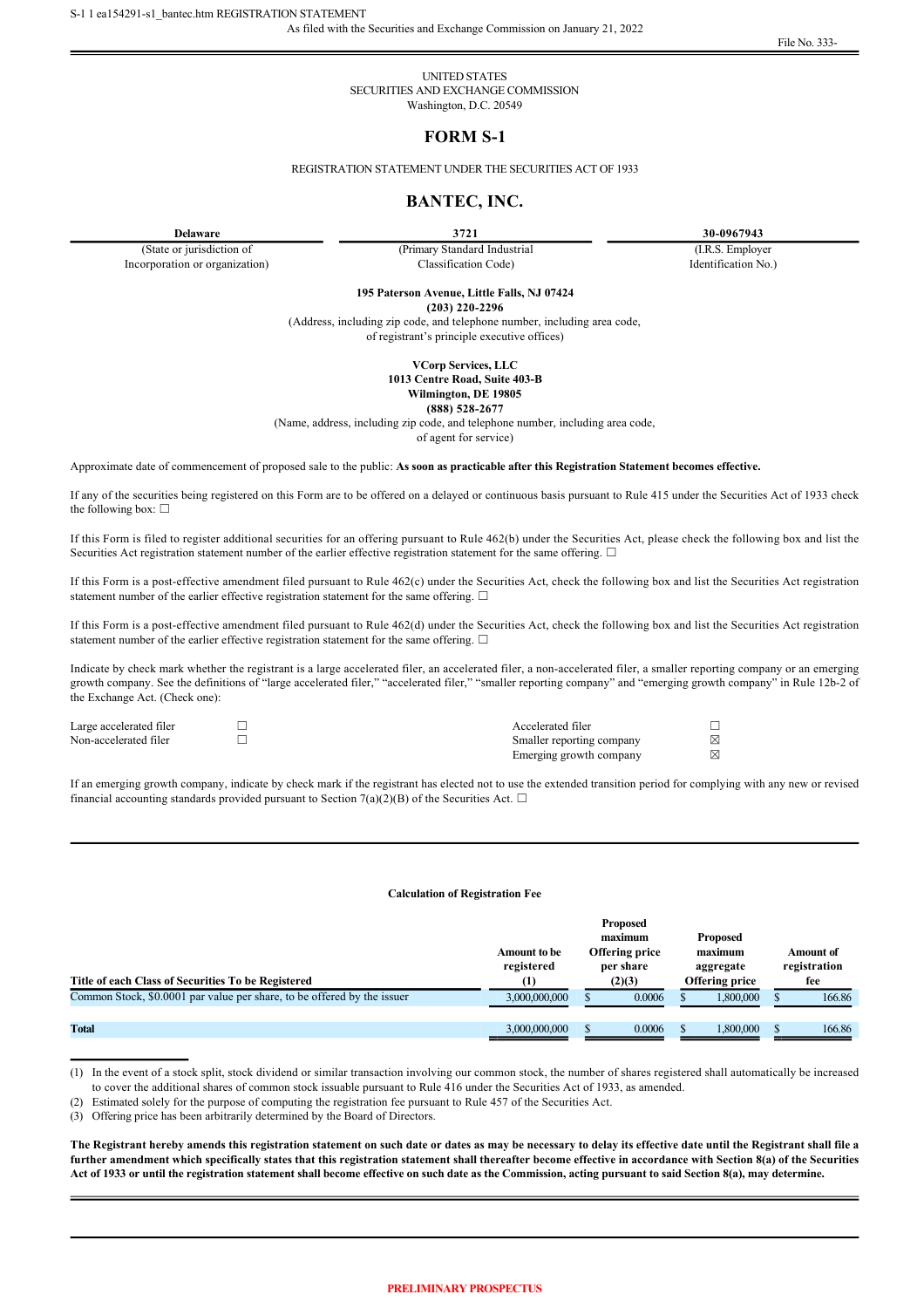## **BANTEC, INC.**

**3,000,000,000 Shares of Common Stock Offered by the Company**

**\$0.0006 per share**

This is a public offering of our common stock, par value \$0.0001 per share. We are selling 3,000,000,000 shares of our common stock.

This offering will terminate on the date which is 270 days from the effective date of this prospectus, although we may close the offering on any date prior if the offering is fully subscribed or upon the vote of our board of directors.

We currently expect the public offering price of the shares we are offering to be \$0.0006 per share of our common stock.

The Company is quoted on the OTC Pink market and there is a limited established market for our stock. The offering price of the shares has been determined arbitrarily by us. The price does not bear any relationship to our assets, book value, earnings, or other established criteria for valuing a company. In determining the number of shares to be offered and the offering price, we took into consideration our capital structure and the amount of money we would need to implement our business plans. Accordingly, the offering price should not be considered an indication of the actual value of our securities.

**Investing in our common stock involves a high degree of risk. See "Risk Factors" for certain risks you should consider before purchasing any shares in this offering.** This prospectus is not an offer to sell these securities and it is not the solicitation of an offer to buy these securities in any state where the offeror sale is not permitted.

The offering is being conducted on a self-underwritten, best efforts basis, which means our management will attempt to sell the shares being offered hereby on behalf of the Company. There is no underwriter for this offering.

Completion of this offering is not subject to us raising a minimum offering amount. We do not have an arrangement to place the proceeds from this offering in an escrow, trust or similar account. Any funds raised from the offering will be immediately available to us for our immediate use.

#### **Any purchaser of common stock in the offering may be the only purchaser, given the lack of a minimum offering amount.**

We are an "emerging growth company" as defined in the Jumpstart Our Business Startups Act.

**Neither the Securities and Exchange Commission nor any state securities commission has approved or disapproved these securities, or determined if this prospectus is truthful or complete. Any representation to the contrary is a criminal offense.**

**The Company does not plan to use this offering prospectus before the effective date.**

#### **Proceeds to Company in Offering**

| Per Share                    | Number of<br><b>Shares</b> | <b>Offering Price</b><br>(1) | Underwriting<br>Discounts &<br>Commissions | <b>Gross Proceeds</b> |
|------------------------------|----------------------------|------------------------------|--------------------------------------------|-----------------------|
| 25% of Offering Sold         | 750,000,000                | 0.0006                       | $\overline{0}$                             | 450,000               |
| 50% of Offering sold         | 1,500,000,000              | 0.0006                       | $\overline{0}$                             | 900,000               |
| 75% of Offering Sold         | 2,250,000,000              | 0.0006                       | $\overline{0}$                             | 1,350,000             |
| <b>Maximum Offering sold</b> | 3,000,000,000              | 0.0006                       | $\Omega$                                   | ,800,000              |

(1) Assuming a public offering price of \$0.0006 per share, as set forth on the cover page of this prospectus.

## **TABLE OF CONTENTS**

|                                                                                       | Page  |
|---------------------------------------------------------------------------------------|-------|
| <b>SUMMARY</b>                                                                        |       |
| <b>THE OFFERING</b>                                                                   |       |
| <b>RISK FACTORS</b>                                                                   | 9     |
| CAUTIONARY NOTE ON FORWARD-LOOKING STATEMENTS                                         | 34    |
| <b>USE OF PROCEEDS</b>                                                                | 36    |
| DETERMINATION OF THE OFFERING PRICE                                                   | 37    |
| <b>DILUTION</b>                                                                       | 38    |
| MARKET FOR REGISTRANT'S COMMON STOCK, DIVIDEND POLICY AND RELATED STOCKHOLDER MATTERS | 39    |
| MANAGEMENT'S DISCUSSION AND ANALYSIS OF FINANCIAL CONDITION AND RESULTS OF OPERATIONS | 40    |
| MANAGEMENT DIRECTORS, EXECUTIVE OFFICERS AND CORPORATE GOVERNANCE                     | 46    |
| <b>CERTAIN RELATIONSHIPS AND RELATED TRANSACTIONS, AND DIRECTOR INDEPENDENCE</b>      | 55    |
| <b>PLAN OF DISTRIBUTION</b>                                                           | 58    |
| <b>DESCRIPTION OF CAPITAL STOCK</b>                                                   | 59    |
| <b>EXPERTS</b>                                                                        | 60    |
| <b>LEGAL MATTERS</b>                                                                  | 60    |
| WHERE YOU CAN FIND MORE INFORMATION                                                   | 60    |
| <b>INDEX TO FINANCIAL STATEMENTS</b>                                                  | $F-1$ |
|                                                                                       |       |

i

#### **ABOUT THIS PROSPECTUS**

In making your investment decision, you should only rely on the information contained in this prospectus. We have not authorized anyone to provide you with any other or different information. If anyone provides you with information that is different from, or inconsistent with, the information in this prospectus, you should not rely on it. We believe the information in this prospectus is materially complete and correct as of the date on the front cover. We cannot, however, guarantee that the information will remain correct after that date. For that reason, you should assume that the information in this prospectus is accurate only as of the date on the front cover and that it may not still be accurate on a later date. This document may only be used where it is legal to sell these securities. The information contained in this prospectus is current only as of its date, regardless of the time of delivery of this prospectus or of any sales of our shares of common stock.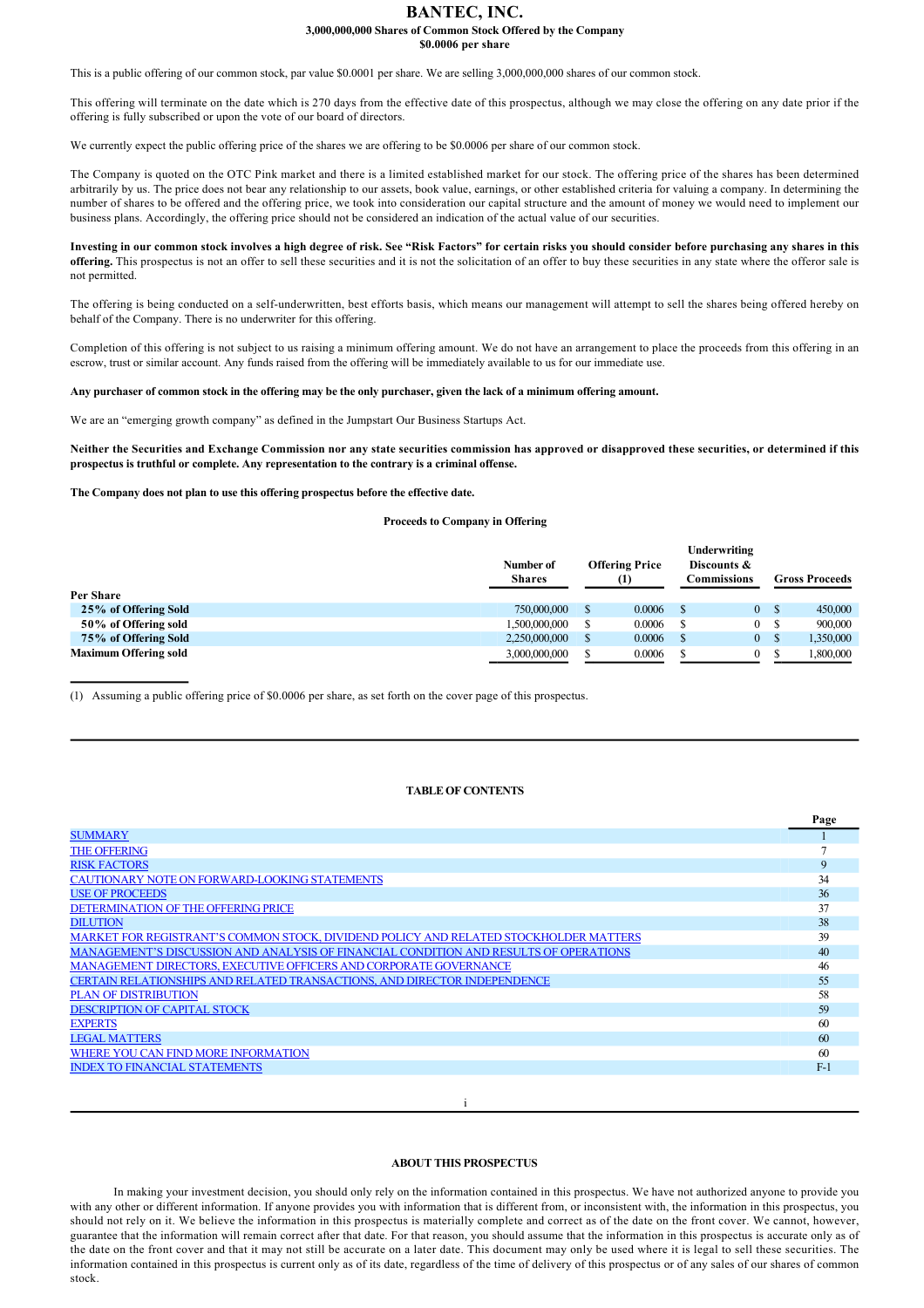You should not interpret the contents of this prospectus to be legal, business, investment or tax advice. You should consult with your own advisors for that type of advice and consult with them about the legal, tax, business, financial and other issues that you should consider before investing in our common stock.

This prospectus does not offer to sell, or ask for offers to buy, any shares of our common stock in any state or other jurisdiction in which such offer or solicitation would be unlawful or where the person making the offer is not qualified to do so.

No action is being taken in any jurisdictions outside the United States to permit a public offering of our common stock or possession or distribution of this prospectus in those jurisdictions. Persons who come into possession of this prospectus in jurisdictions outside the United States are required to inform themselves about, and to observe, any restrictions that apply in those jurisdictions to this offering or the distribution of this prospectus. In this prospectus, unless the context otherwise denotes, references to "we," "us," "our," "BANT" and the "Company" refer to Bantec, Inc. (f/k/a Bantek, Inc. and Drone USA, Inc.)

## **SUMMARY**

*The following summary highlights material information in this prospectus. It may not contain all the information that is important to you. For additional information, you should read this entire prospectus carefully, including "Risk Factors" the consolidated financial statements and the notes to the consolidated financial statements.*

## **Organizational History**

We were formed in Delaware on June 26, 1972 as OCR Corporation, underwent a series of name changes and businesses and on April 25, 2008 changed our name to Texas Wyoming Drilling, Inc. On January 26, 2016, we entered into an Equity Exchange Agreement (the "EEA") whereby we acquired all of the issued and outstanding membership interests in Drone USA, LLC in exchange for 440,425 shares of our common stock and 250 shares of Series A preferred stock, subsequent and pursuant to our completing a 1-for-150 share reverse stock split on all issued and outstanding common stock which resulted in total issued and outstanding shares of common stock of 6,368 immediately prior to this issuance. In connection with the EEA, 1,253 shares of common stock were relinquished and an additional 44,043 shares of common stock were issued pursuant to a previous settlement agreement. In connection with the EEA, effective January 26, 2016, we accepted the resignation of Margaret Cadena, the former Chief Executive Officer and Board member, and Richard Kugelman, Dr. Robert Michet, and Dr. David Durkin, the remaining former officers and Board members, and appointed Michael Bannon as Chief Executive Officer, President, Chairman and Board member and the former Chief Financial Officer of Drone USA, LLC, as Secretary, Treasurer, and Board member. Our former CFO resigned as our CFO and as a member of our Board on July 10, 2017 and Michael Bannon was appointed as CFO. On May 19, 2016, we changed our name to Drone USA, Inc., we changed our ticker symbol to DRUS, and we completed a 1-for-12 share reverse stock split on all issued and outstanding common stock, with a record date of May 24, 2016, which resulted in total issued and outstanding shares of common stock of 40,842 on June 17, 2016 when all round lot issuances were completed. The company notified shareholders May 30, 2018 that it intended to increase the authorized shares from 200,000 to 1,500,000 and change the name to Bantek Inc. On February 24, 2019, the company notified the shareholders that intended to increase the authorized shares from 1,500,000,000 to 6,000,000,000 shares. Bantek, Inc. filed a change of name to Bantec, Inc. and to effect a reverse stock split (of the common stock) of 1 for 1,000 on September 16, 2019, which became effective on February 10, 2020. All share and per share data have been retrospectively adjusted for the effects of all reverse splits.

We are currently traded on the OTC Pink market under the symbol BANT.

On June 1, 2016, we entered into an agreement with BRVANT Technologic Solutions ("BRVANT"), a company in Brazil that develops and manufactures UAV systems, embedded systems and simulators for commercial and military customers. We acquired exclusive rights to BRVANT's UAV technology and intellectual property relating to its UAV technology. As consideration for the agreement, Dr. Rodrigo Kuntz Rangel, BRVANT's CEO, was appointed to the position of Chief Technology Officer (CTO) and issued a stock option grant for 2,000 shares of common stock in Drone USA. We have the option to acquire ownership of all outstanding capital stock of BRVANT for additional consideration of \$1 million, but we have not made a decision to make that purchase at this time.

On September 9, 2016, Howco Distributing Co., ("Howco") became a wholly owned subsidiary of Bantec, Inc. We acquired all of its issued and outstanding shares held by Paul Charles ("Chuck") Joy and Kathryn B. Joy, the founders and officers of Howco, for \$3,500,000, a warrant for 500 shares of Bantec, Inc. common stock with an exercise price of \$10.00 per share, and earnout consideration, the funds for which were received from the TCA loan discussed below. We paid \$2,600,000 in cash and issued a note to the sellers for \$900,000. Howco is a supplier of spare and replacement parts to the United States Federal Government and commercial customers worldwide with expertise in Defense Logistics Agency, TACOM, NECO and other Department of Defense acquisition groups. Howco understands the entire contract and administration management process for Federal Government contracts and supply chain logistics for its Federal Government customers as well as prime contractors with Federal Government contracts. Prior to the acquisition, Howco reported revenues of approximately \$18.78 million and \$24.86 million, and net income of approximately \$903,000 and \$1,013,000, for the period from October 1, 2015 through September 9, 2016 and the year ended September 30, 2015, respectively. For the year ended September 30, 2021, two customers accounted for approximately 57%, and 23% of Howco's total sales. Howco's dependence on two significant customers, is a risk for its ability to maintain or increase its future revenues since the loss of one or both could have significant adverse financial consequences for Howco and Bantec, Inc.

1

## *The Impact of COVID19*

The Company is a wholesale vendor to the Department of Defense through its wholly owned subsidiary, Howco and is directly involved in distribution of advanced low altitude UAV systems, services and products. Both the wholesale vendor and the distribution aspects of the Company's business have been affected due to the COVID-19 social distancing requirements mandated by the federal, state and local governments where the Company's operations occur. For some businesses, like the Company's, much of the distribution of its core products and delivery of its core services cannot always be done through "virtual" means, and even when this is possible, it requires significant capital and time to achieve. During the year ended September 30, 2021 sales and shipments at Howco have continued at a lower rate than during the year ended September 30, 2020. It is anticipated that there may be a higher impact of the COVID-19 being realized during the year ended September 30, 2022, however the Company cannot assess the financial impact of the related COVID-19 restrictions as compared to other economic and business factors.

#### **Growth Strategy**

Our parent company intends to focus on raising capital to fund our expansion into the distribution, manufacturing, sanitizing and construction industries. Although, we will continually look to grow organically, through franchise creation and through acquisitions. We are looking for companies that will ultimately complement each other where we can cross sell our customers a wide variety of goods and services. For example, we are looking to purchase a distributor or manufacturer that will enable us to sell new products to the US government through our subsidiary Howco.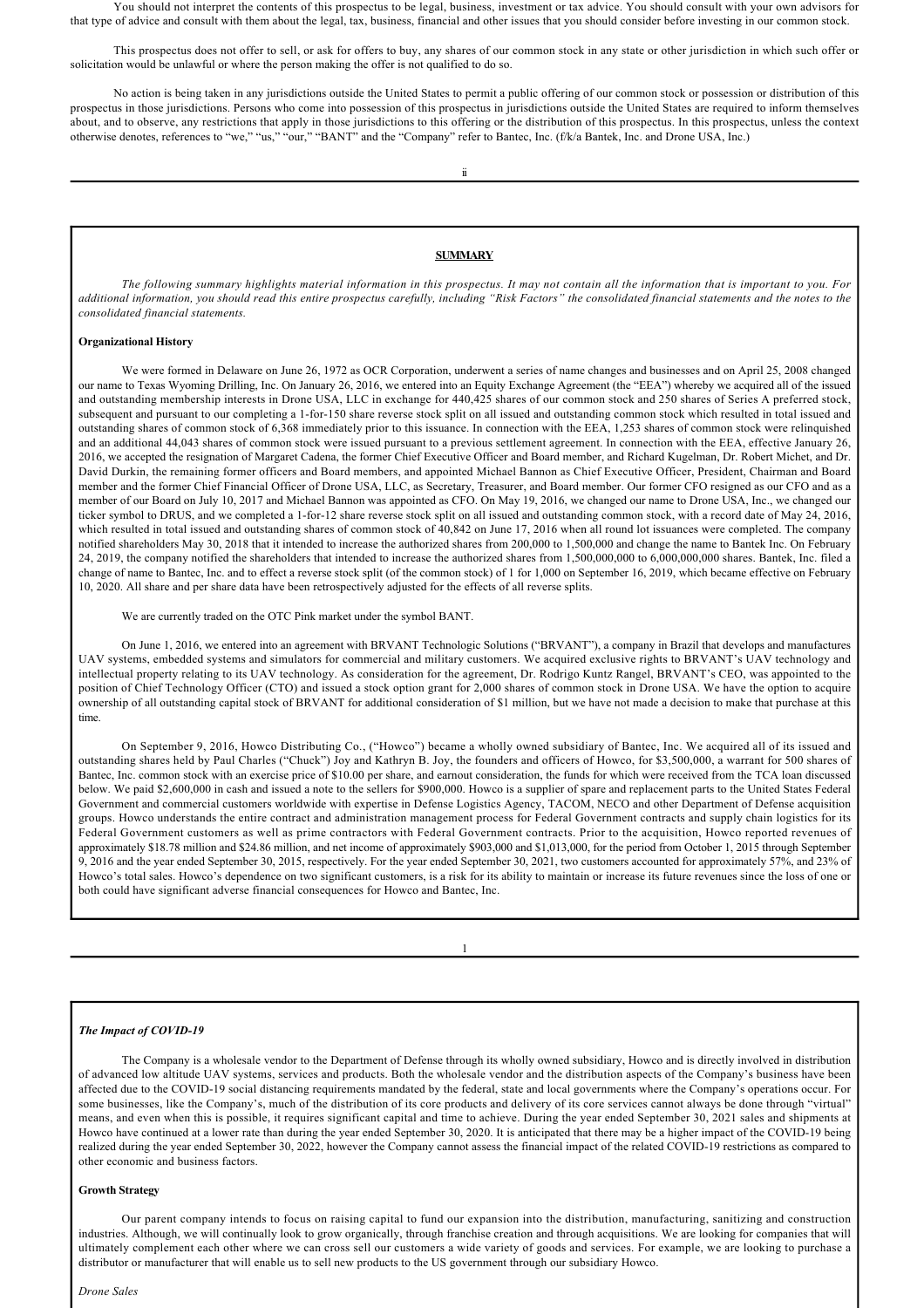Through our Drone USA website (droneusainc.com) and through limited direct selling efforts we offer police, fire, the US government drone programs. Our drone programs constitute selling our customers drones, drone accessories, accident reconstruction software, drone training, drone services, counter-drone technology, certificates of authorization (COAs) and Waivers.

#### *Acquisitions*

We are looking to acquire companies in industries where we possess experience. For example, we would like to acquire companies in the armament, environmental, solar, manufacturing, robotic and logistics industries. When acquired, we will initially run the companies as independent entities keeping their identities temporarily intact. When we are confident that we fully know the business and their customers, we will begin to bring them into the Bantec family changing their names to a Bantec division such as Bantec Robotics, Bantec Arms or Bantec Solar. In the future, we may to look to franchise some of our divisions. This will make up our primary growth path. These are our potential and intended divisions:

- 1. Bantec Arms
- 2. Bantec Robitics
- 3. Bantec Environmental
- 4. Bantec Logistics
- 5. Bantec Solar

## **Bantec Sanitizing**

Through Bantec Sanitizing (a division of Bantec), through our franchising efforts, we sell disinfecting products and equipment to facility owners in hospitals, universities, manufacturers and building owners. We sell sanitizing products through our website at Bantec.store.

2

#### **Howco's Business**

Howco is a premier supplier of spare and replacement parts to a wide variety of Federal Government agencies, U.S. military prime contractors and commercial customers worldwide. Founded in 1990 and located in Vancouver, Washington, Howco's services encompass bid solicitation, contract management, packaging and logistics for construction, transportation, mining and heavy equipment spare and replacement parts to customers worldwide utilizing a wide variety of supply chain solutions. Howco was the winner of the 2012 United States' Department of Defense Logistics Agency's Bronze Supplier Award. Howco reported revenues of approximately \$2.4 million and \$4.5 million, and net (loss) of approximately (\$163,000) and (\$166,000), for the year ended September 30, 2021 and 2020.

#### *Howco's Government Services Contracts*

Howco enters into various types of contracts with our customers, such as Indefinite Delivery, Indefinite Quantity (IDIQ), Cost-Plus-Fixed-Fee (CPFF) Level of Effort (LOE), Cost-Plus-Fixed-Fee (CPFF) Completion, Cost-reimbursement (CR), Firm-Fixed-Price (FFP), Fixed-Price Incentive (FPI) and Time-and-Materials (T&M). The majority of Howco's revenues are derived from FFP contracts.

IDIQ contracts provide for an indefinite quantity of services or stated limits of supplies for a fixed period. They are used when the customer cannot determine, above a specified minimum, the precise quantities of supplies or services that the government will require during the contract period. IDIQs help streamline the contract process and speed service delivery. IDIQ contracts are most often used for service contracts and architect-engineering services. Awards are usually for base years and option years. The customer places delivery orders (for supplies) or task orders (for services) against a basic contract for individual requirements. Minimum and maximum quantity limits are specified in the basic contract as either a number of units (for supplies) or as dollar values (for services).

CPFF LOE contracts will be issued when the scope of work is defined in general terms requiring only that the contractor devote a specified LOE for a stated time period. A CPFF completion contract will be issued when the scope of work defines a definite goal or target which leads to an end product deliverable (e.g., a final report of research accomplishing the goal or target).

CR contracts provide for payment of allowable incurred costs, to the extent prescribed in the contract. These contracts establish an estimate of total cost for the purpose of obligating funds and establishing a ceiling that the contractor may not exceed (except at its own risk) without the approval of the contracting officer and are suitable for use only when uncertainties involved in contract performance do not permit costs to be estimated with sufficient accuracy to use any type of fixed-price contract.

FFP contract will be issued when acquiring supplies or services on the basis of definite or detailed specifications and fair and reasonable prices can be established at the outset.

FPI target delivery contract will be issued when acquiring supplies or services on the basis of reasonably definite or detailed specifications and cost can be reasonably predicted at the outset wherein the cost risk will be shared. A firm target cost, target profit, and profit adjustment formula will be negotiated to provide a fair and reasonable incentive and a ceiling that provides for the contractor to assume an appropriate share of the risk.

T&M contracts provide for acquiring supplies or services on the basis of (i) direct labor hours at specified fixed hourly rates that include wages, overhead, general and administrative expenses, and profit; and (ii) actual cost for materials. A customer may use this contract when it is not possible at the time of placing the contract to estimate accurately the extent or duration of the work or to anticipate costs with any reasonable degree of confidence.

#### *Market Size*

According to published reports one-third of the DoD budget request, \$247.4 billion, is for procurement and research, development, test, and evaluation ("RDT&E") in 2020. The U.S. Government spends a portion of this budget on the shipping of replacement parts annually.

#### **Intellectual Property**

We review each of our intellectual properties and make a determination as to the best means to protect such property, by trademark, by copyright, by patent, by trade secret, or otherwise. We believe that we have taken appropriate steps to protect our intellectual properties, based on our evaluation of the factors unique to each such property, but cannot guarantee that this is the case.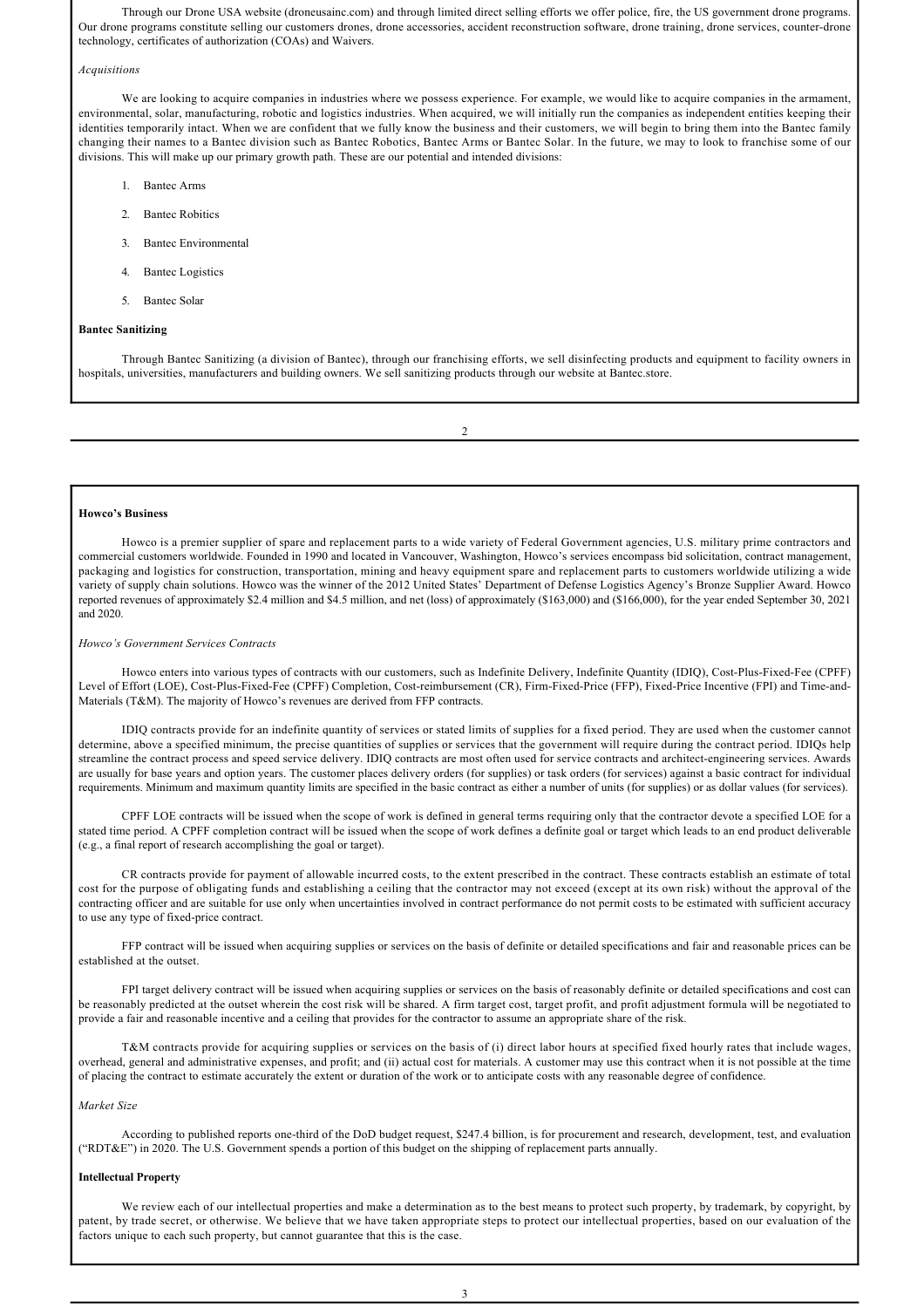#### **Regulatory Matters**

The use of unmanned aerial vehicles for commercial purposes is governed by the Federal Aviation Administration ("FAA"). On August 29, 2016, the new FAA rules took effect for commercial use of small drones. Under the FAA rules commercial drones must be under 55 pounds and be registered with the FAA. The rules require a new "remote pilot certificate", daylight-only operations 30 minutes before official sunrise and 30 minutes after official sunset, a requirement that all flights travel at a maximum groundspeed of 100 miles per hour remain, below 400 feet or within 400 feet of a structure and yield the right of way to other aircraft. Under the FAA rules, drone pilots must be at least 16 years old or be supervised by an adult with a remote pilot certificate. The pilot must also maintain "visual line of sight" with the drone at all times, among other requirements. The new rules also require that any drone-related incident that results in at least \$500 worth of damage or causes serious injury be reported to the FAA within 10 days. The new restrictions can be waived, but pilots will need to apply directly to the FAA for an exemption and/or a waiver.

#### **Competition**

## Drone USA LLC

The competition for Drone USA consists mainly of resellers of drones who sell to law enforcement, fire departments security companies and the U.S. government. These competitors primarily are Amazon, Best Buy, Drone Nerds, SYNNEX and other distributors of drones. On the training front our competitors consist of SMG and other training suppliers.

#### *Howco*

The business of supplying spare and replacement parts to Federal Government agencies, U.S. military prime contractors and commercial customers is very competitive. Among our U.S. based competitors are JGILS that supplies parts manufactured by Fairbanks Morse/Coltec and other brands, Ohio Cat that supplies Caterpillar parts, and Kampi Components and Brighton Cromwell, both of which compete with us in several brands.

#### *Bantec Construction & Environmental*

In the construction & environmental industries located in the tristate area there is a tremendous amount of competition. In all three states, we will encounter competition from both small and large contractors, and from union and non-union contractors.

## *Employees*

We have six full-time employees, one with Bantec and five are with Howco, and two part-time employees with Howco. We have no labor union contracts and believe relations with our employees are satisfactory.

## **UNRESOLVED STAFF COMMENTS**

None.

## **PROPERTIES**

*Bantec, Inc.*

Our headquarters is located at 195 Paterson Ave, Little Falls, New Jersey 07424.

#### *Howco*

Howco has its principal office and warehouse at 6025 East 18th St, Vancouver, WA 98661. Howco entered into a lease on April 28, 2009 that was extended on April 16, 2020 to May 31, 2023 for approximately 5,624 square feet for its office and warehouse. The lease provides for initial monthly rent of approximately \$5,155 per month with annual rent escalations.

4

#### **SECURITY OWNERSHIP OF CERTAIN BENEFICIAL OWNERS AND MANAGEMENT AND RELATED STOCKHOLDER MATTERS**

The following table sets forth, as of December 29, 2021, certain information concerning the beneficial ownership of our capital stock, including our common stock, and stock options as converted into common stock basis, by:

- each stockholder known by us to own beneficially 5% or more of any class of our outstanding stock;
- each director:
- each named executive officer;
- all of our executive officers and directors as a group; and
- each person or group of affiliated persons, who is known by us to beneficially own more than 5% of any class of our outstanding stock.

The column entitled "Percentage of Class" is based on 2,693,360,585 shares of common stock outstanding as of December 20, 2021. Beneficial ownership is determined in accordance with the rules and regulations of the SEC and includes voting or investment power with respect to our common stock. Shares of our common stock subject to options that are currently exercisable or exercisable within 60 days of December 29, 2021, are considered outstanding and beneficially owned by the person holding the options for the purpose of calculating the percentage ownership of that person but not for the purpose of calculating the percentage ownership of any other person. Except as otherwise noted, we believe the persons and entities in this table have sole voting and investing power with respect to all of the shares of our common stock beneficially owned by them, subject to community property laws, where applicable.

Michael Bannon has voting control through his ownership of 250 shares of Series A preferred stock. Each share of Series A preferred stock entitles the holder to vote on all matters submitted to a vote of our shareholders with each shareholder casting a vote equal to the quotient of the sum of all outstanding shares of common stock divided by 0.99, which based on, 2,693,360,585 shares issued and outstanding equates to voting rights equal to 2,720,566,247 shares of common stock.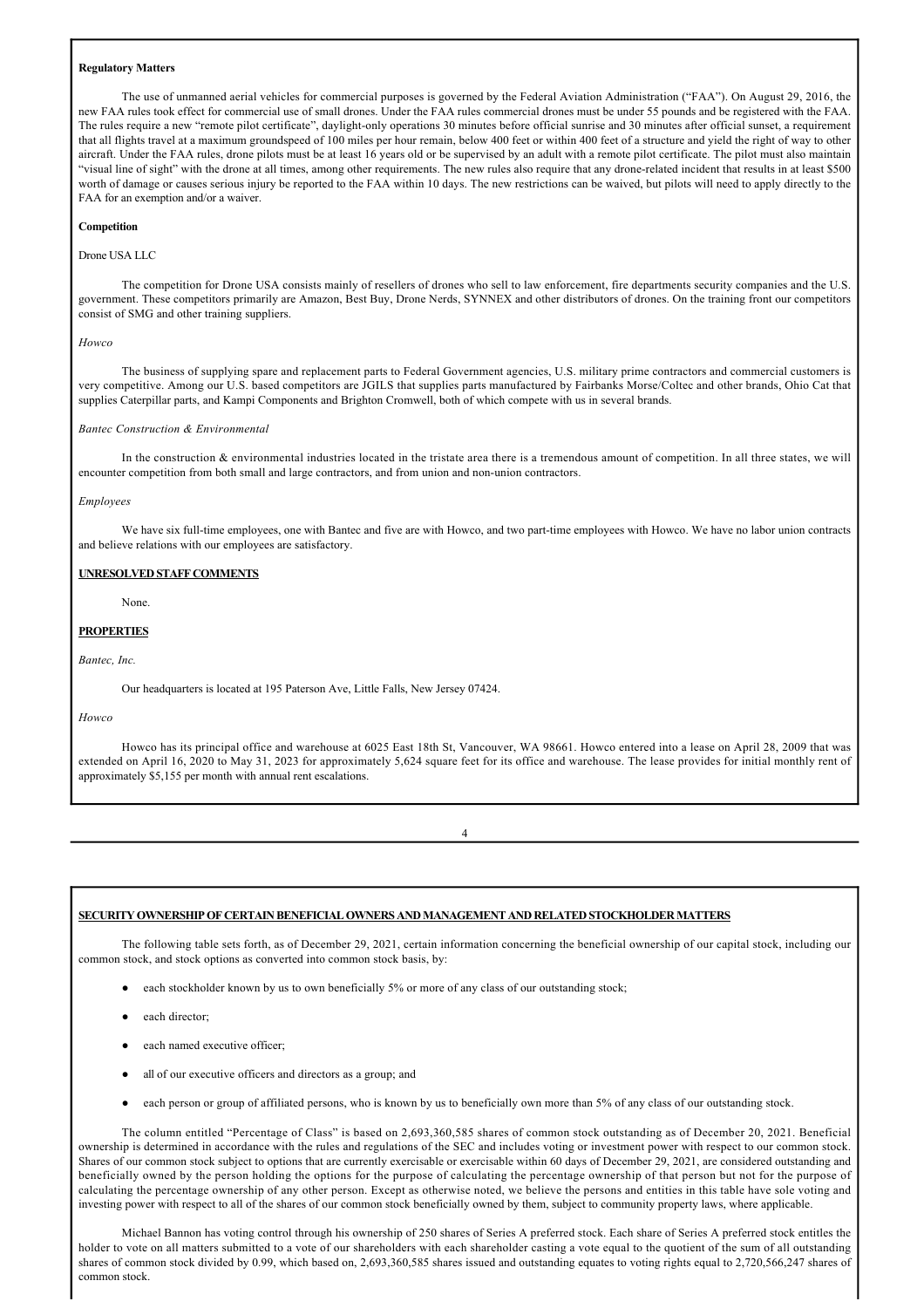|                                       | <b>Amount</b> and<br><b>Nature of</b><br><b>Beneficial</b> |                               |
|---------------------------------------|------------------------------------------------------------|-------------------------------|
| Name and Address <sup>1</sup>         | Ownership                                                  | Percentage of<br><b>Class</b> |
| Michael Bannon (2)                    | 150,036,703                                                | 5.6%                          |
| Dr. Rodrigo Kuntz Rangel (3)          | 3.680                                                      | $0.000001\%$                  |
| TCA(4)                                | 2,140,016,202                                              | 79%                           |
| All Officers and Directors as a Group | 150,040,383                                                | $5.6\%$                       |

(1) Unless otherwise indicated, the address of such individual is c/o the Company.

- (2) Michael Bannon has voting control through his ownership of 250 shares of Series A preferred stock voting on an asconverted basis. This chart reflects only the issued and outstanding shares of our common stock.
- (3) Represents shares issuable upon the exercise of stock options to purchase shares of our common stock that are exercisable within 60 days of December 29, 2021.
- (4) Based upon the right of TCA to convert the unpaid principal and interest owed under the convertible note issued by the Company to TCA. TCA is a limited partnership organized under the laws of the Cayman Islands and had its principal office at 19950 West Country Club Drive, 1<sup>st</sup> Floor, Aventura, Florida 33180. Currently, TCA has ceased operations and its funds and management entities are in receivership.

The number of authorized shares is currently 6,000,000,000 and if TCA was to convert its convertible note into common shares, the Company will not have sufficient shares following a successful offering as contemplated in this Form S1. However, the Company will increase the authorized shares as needed. Currently, TCA has not indicated that it intends to convert its note, in addition contractually they are never to hold more than 4.99% of the Company's outstanding common shares.

5

## **Securities Authorized for Issuance under Equity Compensation Plans**

The following table sets forth information regarding our equity compensation plans as of September 30, 2021. There are no equity compensation plans that have not been approved by our security holders.

| <b>Plan Category</b>                                   | Number of<br>securities to be<br>issued upon<br>exercise of<br>outstanding<br>options,<br>warrants and<br>rights | Weighted<br>average<br>exercise price<br>of outstanding<br>options,<br>warrants and<br>rights $(S)$ | Number of<br>securities<br>remaining<br>available for<br>future issuance<br>under equity<br>compensation<br>plans |
|--------------------------------------------------------|------------------------------------------------------------------------------------------------------------------|-----------------------------------------------------------------------------------------------------|-------------------------------------------------------------------------------------------------------------------|
| Equity compensation plans approved by security holders | 17,223                                                                                                           | 230.00                                                                                              | 82,777                                                                                                            |

## **QUANTITATIVE AND QUALITATIVE DISCLOSURES ABOUT MARKET RISK**

Not Applicable.

#### 6

| <b>THE OFFERING</b>                                   |                                                                                                                                                                                                                                                                                                                                                                                                      |  |  |  |  |
|-------------------------------------------------------|------------------------------------------------------------------------------------------------------------------------------------------------------------------------------------------------------------------------------------------------------------------------------------------------------------------------------------------------------------------------------------------------------|--|--|--|--|
| Issuer:                                               | Bantec, Inc.                                                                                                                                                                                                                                                                                                                                                                                         |  |  |  |  |
| Common stock offered by us:                           | 3,000,000,000 shares at \$0.0006 per share                                                                                                                                                                                                                                                                                                                                                           |  |  |  |  |
| Common stock outstanding before the<br>offering:      | 2,693,360,585 shares                                                                                                                                                                                                                                                                                                                                                                                 |  |  |  |  |
| Common stock to be outstanding after the<br>offering: | 5,693,360,585 shares.                                                                                                                                                                                                                                                                                                                                                                                |  |  |  |  |
| Use of proceeds:                                      | We expect to receive net proceeds from this offering of approximately \$1,765,000 assuming all the shares offered<br>hereby are sold and after deducting estimated offering expenses payable by us.                                                                                                                                                                                                  |  |  |  |  |
|                                                       | We intend to use the net proceeds of the offering for working capital and other general corporate purposes. See<br>"Use of Proceeds."                                                                                                                                                                                                                                                                |  |  |  |  |
| Dividend policy:                                      | We have never declared or paid cash dividends on our common stock. We currently intend to retain all of our<br>future earnings, if any, to finance the growth and development of our business. We do not intend to pay cash<br>dividends in respect of our common stock in the foreseeable future. Any future determination to pay dividends<br>will be at the discretion of our board of directors. |  |  |  |  |
| <b>Risk factors:</b>                                  | Investing in our common stock involves a high degree of risk. See "Risk Factors" beginning on page 9 of this<br>prospectus for a discussion of factors you should carefully consider before deciding to invest in our common<br>stock.                                                                                                                                                               |  |  |  |  |
| <b>Additional Shares to be Authorized</b>             | The Company has plans to increase the authorized shares if needed.                                                                                                                                                                                                                                                                                                                                   |  |  |  |  |
| <b>Emerging Growth Company</b>                        |                                                                                                                                                                                                                                                                                                                                                                                                      |  |  |  |  |

We are and we will remain an "emerging growth company" as defined under The Jumpstart Our Business Startups Act (the "JOBS Act"), until the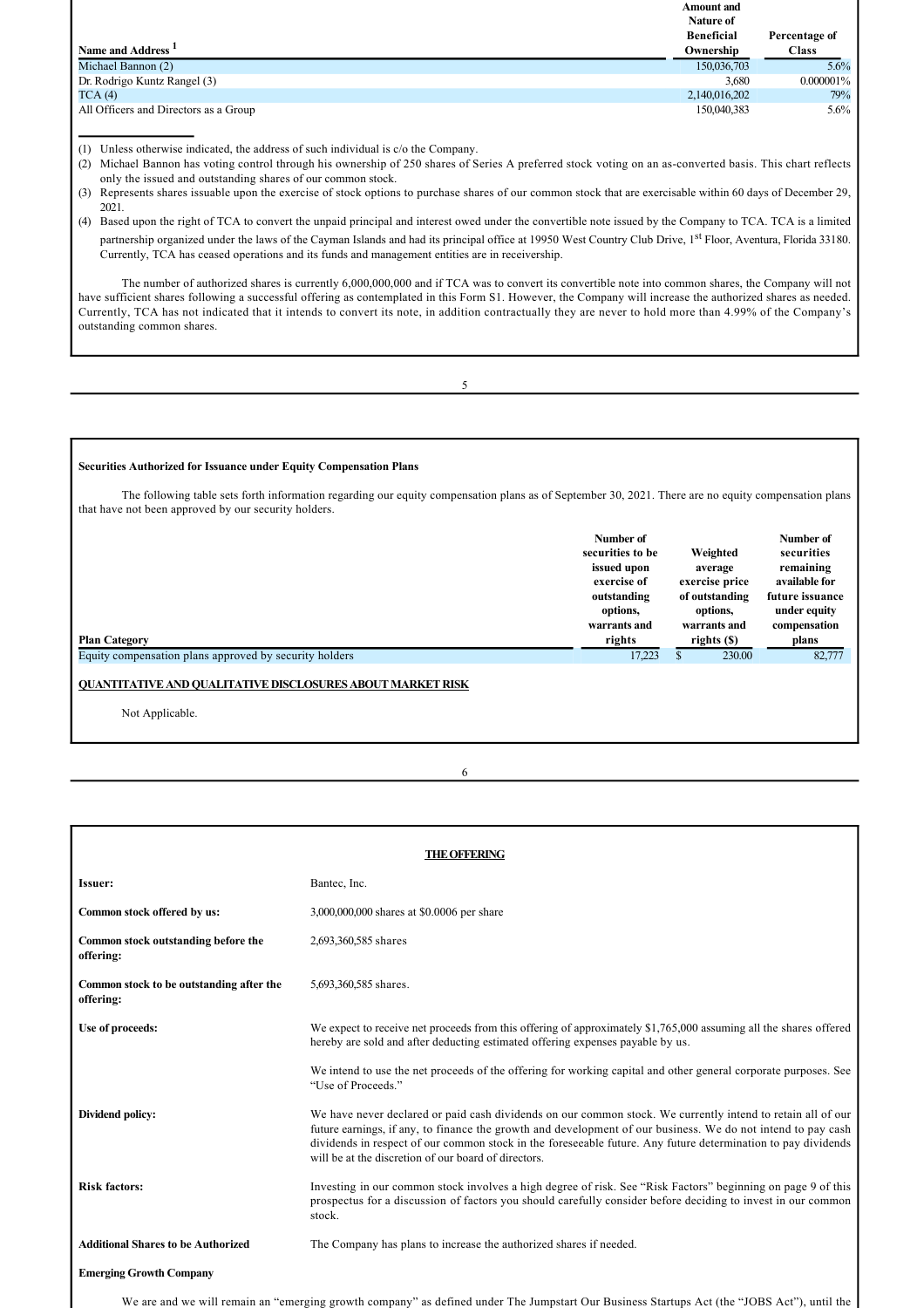We are and we will remain an "emerging growth company" as defined under The Jumpstart Our Business Startups Act (the "JOBS Act"), until the earliest to occur of (i) the last day of the fiscal year during which our total annual revenues equal or exceed \$1 billion (subject to adjustment for inflation), (ii) the last day of the fiscal year following the fifth anniversary of our initial public offering, (iii) the date on which we have, during the previous threeyear period, issued more than \$1 billion in non-convertible debt securities, or (iv) the date on which we are deemed a "large accelerated filer" (with at least \$700 million in public float) under the Securities and Exchange Act of 1934, as amended (the "Exchange Act").

As an "emerging growth company", we may take advantage of specified reduced disclosure and other requirements that are otherwise applicable generally to public companies. These provisions include:

- only two years of audited financial statements in addition to any required unaudited interim financial statements with correspondingly reduced "Management's Discussion and Analysis" disclosure;
- reduced disclosure about our executive compensation arrangements:
- no requirement that we hold non-binding advisory votes on executive compensation or golden parachute arrangements; and
- exemption from the auditor attestation requirement in the assessment of our internal control over financial reporting.

We have taken advantage of some of these reduced burdens, and thus the information we provide stockholders may be different from what you might receive from other public companies in which you hold shares.

7

In addition, Section 107 of the JOBS Act also provides that an emerging growth company can take advantage of the extended transition period provided in Section  $7(a)(2)(B)$  of the Securities Act for complying with new or revised accounting standards. In other words, an emerging growth company can delay the adoption of certain accounting standards until those standards would otherwise apply to private companies. However, we are choosing to "opt out" of such extended transition period, and as a result, we will comply with new or revised accounting standards on the relevant dates on which adoption of such standards is required for non-emerging growth companies. Section 107 of the JOBS Act provides that our decision to opt out of the extended transition period for complying with new or revised accounting standards is irrevocable.

Notwithstanding the above, we are also currently a "smaller reporting company", meaning that we are not an investment company, an asset-backed issuer, or a majorityowned subsidiary of a parent company that is not a smaller reporting company and have a public float of less than \$250 million and annual revenues of less than \$100 million during the most recently completed fiscal year. In the event that we are still considered a "smaller reporting company", at such time as we cease being an "emerging growth company", the disclosure we will be required to provide in our SEC filings will increase, but will still be less than it would be if we were not considered either an "emerging growth company" or a "smaller reporting company". Specifically, similar to "emerging growth companies", "smaller reporting companies" are able to provide simplified executive compensation disclosures in their filings; are exempt from the provisions of Section 404(b) of the Sarbanes-Oxley Act ("SOX") requiring that independent registered public accounting firms provide an attestation report on the effectiveness of internal control over financial reporting; and have certain other decreased disclosure obligations in their SEC filings, including, among other things, only being required to provide two years of audited financial statements in annual reports.

8

#### **RISK FACTORS**

## **RISKS RELATING TO OUR DRONE BUSINESS AND OUR INDUSTRY**

## *We have an extremely limited operating history.*

With respect to the manufacturing and sale of drones, we are currently a start-up company without any current material sales of our drone products. There is no historical basis to make judgments on the capabilities associated with our enterprise, management and/or employees' ability to produce a commercial drone product leading to a profitable company beyond what we have acquired through our purchase of Howco which is in the business of spare parts and replacement parts.

#### *We will need to raise additional capital.*

Given the limited revenues from sales of our drone products to date, we expect that Bantec, Inc. will need to obtain additional operating capital either through equity offerings, debt offerings or a combination thereof, in the future. In addition, if, in the future, we are not capable of generating sufficient revenues from operations and its capital resources are insufficient to meet future requirements, we may have to raise funds to allow us to continue to commercialize, market and sell our products. We presently have no committed sources of funding and we have not entered into any agreements or arrangements with respect to our fundraising efforts. We cannot be certain that funding will be available on acceptable terms or at all. To the extent that we raise additional funds by issuing equity securities, our stockholders may experience significant dilution. Any debt financing, if available, may involve restrictive covenants that may impact our ability to conduct business. If we are unable to raise additional capital if required or on acceptable terms, we may have to significantly scale back, delay or discontinue the development and/or commercialization of our drone products, restrict our operations or obtain funds by entering into agreements on unattractive terms.

## *Our financial status raises doubt about our ability to continue as a going concern.*

Our cash and cash equivalents were \$985,953 at September 30, 2021. For the year ended September 30, 2021, the Company has incurred a net loss of \$1,882,071 and used cash in operations of \$1,576,648. The working capital deficit, stockholders' deficit and accumulated deficit was \$14,709,592, \$14,796,078 and \$32,956,840, respectively, at September 30, 2021. Furthermore, on September 6, 2019, we received a default notice on our payment obligations under the senior secured credit facility agreement with TCA, defaulted on our note payable – Seller in September 2017 and have defaulted on other promissory notes and as of September 30, 2021, we have received several demands for payment of past due amounts for services from several consultants and service providers. These matters raise substantial doubt about our ability to continue as a going concern for a period of twelve months from the issuance date of our consolidated financial statements included elsewhere in this Form S1. Our ability to continue as a going concern is dependent upon management's ability to further implement its business plan and raise additional capital as needed from the sales of stock or debt. We continue to implement cost-cutting measures, raise equity through our effective S-1 private placement, restructure or repay our secured obligations and structure payment plans, if necessary, with vendors and service providers who are owed money. The accompanying consolidated financial statements elsewhere in this Form S1 do not include any adjustments that might be required should we be unable to continue as a going concern. We continue to incur significant operating losses, and management expects that significant on-going operating expenditures will be necessary to successfully implement our business plan and develop and market our products. Implementation of our plans and our ability to continue as a going concern will depend upon our ability to market our drone technology, continue with sales of equipment spare and replacement parts to the U.S. Government and commercial customers and raise additional capital.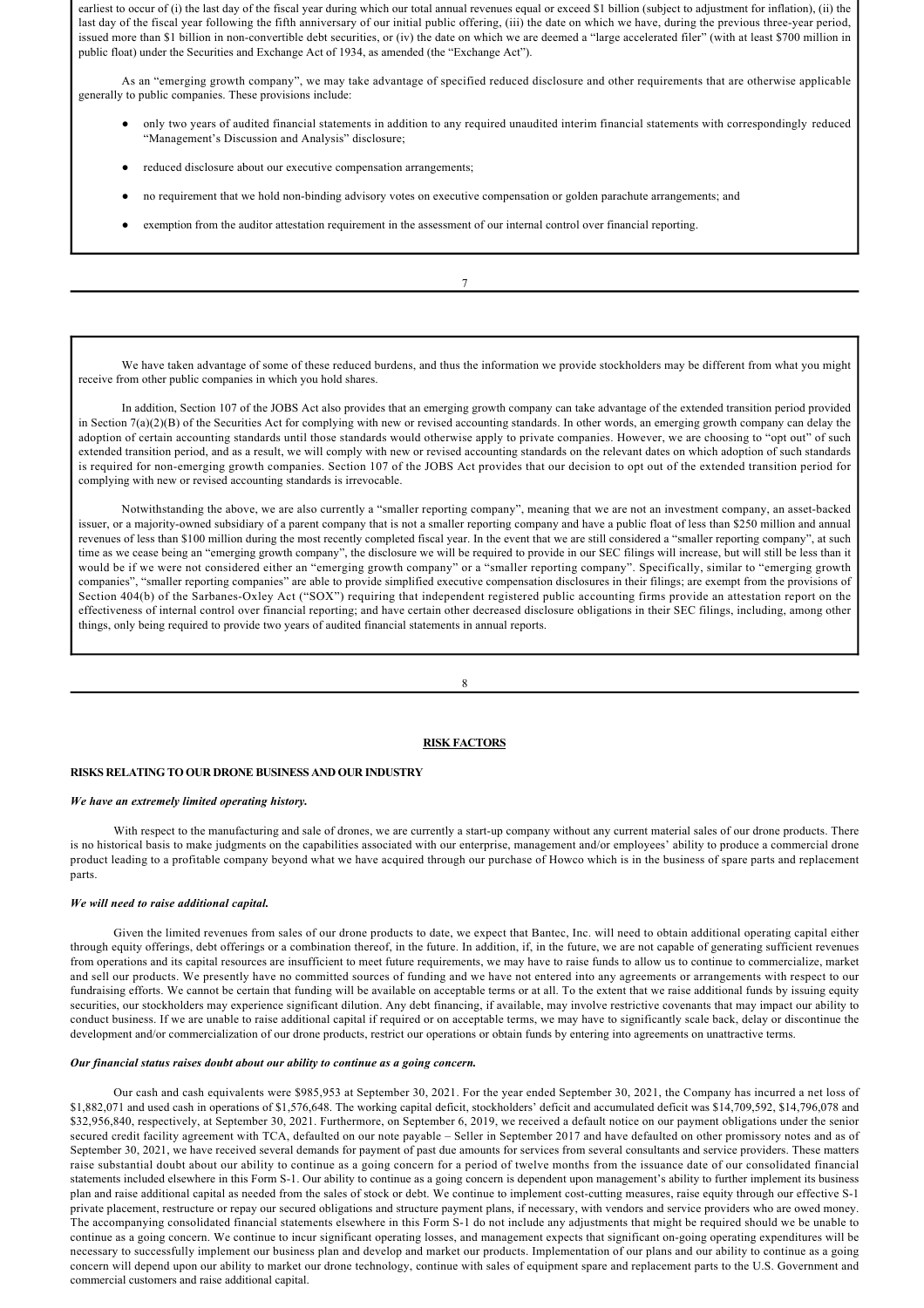Management believes that we have access to capital resources through possible public or private equity offerings, exchange offers, debt financings, corporate collaborations or other means. On June 9, 2021 our current form S-1 became effective and since then we have issued shares for cash. Cash proceeds are been being utilized to reduce debt and fund current and planned operations. In addition, we continue to explore opportunities to strategically monetize our technology and our services, although there can be no assurance that we will be successful with such plans. We have historically been able to raise capital through equity and debt offerings, although no assurance can be provided that we will continue to be successful in the future. If we are unable to raise sufficient capital through 2022 or otherwise, we may be required to severely curtail, or even to cease, our operations.

 $\overline{Q}$ 

#### *Most of our management has limited experience in the drone industry*

With the exception of our CTO, our management has limited experience in aerospace, aviation and unmanned aerial systems manufacturing sectors. While our management has considerable general management experience, some have specialized knowledge and abilities in the unmanned aerial industry, but none of the managers have experience managing a business that manufacturers and markets aircrafts. The management will rely on contracted individuals with the specified skills, qualifications and knowledge related to aircraft manufacturing and marketing, without impacting the overall budget for compensation.

#### *Potential product liabilities may harm our operating results.*

As a reseller of a UAV products, and with aircrafts and aviation sector companies being scrutinized heavily, we may be subject to FAA mandates and/or regulations, which could result in potential law suits. Defects in our product may lead to life, health and property risks. Currently, the unmanned aerial systems industry lacks a formative insurance market. It is possible that our operations could be adversely affected by the costs and disruptions of responding to such liabilities even if insurance against liabilities is available.

#### *If our proposed marketing efforts are unsuccessful, we may not earn enough revenue to become profitable*.

Our success will depend on investment in marketing resources and the successful implementation of our marketing plan. Our marketing plan may include attendance at trade shows and making private demonstrations, advertising and promotional materials and advertising campaigns in print and/or broadcast media. We cannot give any assurance that our marketing efforts will be successful. If they are not, revenue may not be sufficient to cover our fixed costs and we may not become profitable.

#### *We may be unable to respond to rapid technology changes and innovative products.*

In a constantly changing and innovative technology market with frequent new product introductions, enhancement and modifications, we may be forced to implement and develop new technologies into our products for anticipation of changing customer requirements that may significantly impact costs in order to retain or enhance our competitive position in existing and new markets.

## *There is intense competition in our market.*

The aerospace and aviation markets are very saturated and intensely competitive. By entering this sector, our management is aware that failure to compete with direct market leading companies and new entrants will affect overall business and the product. Therefore, the faster innovative applications and technologies are implemented to the developed product; the better the pricing and commercial business strategies management will be able to offer to businesses purchasing drones. Competitive factors in this market are all related to product performance, price, customer service, training platforms, reputation, sales and marketing effectiveness.

#### *Future acquisitions may be unsuccessful and may negatively affect operations and financial condition***.**

The integration of businesses, personnel, product lines and technologies can be difficult, time consuming and subject to significant risks. Any difficulties could disrupt our ongoing business, distract our management and employees, increase our expenses and decrease our revenue.

#### *We may be unable to protect our intellectual property.*

Our ability to protect proprietary technology and operate without infringing the rights of others will allow our UAV business to compete successfully and achieve future revenue growth. If we are unable to protect proprietary technology or infringe upon the rights of others, it could negatively impact our operating results.

10

#### *We will be reliant on information systems, electronic communication systems, and internal and external data and applications.*

Business operations and manufacturing are dependent on computer hardware, software and communication systems. Information systems are vulnerable and are subject to failures that could create internal or external events that will affect our business and operations. Management is mindful of these risks since we have developed a strategy by adopting third party information technology and system practices. Any breach of security could disrupt our overall UAV business and result in various effects in operations and efficiency. UAVs could encounter increased overhead costs, loss of important information and data, which may also hinder our reputation.

## *If we lose our key personnel or are unable to hire additional personnel, we will have trouble growing our business***.**

We depend to a large extent on the abilities of our key management. The loss of any key employee or our inability to attract or retain other qualified employees could seriously impair our results of operations and financial condition.

Our future success depends on our ability to attract, retain and motivate highly skilled technical, marketing, management, accounting and administrative personnel. We plan to hire additional personnel in all areas of our business as we grow. Competition for qualified personnel is intense. As a result, we may be unable to attract and retain qualified personnel. We may also be unable to retain the employees that we currently employ or to attract additional technical personnel. The failure to retain and attract the necessary personnel could seriously harm our business, financial condition and results of operations.

## *Because our executive officers collectively own a majority of our outstanding shares, they can elect our directors without regard to other stockholders' votes.*

Our CEO, Michael Bannon, has majority voting control through his ownership of 250 shares of Series A preferred stock. As a result, he may elect all of our directors, who in turn elect all executive officers, without regard to the votes of other stockholders. The voting control of Mr. Bannon gives him the ability to authorize change-in-control transactions, amendments to our certificate of incorporation and other matters that may not be in the best interests of our minority stockholders. In this regard, Mr. Bannon has absolute control over our management and affairs.

## *We face a higher risk of failure because we cannot accurately forecast our future revenues and operating results.*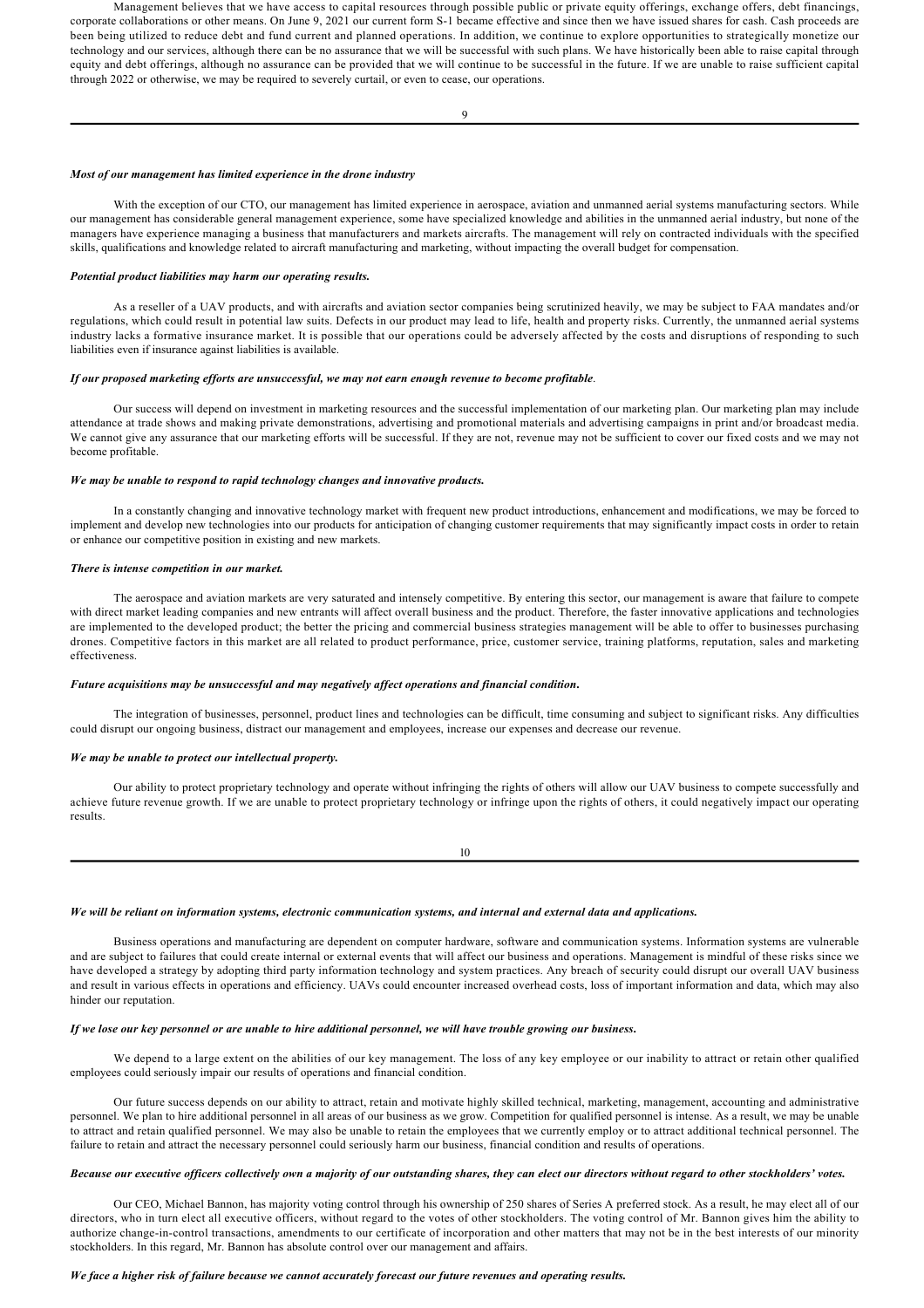The rapidly changing nature of the markets in which we compete makes it difficult to accurately forecast our revenues and operating results. Furthermore, we expect our revenues and operating results to fluctuate in the future due to a number of factors, including the following:

- the timing of sales of our UAV products;
- unexpected delays in introducing new UAV products;
- increased expenses, whether related to sales and marketing, or administration;
- costs related to anticipated acquisitions of businesses.

#### *Our UAV products may suffer defects.*

Products may suffer defects that may lead to substantial product liability, damage or warranty claims. Given our complex platforms and systems within our product, errors and defects may be related to flight and/or communications. Such an event could result in significant expenses arising from product liability, warranty claims, and reduce sales, which could have a material adverse effect on business, financial condition and results of operations.

#### *Our products are subject to FAA regulations.*

Compliance with the new FAA regulations by businesses interested in using UAVs may negatively affect commercial usage of our UAVs, which will adversely affect our operations and overall sales.

11

#### *Since we intend to pursue acquisitions, investments or other strategic relationships or alliances, this will consume significant resources, may be unsuccessful and could dilute holders of our common stock.*

Acquisitions, investments and other strategic relationships and alliances, if pursued, may involve significant cash expenditures, debt incurrence, operating losses, and expenses that could have a material adverse effect on our financial condition and operating results. Acquisitions involve numerous other risks, including:

- Diversion of management time and attention from daily operations;
- Difficulties integrating acquired businesses, technologies and personnel into our business;
- Inability to obtain required regulatory approvals and/or required financing on favorable terms;
- Entry into new markets in which we have little previous experience;
- Prior approval of any acquisition by TCA (senior lender);
- Potential loss of our key employees, key contractual relationships or key customers of acquired companies; and
- Assumption of the liabilities and exposure to unforeseen liabilities of acquired companies.

If these types of transactions are pursued, it may be difficult for us to complete these transactions quickly and to integrate these acquired operations efficiently into its current business operations. Any acquisitions, investments or other strategic relationships and alliances by us may ultimately harm our business and financial condition. In addition, future acquisitions may not be as successful as originally anticipated and may result in impairment charges.

#### *We may be required to record a significant charge to earnings as we are required to reassess our goodwill or other intangible assets arising from acquisitions.*

We are required under U.S. GAAP to review our intangible assets, including goodwill for impairment when events or changes in circumstances indicate the carrying value may not be recoverable. Goodwill is required to be tested for impairment annually or more frequently if facts and circumstances warrant a review. Factors that may be considered a change in circumstances indicating that the carrying value of our amortizable intangible assets may not be recoverable include a decline in stock price and market capitalization and slower or declining growth rates in our industry. We may be required to record a significant charge to earnings in our financial statements during the period in which any impairment of our goodwill or amortizable intangible assets is determined. During the year ended September 30, 2019, the Company determined that the carrying value of Goodwill and other intangible assets related to the acquisition Howco were impaired and as a result, charges covering the entire carrying value of those assets was taken into operating results.

#### *Our products may be subject to export regulations; government agencies may require terms that are disadvantageous to our business.*

Our business model contemplates working with law enforcement and possibly military agencies. Because we may sell our products to these customers, we may need to register with the U.S. Department of State under its International Trafficking in Arms Regulations (ITAR). If we choose to sell our products overseas, we may be required to obtain a license form the State Department or face substantial fines or, in an extreme case, a shutdown of our business. Additionally, government agencies typically require provisions in their contracts that allow them to terminate agreements or change purchasing terms in their discretion without notice. Such contractual provisions, if exercised by our customers in the future, could have a material adverse effect on our cash flow and business performance.

12

#### *Risks Associated with the Construction Industry*

#### *Estimating:*

We may estimate projects incorrectly and ultimately lose money. Depending on the scope and price of the project, this loss could be extensive (in hundreds of thousands or possibly millions).

#### *Regulations:*

In the construction we must comply with federal and state regulations. Federal OSHA/EPA inspectors or state Safety/Environmental inspectors might visit our projects and possibly find violations and ultimately levy thousands of dollars in fines on us. Being fined could also damage our reputation with our customers.

#### *Workman's Compensation*

Our employees can become injured ultimately driving our workman's compensation MOD higher forcing us to pay higher premiums. Our injured could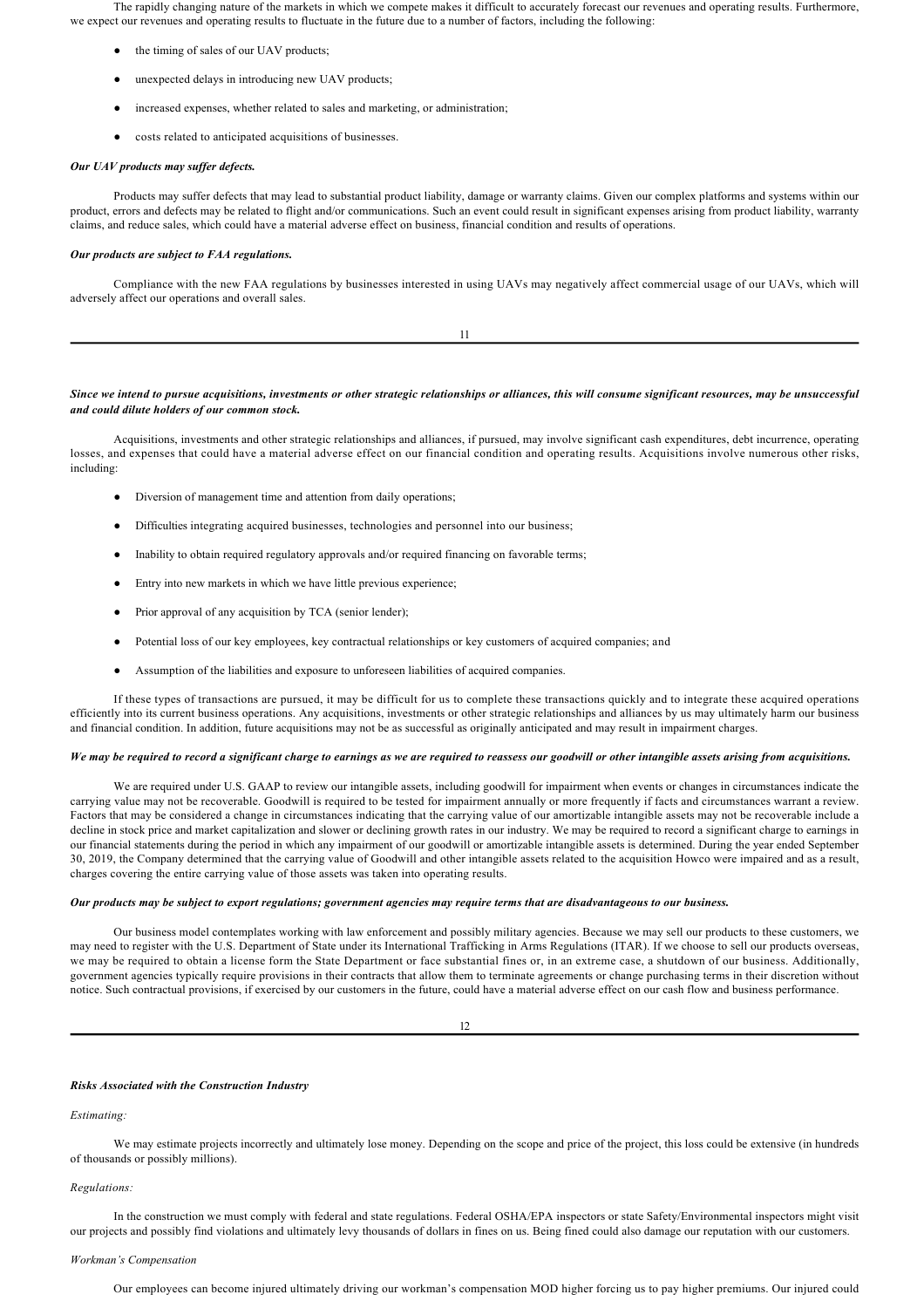potentially sue our customers via third party lawsuits. If that occurs, contractually, we may be obligated to pay defend our customers in court.

#### *Mismanagement*

Because the construction industry is labor intensive, project mismanagement can cost our company potentially tens of thousands and possibly hundreds of thousands of dollars.

## *Unions*

We could be subject to strikes and work slowdowns. In addition, by hiring more expensive union labor, we will be less competitive on non-union projects.

## *Theft*

By storing equipment and supplies on project jobsites for long periods of time, we may become a victim of theft. Our employees or employees working for site contractors might steal our equipment and supplies.

#### *Collections*

We may encounter customers who refuse to pay us. We will have to hire attorneys and expend a lot of management's time collecting money from deadbeat customers.

#### *Poor Workmanship*

We may poorly perform on a project and be forced to correct our work ultimately costing us more money than we initially estimated.

#### *Bonding*

Larger projects may require bid and performance bonds. Due to our financial situation, we may find it difficult to find a company that will provide us with the necessary bonding capacity to bid larger projects.

#### *Economic Downturn*

If the northeast economy begins to go into recession, we may find it difficult to secure enough work to keep our construction businesses going. It appears the economy is peaking and will ultimately slide into a recession.

13

## **Risks Related to Consolidated Operations**

## *Since we have acquired Howco and changed its focus to higher margin business resulting in sales declines, it is difficult for potential investors to evaluate our future consolidated business.*

We completed the Howco acquisition on September 9, 2016. Therefore, our limited consistent operating history makes it difficult for potential investors to evaluate our business or prospective operations and your purchase of our securities. Sales declines due to efforts to increase gross margin also impacted cash flow which in turn caused liquidity issues. The result has been that some vendors only accept purchase orders on cash on deliver basis. Therefore, we are subject to the risks inherent in the financing, expenditures, complications and delays inherent in a newly combined business. These risks are described below under the risk factor titled *"Any future acquisitions that we may make could disrupt our business, cause dilution to our stockholders and harm our business, financial condition or operating results."*

#### *Failure to manage or protect growth may be detrimental to our business because our infrastructure may not be adequate for expansion*

The Howco acquisition and any planned acquisition require a substantial expansion of our systems, workforce and facilities. We may fail to adequately manage our anticipated future growth. The substantial growth in our operations as a result of the Howco and planned acquisitions is expected to place a significant strain on our administrative, financial and operational resources, and increase demands on our management and on our operational and administrative systems, controls and other resources. Howco's growth strategy includes broadening its service and product offerings, implementing an aggressive marketing plan and employing leading technologies. There can be no assurance that our systems, procedures and controls will be adequate to support our operations as they expand. We cannot assure you that our existing personnel, systems, procedures or controls will be adequate to support our operations in the future or that we will be able to successfully implement appropriate measures consistent with our growth strategy. As part of this growth, we may have to implement new operational and financial systems, procedures and controls to expand, train and manage our employee base, and maintain close coordination among our staff. We cannot guarantee that we will be able to do so, or that if we are able to do so, we will be able to effectively integrate them into our existing staff and systems.

To the extent we acquire other businesses, we will also need to integrate and assimilate new operations, technologies and personnel. The integration of new personnel will continue to result in some disruption to ongoing operations. The ability to effectively manage growth in a rapidly evolving market requires effective planning and management processes. We will need to continue to improve operational, financial and managerial controls, reporting systems and procedures, and will need to continue to expand, train and manage our work force. There can be no assurance that we would be able to accomplish such an expansion on a timely basis. If we are unable to affect any required expansion and are unable to perform under contracts on a timely and satisfactory basis, the reputation and eligibility to secure additional contracts in the future could be damaged. The failure to perform could also result in a contract terminations and significant liability. Any such result would adversely affect our business and financial condition.

#### *We will need to increase the size of our organization, and we may experience difficulties in managing growth, which would hurt our financial performance.*

In addition to employees hired from Howco and any other companies which we may acquire, we will need to expand our employee infrastructure for managerial, operational, financial and other resources at the parent company level. Future growth will impose significant added responsibilities on members of management, including the need to identify, recruit, maintain and integrate additional employees. Our future financial performance and our ability to commercialize our product candidates and to compete effectively will depend, in part, on our ability to manage any future growth effectively.

In order to manage our future growth, we will need to continue to improve our management, operational and financial controls and our reporting systems and procedures. All of these measures will require significant expenditures and will demand the attention of management. If we do not continue to enhance our management personnel and our operational and financial systems and controls in response to growth in our business, we could experience operating inefficiencies that could impair our competitive position and could increase our costs more than we had planned. If we are unable to manage growth effectively, our business, financial condition and operating results could be adversely affected.

#### *Our business depends on experienced and skilled personnel, and if we are unable to attract and integrate skilled personnel, it will be more difficult for us to*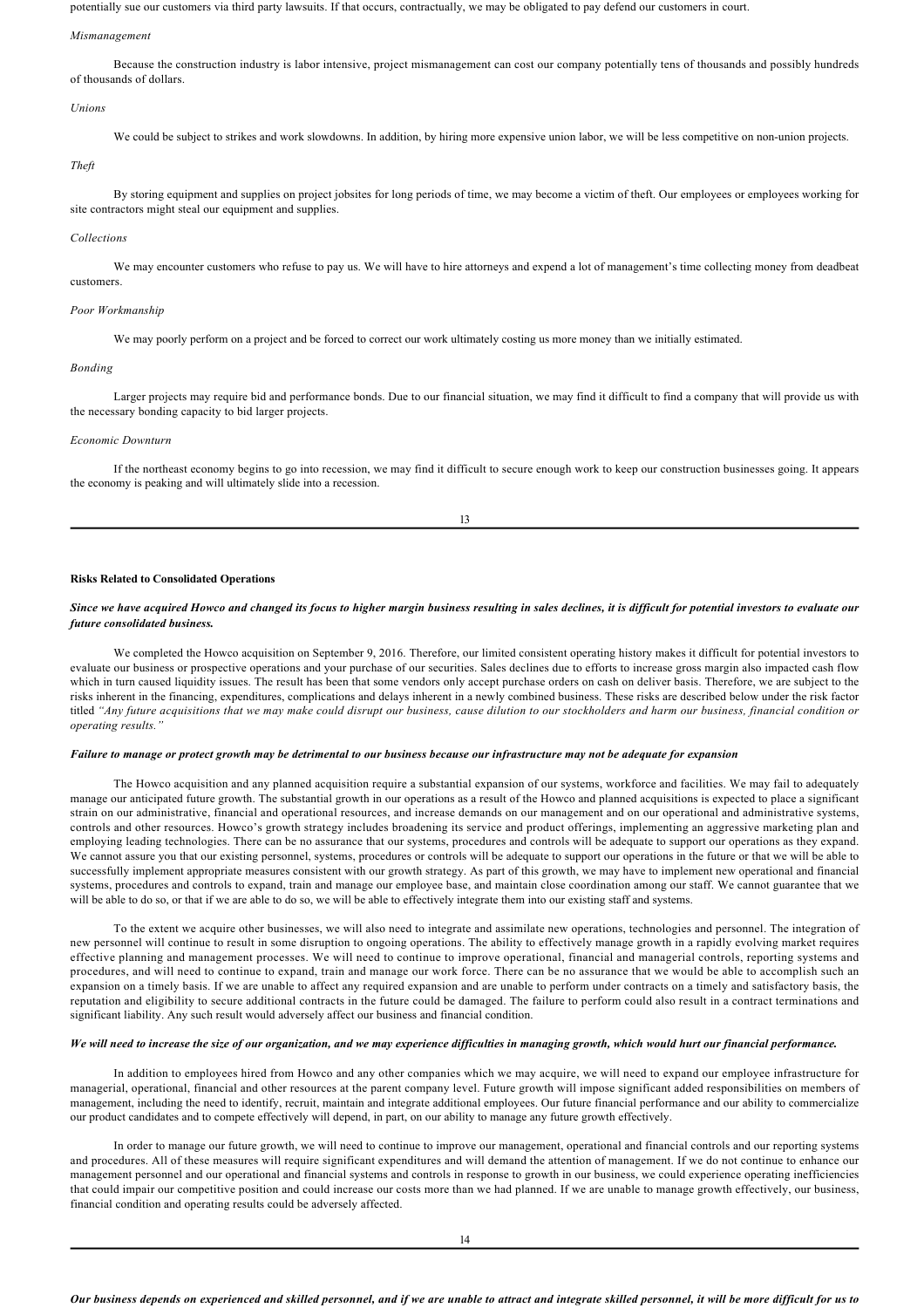#### *manage our business and complete contracts.*

The success of our business depends on the skill of our personnel. Accordingly, it is critical that we maintain, and continue to build, a highly experienced management team and specialized workforce, including sales professionals. Competition for personnel, particularly those with expertise in government consulting and a security clearance is high, and identifying candidates with the appropriate qualifications can be costly and difficult. We may not be able to hire the necessary personnel to implement our business strategy given our anticipated hiring needs, or we may need to provide higher compensation or more training to our personnel than we currently anticipate. In addition, our ability to recruit, hire and indirectly deploy former employees of the U.S. Government is subject to complex laws and regulations, which may serve as an impediment to our ability to attract such former employees.

Our business is labor intensive and our success depends on our ability to attract, retain, train and motivate highly skilled employees, including employees who may become part of our organization in connection with future acquisitions. The increase in demand for consulting, technology integration and managed services has further increased the need for employees with specialized skills or significant experience in these areas. Our ability to expand our operations will be highly dependent on our ability to attract a sufficient number of highly skilled employees and to retain our employees and the employees of companies that we have acquired. We may not be successful in attracting and retaining enough employees to achieve our desired expansion or staffing plans. Furthermore, the industry turnover rates for these types of employees are high and we may not be successful in retaining, training or motivating our employees. Any inability to attract, retain, train and motivate employees could impair our ability to adequately manage and complete existing projects and to accept new client engagements. Such inability may also force us to increase our hiring of independent contractors, which may increase our costs and reduce our profitability on client engagements. We must also devote substantial managerial and financial resources to monitoring and managing our workforce. Our future success will depend on our ability to manage the levels and related costs of our workforce.

In the event we are unable to attract, hire and retain the requisite personnel and subcontractors, we may experience delays in completing contracts in accordance with project schedules and budgets, which may have an adverse effect on our financial results, harm our reputation and cause us to curtail our pursuit of new contracts. Further, any increase in demand for personnel may result in higher costs, causing us to exceed the budget on a contract, which in turn may have an adverse effect on our business, financial condition and operating results and harm our relationships with our customers.

## *We expect to expand our business, in part, through future acquisitions, but we may not be able to identify or complete suitable acquisitions, which could harm our financial performance.*

Acquisitions are a significant part of our growth strategy. We continually review, evaluate and consider potential investments and acquisitions. In such evaluations, we are required to make difficult judgments regarding the value of business opportunities and the risks and cost of potential liabilities. We plan to use acquisitions of companies or technologies to expand our project skill-sets and capabilities, expand our geographic markets, add experienced management and increase our product and service offerings. Although we have identified several acquisition considerations, we may be unable to implement our growth strategy if we cannot reach agreement with acquisition targets on acceptable terms or arrange required financing for acquisitions on acceptable terms. In addition, the time and effort involved in attempting to identify acquisition candidates and consummate acquisitions may divert members of our management from the operations of our company.

## *Any future acquisitions that we may make could disrupt our business, cause dilution to our stockholders and harm our business, financial condition or operating results.*

If we are successful in consummating acquisitions, those acquisitions could subject us to a number of risks, including, but not limited to:

- the purchase price we pay and/or unanticipated costs could significantly deplete our cash reserves or result in dilution to our existing stockholders;
- we may find that the acquired company or technologies do not improve market position as planned;
- we may have difficulty integrating the operations and personnel of the acquired company, as the combined operations will place significant demands on the Company's management, technical, financial and other resources;
- key personnel and customers of the acquired company may terminate their relationships with the acquired company as a result of the acquisition;

|  | ۰<br>×<br>ł<br>I<br>۰. |  |
|--|------------------------|--|
|  |                        |  |

- we may experience additional financial and accounting challenges and complexities in areas such as tax planning and financial reporting;
- we may assume or be held liable for risks and liabilities (including environmental-related costs) as a result of our acquisitions, some of which we may not be able to discover during our due diligence or adequately adjust for in our acquisition arrangements;
- our ongoing business and management's attention may be disrupted or diverted by transition or integration issues and the complexity of managing geographically or culturally diverse enterprises;
- we may incur one-time write-offs or restructuring charges in connection with the acquisition;
- we may acquire goodwill and other intangible assets that are subject to amortization or impairment tests, which could result in future charges to earnings; and
- we may not be able to realize the cost savings or other financial benefits we anticipated.

We cannot assure you that we will successfully integrate or profitably manage any acquired business. In addition, we cannot assure you that, following any acquisition, our continued business will achieve sales levels, profitability, efficiencies or synergies that justify acquisition or that the acquisition will result in increased earnings for us in any future period. These factors could have a material adverse effect on our business, financial condition and operating results.

## *Insurance and contractual protections may not always cover lost revenue, increased expenses or liquidated damages payments, which could adversely affect our financial results.*

Although we maintain insurance and intend to obtain warranties from suppliers, obligate subcontractors to meet certain performance levels and attempt, where feasible, to pass risks we cannot control to our customers, the proceeds of such insurance, warranties, performance guarantees or risk sharing arrangements may not be adequate to cover lost revenue, increased expenses or liquidated damages payments that may be required in the future.

## *If we are unable to comply with certain financial and operating restrictions in our credit facilities, we may be limited in our business activities and access to credit or may default under our credit facilities*

Pursuant to our Credit Agreement with TCA, all of our assets, including the assets of Howco, are secured with our senior lender. Provisions in the Credit Agreement and debt instruments impose restrictions or require prior approval on our and certain of our subsidiaries' ability to, among other things:

- incur additional debt:
- pay cash dividends and make distributions;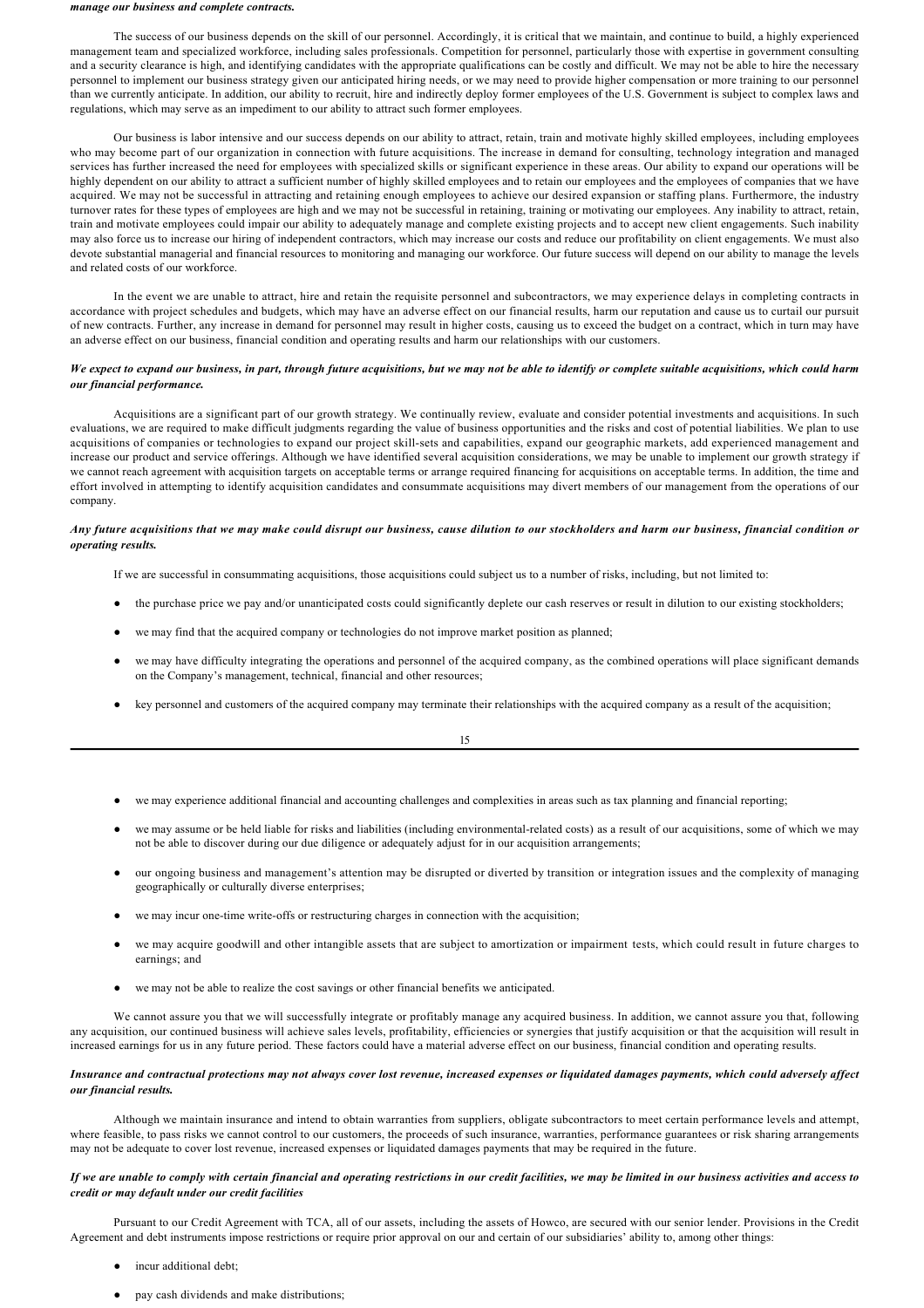- make certain investments and acquisitions;
- guarantee the indebtedness of others or our subsidiaries;
- redeem or repurchase capital stock;
- create liens or encumbrances:
- enter into transactions with affiliates;
- engage in new lines of business;
- sell, lease or transfer certain parts of our business or property;

16

- restrictions on incurring obligations for capital expenditures;
- issue additional capital stock of the Company or any subsidiary of the Company;
- acquire new companies and merge or consolidate.

These agreements also contain other customary covenants, including covenants that require us to meet specified financial ratios and financial tests. We may not be able to comply with these covenants in the future. Our failure to comply with these covenants may result in the declaration of an event of default and cause us to be unable to borrow under our credit facilities and debt instruments. In addition to preventing additional borrowings under these agreements, an event of default, if not cured or waived, may result in the acceleration of the maturity of indebtedness outstanding under these agreements, which would require us to pay all amounts outstanding. If the maturity of our indebtedness is accelerated, we may not have sufficient funds available for repayment or we may not have the ability to borrow or obtain sufficient funds to replace the accelerated indebtedness on terms acceptable to us or at all. Our failure to repay our bank indebtedness would result in the bank foreclosing on all or a portion of our assets and force us to curtail our operations.

## *Our obligations to our senior secured lender, TCA, are secured by a security interest in substantially all of our assets, so if we default on those obligations, TCA could foreclose on, liquidate and/or take possession of our assets. If that were to happen, we could be forced to curtail, or even to cease, our operations.*

Under the Credit Facility, effective September 13, 2016, with TCA Global Credit Master Fund, L.P. ("TCA"), we borrowed \$3.5 million to acquire Howco and pay certain creditors. The initial loan was due 18 months from the date of the loan and an interest rate of 18% per annum and a default interest rate of 25% per annum. The note, accrued interest, contingency and advisory fees were restructured and as of September 30, 2021, we had approximately \$5,326,285 in outstanding principal and \$1,738,403 interest owed to TCA, in addition to \$421,587, outstanding under the 3(a)(10) settlement agreement. Under the terms of the Credit Facility, all amounts due under it are secured by our assets, including the assets of Howco. As a result of being in default of our payment obligations under the Credit Facility, TCA could foreclose on its security interest and liquidate or take possession of some or all of these assets, which would harm our business, financial condition and results of operations and could require us to curtail, or even to cease, operations. It should be noted that TCA and its asset management company' and its funds are in receivership. We are in negotiation to settle the obligation in favorable manner.

On September 6, 2019 the Company received a default notice on its payment obligations under the senior secured credit facility agreement from TCA. The Company has proposed a number of solutions including refinancing the debt with other parties. TCA's funds and management companies are no longer operating and in receivership. The Company expects a favorable settlement following communication with the receiver.

## *TCA has certain rights upon an event of default under its Credit Facility that could harm our business, financial condition and results of operations and could require us to curtail or cease our operations.*

In light of being in default under our payment obligations to TCA, it has certain rights under the Credit Facility to protect its financial position, including an increase in the interest rate on any amounts in default under the terms of the Credit Facility, the right to accelerate the payment of any outstanding loans made pursuant to the Credit Facility and the right to foreclose on our assets, among other rights. The Credit Facility includes in its definition of an event of default, among other occurrences, the failure to pay any principal or interest when due, our termination, winding up, liquidation or dissolution, a change of control, a material adverse change in our financial condition and the filing of any lien not bonded, vacated or dismissed within 60 days of its filing. The exercise of any of these rights upon an event of default could substantially harm our financial condition and force us to curtail, or even to cease, our operations.

#### *We may be subject to damages resulting from claims that the Company or our employees have wrongfully used or disclosed alleged trade secrets of their former employers.*

Upon completion of any acquisitions by the Company, we may be subject to claims that our acquired companies and their employees may have inadvertently or otherwise used or disclosed trade secrets or other proprietary information of former employers or competitors. Litigation may be necessary to defend against these claims. Even if we are successful in defending against these claims, litigation could result in substantial costs and be a distraction to management. If we fail in defending such claims, in addition to paying money claims, we may lose valuable intellectual property rights or personnel. A loss of key research personnel or their work product could hamper or prevent our ability to commercialize certain products, which could severely harm our business.

17

## *The loss of our Chief Executive Officer (CEO) or other key personnel may adversely affect our operations.*

The Company's success depends to a significant extent upon the operation, experience, and continued services of certain of its officers, including our CEO, as well as other key personnel. While our CEO and the executive officers of Howco are all employed under employment contracts, there is no assurance we will be able to retain their services. The loss of our CEO or several of the other key personnel could have an adverse effect on the Company. If the CEO or other executive officers were to leave, we would face substantial difficulty in hiring a qualified successor and could experience a loss in productivity while any successor obtains the necessary training and experience. In addition, our CEO, CFO and other key personnel do not have prior experience in SEC reporting obligations. Furthermore, we do not maintain "key person" life insurance on the lives of any executive officer and their death or incapacity would have a material adverse effect on us. The competition for qualified personnel is intense, and the loss of services of certain key personnel could adversely affect our business.

## *Internal system or service failures could disrupt our business and impair our ability to effectively provide our services and products to our customers, which could damage our reputation and adversely affect our revenues and profitability.*

Any system or service disruptions, including those caused by ongoing projects to improve our information technology systems and the delivery of services, if not anticipated and appropriately mitigated, could have a material adverse effect on our business including, among other things, an adverse effect on our ability to bill our customers for work performed on our contracts, collect the amounts that have been billed and produce accurate financial statements in a timely manner. We are also subject to systems failures, including network, software or hardware failures, whether caused by us, third-party service providers, cyber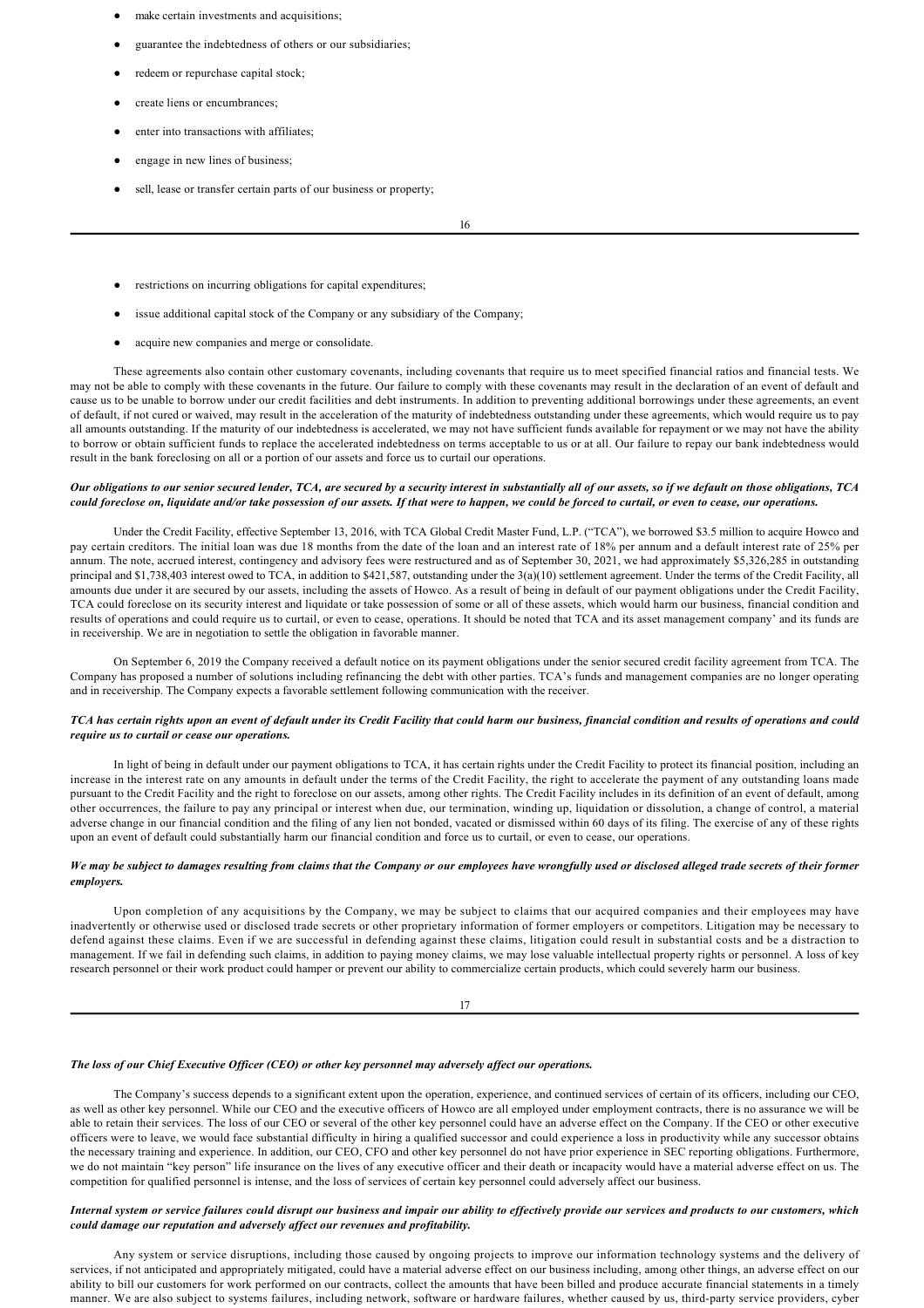security threats, natural disasters, power shortages, terrorist attacks or other events, which could cause loss of data and interruptions or delays in our business, cause us to incur remediation costs, subject us to claims and damage our reputation. In addition, the failure or disruption of our communications or utilities could cause us to interrupt or suspend our operations or otherwise adversely affect our business. Our property and business interruption insurance may be inadequate to compensate us for all losses that may occur as a result of any system or operational failure or disruption and, as a result, our future results could be adversely affected.

#### *Our financial performance could be adversely affected by decreases in spending on technology products and services by our public sector customers.*

Our sales to our public sector customers are impacted by government spending policies, budget priorities and revenue levels. Although our sales to the federal government are diversified across multiple agencies and departments, they collectively accounted for approximately 62% of Howco's net sales. An adverse change in government spending policies (including budget cuts at the federal level resulting from sequestration), budget priorities or revenue levels could cause our public sector customers to reduce their purchases or to terminate or not renew their contracts with us, which could adversely affect our business, results of operations or cash flows.

#### *Our business could be adversely affected by the loss of certain vendor partner relationships and the availability of their products.*

We purchase products for resale from vendor partners, which include OEMs and wholesale distributors. We are authorized by vendor partners to sell all or some of their products via direct marketing activities. Our authorization with each vendor partner is subject to specific terms and conditions regarding such things as sales channel restrictions, product return privileges, price protection policies and purchase discounts. In the event we were to lose one of our significant vendor partners, our business could be adversely affected. As mentioned above a few vendors have put the Company on a cash on delivery basis.

#### *We expect to enter into joint ventures, teaming and other arrangements, and these activities involve risks and uncertainties.*

We expect to enter into joint ventures, teaming and other arrangements. These activities involve risks and uncertainties, including the risk of the joint venture or applicable entity failing to satisfy its obligations, which may result in certain liabilities to us for guarantees and other commitments, the challenges in achieving strategic objectives and expected benefits of the business arrangement, the risk of conflicts arising between us and our partners and the difficulty of managing and resolving such conflicts, and the difficulty of managing or otherwise monitoring such business arrangements.

18

#### *Our business and operations expose us to numerous legal and regulatory requirements and any violation of these requirements could harm our business.*

We are subject to numerous federal, state and foreign legal requirements on matters as diverse as data privacy and protection, employment and labor relations, immigration, taxation, anticorruption, import/export controls, trade restrictions, internal and disclosure control obligations, securities regulation and anticompetition. Compliance with diverse and changing legal requirements is costly, timeconsuming and requires significant resources. We are also focused on expanding our business in certain identified growth areas, such as health information technology, energy and environment, which are highly regulated and may expose us to increased compliance risk. Violations of one or more of these diverse legal requirements in the conduct of our business could result in significant fines and other damages, criminal sanctions against us or our officers, prohibitions on doing business and damage to our reputation. Violations of these regulations or contractual obligations related to regulatory compliance in connection with the performance of customer contracts could also result in liability for significant monetary damages, fines and/or criminal prosecution, unfavorable publicity and other reputational damage, restrictions on our ability to compete for certain work and allegations by our customers that we have not performed our contractual obligations.

#### *If we do not adequately protect our intellectual property rights, we may experience a loss of revenue and our operations may be materially harmed.*

We registered a patent during the year ended September 30, 2021 and have contracted an attorney to search any potential infringements. In addition, we rely upon confidentiality agreements signed by our employees, consultants and third parties to protect our intellectual property. We cannot assure you that we can adequately protect our intellectual property or successfully prosecute potential infringement of our intellectual property rights. Also, we cannot assure you that others will not assert rights in, or ownership of, trademarks and other proprietary rights of ours or that we will be able to successfully resolve these types of conflicts to our satisfaction. Our failure to protect our intellectual property rights may result in a loss of revenue and could materially adversely affect our operations and financial condition.

#### **Risks Relating to Howco's Business and Industry**

#### *We depend on the U.S. Government for a substantial portion of our business and changes in government defense spending could have adverse consequences on our financial position, results of operations and business.*

Approximately 62% of our U.S. revenues from Howco's operations have been from and will continue to be from sales and services rendered directly or indirectly to the U.S. Government. Our revenues from the U.S. Government largely result from contracts awarded to us under various U.S. Government programs, primarily defense-related programs with the Department of Defense (DoD), as well as a broad range of programs with the Department of Homeland Security, the intelligence community and other departments and agencies. Cost cutting including through consolidation and elimination of duplicative organizations and insurance has become a major initiative for DoD. The funding of our programs is subject to the overall U.S. Government budget and appropriation decisions and processes which are driven by numerous factors, including geo-political events and macroeconomic conditions. The overall level of U.S. defense spending increased in recent years for numerous reasons, including increases in funding of operations in Iraq and Afghanistan. However, with the winding down of both wars, defense spending levels are becoming increasingly difficult to predict and are expected to be affected by numerous factors. Such factors include priorities of the Administration and the Congress, and the overall health of the U.S. and world economies and the state of governmental finances.

The Budget Control Act of 2011 enacted 10-year discretionary spending caps which are expected to generate over \$1 trillion in savings for the U.S. Government, a substantial portion of which comes from DoD baseline spending reductions. In addition, the Budget Control Act of 2011 provides for additional automatic spending cuts (referred to as "sequestration") totaling \$1.2 trillion over nine years. These reduction targets will further reduce DoD and other federal agency budgets. Although the Office of Management and Budget has provided guidance to agencies on implementing sequestration cuts, there remains much uncertainty about how exactly sequestration cuts will be implemented and the impact those cuts will have on contractors supporting the government. Given the potential impasse over raising the debt ceiling, we are not able to predict them impact of budget cuts, including sequestration, on our company or our financial results. However, we expect that budgetary constraints and concerns related to the national debt will continue to place downward pressure on DoD spending levels and that implementation of the automatic spending cuts without change will reduce, delay or cancel funding for certain of our contracts - particularly those with unobligated balances and programs and could adversely impact our operations, financial results and growth prospects.

Significant reduction in defense spending could have long-term consequences for our size and structure. In addition, reduction in government priorities and requirements could impact the funding, or the timing of funding, of our programs, which could negatively impact our results of operations and financial condition. In addition, we are involved in U.S. Government programs, which are classified by the U.S. Government and our ability to discuss these programs, including any risks and disputes and claims associated with and our performance under such programs, could be limited due to applicable security restrictions.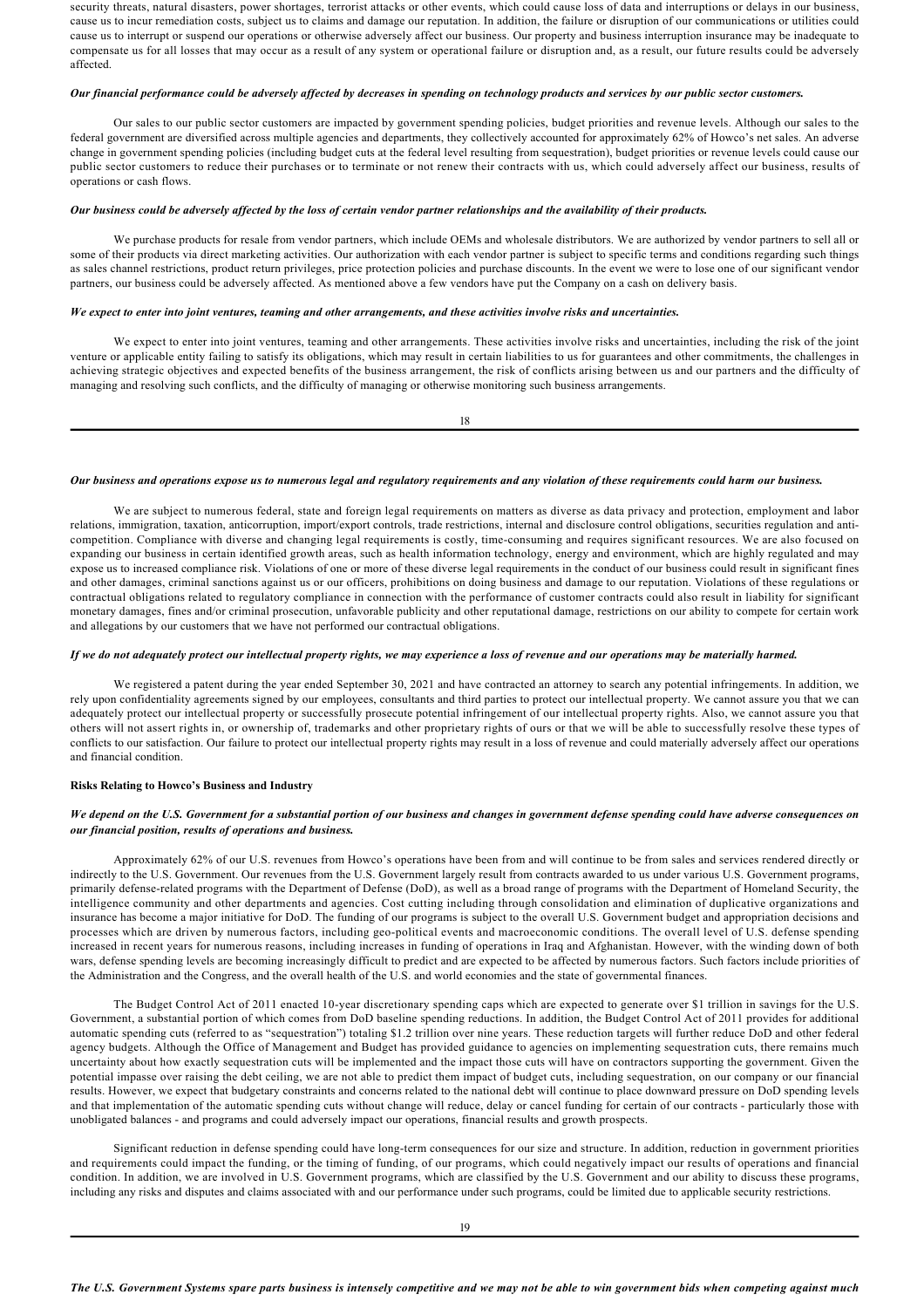#### *larger companies, which could reduce our revenues and profitability.*

Large spare parts contracts awarded by the U.S. Government are few in number and are awarded through a formal competitive bidding process, including indefinite delivery/indefinite quantity ("IDIQ"), GSA Schedule and other multi-award contracts. Bids are awarded on the basis of price, compliance with technical bidding specifications, technical expertise and, in some cases, demonstrated management ability to perform the contract. There can be no assurance that the Company will win and/or fulfill additional contracts. Moreover, the award of these contracts is subject to protest procedures and there can be no assurance that the Company will prevail in any ensuing legal protest. Howco's failure to secure a significant dollar volume of U.S. Government contracts in the future would adversely affect us.

The U.S. Government spare parts business is intensely competitive and subject to rapid change. Many of the existing and potential competitors have greater financial, operating and technological resources than Howco. The competitive environment may require us to make changes in our pricing, services or marketing. The competitive bidding process involves substantial costs and a number of risks, including significant cost and managerial time to prepare bids and proposals for contracts that may not be awarded to us, or that may be awarded, but for which we do not receive meaningful revenues. Accordingly, our success depends on our ability to develop services and products that address changing needs and to provide people and technology needed to deliver these services and products. To remain competitive, we must consistently provide superior service, technology and performance on a costeffective basis to our customers. Our response to competition could cause us to expend significant financial and other resources, disrupt our operations, strain relationships with partners, any of which could harm our business and/or financial condition.

## *Our financial performance is dependent on our ability to perform on our U.S. Government contracts, which are subject to termination for convenience, which could harm our financial performance.*

Our financial performance is dependent on our performance under our U.S. Government contracts. Government customers have the right to cancel any contract for its convenience. An unanticipated termination of, or reduced purchases under, one of the Company's major contracts whether due to lack of funding, for convenience or otherwise, or the occurrence of delays, cost overruns and product failures could adversely impact our results of operations and financial condition. If one of our contracts were terminated for convenience, we would generally be entitled to payments for our allowable costs and would receive some allowance for profit on the work performed. If one of our contracts were terminated for default, we would generally be entitled to payments for our work that has been accepted by the government. A termination arising out of our default could expose us to liability and have a negative impact on our ability to obtain future contracts and orders. Furthermore, on contracts for which we are a subcontractor and not the prime contractor, the U.S. Government could terminate the prime contract for convenience or otherwise, irrespective of our performance as a subcontractor.

## *Our failure to comply with a variety of complex procurement rules and regulations could result in our being liable for penalties, including termination of our U.S. Government contracts, disqualification from bidding on future U.S. Government contracts and suspension or debarment from U.S. Government contracting that could adversely affect our financial condition.*

We must comply with laws and regulations relating to the formation, administration and performance of U.S. Government contracts, which affect how we do business with our customers and may impose added costs on our business. U.S. Government contracts generally are subject to the Federal Acquisition Regulation (FAR), which sets forth policies, procedures and requirements for the acquisition of goods and services by the U.S. Government, department-specific regulations that implement or supplement DFAR, such as the DOD's Defense Federal Acquisition Regulation Supplement (DFARS) and other applicable laws and regulations. We are also subject to the Truth in Negotiations Act, which requires certification and disclosure of cost and pricing data in connection with certain contract negotiations; the Procurement Integrity Act, which regulates access to competitor bid and proposal information and government source selection information, and our ability to provide compensation to certain former government officials; the Civil False Claims Act, which provides for substantial civil penalties for violations, including for submission of a false or fraudulent claim to the U.S. Government for payment or approval; the Civil False Claims Act, which provides for substantial civil penalties for violations, including for submission of a false or fraudulent claim to the U.S. Government for payment or approval; and the U.S. Government Cost Accounting Standards, which impose accounting requirements that govern our right to reimbursement under certain cost-based U.S. Government contracts. These regulations impose a broad range of requirements, many of which are unique to government contracting, including various procurement, import and export, security, contract pricing and cost, contract termination and adjustment, and audit requirements. A contractor's failure to comply with these regulations and requirements could result in reductions to the value of contracts, contract modifications or termination, and the assessment of penalties and fines and lead to suspension or debarment, for cause, from government contracting or subcontracting for a period of time. In addition, government contractors are also subject to routine audits and investigations by U.S. Government agencies such as the Defense Contract Audit Agency (DCAA) and Defense Contract Management Agency (DCMA). These agencies review a contractor's performance under its contracts, cost structure and compliance with applicable laws, regulations and standards. The DCAA also reviews the adequacy of and a contractor's compliance with its internal control systems and policies, including the contractor's purchasing, property, estimating, compensation and management information systems. During the term of any suspension or debarment by any U.S. Government agency, contractors can be prohibited from competing for or being awarded contracts by U.S. Government agencies. The termination of any of the Company's significant Government contracts or the imposition of fines, damages, suspensions or debarment would adversely affect the Company's business and financial condition.

20

## *The U.S. Government may adopt new contract rules and regulations or revise its procurement practices in a manner adverse to us at any time.*

Our industry has experienced, and we expect it will continue to experience, significant changes to business practices as a result of an increased focus on affordability, efficiencies, and recovery of costs, among other items. U.S. Government agencies may face restrictions or pressure regarding the type and amount of services that they may obtain from private contractors. Legislation, regulations and initiatives dealing with procurement reform, mitigation of potential conflicts of interest and environmental responsibility or sustainability, as well as any resulting shifts in the buying practices of U.S. Government agencies, such as increased usage of fixed price contracts, multiple award contracts and small business setaside contracts, could have adverse effects on government contractors, including us. Any of these changes could impair our ability to obtain new contracts or renew our existing contracts when those contracts are compared to other contract bids. Any new contracting requirements or procurement methods could be costly or administratively difficult for us to implement and could adversely affect our future revenues, profitability and prospects.

## *We may incur cost overruns as a result of fixed priced government contracts which would have a negative impact on our operations.*

A number of Howco's current U.S. Government contracts are multi-award, multi-year IDIQ task order based contracts, which generally provide for fixed price schedules for products and services, have no preset delivery schedules, have very low minimum purchase requirements, are typically competed among multiple awardees and force us to carry the burden of any cost overruns. Due to their nature, fixed-priced contracts inherently have more risk than cost reimbursable contracts. If we are unable to control costs or if our initials cost estimates are incorrect, we can lose money on these contracts. In addition, some of our contracts have provisions relating to cost controls and audit rights, and if we fail to meet the terms specified in those contracts, we may not realize their full benefits. Lower earnings caused by cost overruns and cost controls would have a negative impact on our results of operations. The U.S. Government has the right to enter into contracts with other suppliers, which may be competitive with the Company's IDIQ contracts. The Company also performs fixed priced contracts under which the Company agrees to provide specific quantities of products and services over time for a fixed price. Since the price competition to win both IDIQ and fixed price contracts is intense and the costs of future contract performance cannot be predicted with certainty, there can be no assurance as to the profits, if any, that the Company will realize over the term of such contracts.

## *Misconduct of employees, subcontractors, agents and business partners could cause us to lose existing contracts or customers and adversely affect our ability to obtain new contracts and customers and could have a significant adverse impact on our business and reputation.*

Misconduct could include fraud or other improper activities such as falsifying time or other records and violations of laws, including the Anti-Kickback Act. Other examples could include the failure to comply with our policies and procedures or with federal, state or local government procurement regulations, regulations regarding the use and safeguarding of classified or other protected information, legislation regarding the pricing of labor and other costs in government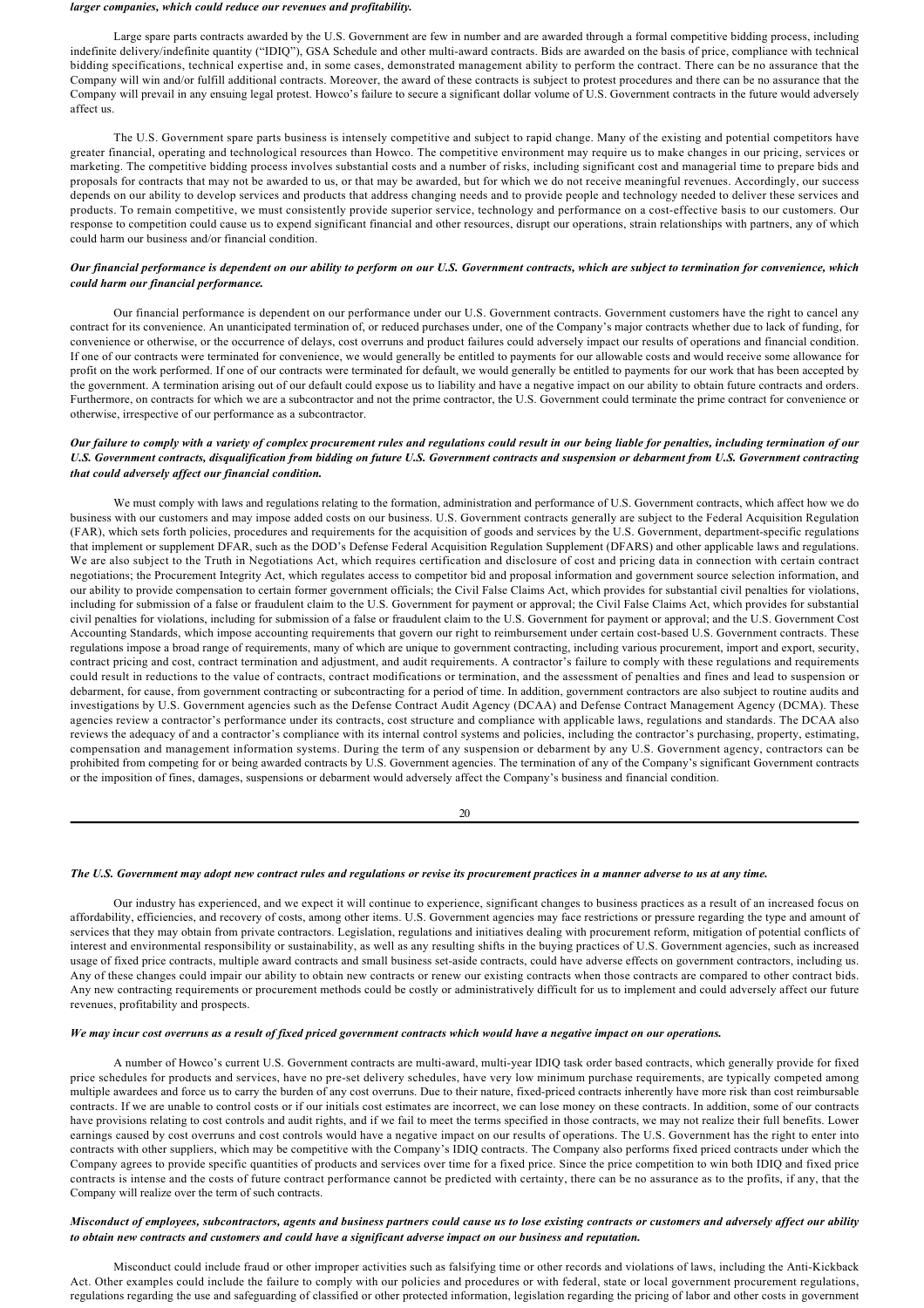contracts, laws and regulations relating to environmental, health or safety matters, bribery of foreign government officials, importexport control, lobbying or similar activities, and any other applicable laws or regulations. Any data loss or information security lapses resulting in the compromise of personal information or the improper use or disclosure of sensitive or classified information could result in claims, remediation costs, regulatory sanctions against us, loss of current and future contracts and serious harm to our reputation. Although we have implemented policies, procedures and controls to prevent and detect these activities, these precautions may not prevent all misconduct, and as a result, we could face unknown risks or losses. Our failure to comply with applicable laws or regulations or misconduct by any of our employees, subcontractors, agents or business partners could damage our reputation and subject us to fines and penalties, restitution or other damages, loss of security clearance, loss of current and future customer contracts and suspension or debarment from contracting with federal, state or local government agencies, any of which would adversely affect our business, reputation and our future results.

## *We may fail to obtain and maintain necessary security clearances, which may adversely affect our ability to perform on certain U.S. government contracts and depress our potential revenues.*

Many U.S. government programs require contractors to have security clearances. Depending on the level of required clearance, security clearances can be difficult and time-consuming to obtain. If we or our employees are unable to obtain or retain necessary security clearances, we may not be able to win new business, and our existing clients could terminate their contracts with us or decide not to renew them. To the extent we are not able to obtain and maintain facility security clearances or engage employees with the required security clearances for a particular contract, we may not be able to bid on or win new contracts, or effectively rebid on expiring contracts, as well as lose existing contracts, which may adversely affect our operating results and inhibit the execution of our growth strategy.

21

#### *Our future revenues and growth prospects could be adversely affected by our dependence on other contractors.*

If other contractors with whom we have contractual relationships either as a prime contractor or subcontractor eliminate or reduce their work with us, or if the U.S. Government terminates or reduces these other contractors' programs, does not award them new contracts or refuses to pay under a contract our financial and business condition may be adversely affected. Companies that do not have access to U.S. Government contracts may perform services as our subcontractor and that exposure could enhance such companies' prospect of securing a future position as a prime U.S. Government contractor which could increase competition for future contracts and impair our ability to perform on contracts.

We may have disputes with our subcontractors arising from, among other things, the quality and timeliness of work performed by the subcontractor, customer concerns about the subcontractor, our failure to extend existing task orders or issue new task orders under a subcontract, our hiring of a subcontractor's personnel or the subcontractor's failure to comply with applicable law. Current uncertain economic conditions heighten the risk of financial stress of our subcontractors, which could adversely impact their ability to meet their contractual requirements to us. If any of our subcontractors fail to timely meet their contractual obligations or have regulatory compliance or other problems, our ability to fulfill our obligations as a prime contractor or higher tier subcontractor may be jeopardized. Significant losses could arise in future periods and subcontractor performance deficiencies could result in our termination for default. A termination for default could eliminate a revenue source, expose us to liability and have an adverse effect on our ability to compete for future contracts and task orders, especially if the customer is an agency of the U.S. Government.

## *Our international business exposes us to geopolitical and economic factors, regulatory requirements and other risks associated with doing business in foreign countries.*

We intend to engage in additional foreign operations which pose complex management, foreign currency, legal, tax and economic risks, which we may not adequately address. These risks differ from and potentially may be greater than those associated with our domestic business.

Our international business is sensitive to changes in the priorities and budgets of international customers and geo-political uncertainties, which may be driven by changes in threat environments and potentially volatile worldwide economic conditions, various regional and local economic and political factors, risks and uncertainties, as well as U.S. foreign policy. Our international sales are subject to U.S. laws, regulations and policies, including the International Traffic in Arms Regulations (ITAR) and the Foreign Corrupt Practices Act (see below) and other export laws and regulations. Due to the nature of our products, we must first obtain licenses and authorizations from various U.S. Government agencies before we are permitted to sell our products outside of the U.S. We can give no assurance that we will continue to be successful in obtaining the necessary licenses or authorizations or that certain sales will not be prevented or delayed. Any significant impairment of our ability to sell products outside of the U.S. could negatively impact our results of operations and financial condition.

Our international sales are also subject to local government laws, regulations and procurement policies and practices which may differ from U.S. Government regulations, including regulations relating to import-export control, investments, exchange controls and repatriation of earnings, as well as to varying currency, geopolitical and economic risks. Our international contracts may include industrial cooperation agreements requiring specific incountry purchases, manufacturing agreements or financial support obligations, known as offset obligations, and provide for penalties if we fail to meet such requirements. Our international contracts may also be subject to termination at the customer's convenience or for default based on performance, and may be subject to funding risks. We also are exposed to risks associated with using foreign representatives and consultants for international sales and operations and teaming with international subcontractors, partners and suppliers in connection with international programs. As a result of these factors, we could experience award and funding delays on international programs and could incur losses on such programs, which could negatively impact our results of operations and financial condition.

We are also subject to a number of other risks including:

- the absence in some jurisdictions of effective laws to protect our intellectual property rights;
- multiple and possibly overlapping and conflicting tax laws;
- restrictions on movement of cash;
- the burdens of complying with a variety of national and local laws;
- political instability;

- currency fluctuations:
- longer payment cycles;
- restrictions on the import and export of certain technologies;
- price controls or restrictions on exchange of foreign currencies; and
- trade barriers.

*Our international operations are subject to special U.S. government laws and regulations, such as the Foreign Corrupt Practices Act, and regulations and*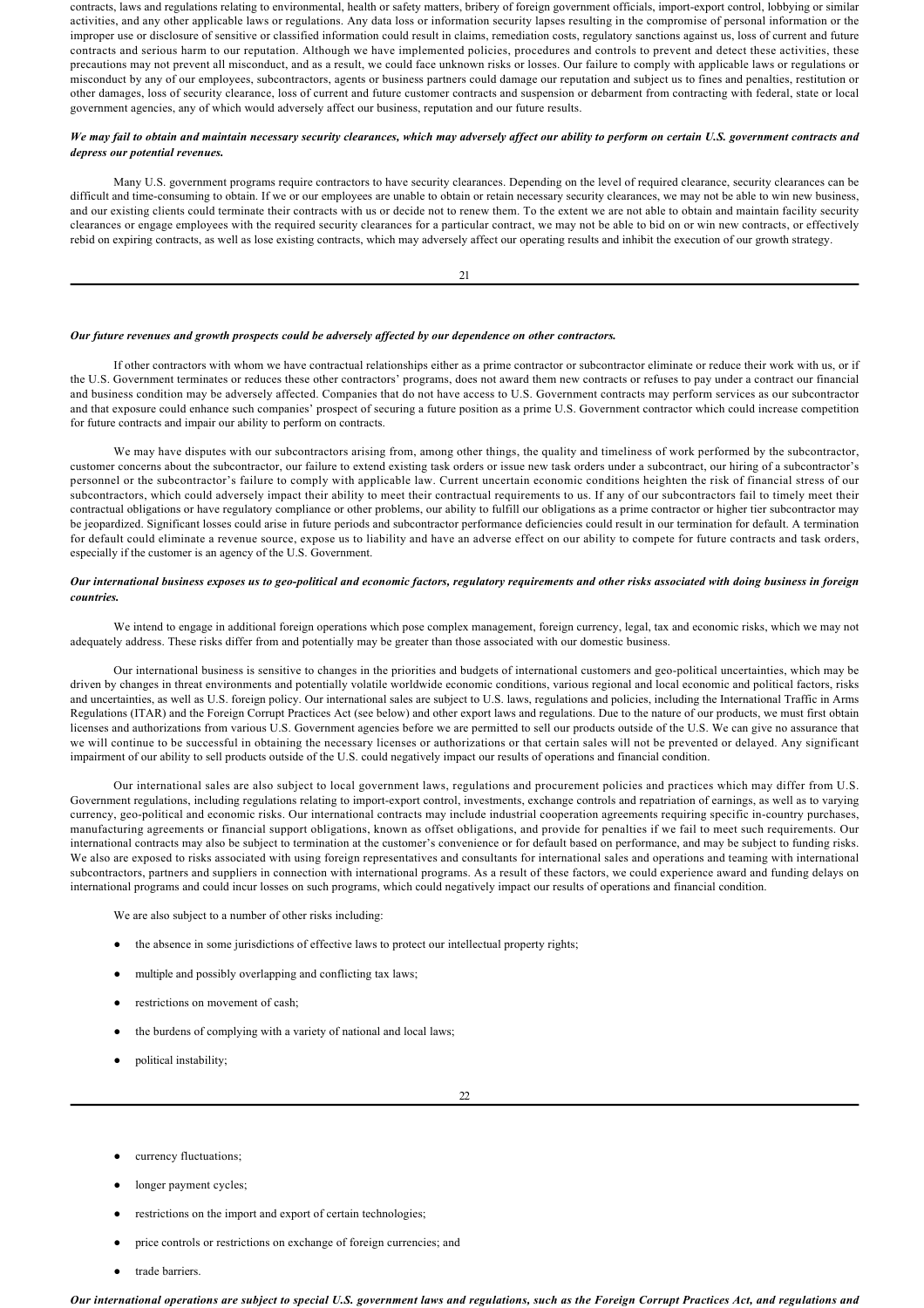#### *procurement policies and practices, including regulations to importexport control, which may expose us to liability or impair our ability to compete in international markets.*

Our international operations are subject to the U.S. Foreign Corrupt Practices Act, or the FCPA, and other laws that prohibit improper payments or offers of payments to foreign governments and their officials and political parties by U.S. and other business entities for the purpose of obtaining or retaining business. We have operations and deal with governmental customers in countries known to experience corruption, including certain countries in the Middle East and in the future, the Far East. Our activities in these countries create the risk of unauthorized payments or offers of payments by one of our employees, consultants or contractors that could be in violation of various laws including the FCPA, even though these parties are not always subject to our control. We are also subject to import-export control regulations restricting the use and dissemination of information classified for national security purposes and the export of certain products, services, and technical data, including requirements regarding any applicable licensing of our employees involved in such work.

#### *As a U.S. defense contractor, we are vulnerable to security threats and other disruptions that could negatively impact our business.*

As a U.S. defense contractor, we face certain security threats, including threats to our information technology infrastructure, attempts to gain access to our proprietary or classified information, and threats to physical security. These types of events could disrupt our operations, require significant management attention and resources, and could negatively impact our reputation among our customers and the public, which could have a negative impact on our financial condition, results of operations and liquidity. We are continuously exposed to cyber-attacks and other security threats, including physical break-ins. Any electronic or physical break-in or other security breach or compromise may jeopardize security of information stored or transmitted through our information technology systems and networks. This could lead to disruptions in mission-critical systems, unauthorized release of confidential or otherwise protected information and corruption of data. Although we have implemented policies, procedures and controls to protect against, detect and mitigate these threats, we face advanced and persistent attacks on our information systems and attempts by others to gain unauthorized access to our information technology systems are becoming more sophisticated. These attempts include covertly introducing malware to our computers and networks and impersonating authorized users, among others, and may be perpetrated by well-funded organized crime or state sponsored efforts. We seek to detect and investigate all security incidents and to prevent their occurrence or recurrence. We continue to invest in and improve our threat protection, detection and mitigation policies, procedures and controls. In addition, we work with other companies in the industry and government participants on increased awareness and enhanced protections against cyber security threats. However, because of the evolving nature and sophistication of these security threats, which can be difficult to detect, there can be no assurance that our policies, procedures and controls have or will detect or prevent any of these threats and we cannot predict the full impact of any such past or future incident. Although we work cooperatively with our customers and other business partners to seek to minimize the impacts of cyber and other security threats, we must rely on the safeguards put in place by those entities. Any remedial costs or other liabilities related to cyber or other security threats may not be fully insured or indemnified by other means. Occurrence of any of these security threats could expose us to claims, contract terminations and damages and could adversely affect our reputation, ability to work on sensitive U.S. Government contracts, business operations and financial results.

#### *Difficult conditions in the global capital markets and the economy generally may materially adversely affect our business and results of operations.*

Our results of operations are materially affected by conditions in the global capital markets and the economy generally, both in the U.S. and elsewhere around the world. Weak economic conditions sustained uncertainty about global economic conditions, concerns about future U.S. budgetary cuts, or a prolonged or further tightening of credit markets could cause our customers and potential customers to postpone or reduce spending on technology products or services or put downward pressure on prices, which could have an adverse effect on our business, results of operations or cash flows. In the event of extreme prolonged adverse market events, such as a global credit crisis, we could incur significant losses.

#### $23$

#### **Risks Related to Our Common Stock**

## *We are eligible to be treated as an "emerging growth company" as defined in the Jumpstart Our Business Startups Act of 2012, and we cannot be certain if the reduced disclosure requirements applicable to emerging growth companies will make our common stock less attractive to investors.*

We are an "emerging growth company", as defined in the Jumpstart Our Business Startups Act of 2012, or the JOBS Act. For as long as we continue to be an emerging growth company, we may take advantage of exemptions from various reporting requirements that are applicable to other public companies that are not emerging growth companies, including (1) not being required to comply with the auditor attestation requirements of Section 404 of the Sarbanes-Oxley Act of 2002, which we refer to as the Sarbanes-Oxley Act, (2) reduced disclosure obligations regarding executive compensation in this Form S-1 and our periodic reports and proxy statements and (3) exemptions from the requirements of holding a nonbinding advisory vote on executive compensation and stockholder approval of any golden parachute payments not previously approved. In addition, as an emerging growth company, we are only required to provide two years of audited financial statements and two years of selected financial data in this Form S1. We could be an emerging growth company for up to five years, although circumstances could cause us to lose that status earlier, including if the market value of our common stock held by non-affiliates exceeds \$700.0 million as of any June 30 before that time or if we have total annual gross revenue of \$1.0 billion or more during any fiscal year before that time, in which cases we would no longer be an emerging growth company as of the following December 31 or, if we issue more than \$1.0 billion in non-convertible debt during any three-year period before that time, we would cease to be an emerging growth company immediately. Even after we no longer qualify as an emerging growth company, we may still qualify as a "smaller reporting company" which would allow us to take advantage of many of the same exemptions from disclosure requirements, including not being required to comply with the auditor attestation requirements of Section 404 of the Sarbanes-Oxley Act and reduced disclosure obligations regarding executive compensation in our periodic reports and proxy statements. We cannot predict if investors will find our common stock less attractive because we may rely on these exemptions. If some investors find our common stock less attractive as a result, there may be a less active trading market for our common stock and our stock price may be more volatile.

Our independent registered public accounting firm will not be required to formally attest to the effectiveness of our internal control over financial reporting until the later of our second annual report or the first annual report required to be filed with the Commission following the date we are no longer an "emerging growth company" as defined in the JOBS "Act. We cannot assure you that there will not be material weaknesses or significant deficiencies in our internal controls in the future.

Under the JOBS Act, emerging growth companies can also delay adopting new or revised accounting standards until such time as those standards apply to private companies. We have irrevocably elected not to avail ourselves of this exemption from new or revised accounting standards and, therefore, will be subject to the same new or revised accounting standards as other public companies that are not emerging growth companies.

#### *Our directors and executive officers beneficially own a significant number of shares of our common stock. Their interests may conflict with our outside stockholders, who may be unable to influence management and exercise control over our business***.**

As of the date of this Form S1, our executive officers and directors beneficially own approximately 5.6% of our shares of common stock and the CEO owns 250 shares of Series A preferred stock the voting rights for the Series A shares entitles the shareholder to voting rights equal to the number of common shares outstanding divided by .99 which will always grant the holder a majority voting capability. As a result, our executive officers and directors may be able to: elect or defeat the election of our directors, amend or prevent amendment to our certificates of incorporation or bylaws, effect or prevent a merger, sale of assets or other corporate transaction, and control the outcome of any other matter submitted to the shareholders for vote. Accordingly, our outside stockholders may be unable to influence management and exercise control over our business.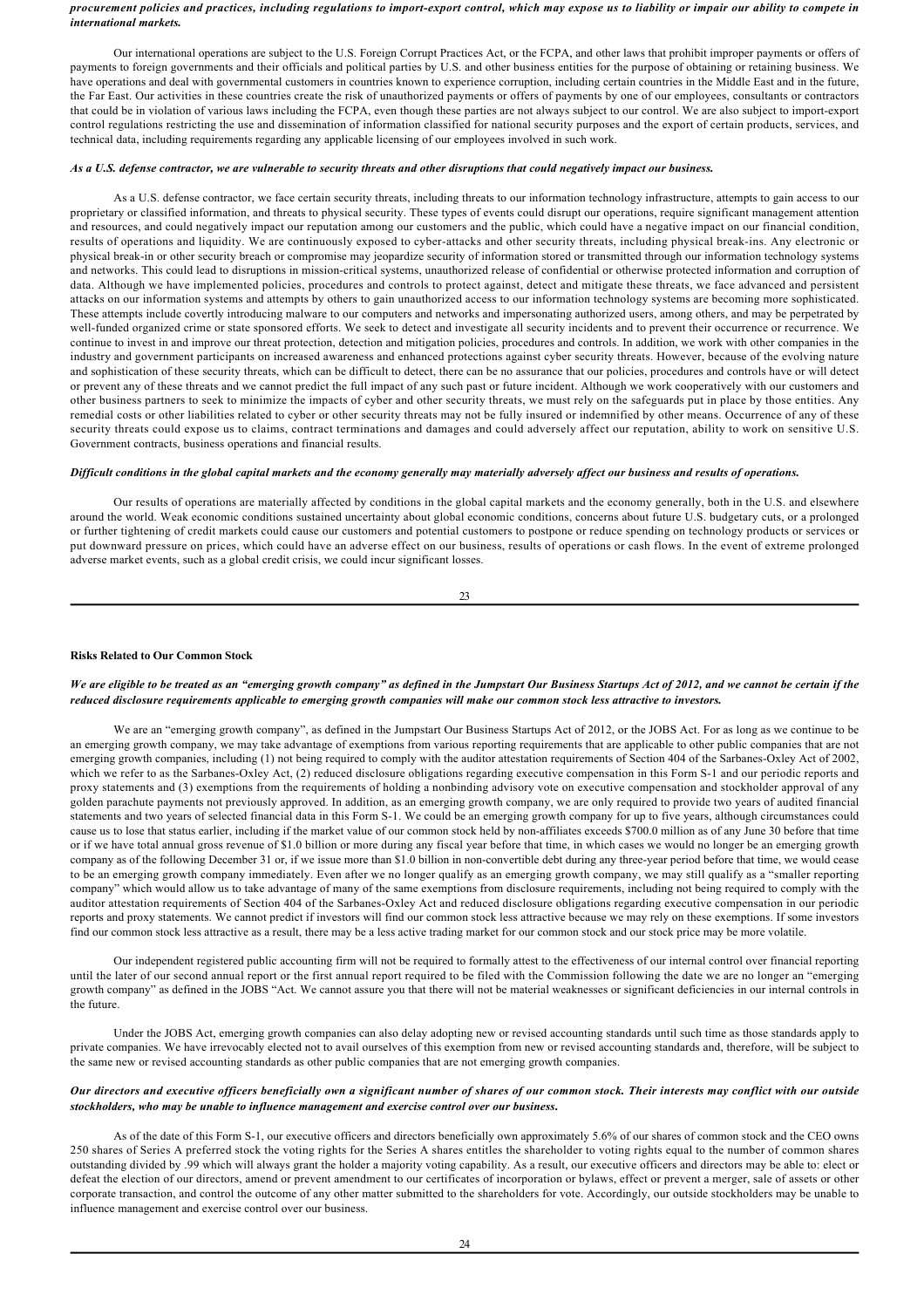#### *We do not intend to pay cash dividends to our stockholders, so you will not receive any return on your investment in our Company prior to selling your interest in the Company.*

We have never paid any dividends to our common stockholders as a public company. We currently intend to retain any future earnings for funding growth and, therefore, do not expect to pay any cash dividends in the foreseeable future. If we determine that we will pay cash dividends to the holders of our common stock, we cannot assure that such cash dividends will be paid on a timely basis. The success of your investment in the Company will likely depend entirely upon any future appreciation. As a result, you will not receive any return on your investment prior to selling your shares in our Company and, for the other reasons discussed in this "Risk Factors" section, you may not receive any return on your investment even when you sell your shares in our Company.

#### *AntiTakeover, Limited Liability and Indemnification Provisions*

## *Some provisions of our certificate of incorporation and bylaws may deter takeover attempts, which may inhibit a takeover that stockholders consider favorable and limit the opportunity of our stockholders to sell their shares at a favorable price.*

Under our certificate of incorporation, our Board of Directors may issue additional shares of common or preferred stock. Our Board of Directors has the ability to authorize "blank check" preferred stock without future shareholder approval. This makes it possible for our board of directors to issue preferred stock with voting or other rights or preferences that could impede the success of any attempt to acquire us by means of a merger, tender offer, proxy contest or otherwise, including a transaction in which our stockholders would receive a premium over the market price for their shares and/or any other transaction that might otherwise be deemed to be in their best interests, and thereby protects the continuity of our management and limits an investor's opportunity to profit by their investment in the Company. Specifically, if in the due exercise of its fiduciary obligations, the Board of Directors were to determine that a takeover proposal was not in our best interest, shares could be issued by our Board of Directors without stockholder approval in one or more transactions that might prevent or render more difficult or costly the completion of the takeover by:

- diluting the voting or other rights of the proposed acquirer or insurgent stockholder group,
- putting a substantial voting block in institutional or other hands that might undertake to support the incumbent Board of Directors, or
- effecting an acquisition that might complicate or preclude the takeover.

## *Delaware's AntiTakeover Law may discourage acquirers and eliminate a potentially beneficial sale for our stockholders.*

We are subject to the provisions of the Delaware Shareholder Protection Act concerning corporate takeovers. This section prevents many Delaware corporations from engaging in a business combination with any interested stockholder, under specified circumstances. For these purposes, a business combination includes a merger or sale of more than 5% of our assets, and an interested stockholder includes a stockholder who owns 10% or more of our outstanding voting stock, as well as affiliates and associates of these persons. Under these provisions, this type of business combination is prohibited for three years following the date that the stockholder became an interested stockholder unless:

- the transaction in which the stockholder became an interested stockholder is approved by the Board of directors prior to the date the interested stockholder attained that status;
- on consummation of the transaction that resulted in the stockholder's becoming an interested stockholder, the interested stockholder owned at least 90% of the voting stock of the corporation outstanding at the time the transaction was commenced, excluding those shares owned by persons who are directors and also officers; or
- on or subsequent to that date, the business combination is approved by the Board of Directors and authorized at an annual or special meeting of stockholders by the affirmative vote of at least a majority of the outstanding voting stock that is not owned by the interested stockholder.

This statute could prohibit or delay mergers or other takeover or change in control attempts and, accordingly, may discourage attempts to acquire us.

| ×<br>٧<br>٦ | ł<br>I |  |
|-------------|--------|--|
|             | ۰.     |  |

## *Our indemnification of our officers and directors may cause us to use corporate resources to the detriment of our stockholders.*

Our certificate of incorporation eliminates the personal liability of our directors for monetary damages arising from a breach of their fiduciary duty as directors to the fullest extent permitted by Delaware law. This limitation does not affect the availability of equitable remedies, such as injunctive relief or rescission. Our certificate of incorporation requires us to indemnify our directors and officers to the fullest extent permitted by Delaware law, including in circumstances in which indemnification is otherwise discretionary under Delaware law.

Under Delaware law, we may indemnify our directors or officers or other persons who were, are or are threatened to be made a named defendant or respondent in a proceeding because the person is or was our director, officer, employee or agent, if we determine that the person:

- conducted himself or herself in good faith, reasonably believed, in the case of conduct in his or her official capacity as our director or officer, that his or her conduct was in our best interests, and, in all other cases, that his or her conduct was at least not opposed to our best interests; and
- in the case of any criminal proceeding, had no reasonable cause to believe that his or her conduct was unlawful.

These persons may be indemnified against expenses, including attorneys' fees, judgments, fines, including excise taxes, and amounts paid in settlement, actually and reasonably incurred, by the person in connection with the proceeding. If the person is found liable to the corporation, no indemnification will be made unless the court in which the action was brought determines that the person is fairly and reasonably entitled to indemnity in an amount that the court will establish.

Insofar as indemnification for liabilities under the Securities Act may be permitted to directors, officers or persons controlling us under the above provisions, we have been informed that, in the opinion of the SEC, such indemnification is against public policy as expressed in the Securities Act and is, therefore, unenforceable.

## *Our bylaws designate the Court of Chancery of the State of Delaware as the exclusive forum for certain litigation that may be initiated by our stockholders, which could limit our stockholders' ability to obtain a favorable judicial forum for disputes with us.*

Under the provisions of our amended and restated bylaws ("bylaws"), unless we consent in writing to the selection of an alternative forum, the Court of Chancery of the State of Delaware will be the sole and exclusive forum for: (i) any derivative action or proceeding brought on behalf of us; (ii) any action asserting a claim of breach of a fiduciary duty owed by any of our directors, officers or other employees or agents to us or our stockholders; (iii) any action asserting a claim against us arising pursuant to any provision of the Delaware General Corporation Law or our amended certificate of incorporation or bylaws; or (iv) any action asserting a claim against us governed by the internal affairs doctrine. By becoming a stockholder in our company, you will be deemed to have notice of and have consented to the provisions of our bylaws related to choice of forum. The choice of forum provision in our bylaws may limit our stockholders' ability to obtain a favorable judicial forum for disputes with us.

## *The obligations associated with being a public company require significant resources and management attention, which may divert from our business operations.*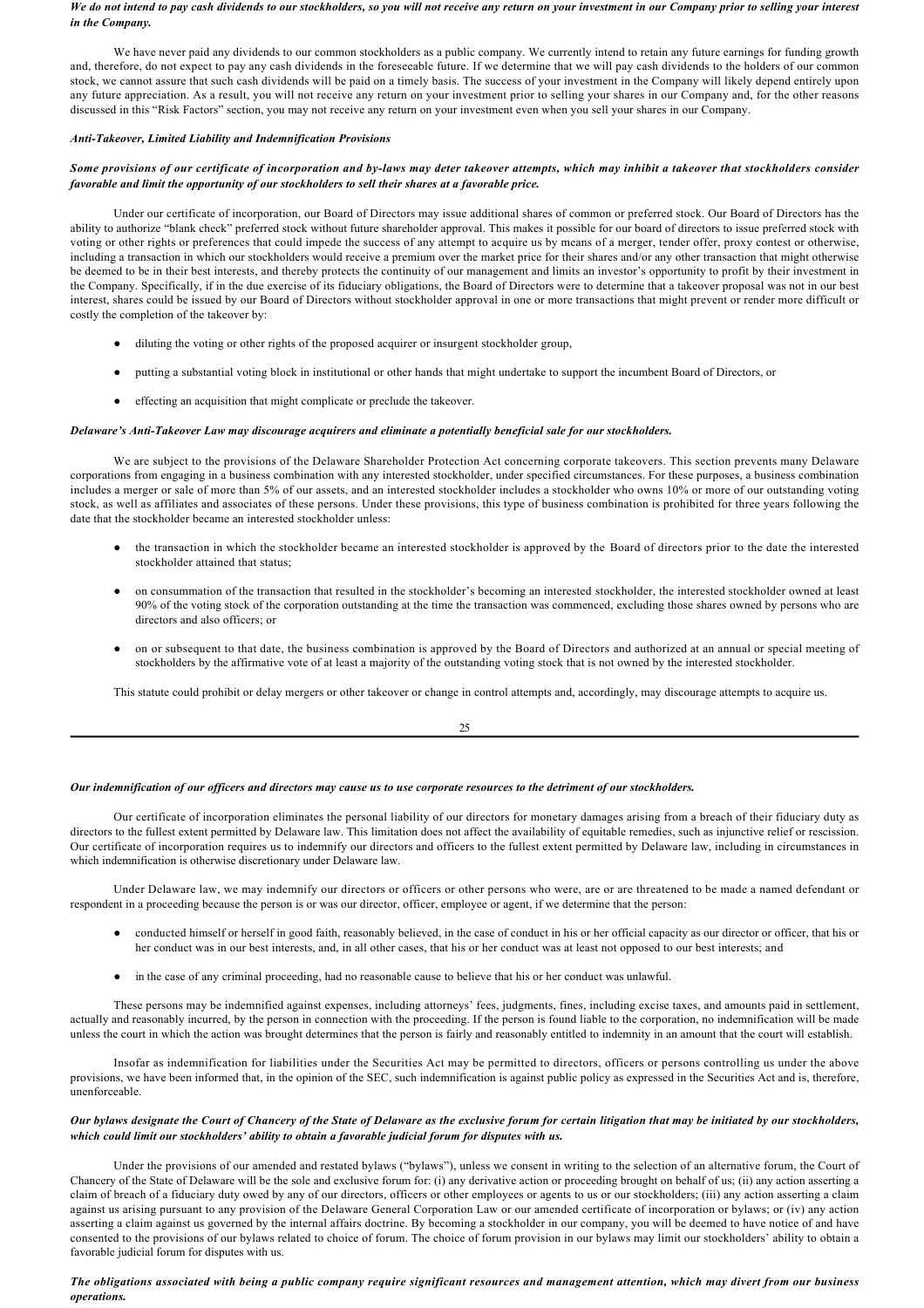We are subject to the reporting requirements of the Securities Exchange Act of 1934, as amended (the "Exchange Act"), and The Sarbanes-Oxley Act of 2002, or the Sarbanes-Oxley Act. The Exchange Act requires that we file annual, quarterly and current reports with respect to our business and financial condition, proxy statement, and other information. The Sarbanes-Oxley Act requires, among other things, that we establish and maintain effective internal controls and procedures for financial reporting. Our Chief Executive Officer and Chief Financial Officer will need to certify that our disclosure controls and procedures are effective in ensuring that material information we are required to disclose in reports that we file or submit under the Exchange Act is recorded, processed, summarized and reported within the time periods specified in the SEC's rules and forms. We may need to hire additional financial reporting, internal controls and other financial personnel in order to develop and implement appropriate internal controls and reporting procedures. As a result, we will incur significant legal, accounting and other expenses. Furthermore, the need to establish the corporate infrastructure demanded of a public company may divert management's attention from implementing our growth strategy, which could prevent us from improving our business, results of operations and financial condition. We have made, and will continue to make, changes to our internal controls and procedures for financial reporting and accounting systems to meet our reporting obligations as a public company. However, the measures we take may not be sufficient to satisfy our obligations as a public company. In addition, we cannot predict or estimate the amount of additional costs we may incur in order to comply with these requirements. We anticipate that these costs will materially increase our selling, general and administrative expenses.

Section 404 of the Sarbanes-Oxley Act requires annual management assessments of the effectiveness of our internal control over financial reporting. In connection with the implementation of the necessary procedures and practices related to internal control over financial reporting, we may identify deficiencies. If we are unable to comply with the internal controls requirements of the Sarbanes-Oxley Act of 2002, then we may not be able to obtain the independent account and certifications required by that act, which may preclude us from keeping our filings with the SEC current, and interfere with the ability of investors to trade our securities and our shares to continue to be quoted on the OTCQB or our ability to list our shares on any national securities exchange.

## *If we fail to establish and maintain an effective system of internal controls, we may not be able to report our financial results accurately or prevent fraud. Any inability to report and file our financial results accurately and timely could harm our reputation and adversely impact the trading price of our common stock.*

Effective internal controls are necessary for us to provide reliable financial reports and prevent fraud. If we cannot provide reliable financial reports or prevent fraud, we may not be able to manage our business as effectively as we would if an effective control environment existed, and our business and reputation with investors may be harmed. With each prospective acquisition we may make we will conduct whatever due diligence is necessary or prudent to assure us that the acquisition target can comply with the internal controls' requirements of the Sarbanes-Oxley Act. Notwithstanding our diligence, certain internal controls deficiencies may not be detected. As a result, any internal control deficiencies may adversely affect our financial condition, results of operations and access to capital. We have not performed an indepth analysis to determine if historical undiscovered failures of internal controls exist, and may in the future discover areas of our internal controls that need improvement.

## *Public company compliance may make it more difficult to attract and retain officers and directors.*

The Sarbanes-Oxley Act and rules implemented by the SEC have required changes in corporate governance practices of public companies. As a public company, these rules and regulations increase our compliance costs and make certain activities more time consuming and costly. As a public company, these rules and regulations may make it more difficult and expensive for us to maintain our director and officer liability insurance and we may be required to accept reduced policy limits and coverage or incur substantially higher costs to obtain the same or similar coverage. As a result, it may be more difficult for us to attract and retain qualified persons to serve on our board of directors or as executive officers, and to maintain insurance at reasonable rates, or at all.

## *Our stock price may be volatile.*

The market price of our common stock is likely to be highly volatile and could fluctuate widely in price in response to various factors, many of which are beyond our control, including the following:

- our ability to execute our business plan and complete prospective acquisitions;
- changes in our industry;
- competitive pricing pressures;
- our ability to obtain working capital financing;
- additions or departures of key personnel;
- limited "public float" in the hands of a small number of persons whose sales or lack of sales could result in positive or negative pricing pressure on the market price for our common stock;
- sales of our common stock;
- operating results that fall below expectations;

27

- regulatory developments;
- economic and other external factors;
- period-to-period fluctuations in our financial results;
- our inability to develop or acquire new or needed technologies;
- the public's response to press releases or other public announcements by us or third parties, including filings with the SEC;
- changes in financial estimates or ratings by any securities analysts who follow our common stock, our failure to meet these estimates or failure of those analysts to initiate or maintain coverage of our common stock;
- the development and sustainability of an active trading market for our common stock; and
- any future sales of our common stock by our officers, directors and significant stockholders.

In addition, the securities markets have from time to time experienced significant price and volume fluctuations that are unrelated to the operating performance of particular companies. These market fluctuations may also materially and adversely affect the market price of our common stock.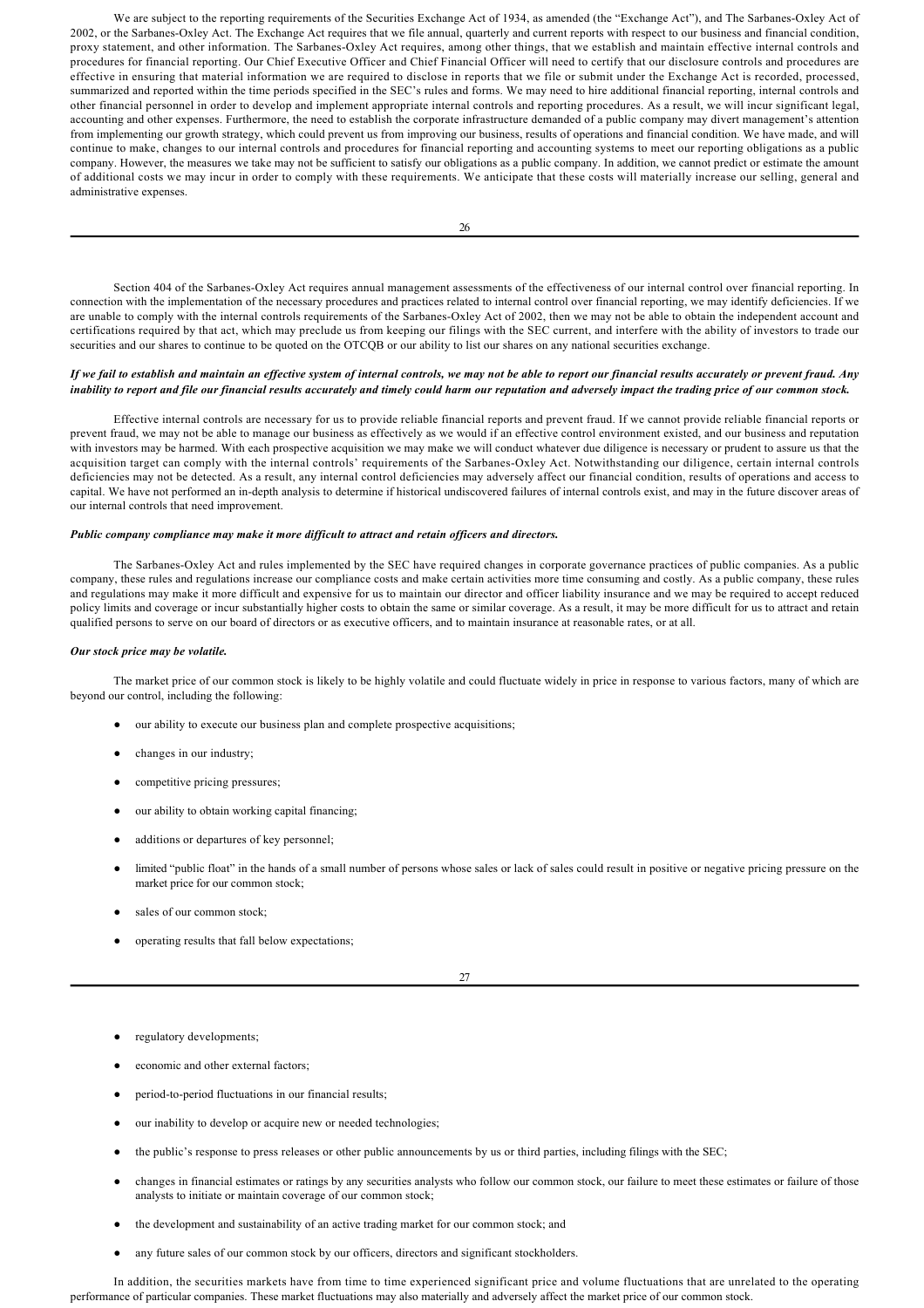## *Our shares of common stock are thinly traded, the price may not reflect our value, and there can be no assurance that there will be an active market for our shares of common stock either now or in the future.*

Our shares of common stock are thinly traded, our common stock is available to be traded and is held by a small number of holders, and the price may not reflect our actual or perceived value. There can be no assurance that there will be an active market for our shares of common stock either now or in the future. The market liquidity will be dependent on the perception of our operating business, among other things. We will take certain steps including utilizing investor awareness campaigns and firms, press releases, road shows and conferences to increase awareness of our business. Any steps that we might take to bring us to the awareness of investors may require that we compensate consultants with cash and/or stock. There can be no assurance that there will be any awareness generated or the results of any efforts will result in any impact on our trading volume. Consequently, investors may not be able to liquidate their investment or liquidate it at a price that reflects the value of the business, and trading may be at an inflated price relative to the performance of the Company due to, among other things, the availability of sellers of our shares.

If an active market should develop, the price may be highly volatile. Because there is currently a low price for our shares of common stock, many brokerage firms or clearing firms are not willing to effect transactions in the securities or accept our shares for deposit in an account. Many lending institutions will not permit the use of low-priced shares of common stock as collateral for any loans. Furthermore, our securities are currently traded on the OTCQB where it is more difficult (1) to obtain accurate quotations, (2) to obtain coverage for significant news events because major wire services generally do not publish press releases about these companies, and (3) to obtain needed capital.

#### *Our common stock may be deemed a "penny stock," which would make it more difficult for our investors to sell their shares.*

Our common stock is currently subject to the "penny stock" rules adopted under Section 15(g) of the Exchange Act. The penny stock rules generally apply to companies whose common stock is not listed on The Nasdaq Stock Market or another national securities exchange and trades at less than \$4.00 per share, other than companies that have had average revenues of at least \$6,000,000 for the last three years or that have tangible net worth of at least \$5,000,000 (\$2,000,000 if the company has been operating for three or more years). These rules require, among other things, that brokers who trade penny stock to persons other than "established customers" complete certain documentation, make suitability inquiries of investors and provide investors with certain information concerning trading in the security, including a risk disclosure document and quote information under certain circumstances. Many brokers have decided not to trade penny stocks because of the requirements of the penny stock rules and, as a result, the number of broker-dealers willing to act as market makers in these securities is limited. If we remain subject to the penny stock rules for any significant period, it could have an adverse effect on the market, if any, for our securities. If our securities are subject to the penny stock rules, investors will find it more difficult to dispose of our securities.

28

#### *Offers or availability for sale of a substantial number of shares of our common stock may cause the price of our common stock to decline.*

If our stockholders sell substantial amounts of our common stock in the public market upon the expiration of any statutory holding period under Rule 144, or shares issued upon the exercise of outstanding options or warrants, it could create a circumstance commonly referred to as an "overhang" and, in anticipation of which, the market price of our common stock could fall. The existence of an overhang, whether or not sales have occurred or are occurring, also could make more difficult our ability to raise additional financing through the sale of equity or equity-related securities in the future at a time and price that we deem reasonable or appropriate.

Our Form S1 filings disclose the dilutive effect of the Company's stock sales under various offerings.

Sales of substantial amounts of our common stock in the public market, or the perception that these sales could occur, could adversely affect the price of our common stock and impair our ability to raise capital through the sale of shares.

#### *Because we became public by means of a reverse merger, we may not be able to attract the attention of major brokerage firms.*

There may be risks associated with us having become public through a "reverse merger." Securities analysts of major brokerage firms may not provide coverage of us since there is no incentive to brokerage firms to recommend the purchase of our common stock. No assurance can be given that brokerage firms will, in the future, want to conduct any offerings on our behalf.

#### *Any substantial sale of stock by existing shareholders could depress the market value of our stock, thereby devaluing the market price and causing investors to risk losing all or part of their investment.*

Stockholders, including our directors and officers hold a large number of our outstanding shares. We can make no prediction as to the effect, if any, that sales of shares, or the availability of shares for future sale, will have on the prevailing market price of our shares of common stock. Sales of substantial amounts of shares in the public market, or the perception that such sales could occur, could depress prevailing market prices for the shares. Such sales may also make it more difficult for us to sell equity securities or equity-related securities in the future at a time and price which it deems appropriate.

#### *Our issuance of preferred stock in the future may adversely affect the rights of our common stockholders***.**

Our certificate of incorporation permits us to issue up to 5,000,000 shares of preferred stock with such rights and preferences as the Board of Directors may designate. As a result, our Board of Directors may authorize a series of preferred stock that would grant to preferred stockholders' preferential rights to our assets upon liquidation; the right to receive dividends before dividends become payable to our common stockholders; the right to redemption of the preferred stock prior to the redemption of our common stock; and super-voting rights to our preferred stockholders. To the extent that we designate and issue such a class or series of preferred stock, the rights of our common stockholders may be impaired.

#### **Risks Related to Our IP**

#### *Our Success May Depend on Our Ability to Obtain and Protect the Proprietary Information on Which We Base Our UAV Products.*

As we acquire companies with intellectual property ("IP") that is important to the development of our UAV products, we will need to:

- obtain valid and enforceable patents:
- protect trade secrets; and
- operate without infringing upon the proprietary rights of others.

We will be able to protect our proprietary technology from unauthorized use by third parties only to the extent that such proprietary rights are covered by valid and enforceable patents or are effectively maintained as trade secrets. Any nonconfidential disclosure to or misappropriation by third parties of our confidential or proprietary information could enable competitors to quickly duplicate or surpass our technological achievements, thus eroding our competitive position in our market.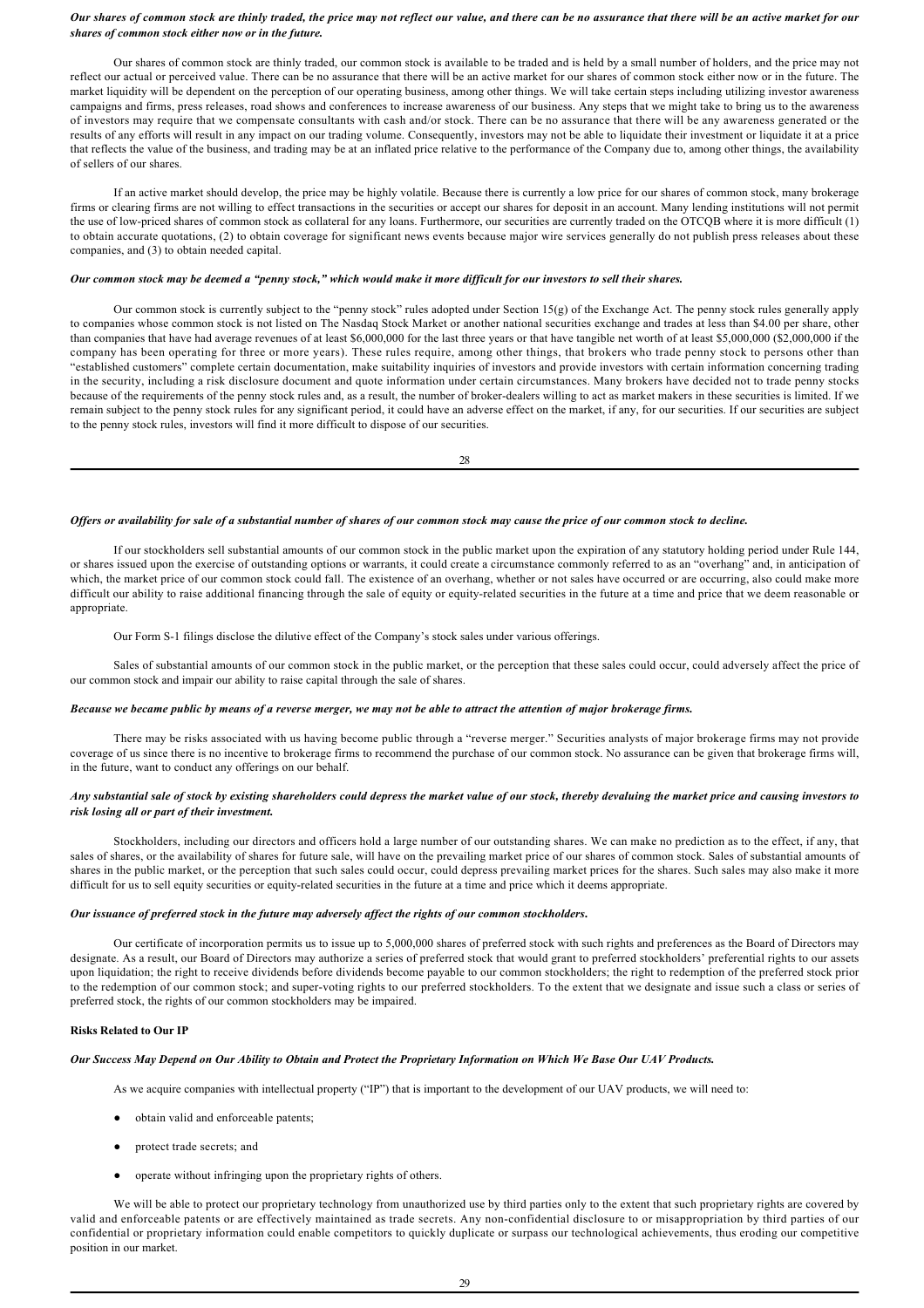The patent application process, also known as patent prosecution, is expensive and time-consuming, and we and our current or future licensors and licensees may not be able to prepare, file and prosecute all necessary or desirable patent applications at a reasonable cost or in a timely manner. It is also possible that we or our current licensors, or any future licensors or licensees, will fail to identify patentable aspects of inventions made in the course of development and commercialization activities before it is too late to obtain patent protection on them. Therefore, these and any of our patents and applications may not be prosecuted and enforced in a manner consistent with the best interests of our business. It is possible that defects of form in the preparation or filing of our patents or patent applications may exist, or may arise in the future, for example with respect to proper priority claims or inventorship. If we or our current licensors or licensees, or any future licensors or licensees, fail to establish, maintain or protect such patents and other intellectual property rights, such rights may be reduced or eliminated. If our current licensors or licensees, or any future licensors or licensees, are not fully cooperative or disagree with us as to the prosecution, maintenance or enforcement of any patent rights, such patent rights could be compromised. If there are material defects in the form or preparation of our patents or patent applications, such patents or applications may be invalid and unenforceable. Any of these outcomes could impair our ability to prevent competition from third parties, which may harm our business.

The patent applications that we may own or license may fail to result in issued patents in the United States or in other countries. Even if patents do issue on such patent applications, third parties may challenge the validity, enforceability or scope thereof, which may result in such patents being narrowed, invalidated or held unenforceable. For example, U.S. patents can be challenged by any person before the new USPTO Patent Trial and Appeals Board at any time within the oneyear period following that person's receipt of an allegation of infringement of the patents. Patents granted by the European Patent Office may be similarly opposed by any person within nine months from the publication of the grant. Similar proceedings are available in other jurisdictions, and in the United States, Europe and other jurisdictions third parties can raise questions of validity with a patent office even before a patent has granted. Furthermore, even if they are unchallenged, our patents and patent applications may not adequately protect our intellectual property or prevent others from designing around our claims. If the breadth or strength of protection provided by the patents and patent applications we hold or pursue with respect to our product candidates is successfully challenged, then our ability to commercialize such product candidates could be negatively affected, and we may face unexpected competition that could harm our business. Further, if we encounter delays in our clinical trials, the period of time during which we or our collaborators could market our product candidates under patent protection would be reduced.

The degree of future protection of our proprietary rights is uncertain. Patent protection may be unavailable or severely limited in some cases and may not adequately protect our rights or permit us to gain or keep our competitive advantage. For example:

- we might not have been the first to invent or the first to file the inventions covered by each of our pending patent applications and issued patents;
- others may be able to make, use, sell, offer to sell or import products that are similar to our products or product candidates but that are not covered by the claims of our patents; others may independently develop similar or alternative technologies or duplicate any of our technologies;
- the proprietary rights of others may have an adverse effect on our business;
- any proprietary rights we do obtain may not encompass commercially viable products, may not provide us with any competitive advantages or may be challenged by third parties;
- any patents we obtain or our in-licensed issued patents may not be valid or enforceable; or
- we may not develop additional technologies or products that are patentable or suitable to maintain as trade secrets.

If we or our current licensors or licensees, or any future licensors or licensees, fail to prosecute, maintain and enforce patent protection for our product candidates, our ability to develop and commercialize our product candidates could be harmed and we might not be able to prevent competitors from making, using and selling competing products. This failure to properly protect the intellectual property rights relating to our product candidates could harm our business, financial condition and operating results. Moreover, our competitors may independently develop equivalent knowledge, methods and knowhow.

Even where laws provide protection, costly and timeconsuming litigation could be necessary to enforce and determine the scope of our proprietary rights, and the outcome of such litigation would be uncertain. If we or one of our collaborators were to initiate legal proceedings against a third party to enforce a patent covering the product candidate, the defendant could assert an affirmative defense or counterclaim that our patent is not infringed, invalid and/or unenforceable. In patent litigation in the United States, defendant defenses and counterclaims alleging non-infringement, invalidity and/or unenforceability are commonplace. Grounds for a validity challenge could be an alleged failure to meet any of several statutory requirements, including lack of novelty, anticipation or obviousness, and lack of written description, definiteness or enablement. Patents may be unenforceable if someone connected with prosecution of the patent withheld material information from the USPTO, or made a misleading statement, during prosecution. The outcomes of proceedings involving assertions of invalidity and unenforceability are unpredictable. It is possible that prior art of which we and the patent examiner were unaware during prosecution exists, which would render our patents invalid. Moreover, it is also possible that prior art may exist that we are aware of, but that we do not believe are relevant to our current or future patents, that could nevertheless be determined to render our patents invalid. If a defendant were to prevail on a legal assertion of invalidity and/or unenforceability of our patents covering one of our product candidates, we would lose at least part, and perhaps all, of the patent protection on such product candidate. Such a loss of patent protection would harm our business. Moreover, our competitors could counterclaim in any suit to enforce our patents that we infringe their intellectual property. Furthermore, some of our competitors have substantially greater intellectual property portfolios, and resources, than we do.

Our ability to stop third parties from using our technology or making, using, selling, offering to sell or importing our products is dependent upon the extent to which we have rights under valid and enforceable patents that cover these activities. If any patent we currently or in the future may own or license is deemed not infringed, invalid or unenforceable, it could impact our commercial success. We cannot predict the breadth of claims that may be issued from any patent applications we currently or may in the future own or license from third parties.

To the extent that consultants or key employees apply technological information independently developed by them or by others to our product candidates, disputes may arise as to who has the proprietary rights to such information and product candidates, and certain of such disputes may not be resolved in our favor. Consultants and key employees that work with our confidential and proprietary technologies are required to assign all intellectual property rights in their inventions and discoveries created during the scope of their work to our company. However, these consultants or key employees may terminate their relationship with us, and we cannot preclude them indefinitely from dealing with our competitors.

## *If we are unable to prevent disclosure of our trade secrets or other confidential information to third parties, our competitive position may be impaired.*

We also may rely on trade secrets to protect our technology, especially where we do not believe patent protection is appropriate or obtainable. Our ability to stop third parties from obtaining the information or know-how necessary to make, use, sell, offer to sell or import our products or practice our technology is dependent in part upon the extent to which we prevent disclosure of the trade secrets that cover these activities. Trade secret rights can be lost through disclosure to third parties. Although we use reasonable efforts to protect our trade secrets, our employees, consultants, contractors, outside scientific collaborators and other advisors may unintentionally or willfully disclose our trade secrets to third parties, resulting in loss of trade secret protection. Moreover, our competitors may independently develop equivalent knowledge, methods and knowhow, which would not constitute a violation of our trade secret rights. Enforcing a claim that a third party is engaged in the unlawful use of our trade secrets is expensive, difficult and time consuming, and the outcome is unpredictable. In addition, recognition of rights in trade secrets and a willingness to enforce trade secrets differs in certain jurisdictions.

## *If we are sued for infringing intellectual property rights of third parties, it will be costly and time consuming, and an unfavorable outcome in that litigation*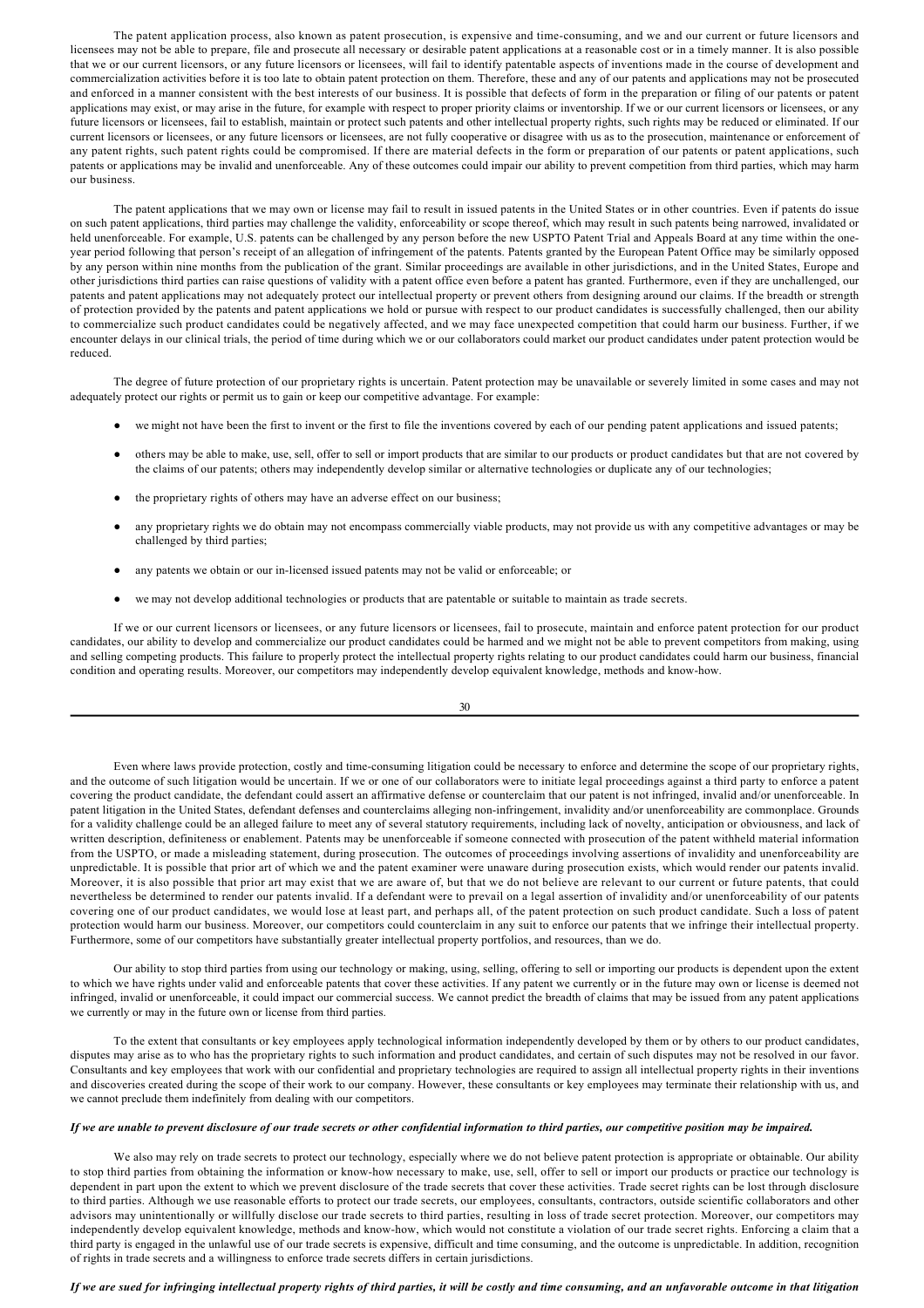#### *could harm our business.*

Our commercial success depends significantly on our ability to operate without infringing, violating or misappropriating the patents and other proprietary rights of third parties. Our own technologies we acquire or develop may infringe, violate or misappropriate the patents or other proprietary rights of third parties, or we may be subject to third-party claims of such infringement. Numerous U.S. and foreign issued patents and pending patent applications owned by third parties, exist in the fields in which we are developing our product candidates. Because some patent applications may be maintained in secrecy until the patents are issued, because publication of patent applications is often delayed, and because publications in the scientific literature often lag behind actual discoveries, we cannot be certain that we were the first to invent the technology or that others have not filed patent applications for technology covered by our pending applications. We may not be aware of patents that have already issued that a third party might assert are infringed by our product candidates. It is also possible that patents of which we are aware, but which we do not believe are relevant to our product candidates, could nevertheless be found to be infringed by our product candidates. Moreover, we may face patent infringement claims from non-practicing entities that have no relevant product revenue and against whom our own patent portfolio may thus have no deterrent effect. In the future, we may agree to indemnify our manufacturing partners against certain intellectual property claims brought by third parties.

Intellectual property litigation involves many risks and uncertainties, and there is no assurance that we will prevail in any lawsuit brought against us. Third parties making claims against us for infringement, violation or misappropriation of their intellectual property rights may seek and obtain injunctive or other equitable relief, which could effectively block our ability to further develop and commercialize our product candidates. Further, if a patent infringement suit were brought against us, we could be forced to stop or delay research, development, manufacturing or sales of the product or product candidate that is the subject of the suit. Defense of these claims, regardless of their merit, would cause us to incur substantial expenses and, would be a substantial diversion of resources from our business. In the event of a successful claim of any such infringement, violation or misappropriation, we may need to obtain licenses from such third parties and we and our partners may be prevented from pursuing product development or commercialization and/or may be required to pay damages. We cannot be certain that any licenses required under such patents or proprietary rights would be made available to us, or that any offer to license would be made available to us on commercially reasonable terms. If we cannot obtain such licenses, we and our collaborators may be restricted or prevented from manufacturing and selling products employing our technology. These adverse results, if they occur, could adversely affect our business, results of operations and prospects, and the value of our shares.

#### *We may become involved in lawsuits to protect or enforce our patents or other intellectual property, which could be expensive, time consuming and unsuccessful.*

The defense and prosecution of contractual or intellectual property lawsuits, USPTO interference or derivation proceedings, European Patent Office oppositions and related legal and administrative proceedings in the United States, Europe and other countries, involve complex legal and factual questions. As a result, such proceedings may be costly and timeconsuming to pursue and their outcome is uncertain.

Litigation may be necessary to:

- protect and enforce our patents and any future patents issuing on our patent applications;
- enforce or clarify the terms of the licenses we have granted or may be granted in the future;
- protect and enforce trade secrets, know-how and other proprietary rights that we own or have licensed, or may license in the future; or
- determine the enforceability, scope and validity of the proprietary rights of third parties and defend against alleged patent infringement.

Competitors may infringe our intellectual property. As a result, we may be required to file infringement claims to stop third-party infringement or unauthorized use. This can be expensive, particularly for a company of our size, and timeconsuming. In addition, in an infringement proceeding, a court may decide that a patent of ours is not valid or is unenforceable, or may refuse to stop the other party from using the technology at issue on the grounds that our patent claims do not cover its technology or that the factors necessary to grant an injunction against an infringer are not satisfied. An adverse determination of any litigation or other proceedings could put one or more of our patents at risk of being invalidated, interpreted narrowly, or amended such that they do not cover our product candidates. Moreover, such adverse determinations could put our patent applications at risk of not issuing, or issuing with limited and potentially inadequate scope to cover our product candidates or to prevent others from marketing similar products.

Interference, derivation or other proceedings brought at the USPTO, may be necessary to determine the priority or patentability of inventions with respect to our patent applications or those of our licensors or potential collaborators. Litigation or USPTO proceedings brought by us may fail or may be invoked against us by third parties. Even if we are successful, domestic or foreign litigation or USPTO or foreign patent office proceedings may result in substantial costs and distraction to our management. We may not be able, alone or with our licensors or potential collaborators, to prevent misappropriation of our proprietary rights, particularly in countries where the laws may not protect such rights as fully as in the United States.

Furthermore, because of the substantial amount of discovery required in connection with intellectual property litigation or other proceedings, there is a risk that some of our confidential information could be compromised by disclosure during this type of litigation or other proceedings. In addition, during the course of this kind of litigation or proceedings, there could be public announcements of the results of hearings, motions or other interim proceedings or developments or public access to related documents. If investors perceive these results to be negative, the market price for our common stock could be significantly harmed.

32

Some of our competitors may be able to sustain the costs of patent-related disputes, including patent litigation, more effectively than we can because they have substantially greater resources. In addition, any uncertainties resulting from the initiation and continuation of any litigation could have a material adverse effect on our ability to raise the funds necessary to continue our operations.

## *We may not be able to enforce our intellectual property rights throughout the world.*

Filing, prosecuting and defending patents on our product candidates in all countries throughout the world would be prohibitively expensive. The requirements for patentability may differ in certain countries, particularly in developing countries. Moreover, our ability to protect and enforce our intellectual property rights may be adversely affected by unforeseen changes in foreign intellectual property laws. Additionally, laws of some countries outside of the United States do not afford intellectual property protection to the same extent as the laws of the United States. Many companies have encountered significant problems in protecting and defending intellectual property rights in certain foreign jurisdictions. The legal systems of some countries, particularly developing countries, do not favor the enforcement of patents and other intellectual property rights. This could make it difficult for us to stop the infringement of our patents or the misappropriation of our other intellectual property rights. For example, many foreign countries have compulsory licensing laws under which a patent owner must grant licenses to third parties. Consequently, we may not be able to prevent third parties from practicing our inventions in all countries outside the United States. Competitors may use our technologies in jurisdictions where we have not obtained patent protection to develop their own products and, further, may export otherwise infringing products to territories where we have patent protection, if our ability to enforce our patents to stop infringing activities is inadequate. These products may compete with our products, and our patents or other intellectual property rights may not be effective or sufficient to prevent them from competing.

Proceedings to enforce our patent rights in foreign jurisdictions, whether or not successful, could result in substantial costs and divert our efforts and resources from other aspects of our business. Furthermore, while we intend to protect our intellectual property rights in major markets for our products, we cannot ensure that we will be able to initiate or maintain similar efforts in all jurisdictions in which we may wish to market our products. Accordingly, our efforts to protect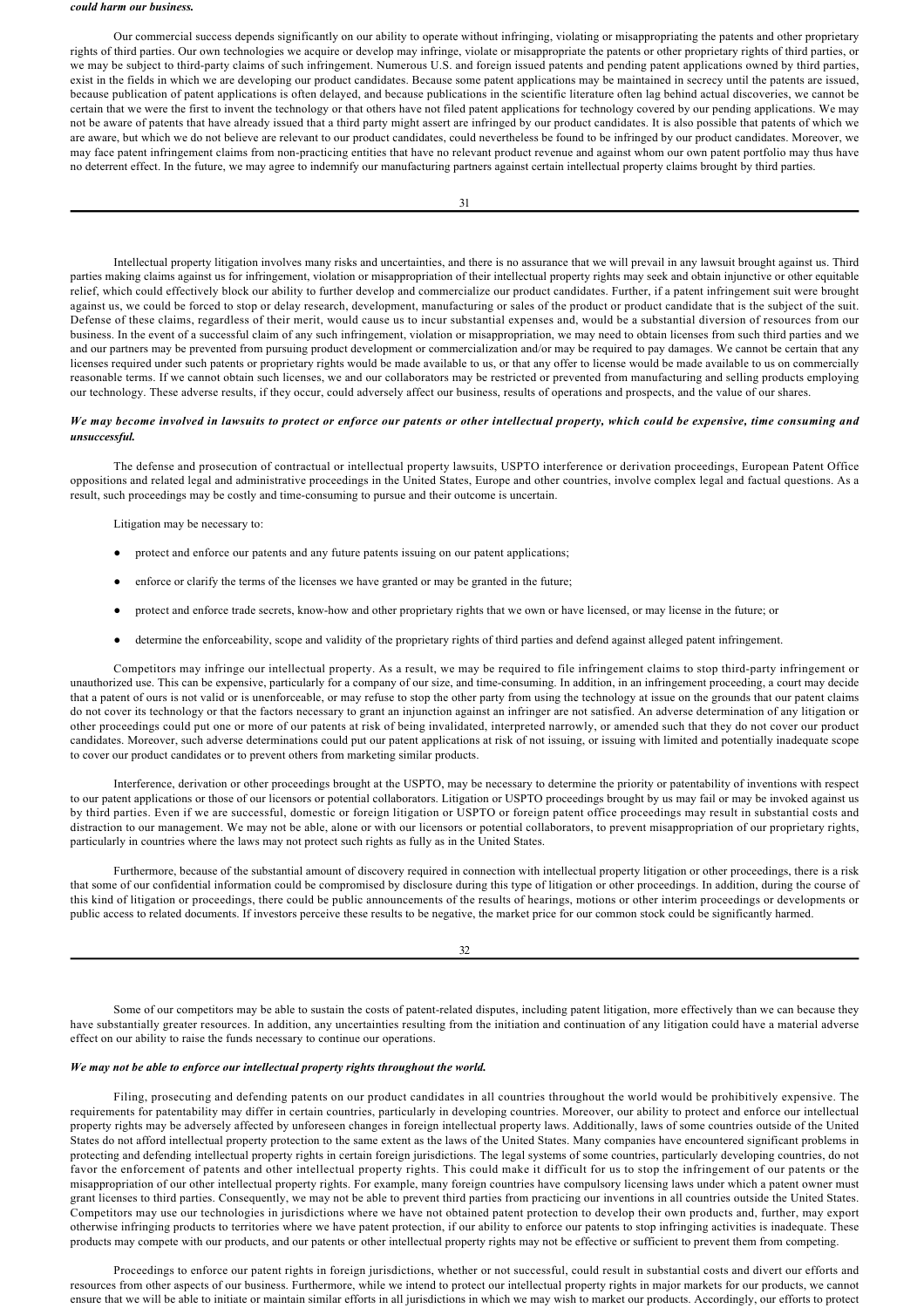our intellectual property rights in such countries may be inadequate.

#### **Where You Can Find Us**

Our principal executive offices are located at:

Bantec, Inc. 195 Paterson Avenue, Little Falls, NJ 07424 Our telephone number at this address is: (203) 220-2296 Our website address is http://www.droneusainc.com

33

## **CAUTIONARY STATEMENT ON FORWARDLOOKING STATEMENTS**

This prospectus contains forward-looking statements. These statements relate to future events or our future financial performance. We have attempted to identify forward-looking statements by terminology including "anticipates," "believes," "can," "continue," "could," "estimates," "expects," "intends," "may," "plans," "potential," "predicts," "should" or "will" or the negative of these terms or other comparable terminology.

These statements are only predictions and involve known and unknown risks, uncertainties, and other factors, including those discussed under "Risk Factors." The following factors, among others, could cause our actual results and performance to differ materially from the results and performance projected in, or implied by, the forward-looking statements:

- the success of our existing and new technologies;
- our ability to successfully develop and expand our operations;
- changes in economic conditions, including continuing effects from the recent recession;
- damage to our reputation or lack of acceptance of our brands;
- economic and other trends and developments, including adverse weather conditions, in those local or regional areas in which our operations are concentrated;
- increases in our labor costs, including as a result of changes in government regulation;
- labor shortages or increased labor costs;
- increasing competition in the industry in general;
- changes in attitudes or negative publicity regarding drug safety and health concerns;
- the success of our marketing programs;
- potential fluctuations in our quarterly operating results due to new products and other factors;
- the effect on existing products of focusing on other products in the same markets;
- of our management team;
- strain on our infrastructure and resources caused by our growth;
- the impact of federal, state or local government regulations relating to the industry;
- the impact of litigation;
- statements regarding our goals, intentions, plans and expectations, including the introduction of new products and markets and locations we intend to target in the future;
- statements regarding the anticipated timing and impact of our pending acquisitions;
- statement regarding our expectation with respect to the potential issuance of stock or shares in connection with our acquisitions or in connection with providing services to client companies.; and
- statement with respect to having adequate liquidity.

34

The following factors, among others, could cause actual results to differ materially from the anticipated results or other expectations expressed in the forward-looking statements:

- changes in the pace of legislation;
- other regulatory developments that could limit the market for our products;
- our ability to successfully integrate acquired entities;
- competitive developments, including the possibility of new entrants into our primary markets;
- the loss of key personnel; and
- other risks discussed in this document.

All forward-looking statements in this document are based on information currently available to us as of the date of this prospectus, and we assume no obligation to update any forward-looking statements other than as required by law.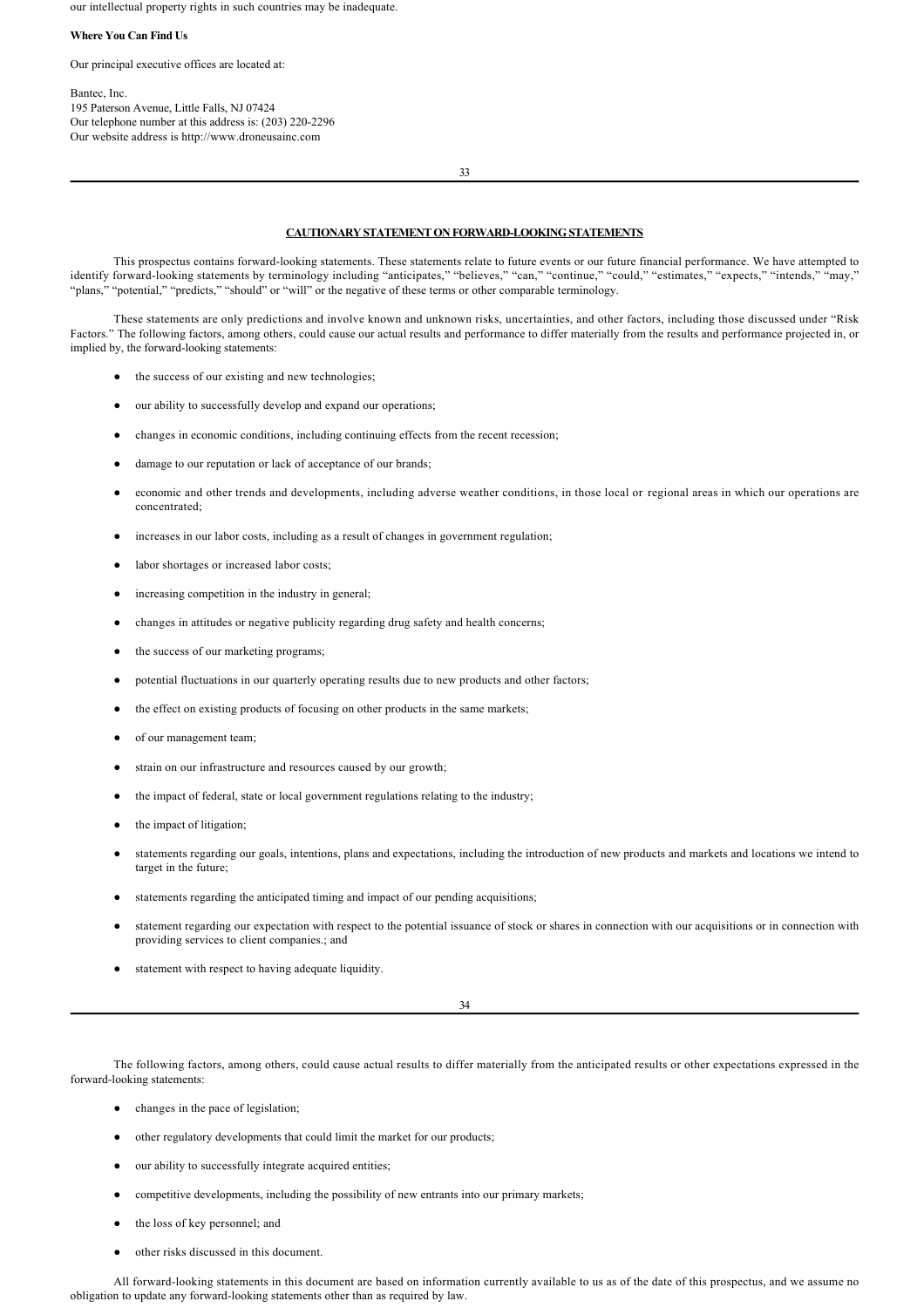## **USE OF PROCEEDS**

Because the offering is a bestefforts offering, we are presenting this information assuming that we sell 25%, 50% and 100% of the shares offered hereby. For purposes of this table, we used \$0.0006, the per-share offering price.

|                                    | 25% |         | 50%     |  | 100%     |
|------------------------------------|-----|---------|---------|--|----------|
| Gross offering proceeds            |     | 450,000 | 900,000 |  | .800.000 |
| Estimated expenses of the offering |     | 35,000  | 35,000  |  | 35,000   |
| Net proceeds from the offering     |     | 415,000 | 865,000 |  | .765.000 |

We intend to use the net proceeds as follows:

Expansion of company's administrative offices, additional staffing in sales, marketing and support personnel, working capital and general corporate purposes.

General and administrative expenses pertain to operating expenses rather than to expenses that can be directly related to the production of any goods or services, utilities, insurance and managerial salaries which may come at a later date.

This expected use of the net proceeds from this offering and our existing cash, cash equivalents and short-term investments represents our intentions based upon our current plans and business conditions. The amounts and timing of our actual expenditures may vary significantly depending on numerous factors, including the progress of our development and commercialization efforts, the status of and results from clinical trials, as well as any collaborations that we may enter into with third parties, and any unforeseen cash needs. As a result, our management will retain broad discretion over the allocation of the net proceeds from this offering. We have no current agreements, commitments or understandings for any material acquisitions or licenses of any products, businesses or technologies.

Our management will have broad discretion over the uses of the net proceeds from this offering. Pending these uses, we intend to invest the net proceeds from this offering in a variety of capital preservation investments, including short-term, interest-bearing investment grade securities, money market accounts, certificates of deposit and direct or guaranteed obligations of the U.S. government.

#### 36

#### **DETERMINATION OF THE OFFERING PRICE**

We currently expect the offering price to be \$0.0006 per share of our common stock for the shares of stock being offered by us pursuant to this prospectus.

The offering price of the common stock has been arbitrarily determined by our board of directors and bears no relationship to any objective criterion of value. The price does not bear any relationship to the Company's assets, book value, historical earnings or net worth. In determining the offering price, the board of directors considered such factors as the lack of recent trading prices of the common stock, the board's perception of our future prospects, past and anticipated operating results, present financial resources and the likelihood of selling the shares of common stock offered hereby. Accordingly, the offering price should not be considered an indication of the actual value of the Company or the common stock.

As noted above you should not consider the offering price as an indication of value of our common stock. You should not assume or expect that, after the offering, our shares of common stock will trade at or above the offering price in any given time period. Our stock is not quoted on any major stock market. The market price of our common stock may decline during or after the offering, and you may not be able to sell the underlying shares of our common stock purchased during the offering at a price equal to or greater than the offering price. You should obtain advice from your financial advisor before purchasing shares and make your own assessment of our business and financial condition, our prospects for the future, and the terms of the offering.

37

## **DILUTION**

The offering price of the Shares of Common Stock being offered for sale pursuant to this Offering is substantially higher than the book value per share of the Common Stock. Accordingly, investors purchasing the Shares pursuant to this Offering will experience an immediate and significant dilution in the book value per share of the Shares purchased. We may choose to raise additional capital due to market conditions or strategic considerations even if we believe we have sufficient funds for our current or future operating plans. To the extent additional capital is raised through the sale of equity or convertible debt securities, the issuance of these securities could result in further dilution to our stockholders. See Management's Discussion and Analysis—We may require additional capital to finance our operations in the future, but that capital may not be available when it is needed and could be dilutive to existing stockholders and we can sell additional shares of common stock without consulting stockholders and without offering shares to existing stockholders, which would result in dilution of stockholders' interests in Bantec, Inc. and could depress our stock price.

## **DILUTION TABLE**

The price of the current offering is fixed at \$0.0006 per common share. This price is significantly higher than the price paid by our Directors and Officers for common equity since the Company's inception.

Assuming completion of the offering, there will be up to 5,693,360,585 common shares outstanding. The following table illustrates the per common share dilution that may be experienced by investors at various funding levels based on the Company's tangible net worth of \$15,046,145 as of September 30, 2021.

| Percentage of funding                        | 100%          |  | 75%           |   |               |               | 50% | 25% |
|----------------------------------------------|---------------|--|---------------|---|---------------|---------------|-----|-----|
| Offering price                               | 0.0006        |  | 0.0006        |   | 0.0006        | 0.0006        |     |     |
| Shares after offering                        | 5,693,360,585 |  | 4,943,360,585 |   | 4,193,360,585 | 3,433,360,585 |     |     |
| Amount of net new funding                    | 1,800,000     |  | 1,350,000     | S | 900,000       | 450,000       |     |     |
| Proceeds, net of est. offering costs         | 1,765,000     |  | 1,315,000     |   | 865,000       | 415,000       |     |     |
| Book value before offering (per share)       | (0.0056)      |  | (0.0056)      |   | (0.0056)      | (0.0056)      |     |     |
| Book value after offering (per share)        | (0.0023)      |  | (0.0028)      |   | (0.0034)      | (0.0042)      |     |     |
| Increase in book value per share             | 0.0033        |  | 0.0028        |   | 0.0022        | 0.0013        |     |     |
| Dilution to investors                        | 0.0029        |  | 0.0034        |   | 0.004         | 0.0048        |     |     |
| Dilution as percentage of outstanding shares | 52.7%         |  | 45.5%         |   | 35.8%         | 21.8%         |     |     |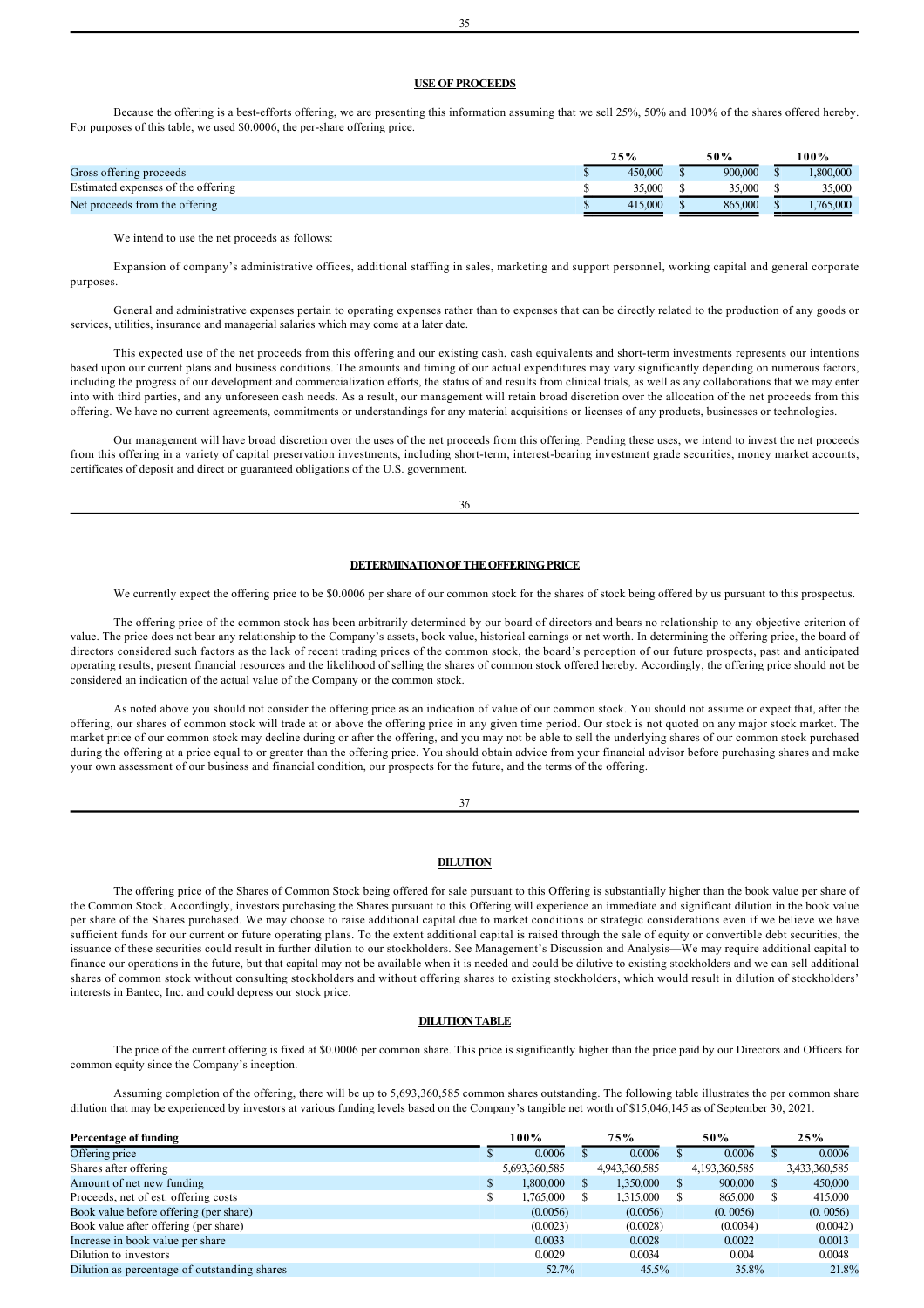#### **MARKET FOR REGISTRANT'S COMMON STOCK, DIVIDEND POLICY AND RELATED STOCKHOLDER MATTERS**

## **Market Information**

Our common stock is quoted on the OTCPink under the trading symbol "BANT".

The following table sets forth the quarterly high and low sales price per share of our common stock for the periods indicated. The prices represent interdealer quotations, which do not include retail mark-up, mark-down or commission and may not necessarily represent actual transactions.

| <b>QUARTER ENDED</b> |              | <b>HIGH</b> |               | LOW     |
|----------------------|--------------|-------------|---------------|---------|
| December 31, 2021    |              | 0.0036      | S             | 0.001   |
|                      |              |             |               |         |
| September 30, 2021   | $\mathbb{S}$ | 0.0072      | \$            | 0.0028  |
| June 30, 2021        | S            | 0.0174      | S             | 0.0068  |
| March 31, 2021       | \$           | 0.1         | <sup>\$</sup> | 0.003   |
| December 31, 2020    | S            | 0.0051      | S             | 0.0021  |
|                      |              |             |               |         |
| September 30, 2020   | S            | 0.479       | \$.           | 0.00225 |
| June 30, 2020        | \$           | 0.045       | \$            | 0.0023  |
| March 31, 2020       | S            | 0.1799      | S             | 0.001   |
| December 31, 2019    | \$           | 0.2         | S             | 0.1     |
|                      |              |             |               |         |

#### **Holders**

As of December 20, 2021, there were 2,693,360,585, shares of common stock outstanding, which were held by approximately 314 record holders.

As of the date of this Form S-1, we have no present commitments to issue shares of our capital stock to any 5% holder, director or nominee, other than pursuant to the exercise of outstanding options as more fully set forth elsewhere in this Form S1.

## **Dividends**

We have never paid cash dividends on any of our capital stock and we currently intend to retain our future earnings, if any, to fund the development and growth of our business. We do not intend to pay cash dividends to holders of our common stock in the foreseeable future.

39

## **MANAGEMENT'S DISCUSSION AND ANALYSIS OF FINANCIAL CONDITION AND RESULTS OF OPERATIONS**

#### **Cautionary Note Regarding ForwardLooking Information and Factors That May Affect Future Results**

This S-1 contains forward-looking statements regarding our business, financial condition, results of operations and prospects. The Securities and Exchange Commission (the "SEC") encourages companies to disclose forward-looking information so that investors can better understand a company's future prospects and make informed investment decisions. This filing and other written and oral statements that we make from time to time contain such forward-looking statements that set out anticipated results based on management's plans and assumptions regarding future events or performance. We have tried, wherever possible, to identify such statements by using words such as "anticipate," "estimate," "expect," "project," "intend," "plan," "believe," "will" and similar expressions in connection with any discussion of future operating or financial performance. In particular, these include statements relating to future actions, future performance or results of current and anticipated sales efforts, expenses, the outcome of contingencies, such as legal proceedings, and financial results. Factors that could cause our actual results of operations and financial condition to differ materially are set forth on pages 9 - 33 of this filing and in our Annual Report on Form 10-K for the fiscal year ended September 30, 2021, as filed with the SEC on January 7, 2022.

We caution that these factors could cause our actual results of operations and financial condition to differ materially from those expressed in any forwardlooking statements we make and that investors should not place undue reliance on any such forward-looking statements. Further, any forward-looking statement speaks only as of the date on which such statement is made, and we undertake no obligation to update any forward-looking statement to reflect events or circumstances after the date on which such statement is made or to reflect the occurrence of anticipated or unanticipated events or circumstances. New factors emerge from time to time, and it is not possible for us to predict all of such factors. Further, we cannot assess the impact of each such factor on our results of operations or the extent to which any factor, or combination of factors, may cause actual results to differ materially from those contained in any forward-looking statements.

The following discussion should be read in conjunction with our consolidated financial statements and the related notes that appear elsewhere in this Form S1.

#### **Overview**

Bantec, Inc. is a product and service company targeting the U.S. Government, state governments, municipalities, hospitals, universities, manufacturers and other building owners. Bantec also provides product procurement, distribution, and logistics services through its wholly-owned subsidiary, Howco Distributing Co., ("Howco") (collectively, the "Company") to the United States Department of Defense and Defense Logistics Agency. The Company established Bantec Sanitizing in fiscal 2021, which offers sanitizing products and equipment through its new store bantec.store. Bantec Construction, LLC was established to perform general contracting, currently the plan for the company is to provide general contracting for projects emanating from Bantec Sanitizing for floor, wall and ceiling installation of materials that are easily sanitized. The Company has operations based in Little Falls, New Jersey and Vancouver, Washington. The Company continues to seek strategic acquisitions and partnerships that offer us an opportunity to grow sales and profit.

## **Liquidity and Capital Resources**

As of September 30, 2021, we had \$1,205,058 in current assets, including \$985,953 in cash, compared to \$593,405 in current assets, including \$164,014 in cash, at September 30, 2020. Current liabilities at September 30, 2021 totaled \$15,914,650 compared to \$16,807,686 at September 30, 2020. The increase in current assets from September 30, 2020 to September 30, 2021 is primarily due to the sales of common stock for cash thereby increasing cash by \$821,939, slightly offset by decreases in accounts receivable of \$221,003. The decrease in current liabilities from September 30, 2020 to September 30, 2021 is primarily due to the decrease in: accounts payable of approximately \$166,000, convertible notes payable and related premiums of approximately \$648,000, slightly offset by increases in accrued expenses of approximately \$721,000. While we have revenues as of this date, no significant construction, environmental or drone revenues are anticipated until we are implementing our full strategic plan of acquisitions and organic growth. We must raise cash to implement our strategy to grow and expand per our business plan. We anticipate over the next 12 months the cost of being a reporting public company will be approximately \$250,000.

We are currently issuing shares under the S-1 offering but expect to raise additional proceeds with debt securities, and/or more loans, however if sufficient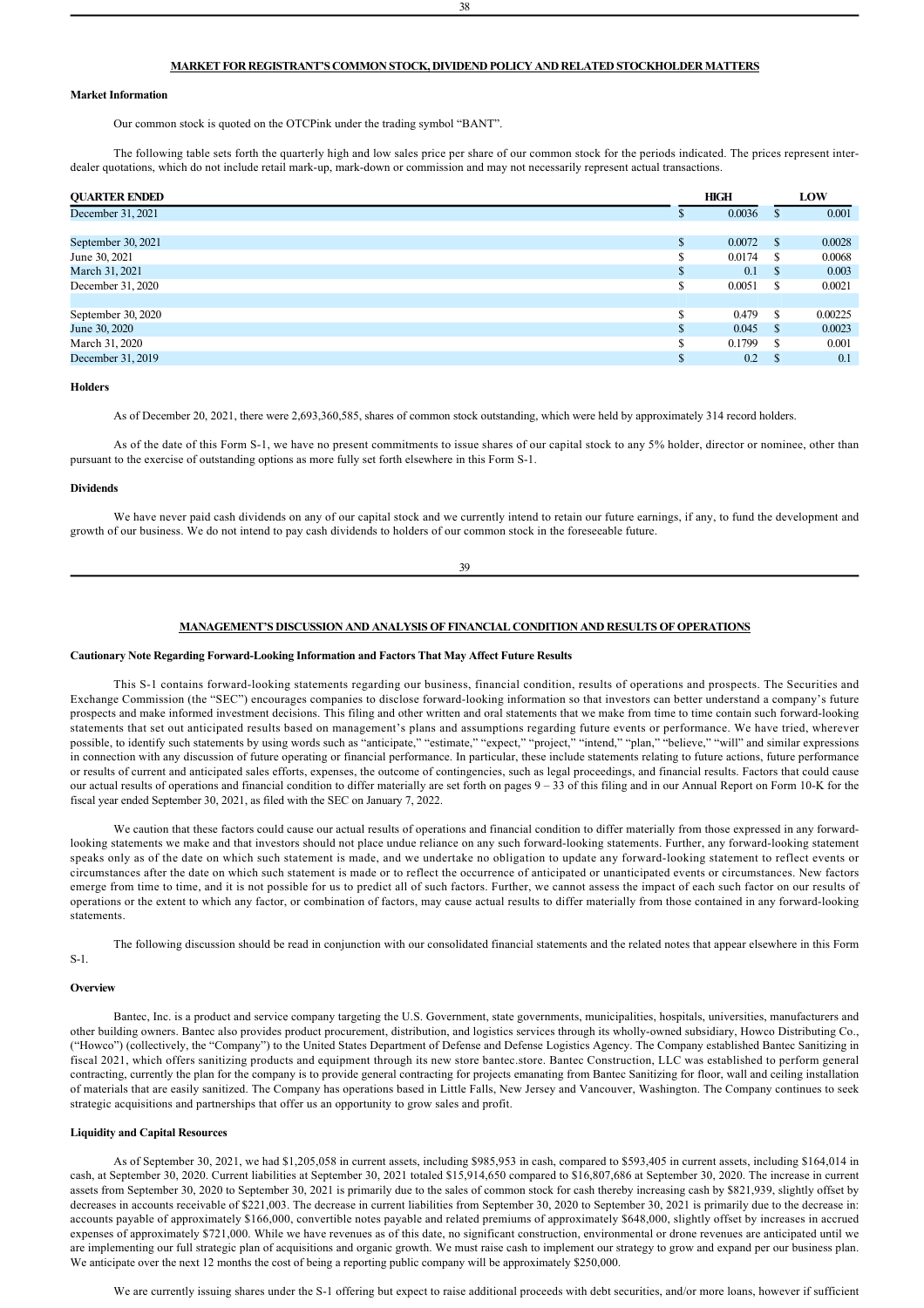funding is not available, we would be required to cease business operations. As a result, investors would lose all of their investment. Under the terms of our credit agreement with TCA, all potential new investments must first be reviewed and approved by TCA, which may constrain our options for new fundraising. However, we have been in contact with the receiver for the TCA management companies and funds and do not expect any such objections over investment opportunities.

We anticipate our short-term liquidity needs to be approximately \$7,500,000 which will be used to satisfy certain of our existing current liabilities and we expect gross profits of approximately \$1,000,000. To meet these needs, we intend to complete our equity financing and refinance or restructure certain existing liabilities. Once this is completed, and we implement our sales and marketing plan to sell UAV products, we anticipate minimal long-term liquidity needs which we expect to meet through equity financing or short-term borrowings.

Additionally, we will have to meet all the financial disclosure and reporting requirements associated with being a publicly reporting company. Our management will have to spend additional time on policies and procedures to make sure it is compliant with various regulatory requirements, especially that of Section 404 of the Sarbanes-Oxley Act of 2002. This additional corporate governance time required of management could limit the amount of time management has to implement the business plan and may impede the speed of its operations.

The following is a summary of the Company's cash flows provided by (used in) operating, investing and financing activities:

|                                           | <b>Year Ended</b> | Year Ended<br>September 30, |           |  |
|-------------------------------------------|-------------------|-----------------------------|-----------|--|
|                                           | September 30,     |                             |           |  |
|                                           | 2021              |                             | 2020      |  |
| Net Cash Used in Operating Activities     | (1.576.648)       |                             | (491,000) |  |
| Net Cash Used in Investing Activities     | (44.650)          |                             |           |  |
| Net Cash Provided by Financing Activities | 2.443.237         |                             | 505,182   |  |
| Net (Decrease) Increase in Cash           | 821.939           |                             | 14.182    |  |

2021, Net cash used in operating activities of \$1,576,648, is largely the result of net losses of \$1,882,071, net gain on debt extingushment, partially offset by noncash charges for premiums on stock settled debt of \$407,186 and increases in account payable and accrued expenses of \$703,927.

2021, Cash used in investing of \$44,650 is due to purchase of patents and related legal fees to register and protect the patent.

2021, Cash provided by financing activities is largely the result of stock sales for cash of \$3,083,930 and cash received from issuance of convertible notes totaling \$487,500, somewhat offset by repayments of various debts including fee notes and other financing arrangements at Howco having a net repayment of approximately \$128,000. Refer also to the Consolidated Statements of Changes in Cash Flows included in the financial statement section of this report.

#### **Results of Operations**

#### Year Ended September 30, 2021 and 2020

We generated sales of \$2,422,996 and \$4,455,186 for the years ended September 30, 2021 and 2020, respectively. For the years ended September 30, 2021 and 2020, we reported cost of goods sold of \$1,553,516 and \$3,351,438, respectively. The decrease in sales and cost of goods sold for the 2021 period is primarily due to liquidity shortfalls impacting inventory availability.

For the years ended September 30, 2021 and 2020, we reported selling, general, and administrative expenses of \$2,834,856 as compared to \$2,830,140, an increase of approximately \$4,700 or 0.2%. For the year ended September 30, 2021, selling, general, and administrative expenses consist primarily of professional and consulting fees of approximately \$905,000, payroll costs of approximately \$1,549,000, and other expenses of approximately \$380,000, including rent of approximately \$67,000, and travel related costs of approximately \$33,000. For the year ended September 30, 2020, selling, general, and administrative expenses consist primarily of professional and consulting fees of approximately \$757,000, payroll costs of approximately \$1,793,000, other expenses of approximately \$179,000, rent of approximately \$68,000, and travel related costs of approximately \$33,000. For the years ended September 30, 2021 and 2020, payroll costs and professional consulting fees included stock-based compensation of approximately \$251,000 and \$127,000, respectively. The slight increase in selling, general, and administrative costs for the 2021 periods is primarily due to the increases in professional fees and other SGA, partially offset by compensation costs.

For the years ended September 30, 2021 and 2020, depreciation expense amounted to approximately \$7,000 and \$11,000, respectively, and is related to the depreciation for demonstration drones.

41

For the years ended September 30, 2021 and 2020, interest and financing costs amounted to approximately \$1,440,000 and \$1,598,000, respectively. The decrease in interest and financing costs is due primarily to the settlement of debt.

During the years ended September 30, 2021 and 2020 the Company incurred net gains on debt extinguishment of approximately \$1,537,000 and net losses on debt extinguishment of approximately \$993,000, respectively.

As a result, we reported a net loss of \$1,882,071, or \$0.001 per common share, and \$4,328,318, or \$0.05 per common share, for the years ended September 30, 2021 and 2020, respectively.

#### **Off-Balance Sheet Arrangements**

We do not have any off-balance sheet arrangements that have or are reasonably likely to have a current or future effect on our financial condition, changes in financial condition, revenues or expenses, results of operations, liquidity, capital expenditures or capital resources that are material to investors.

## **Critical Accounting Policies and Significant Accounting Estimates**

Our consolidated financial statements and accompanying notes have been prepared in accordance with United States generally accepted accounting principles applied on a consistent basis. The preparation of financial statements in conformity with U.S. generally accepted accounting principles requires management to make estimates and assumptions that affect the reported amounts of assets and liabilities, the disclosure of contingent assets and liabilities at the date of the financial statements and the reported amounts of revenues and expenses during the reporting periods.

We regularly evaluate the accounting policies and estimates that we use to prepare our consolidated financial statements. In general, management's estimates are based on historical experience, and on various other assumptions that are believed to be reasonable under the facts and circumstances. Actual results could differ from those estimates made by management.

The preparation of consolidated financial statements in conformity with GAAP requires management to make estimates and assumptions that affect the reported amounts of assets and liabilities and disclosures of contingent liabilities at the date of the consolidated financial statements and the reported amounts of revenues and expenses during the reporting period. Actual results could differ from those estimates. Significant estimates include the allowance for bad debt on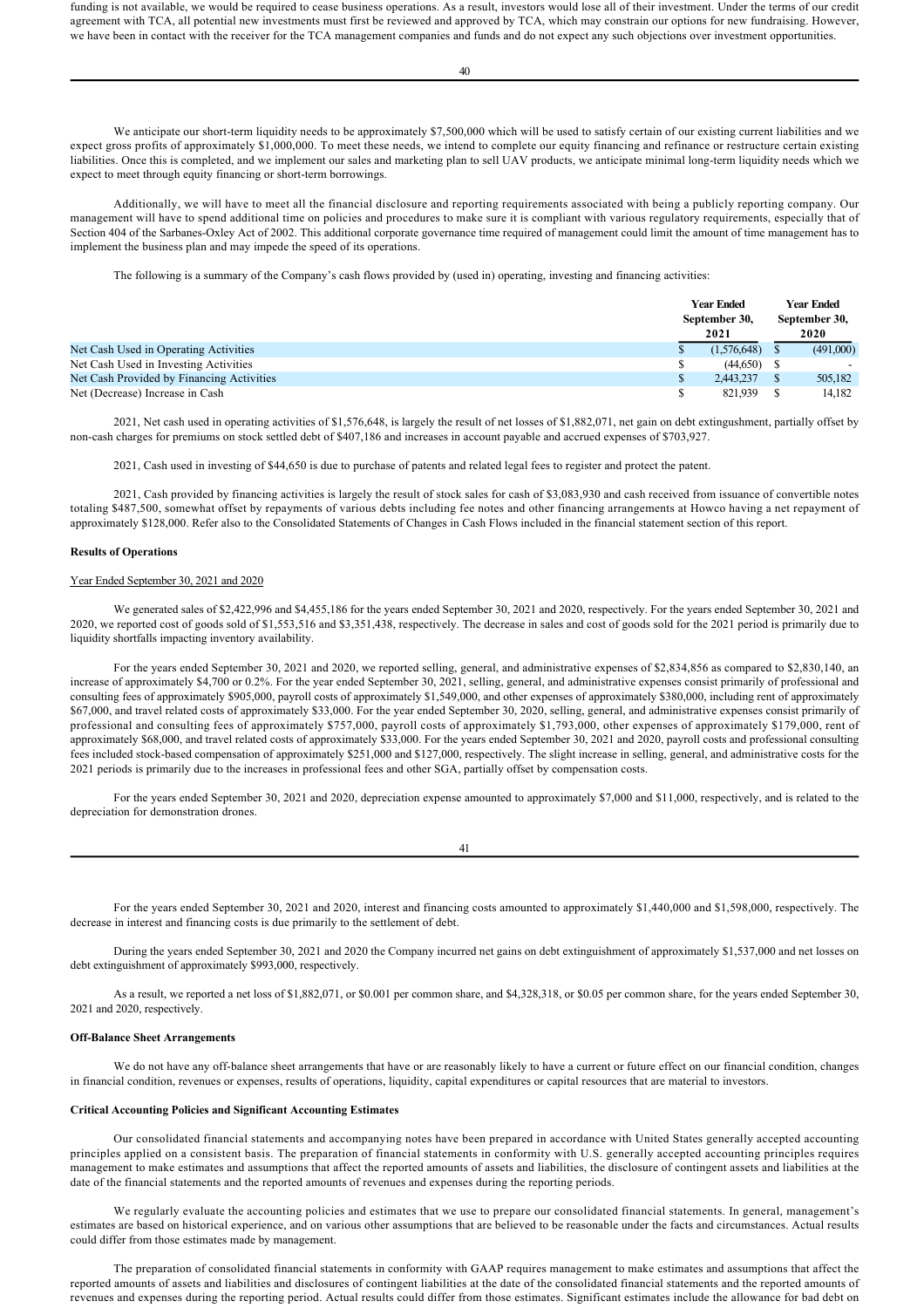accounts receivable, reserves on inventory, valuation of intangible assets for impairment analysis, valuation of the lease liability and related right-of-use asset, valuation of stock-based compensation, the valuation of derivative liabilities and the valuation allowance on deferred tax assets.

We have identified the accounting policies below as critical to our business operations.

#### **Accounts Receivable**

Trade receivables are recorded at net realizable value consisting of the carrying amount less the allowance for doubtful accounts, as needed. Factors used to establish an allowance include the credit quality of the customer and whether the balance is significant. The Company may also use the direct write-off method to account for uncollectible accounts that are not received. Using the direct write-off method, trade receivable balances are written off to bad debt expense when an account balance is deemed to be uncollectible.

#### **Goodwill and Intangible Assets**

The Company acquired a patent for a new product during the year ended September 30, 2021. The Company capitalized acquisition and related legal fees related to the patent totaling \$44,650. The capitalized amount will be amortized over the next three years. Impairment will be tested annually or as indicators of impairment are available.

## **Long-Lived Assets**

Long-lived assets are reviewed for impairment whenever events or changes in circumstances indicate that the carrying value may not be recoverable. Impairment is determined by comparing the carrying value of the long-lived assets to the estimated undiscounted future cash flows expected to result from use of the assets and their ultimate disposition. In instances where impairment is determined to exist, the Company writes down the asset to its fair value based on the present value of estimated future cash flows.

42

## **Revenue Recognition**

Effective October 1, 2018, the Company adopted Accounting Standards Codification ("ASC") 606, Revenue From Contracts With Customers, which is effective for public business entities with annual reporting periods beginning after December 15, 2017. This new revenue recognition standard (new guidance) has a five-step process: a) Determine whether a contract exists; b) Identify the performance obligations; c) Determine the transaction price; d) Allocate the transaction price; and e) Recognize revenue when (or as) performance obligations are satisfied. The Company's initial application of ASC 606 did not have a material impact on its financial statements and disclosures and there was no cumulative effect of the adoption of ASC 606.

The Company sells a variety of products to government entities. The purchase orders received specifies each item and its manufacturer; the Company only needs to fulfill the performance obligation by shipping the specified items. No other performance obligations exist under the terms of the contracts. The Company recognizes revenue for the agreed upon sales price when the product is shipped to the customer, which satisfies the performance obligation.

During the year-ended September 30, 2021, the Company through its subsidiary Howco entered into contracts to package products for a third-party company servicing the same government customer base. The contracts were on job lot basis as shipped to Howco for packaging. The customer was billed upon completion each job lot at which time revenue was recognized.

The Company sells drones and related products manufactured by third parties to various parties. The Company also offers technical services related to drone utilization and performs other services. The Company began offering insulation jackets for commercial and government facilities to insulate and monitor heating and cooling equipment. Contracts for drone related products and services and insulating jacket related sales will be evaluated using the fivestep process outline above. There have been no material sales for drone products or other services for which full compliance with performance obligations has not been met. Sales of insulation jackets have not yet commenced. Upon significant sales for drone products and services and insulation jackets, the Company will disaggregate sales by these lines of business and within the lines of business to the extent that the product or service has different revenue recognition characteristics.

#### **Stock-Based Compensation**

Stock-based compensation is accounted for based on the requirements of ASC 718 – "Compensation –Stock Compensation", which requires recognition in the financial statements of the cost of employee and director services received in exchange for an award of equity instruments over the period the employee or director is required to perform the services in exchange for the award (presumptively, the vesting period). The ASC also requires measurement of the cost of employee and director services received in exchange for an award based on the grant-date fair value of the award. The Company utilizes the Black-Sholes option pricing model and uses the simplified method to determine expected term because of lack of sufficient exercise history. Additionally, effective October 1, 2016, the Company adopted the Accounting Standards Update No. 2016-09 ("ASU 2016-09"), Improvements to Employee Share-Based Payment Accounting. Among other changes, ASU 2016-09 permits the election of an accounting policy for forfeitures of share-based payment awards, either to recognize forfeitures as they occur or estimate forfeitures over the vesting period of the award. The Company has elected to recognize forfeitures as they occur and the cumulative impact of this change did not have any effect on the Company's consolidated financial statements and related disclosures.

As of October 1, 2018, the Company has early adopted ASU 2018-7 Compensation-Stock Compensation which conforms the accounting for non-employees to the accounting treatment for employees. The new standard replaces using a fair value as of each reporting date with use of the calculated fair value as of the grant date. The implementation of the standard provides for the use of the fair market value as of the adoption date, rather than using the value as of the original grant date. Therefore, the values calculated and reported at September 30, 2018 become a proxy for the grant date value. The Company utilizes the Black-Sholes option pricing model and uses the simplified method to determine expected term because of lack of sufficient exercise history. There was no cumulative effect on the adoption date.

#### **Derivative Liabilities**

The Company has certain financial instruments that are derivatives or contain embedded derivatives. The Company evaluates all its financial instruments to determine if those contracts or any potential embedded components of those contracts qualify as derivatives to be separately accounted for in accordance with ASC 810-10-05-4 and 815-40. This accounting treatment requires that the carrying amount of any derivatives be recorded at fair value at issuance and marked-tomarket at each balance sheet date. In the event that the fair value is recorded as a liability, as is the case with the Company, the change in the fair value during the period is recorded as either other income or expense. Upon conversion, exercise or repayment, the respective derivative liability is marked to fair value at the conversion, repayment or exercise date and then the related fair value amount is reclassified to other income or expense as part of gain or loss on extinguishment.

#### **Convertible Notes with Fixed Rate Conversion Options**

The Company may enter into convertible notes, some of which contain, predominantly, fixed rate conversion features, whereby the outstanding principal and accrued interest may be converted by the holder, into common shares at a fixed discount to the market price of the common stock at the time of conversion. This results in a fair value of the convertible note being equal to a fixed monetary amount. The Company records the convertible note liability at its fixed monetary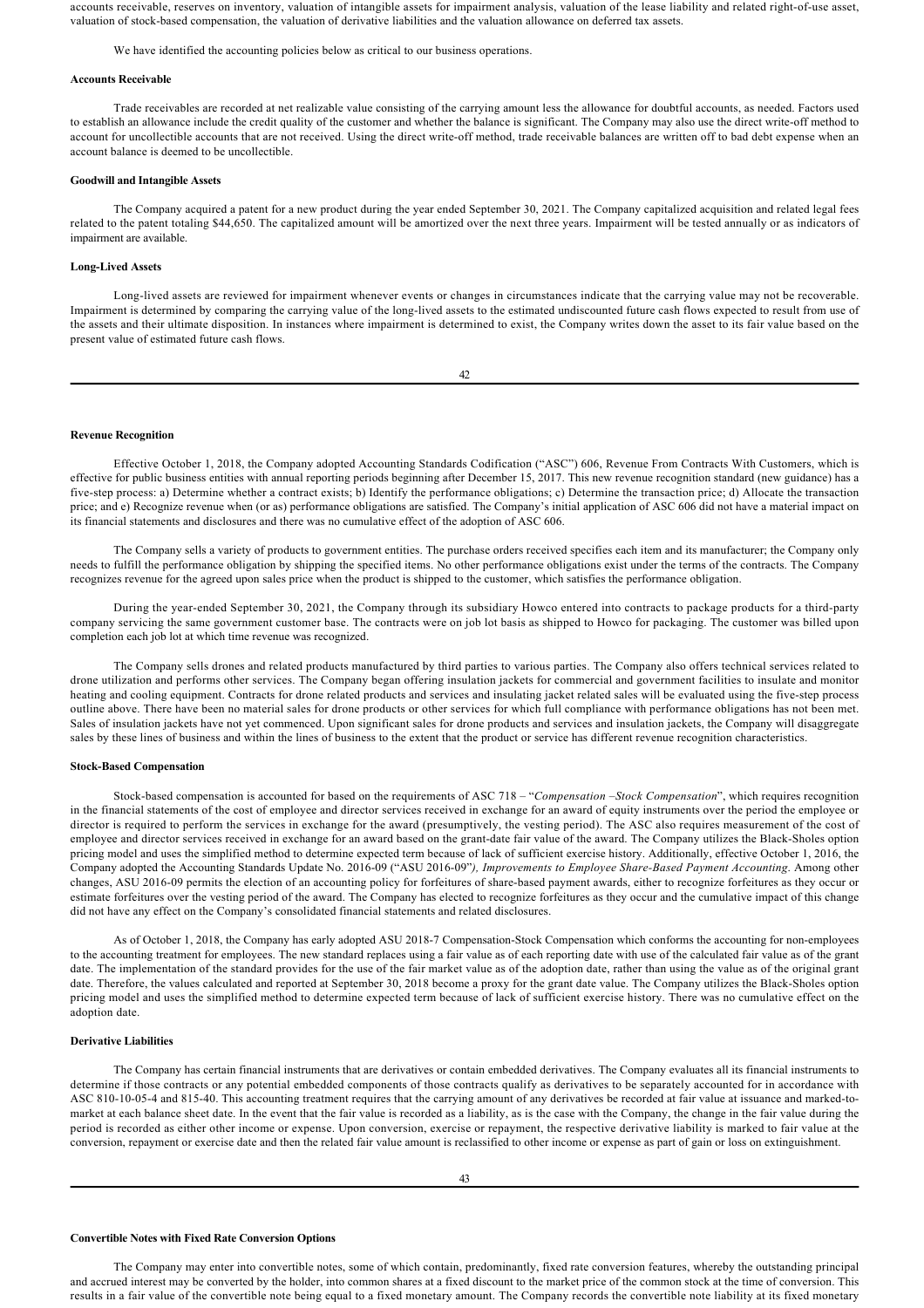amount by measuring and recording a premium, as applicable, on the Note date with a charge to interest expense in accordance with ASC 480 - "Distinguishing Liabilities from Equity".

#### **Net Loss Per Share**

Basic loss per share is calculated by dividing the loss attributable to stockholders by the weighted-average number of shares outstanding for the period. Diluted loss per share reflects the potential dilution that could occur if securities or other contracts to issue common stock were exercised or converted into common stock or resulted in the issuance of common stock that shared in the earnings (loss) of the Company. Diluted loss per share is computed by dividing the loss available to stockholders by the weighted average number of shares outstanding for the period and dilutive potential shares outstanding unless such dilutive potential shares would result in anti-dilution.

## **Lease Accounting**

In February 2016, the FASB issued a new accounting standard on leases. The new standard, among other changes, will require lessees to recognize a rightof-use asset and a lease liability on the balance sheet for all leases. The lease liability will be measured at the present value of the lease payments over the lease term. The right-of-use asset will be measured at the lease liability amount, adjusted for lease prepayments, lease incentives received and the lessee's initial direct costs (e.g. commissions). The new standard is effective for annual reporting periods beginning after December 15, 2018, including interim reporting periods within those annual reporting periods. The adoption will require a modified retrospective approach for leases that exist or are entered into after the beginning of the earliest period presented.

## *Disclosure controls and procedures*

Under the supervision and with the participation of the Company's management, including its Chief Executive Officer and Chief Financial Officer the Company conducted an evaluation of the effectiveness of the Company's disclosure controls and procedures, as defined in Rule 13a−15(e) and 15d-15(e) under the Securities Exchange Act of 1934 (the "Exchange Act"), as of the end of the period covered by this annual report. Based on this evaluation, the Company's Chief Executive Officer and Chief Financial Officer concluded as of September 30, 2021 that the Company's disclosure controls and procedures were not effective such that the information required to be disclosed in the Company's United States Securities and Exchange Commission (the "SEC") reports is recorded, processed, summarized and reported within the time periods specified in the SEC rules and forms, and is accumulated and communicated to the Company's management, including its Chief Executive Officer and Chief Financial Officer, currently the same person to allow timely decisions regarding required disclosure.

The ineffectiveness of our disclosure controls and procedures was due to the following material weaknesses in our internal control over financial reporting. Currently there is no staff with knowledge of Generally Accepted Accounting Procedures on site at Howco. The current procedures and controls need to be improved for inventory accounting cutoff, timeliness of period end financial closing and account analysis. Since the resignation of our former CFO in July 2017, we have not had a qualified in-house financial accounting expert to maintain our parent company and consolidation level books and records. To remediate this situation, we have engaged outsourced accountants.

#### *Changes in internal control over financial reporting*

There have been no changes in our internal control over financial reporting during the period covered by this report that have materially affected, or are reasonably likely to materially affect, our internal control over financial reporting.

## **QUANTITATIVE AND QUALITATIVE DISCLOSURES ABOUT MARKET RISK**

Not applicable.

$$
44 \\
$$

## **LEGAL PROCEEDINGS**

In connection with the merger with Texas Wyoming Drilling, Inc., a vendor has a claim for unpaid bills of approximately \$75,000 against the Company. The Company and its legal counsel believe the Company is not liable for the claim pursuant to its indemnification clause in the merger agreement.

On February 6, 2018 the Company sent a letter to the previous owners of Howco Distributing Co. ("Howco") alleging that they made certain financial misrepresentations under the terms of the Stock Purchase Agreement by which the Company acquired control of Howco during 2016. The Company claimed that the previous owners took excessive amounts of cash from the business prior to the close of the merger. On March 13, 2018 the Company filed a lawsuit against the previous owners by issuing a summons. On April 12, 2018, the Company received the Defendants' answer. On July 22, 2019, the Company sought and was granted a dismissal without prejudice of the lawsuit filed against the previous owners of Howco. The Company and the previous owners are in discussion to settle the matter as of September 30, 2021. An informal oral agreement with the Seller has been made whereby the Company has been paying the previous owners \$3,000 per month since January 2021 in satisfaction of Sellers note payable.

In the suit Drone USA, Inc and Michael Bannon (plaintiffs) vs Dennis Antonelos (former Chief Financial Officer or CFO), currently pending in New York State court, the plaintiffs seek to compel the former CFO to meet his obligations under an agreement guaranteeing payments to another former executive. The former CFO filed a cross-claim against the plaintiffs for past due salary. The employment agreement with the former CFO allowed salary payments to be paid in cash or stock. During the year ended September 30, 2021, the Company issued 36,821,330 shares of its common stock for the past due salary and claims that this payment moots the former CFO's claim for past due salary. The former CFO filed a motion for summary judgement which was denied, then filed an appeal to that order which is now pending. No trial date has been set.

On April 10, 2019, a former service provider filed a complaint with three charges with the Superior Court Judicial District of New Haven, CT seeking payment for professional services. The Company has previously recognized expenses of \$218,637, which remain unpaid in accounts payable. The Company has retained an attorney who is currently working to address the complaint. On August 9, 2019 the Company filed a motion to dismiss the charge of unjust enrichment. The judge granted the Company's motion to dismiss. The Company, through its attorney, is working to negotiate a settlement.

During the year ended September 30, 2019, two vendors (The Equity Group and Toppan Vintage) have asserted claims for past due amounts of approximately \$59,000, arising from services provided. The Company has fully recognized, in accounts payable, the amounts associated with these claims and expects to resolve the matters to satisfaction of all parties.

On December 30, 2020, a Howco vendor filed a lawsuit seeking payment of past due invoices totaling \$276,430 and finance charges of \$40,212. The Company has recorded the liability for the invoices in the normal course of business. A Company representative is in negotiation with the vendor and their legal counsel and expect to settle the matter.

#### **ITEM 1A. RISK FACTORS**

See "Risk Factors" beginning on Page 9.

## **DEFAULTS UPON SENIOR SECURITIES**

On September 6, 2019, the Company received a default notice on its payment obligations under the senior secured credit facility agreement from TCA. The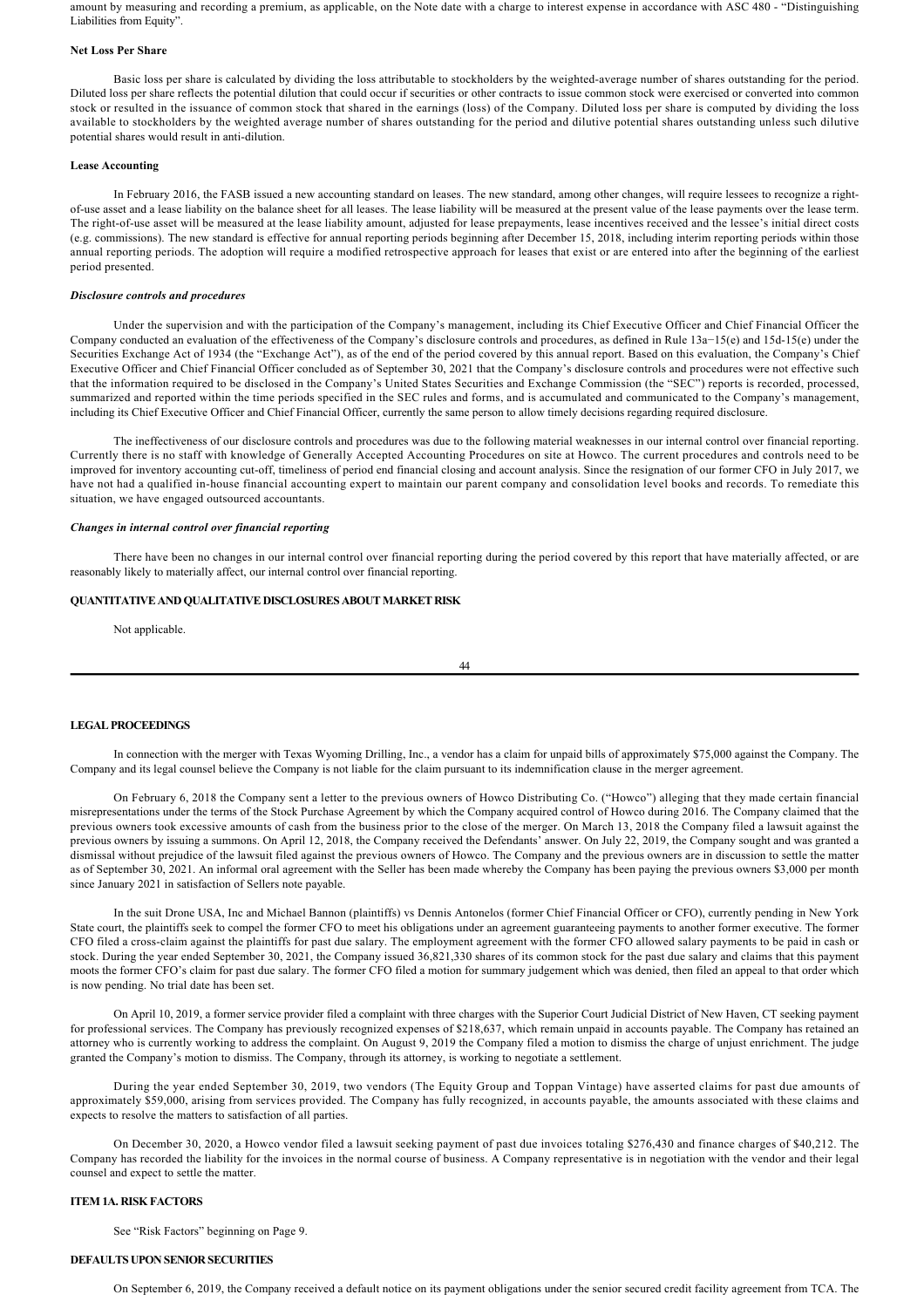Company is in negotiation with TCA's receiver.

#### **MINE SAFETY DISCLOSURES**

Not applicable.

## **MANAGEMENT DIRECTORS, EXECUTIVE OFFICERS AND CORPORATE GOVERNANCE**

Our number of directors is divided into three classes, designated as Class I, Class II and Class III. The terms of the Class I directors were extended for three years each at the 2021 annual meeting of stockholders, the Class II directors will expire at the 2022 annual meeting of stockholders, and the term of the Class III directors will expire at the 2023 annual meeting of stockholders. A plurality of the votes of the shares of the registrant's common stock present in person or represented by proxy at the annual meeting and entitled to vote on the election of directors are required to elect the directors. The Board members have three-year terms and in the absence of a vote at an annual meeting of stockholders, they continue for successive three-year terms until they are replaced or resign.

The following table sets forth certain information about our executive officers, key employees and directors as of December 31, 2021.

| Name                 | Age | <b>Position</b>                                               | Class |
|----------------------|-----|---------------------------------------------------------------|-------|
| Michael Bannon       |     | President, CEO, CFO, Director                                 |       |
| Rodrigo Kuntz Rangel | 44  | Chief Technology Officer, Director                            |       |
| Matthew Wiles (1)    | 47  | Former COO, Former Director until resignation on June 2, 2021 |       |

(1) Mr. Wiles resigned all officer and board of directors' roles effective June 2, 2021. There were no disagreements regarding any Company, management or board of directors matters related to the resignation.

**Michael Bannon** is President, Chief Executive Officer, Chief Financial Officer and Chairman of the Board of Directors, positions he has held since January 26, 2016. Since 1994 he served as President of Abatement Industries Group, Inc., a company involved in addressing asbestos, lead, mold and PCB problems in commercial buildings. Michael is no longer President of Abatement Industries Group, Inc. Michael graduated from the University of Connecticut with a B.A. degree in 1993, received an M.B.A. degree from the University of New Haven in 1998, received an M.A. degree in Organizational Psychology in 2003 from the University of New Haven and became a Harvard Business School graduate in March 2011 when he completed Harvard Business School's Owner President Program. Michael Bannon is currently pursuing a Masters in Juris Prudence from Seton Hall Law School with a concentration in finance law. We believe that Mr. Bannon is qualified to serve on our Board of Directors based upon his having successfully managed prior companies and his educational background in business.

**Rodrigo Kuntz Rangel** became a member of the Board on April 3, 2017 and has been our CTO since June 2016. Dr. Rangel has served as Scientific Director of IBRV, the BRVANT Institute of Technology, a nonprofit Institute since August 2013. Since February 2009 Dr. Rangel has served and continues to serve as CEO of BRVANT Technologic Solutions, a Brazilian company that specializes in development of UAV, UGV and USV systems. From 2002 to 2009 he was Product Development Engineer at Embraer SA, working with the development of avionics, electronic and software systems for military and civil aircraft. Dr. Rangel has specialized in aircraft manufacture engineering through his research activities with the Embraer Engineering Specialization Program. Dr. Rangel also studied computer, robotics, lasers and virtual reality systems applied to flight simulators at the Institute for Advanced Studies (IEAv) as a São Paulo State Foundation for Research Support (FAPESP) scholar. Dr. Rangel received a B.S. degree in Computer Engineering, M.S. and PhD degrees in Computer and Electronics Engineering from the Technological Institute of Aeronautics in Sao Jose dos Campos, Brazil.

**Matthew Wiles** served as our Chief Operating Officer and a member of the Board from August 6, 2018 until his resignation effective June 2, 2021, when he also resigned as General Manager of Howco. From 2013 to 2014, Mr. Wiles was Director of Operations for Aero Kraft North in Portland, Oregon, a company involved in a specialty segment of aerospace manufacturing, for which he also served as a production manager from 2007 to 2010. From 2010 to 2013, Mr. Wiles was Route Operations Manager Sierra Springs Bottled Water (DS Waters), located in Portland, Oregon, that was a distributor of coffee and bottled water throughout the Northwest. From 2001 to 2007 Mr. Wiles was a Department Manager for Pella Windows, a vinyl window and door manufacturer for the construction industry. Mr. Wiles received his Bachelor of Business Administration degree from Warner Pacific College in Portland, Oregon.

#### **Board Composition and Election of Directors**

Our board of directors is currently authorized to have five members, and currently consists of, two members following the resignation of Matthew Wiles effective June 2, 2021. In accordance with the terms of our current certificate of incorporation and by-laws, the term of office of each director expires at our annual meeting of stockholders or until their successors are duly elected and qualified.

| I<br>I<br>×<br>۰, |
|-------------------|
|-------------------|

#### **Director Independence**

There are no family relationships among any of our directors or executive officers.

## **Board Committees**

Our board of directors does not have a separate, standing audit committee nor a nominating or governance committee. The full board of directors performs the function of an audit and other committees.

There are no family relationships among any of our directors, executive officers, or advisors.

## **Nominating Procedures**

During the fiscal year ended September 30, 2021, there were not any material changes to the procedures by which security holders may recommend nominees to the Company's Board of Directors.

## **Directors' Fees**

No compensation has been paid to any individual for services rendered as a director.

## **Compliance with Section 16(a) of the Securities Exchange Act**

Not Applicable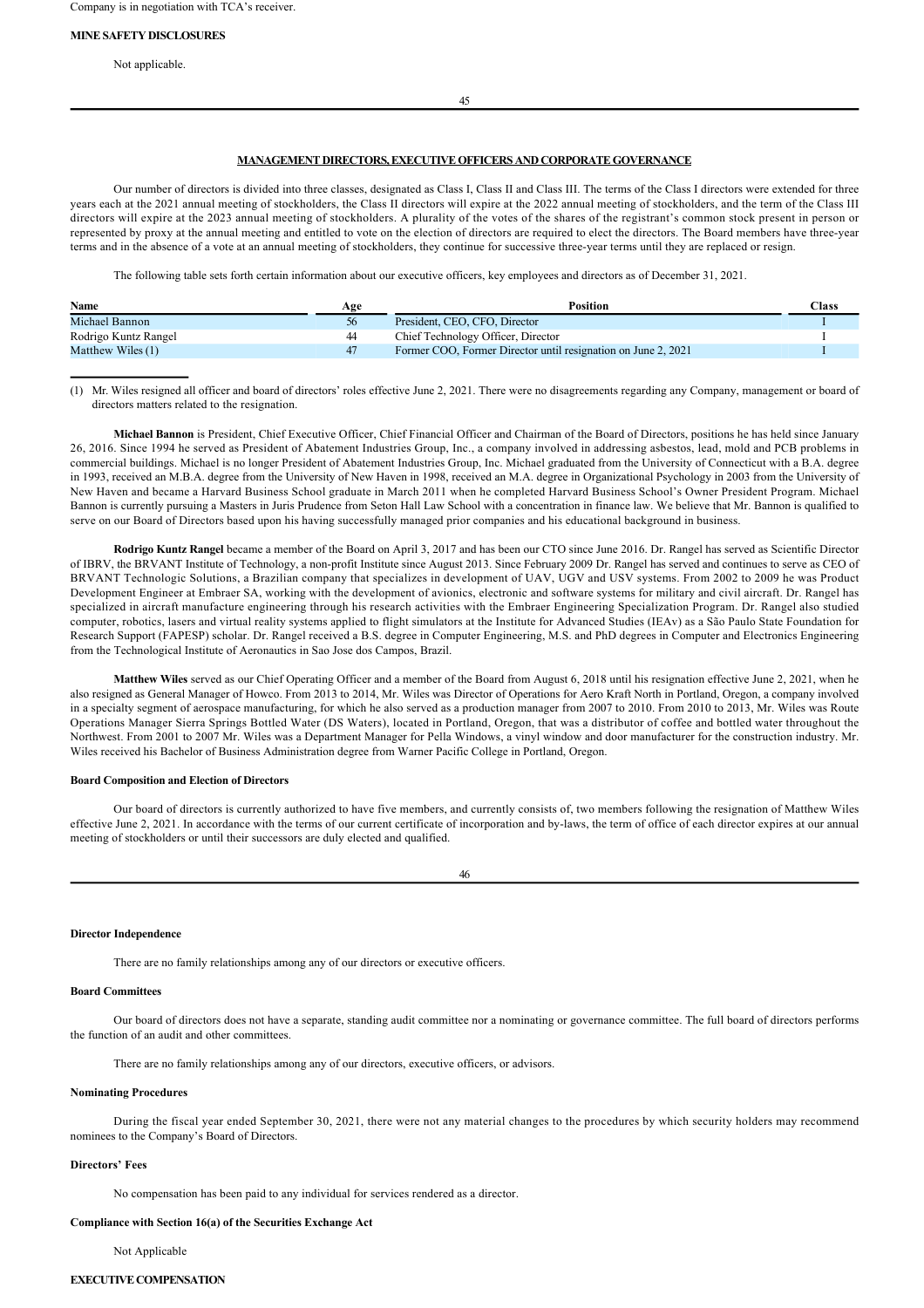#### **Compensation Discussion and Analysis**

#### *Overview*

#### *Compensation Philosophy*

This section discusses the principles underlying our policies and decisions with respect to the compensation of our executive officers and what we believe are the most important factors relevant to an analysis of these policies and decisions. This section also describes the material elements of compensation awarded to, earned by or paid to each of our named executive officers as of September 30, 2021. Our "named executive officers" for 2021 are Michael Bannon, Matthew Wiles (resigned effective June 2, 2021) and Dr. Rodrigo Kuntz Rangel. The compensation of each of our other current executive officers is based on individual terms approved by our board of directors. Our board of directors made changes to current executive compensation as outlined below.

We commenced operations on July 20, 2015. Rodrigo Kuntz Rangel, our Chief Technology Officer appointed in 2016, does not currently receive, and has not historically received, any monetary compensation from us for his service. However, we may in the future determine to compensate him for his service as chief technology officer.

On October 1, 2016, the Company entered into an employment agreement with the company's President and CEO, Michael Bannon, that provides for annual base compensation of \$370,000 for a period of three years, which can, at the Company's election, be paid in cash or shares of our common stock or deferred if insufficient cash is available, and provides for other benefits, including a discretionary bonus and equity, a provision for the equivalent of 12 months' base salary, and an additional one-time severance payment of \$2,500,000 upon termination under certain circumstances, as defined in his employment agreement. On September 16, 2019, Michael Bannon's employment agreement was modified to provide salary of \$624,000, and an annual bonus of 3% of net income. At the Company's discretion, salary and bonus may be paid in cash or stock and payment may be deferred.

47

On March 28, 2017, we entered into an atwill employment agreement with Matthew Wiles as General Manager of Howco. Under the terms of employment agreement, Mr. Wiles' compensation is \$140,000 per annum and he also will be eligible for a bonus of 10% of Howco's gross profits over \$1.25 million to be paid in cash after the annual financial statements have been completed and, if applicable, audited for filing with the SEC. Mr. Wiles will also receive options to acquire 250 shares of the Company's common stock vesting over five years in equal amounts on the anniversary date of his Employment Agreement. On September 16, 2019, Mr. Wiles' employment agreement was modified to provide salary of \$275,000, and an annual bonus of 2% of net income. At the Company's discretion, salary and bonus may be paid in cash or stock and payment may be deferred. Mr. Wiles resigned all officer and board member roles effective June 2, 2021.

Our compensation committee will oversee these compensation policies and, together with our board of directors, will periodically evaluate the need for revisions to ensure our compensation program is competitive with the companies with which we compete for executive talent.

#### **Objectives and Philosophy of Our Executive Compensation Program**

The primary objectives of the board of directors in designing our executive compensation program are to:

- attract, retain and motivate experienced and talented executives;
- ensure executive compensation is aligned with our corporate strategies, research and development programs and business goals;
- recognize the individual contributions of executives while fostering a shared commitment among executives by aligning their individual goals with our corporate goals;
- promote the achievement of key strategic, development and operational performance measures by linking compensation to the achievement of measurable corporate and individual performance goals; and
- **●** align the interests of our executives with our stockholders by rewarding performance that leads to the creation of stockholder value.

Each of our named executive officers was hired by us before our board of directors established a formal executive compensation program. To achieve these objectives in the future, we expect that our board of directors and compensation committee will evaluate our executive compensation program with the goal of setting and maintaining compensation at levels that are justifiable based on each executive's level of experience, performance and responsibility and that the board believes are competitive with those of other companies in our industry and our region that compete with us for executive talent. In addition, we expect that our executive compensation program will tie a substantial portion of each executive's overall compensation to key strategic, financial and operational goals. We have provided, and expect to continue to provide, a portion of our executive compensation in the form of stock options and restricted stock that vest over time, which we believe helps to retain our executives and aligns their interests with those of our stockholders by allowing them to participate in the longer term success of the Company as reflected in stock price appreciation.

#### **Use of Compensation Consultants and Market Benchmarking**

For purposes of determining total compensation and the primary components of compensation for our executive officers in 2021 we did not retain the services of a compensation consultant or use survey information or compensation data to engage in benchmarking. In the future, we expect that our compensation committee will consider publicly available compensation data for national and regional companies in the drone industry to help guide its executive compensation decisions at the time of hiring and for subsequent adjustments in compensation. Even if we retain the services of an independent compensation consultant to provide additional comparative data on executive compensation practices in our industry and to advise on our executive compensation program generally, our board of directors and future compensation committee will ultimately make their own decisions about these matters.

Beginning with fiscal year 2021, our annual cash bonus program is based upon net profit. As specified in the executive contracts of Michael Bannon, the CEO, and Matthew Wiles, the former COO, they were to receive three and two percent of the net profit respectively. The board can elect to give discretionary bonuses based on the increase in stock price or the successful acquisition and integration of a company into the Bantec corporate family.

#### **Stock-Based Awards**

Our equity award program is the primary vehicle for offering long-term incentives to our executives. While we do not have any equity ownership guidelines for our executives, we believe that equity grants provide our executives with a strong link to our long-term performance create an ownership culture and help to align the interests of our executives and our stockholders. In addition, the vesting feature of our equity awards contributes to executive retention by providing an incentive for our executives to remain in our employ during the vesting period. Currently, our executives are eligible to participate in our 2016 stock incentive plan, which we refer to as the 2016 Plan, and all equity awards granted in 2017 (no awards were granted in fiscal years 2021 and 2020) were pursuant to the 2016 Plan. Under our 2016 Plan, executives are eligible to receive grants of stock options, restricted stock awards, restricted stock unit awards, stock appreciation rights and other stock-based equity awards at the discretion of our board of directors.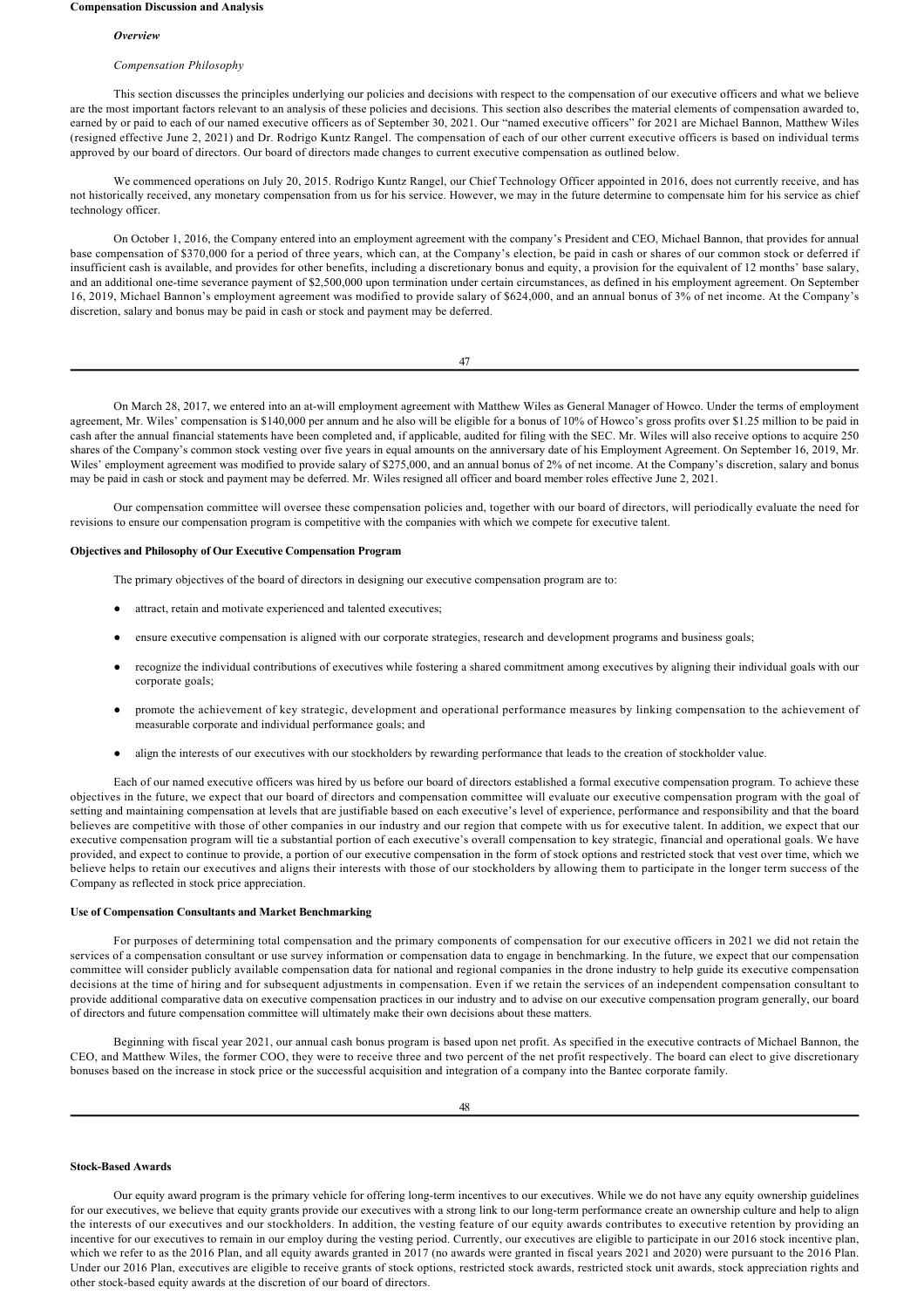Our employee equity awards have typically been in the form of stock options. Because our executives profit from stock options only if our stock price increases relative to the stock option's exercise price, we believe stock options provide meaningful incentives for our executives to achieve increases in the value of our stock over time. While we currently expect to continue to use stock options as the primary form of equity awards that we grant, we may in the future use alternative forms of equity awards, such as restricted stock and restricted stock units. To date, we have generally used equity awards to compensate our executive officers in the form of initial grants in connection with the commencement of employment. In the future, we also generally plan to grant equity awards on an annual basis to our executive officers. We may also make additional discretionary grants, typically in connection with the promotion of an employee, to reward an employee, for retention purposes or in other circumstances recommended by management.

In general, the equity awards that we have granted to our executives vest in equal annual amounts over a period of two to five years. Vesting ceases upon termination of employment and exercise rights ceases immediately upon termination for cause or 12 months if termination is not for cause. Prior to the exercise of a stock option, the holder has no rights as a stockholder with respect to the shares subject to such option, including voting rights or the right to receive dividends or dividend equivalents.

We have granted, and going forward expect to grant, stock options with exercise prices that are set at no less than the fair value of shares of our common stock on the date of grant as determined by our board of directors.

#### **Benefits and Other Compensation**

We believe that establishing competitive benefit packages for our employees is an important factor in attracting and retaining highly qualified personnel. We expect to maintain broad-based benefits that are provided to all employees, including health and dental insurance, and  $401(k)$  and profit sharing plans for our Howco employees. All of our executives will be eligible to participate in all of our employee benefit plans, in each case on the same basis as other employees.

In certain circumstances, we may award cash signing bonuses or may reimburse relocation expenses when executives first join us. Whether a signing bonus is paid or relocation expenses are reimbursed, and the amount of either such benefit, is determined by our board of directors on a case-by-case basis based on the specific hiring circumstances and the recommendation of our chief executive officer.

## **Severance and Change in Control Benefits**

Pursuant to agreements we have entered into with certain of our executives, these executives are entitled to specified benefits in the event of the termination of their employment under specified circumstances, including termination following a change in control of our company. Please refer to "—Employment Agreements" for a more detailed discussion of these benefits.

We believe providing these benefits helps us compete for executive talent. Based on the substantial business experience of the members of our board of directors, we believe that our severance and change in control benefits are generally in line with severance packages offered to executives by companies at comparable stages of development in our industry and related industries.

#### **Risk Considerations in Our Compensation Program**

Our board of directors is evaluating the philosophy and standards on which our compensation plans will be implemented across our company. It is our belief that our compensation programs do not, and in the future will not, encourage inappropriate actions or risk taking by our executive officers. We do not believe that any risks arising from our employee compensation policies and practices are reasonably likely to have a material adverse effect on our company. In addition, we do not believe that the mix and design of the components of our executive compensation program will encourage management to assume excessive risks. We believe that our current business process and planning cycle fosters the behaviors and controls that would mitigate the potential for adverse risk caused by the action of our executives. We believe that the following aspects of our executive compensation program that we plan to implement will mitigate the potential for adverse risk caused by the action of our executives:

- annual establishment of corporate and individual objectives for our performance-based cash bonus programs for our executive officers, which we expect to be consistent with our annual operating and strategic plans, designed to achieve the proper risk/reward balance and not require excessive risk taking to achieve;
- the mix between fixed and variable, annual and long-term and cash and equity compensation, which we expect to be designed to encourage strategies and actions that balance the company's short-term and long-term best interests; and
- equity incentive awards that vest over a period of time, which we believe will encourage executives to take a long-term view of our business.

#### **Tax and Accounting Considerations**

Section 162(m) of the Internal Revenue Code of 1986, as amended, or the Code, generally disallows a tax deduction for compensation in excess of \$1,000,000 per person paid to a publicly traded company's chief executive officer and three other most highly paid officers, other than the chief financial officer. Qualifying performance-based compensation is not subject to the deduction limitation if specified requirements are met. We will periodically review the potential consequences of Section 162(m), however, the board of directors may, in its judgment, authorize compensation payments that do not comply with the exemptions in Section 162(m) when it believes that such payments are appropriate to attract and retain executive talent and are in the best interests of our stockholders.

We account for equity compensation paid to our employees in accordance with Financial Accounting Standards Board, or FASB, Accounting Standard Codification Topic 718, *Compensation—Stock Compensation*, or ASC 718, which requires us to measure and recognize compensation expense in our consolidated financial statements for all share-based payments based on an estimate of their fair value over the service period of the award. We record cash compensation as an expense at the time the obligation is accrued.

#### **Summary Compensation Table**

The following table sets forth the total compensation awarded to, earned by or paid to our named executive officers during the fiscal years ended September 30, 2021 and 2020.

## **SUMMARY COMPENSATION TABLE**

|                               |      |           |       | <b>Non-Equity</b> |                 |                  | Nonqualified<br>Deferred              |                          |                           |              |
|-------------------------------|------|-----------|-------|-------------------|-----------------|------------------|---------------------------------------|--------------------------|---------------------------|--------------|
|                               |      | Salary    | Bonus |                   | Stock<br>Awards | Option<br>Awards | <b>Incentive Plan</b><br>Compensation | Compensation<br>Earnings | All Other<br>Compensation | <b>Total</b> |
| Name and Principal Occupation | Year | (S)       |       |                   |                 | (1)              |                                       | (S)                      | (S)(4)                    |              |
| M. Bannon                     | 2021 | \$624.000 |       |                   |                 |                  |                                       |                          | 42.889                    | 666,889      |
| M. Bannon                     | 2020 | \$624,000 |       |                   |                 |                  |                                       | $^{(1)}$                 | 42.555                    | 666,555      |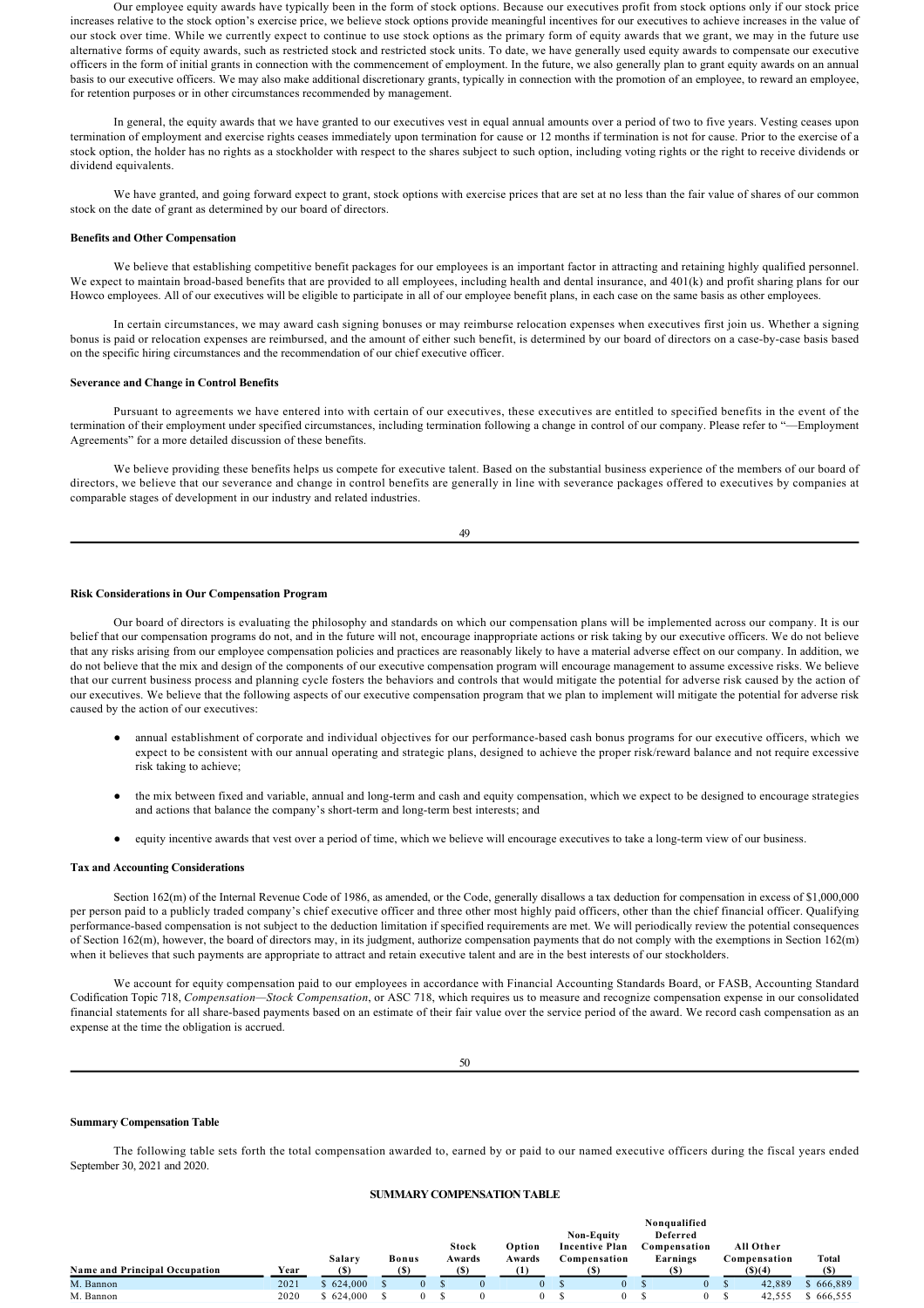| R. Kuntz Rangel (2) | 2021 | $\Omega$  |          |        |  |  |  | $\Omega$ | $\Omega$  |
|---------------------|------|-----------|----------|--------|--|--|--|----------|-----------|
| R. Kuntz Rangel (2) | 2020 |           |          |        |  |  |  |          | $\Omega$  |
| M. Wiles (3)        | 2021 | 111,927   | $\theta$ | 74.000 |  |  |  | 1,512    | \$187,439 |
| M. Wiles            | 2020 | \$275,000 |          |        |  |  |  | 2,293    | \$277,293 |

(1) The amounts in the "Option Awards" column reflect the aggregate grant date fair value of stock options granted during the year computed in accordance with the provisions of ASC 718, excluding the impact of estimated forfeitures related to service-based vesting conditions (which in our case were none).

- (2) Rodrigo Kuntz Rangel did not receive any compensation from us for his service as our Chief Technology Officer in 2021 and 2020. We issued to Rodrigo Kuntz Rangel an option to acquire 2,000 shares of our common stock in July 2016. 1,000 shares vested on July 1, 2017 and 1,000 shares vested on July 1, 2018. An additional grant of 2,100 options were granted on March 30, 2017 and each tranche of 420 options vests beginning April 1, 2018 and each year thereafter.
- (3) Matt Wiles resigned all officer and board of directors' roles effective June 2, 2021. Mr. Wiles received common stock valued at \$74,000 in lieu of accrued and unpaid compensation from September 2019 through June 2, 2021.
- (4) All other compensation includes payments for Company leased vehicle and medical insurance both for the CEO, and 401(k) matching payments for Mr. Wiles.

## **Grants of PlanBased Awards in 2021 and 2020**

No Options were granted in 2021 or 2020.

#### **Outstanding Equity Awards at September 30, 2021**

The following table sets forth information regarding outstanding equity awards held by our named executive officers as of September 30, 2021.

|                      |                    | <b>Option Awards</b> |                       | <b>Stock Awards</b> |     |                 |                 |
|----------------------|--------------------|----------------------|-----------------------|---------------------|-----|-----------------|-----------------|
|                      | Number of          | Number of            |                       |                     |     |                 |                 |
|                      | <b>Securities</b>  | <b>Securities</b>    |                       |                     |     |                 |                 |
|                      | Underlying         | Underlying           |                       |                     |     |                 |                 |
|                      | <b>Unexercised</b> | Unexercised          |                       |                     |     | Number of       | Market value of |
|                      | <b>Options</b>     | <b>Options</b>       | Option                | Option              |     | shares that     | shares that     |
|                      | (#)                | (# )                 | <b>Exercise Price</b> | <b>Expiration</b>   |     | have not vested | have not vested |
| Name                 | <b>Exercisable</b> | Unexercisable        | (S/Sh)                | Date                |     | $^{(#)}$        |                 |
| Rodrigo Kuntz Rangel | 3,680              | 420                  | 201(1)                | 7/1/26              | (2) |                 |                 |

(1) Weighted average exercise price

(2) One stock option grant for 2,000 shares expires 7/1/26 and the grants for 2,100 expire March 30, 2027.

| v.<br>٦<br>I<br>×<br>٧ |  |
|------------------------|--|
|                        |  |

#### **Employment Agreements**

On October 1, 2016, we entered into a three-year employment agreement with Michael Bannon as President and CEO of Drone USA. Under the terms of the employment agreement, Mr. Bannon's compensation is \$370,000 per annum which can at the Company's election be paid in cash or our common stock or deferred if insufficient cash is available. He is entitled to a bonus based on a compensation plan to be agreed to between him and our Board. If the employment agreement is terminated by Drone USA for Cause (as defined in the employment agreement), or if Mr. Bannon resigns without Good Reason (as defined therein), Mr. Bannon shall only receive his compensation earned through the termination date. If the employment agreement is terminated by Drone USA without Cause or if Mr. Bannon terminates his employment for Good Reason, or upon a Change in Control (as defined), Mr. Bannon shall also be entitled to a one-time severance payment of \$2,500,000, the greater of (i) 12 months' salary or (ii) the remainder of his salary for the term of the employment agreement, acceleration of all non-vested equity in the Company to vest on the date of termination and payment by Drone USA for all healthcare and life insurance coverage through the end of the term of his Employment Agreement. On September 16, 2019, Michael Bannon's employment agreement was modified to extend the term for an additional five years, provide salary of \$624,000, and an annual bonus of 3% of net income. At the Company's discretion, salary and bonus may be paid in cash or stock and payment may be deferred.

On March 28, 2017, we entered into an atwill employment agreement with Matthew Wiles as General Manager of Howco. Under the terms of employment agreement, Mr. Wiles' compensation is \$140,000 per annum and he also will be eligible for a bonus of 10% of Howco's gross profits over \$1.25 million to be paid in cash after the annual financial statements have been completed and, if applicable, audited for filing with the SEC. Mr. Wiles will also receive options to acquire 250 shares of the Company's common stock vesting over five years in equal amounts on the anniversary date of his Employment Agreement. On September 16, 2019, Mr. Wiles' employment agreement was modified to provide salary of \$275,000, and an annual bonus of 2% of net income. At the Company's discretion, salary and bonus may be paid in cash or stock and payment may be deferred. Mr. Wiles resigned as General Manager of Howco and COO and Member of the Board of Directors of the Company effective June 2, 2021.

#### **Nonqualified Deferred Compensation**

We do not maintain any nonqualified deferred compensation plans.

## **Defined Contribution Plan**

In August 2016, Bantec, Inc. established a qualified 401(k) defined contribution plan with a discretionary employer match provision. All employees who are at least twenty-one years of age are eligible to participate in the plan. The plan allows participants to defer up to 90% of their annual compensation, up to statutory limits. There were \$0 of employer contributions for the years ended September 30, 2021, and 2020.

Howco is the sponsor of a qualified 401(k) plan with a safe harbor provision. All employees are eligible to enter the plan within one year of the commencement of employment. Employer contributions charged to expenses for the years ended September 30, 2021 and 2020 were \$9,704 and \$10,258, respectively.

On April 13, 2018, Howco Distributing announced to its employees a Company-wide profit-sharing program. In fiscal year 2018, Howco Distributing, distributed approximately ten-percent of the Company's net income. The employee profit is equal to their annual salary divided by the Company's total annual payroll and multiplied by 10% of net income for the fiscal year. During the years ended September 30, 2021 and 2020 there was no profit and therefore no distribution under the plan.

#### **Stock Option and Other Employee Benefit Plans**

The purpose of the 2016 Plan is to advance the interests of our stockholders by enhancing our ability to attract, retain and motivate persons who are expected to make important contributions and by providing such persons with equity ownership opportunities and performance-based incentives that are intended to better align the interests of such persons with those of our stockholders.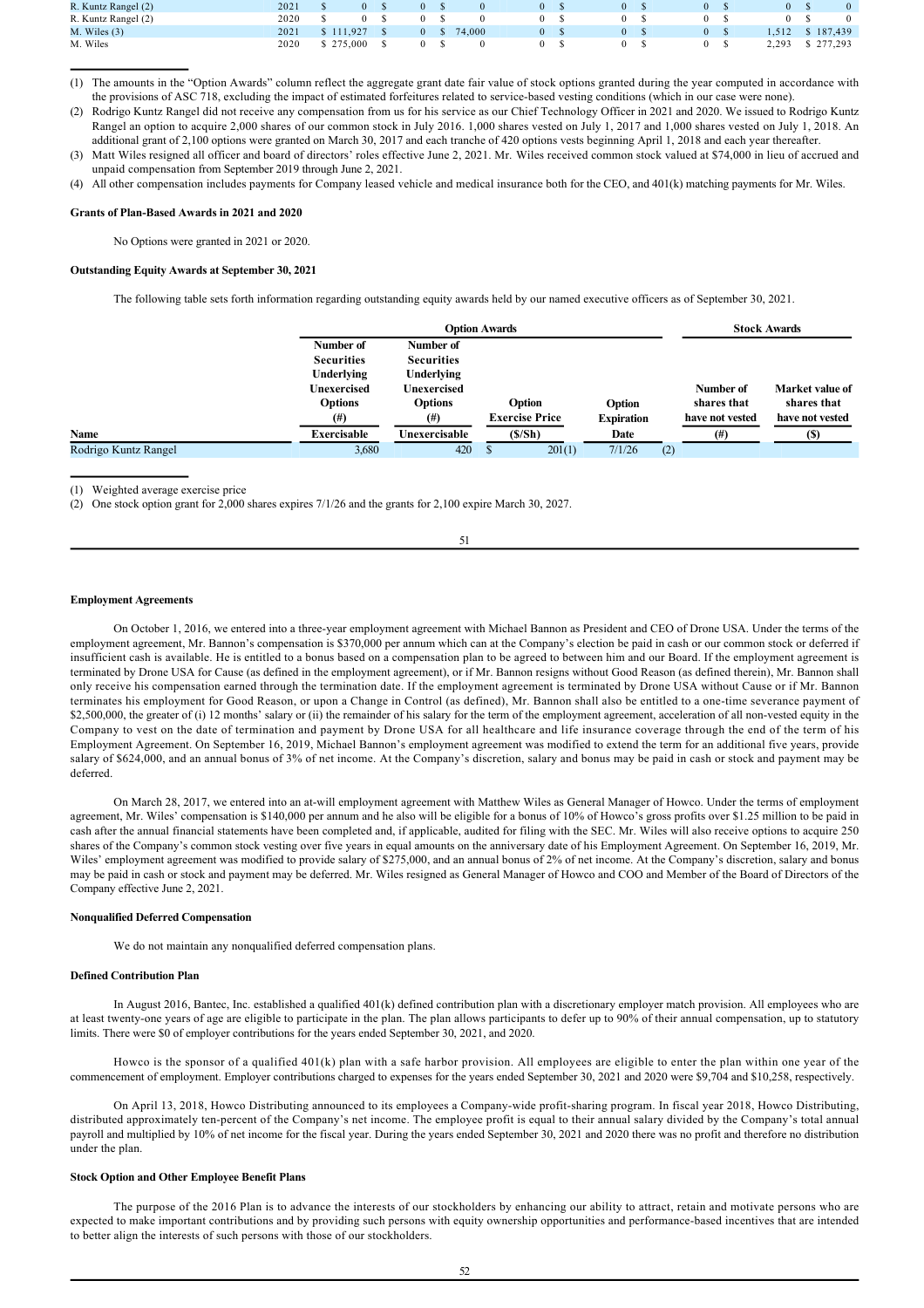#### **2016 Stock Incentive Plan**

*History*. On June 7, 2016, the Board of Directors approved and on June 8, 2016, the stockholders approved the 2016 Stock Incentive Plan (the "*2016 Plan*") under which employees, officers, directors and consultants are eligible to receive grants of stock options, stock appreciation rights ("SAR"), restricted or unrestricted stock awards, restricted stock units, performance awards, other stock-based awards, or any combination of the foregoing. The Plan authorizes up to 100,000 shares of our common stock for stock-based awards.

*Administration*. The 2016 Plan is administered by the Board of Directors or the committee or committees as may be appointed by the Board of Directors from time to time (the "*Administrator*"). The Administrator determines the persons who are to receive awards, the types of awards to be granted, the number of shares subject to each such award and the terms and conditions of such awards. The Administrator also has the authority to interpret the provisions of the 2016 Plan and of any awards granted there under and to modify awards granted under the 2016 Plan. The Administrator may not, however, reduce the price of options or stock appreciation rights issued under the 2016 Plan without prior approval of the Company's shareholders.

*Eligibility*. The 2016 Plan provides that awards may be granted to employees, officers, directors and consultants of Drone USA or of any parent, subsidiary or other affiliate of the Company as the Administrator may determine. A person may be granted more than one award under the 2016 Plan.

Shares that are subject to issuance upon exercise of an option under the 2016 Plan but cease to be subject to such option for any reason (other than exercise of such option), and shares that are subject to an award granted under the 2016 Plan but are forfeited or repurchased by the Company at the original issue price, or that are subject to an award that terminates without shares being issued, will again be available for grant and issuance under the 2016 Plan.

*Terms of Options and Stock Appreciation Rights*. The Administrator determines many of the terms and conditions of each option and SAR granted under the 2016 Plan, including whether the option is to be an incentive stock option or a non-qualified stock option, whether the SAR is a related SAR or a freestanding SAR, the number of shares subject to each option or SAR, and the exercise price of the option and the periods during which the option or SAR may be exercised. Each option and SAR is evidenced by a grant agreement in such form as the Administrator approves and is subject to the following conditions (as described in further detail in the 2016 Plan):

(a) Vesting and Exercisability: Options, restricted shares and SARs become vested and exercisable, as applicable, within such periods, or upon such events, as determined by the Administrator in its discretion and as set forth in the related grant agreement. The term of each option is also set by the Administrator. However, a related SAR will be exercisable at the time or times, and only to the extent, that the option is exercisable and will not be transferable except to the extent that the option is transferable. A freestanding SAR will be exercisable as determined by the Administrator but in no event after 10 years from the date of grant.

(b) Exercise Price: Each grant agreement states the related option exercise price, which, in the case of SARs, may not be less than 100% of the fair market value of the Company's shares of common stock on the date of the grant. The exercise price of an incentive stock option granted to a 10% stockholder may not be less than 110% of the fair market value of shares of the Company's common stock on the date of grant.

(c) Method of Exercise: The option exercise price is typically payable in cash, common stock or a combination of cash of common stock, as determined by the Administrator, but may also be payable, at the discretion of the Administrator, in a number of other forms of consideration.

(d) Recapitalization; Change of Control: The number of shares subject to any award, and the number of shares issuable under the 2016 Plan, are subject to proportionate adjustment in the event of a stock dividend, spin-off, split-up, recapitalization, merger, consolidation, business combination or exchange of shares and the like. Except as otherwise provided in any written agreement between the participant and the Company in effect when a change in control occurs, in the event an acquiring company does not assume plan awards (i) all outstanding options and SARs shall become fully vested and exercisable; (ii) for performance-based awards, all performance goals or performance criteria shall be deemed achieved at target levels and all other terms and conditions met, with award payout prorated for the portion of the performance period completed as of the change in control and payment to occur within 45 days of the change in control; (iii) all restrictions and conditional applicable to any restricted stock award shall lapse; (iv) all restrictions and conditions applicable to any restricted stock units shall lapse and payment shall be made within 45 days of the change in control; and (v) all other awards shall be delivered or paid within 45 days of the change in control.

53

(e) Other Provisions: The option grant and exercise agreements authorized under the 2016 Plan, which may be different for each option, may contain such other provisions as the Administrator deems advisable, including without limitation, (i) restrictions upon the exercise of the option and (ii) a right of repurchase in favor of the Company to repurchase unvested shares held by an optionee upon termination of the optionee's employment at the original purchase price.

*Amendment and Termination of the 2016 Plan*. The Administrator, to the extent permitted by law, and with respect to any shares at the time not subject to awards, may suspend or discontinue the 2016 Plan or amend the 2016 Plan in any respect; provided that the Administrator may not, without approval of the stockholders, amend the 2016 Plan in a manner that requires stockholder approval.

#### *2021 Director Compensation*

We currently do not have a formal non-employee director compensation policy. However, we do reimburse our non-employee directors for their reasonable expenses incurred in connection with attending our board of directors and committee meetings, and we may in the future grant stock options and pay cash compensation to some or all of our non-employee directors. Other than reimbursement of out-of-pocket expenses as described above, we did not provide any cash or equity compensation to our non-employee directors during the year ended September 30, 2021.

#### *Limitation of Liability and Indemnification*

Our certificate of incorporation provides that we are authorized to provide indemnification and advancement of expenses to our directors, officers and other agents to the fullest extent permitted by Delaware General Corporation Law.

In addition, our certificate of incorporation limits the personal liability of directors for breach of fiduciary duty to the maximum extent permitted by the Delaware General Corporation Law and provides that no director will have personal liability to us or to our stockholders for monetary damages for breach of fiduciary duty or other duty as a director. However, these provisions do not eliminate or limit the liability of any of our directors for:

- any breach of the director's duty of loyalty to us or our stockholders;
- acts or omissions not in good faith or which involve intentional misconduct or a knowing violation of law;
- voting or assenting to unlawful payments of dividends, stock repurchases or other distributions; or
- any transaction from which the director derived an improper personal benefit.

Any amendment to or repeal of these provisions will not eliminate or reduce the effect of these provisions in respect of any act, omission or claim that occurred or arose prior to such amendment or repeal. If the Delaware General Corporation Law is amended to provide for further limitations on the personal liability of directors of corporations, then the personal liability of our directors will be further limited to the greatest extent permitted by the Delaware General Corporation L<sub>aw</sub>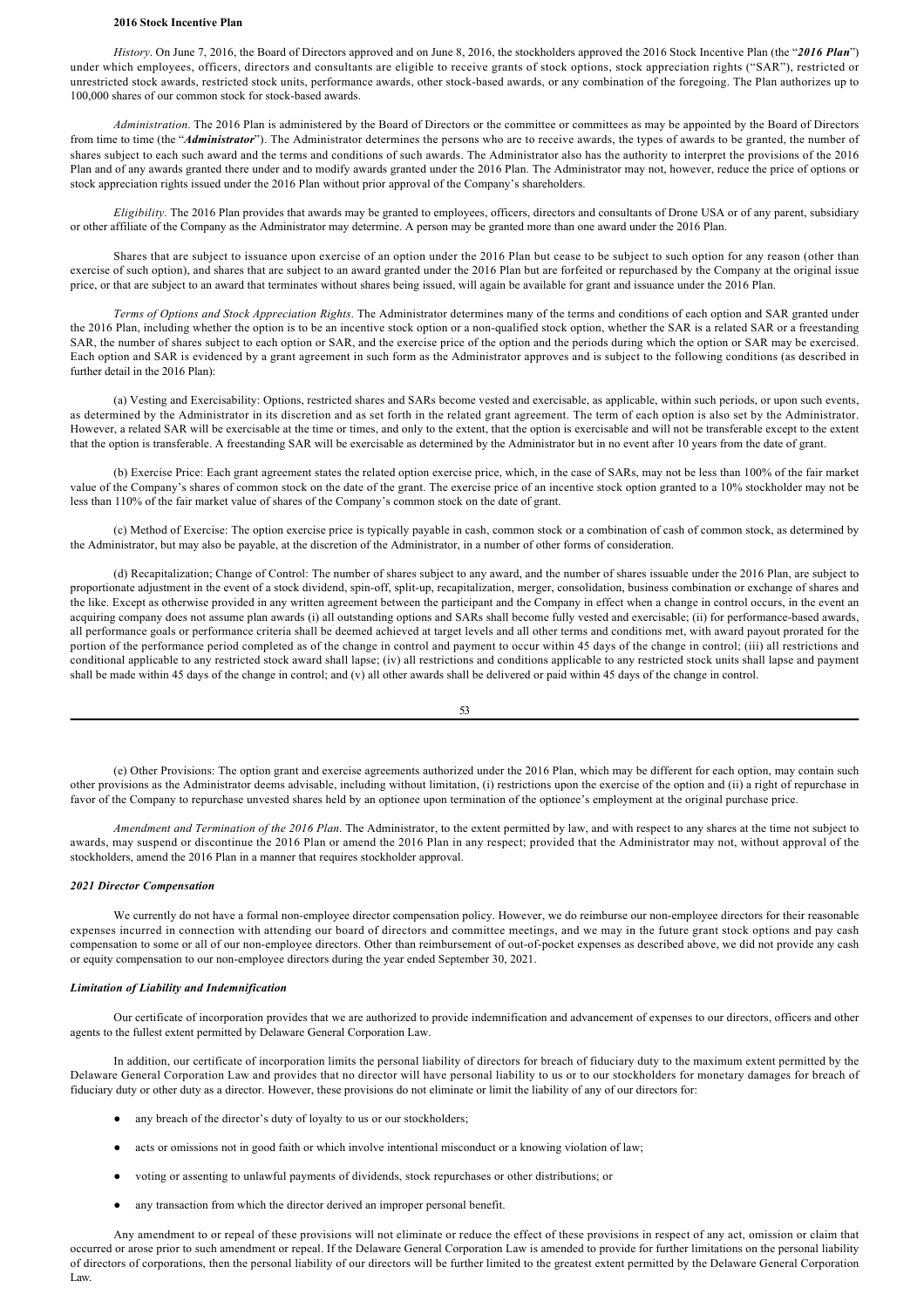Our certificate of incorporation also provides that we must indemnify our directors and officers and we must advance expenses, including attorneys' fees, to our directors and officers in connection with legal proceedings, subject to very limited exceptions.

We maintain a general liability insurance policy that covers certain liabilities of our directors and officers arising out of claims based on acts or omissions in their capacities as directors or officers.

Certain of our nonemployee directors may, through their relationships with their employers, be insured or indemnified against certain liabilities incurred in their capacity as members of our board of directors.

#### **Compensation Committee Interlocks and Insider Participation**

None of our officers currently serves, or has served during the last completed fiscal year, on the compensation committee or board of directors of any other entity that has one or more officers serving as a member of our board of directors.

#### **Change of Control**

Not applicable.

54

#### **CERTAIN RELATIONSHIPS AND RELATED TRANSACTIONS, AND DIRECTOR INDEPENDENCE**

#### **Related Person Transactions**

Since entering into the Equity Exchange Agreement in January 2016, we have engaged in the following transactions with our directors, executive officers, holders of more than 5% of our voting securities, and affiliates or immediately family members of our directors, executive officers and holders of more than 5% of our voting securities, and our co-founders. We believe that all of these transactions were on terms as favorable as could have been obtained from unrelated third parties.

The Company has a \$840,000 convertible note payable ("Note 1") to a related party entity controlled by the Company's CEO. Note 1 bears interest at an annual rate of 7% with an original maturity date of June 11, 2017, which has been extended to June 11, 2022, at which time all unpaid principal and interest is due. The holder of Note 1 has the option to convert the outstanding principal and accrued interest, in whole or in part, into shares of common stock at a conversion price equal to the volume weighted average price per share of common stock for the 30-day period prior to conversion.

On April 15, 2020, the Company amended the above Note 1 first issued to AIG and subsequently assigned to Pike Falls LLC (entities controlled by the Company's CEO) in amount of \$840,000, with a principal and accrued interest balance of \$688,444, and \$210,409, respectively at June 30, 2020. The amendment changes conversion terms, which now state the note principal and interest may be converted to common stock at 50% of the lowest closing bid price during the thirty days prior to conversion, increases the interest rate to 10%, and has a maturity date of January 7, 2022. The change in conversion terms has been treated as a debt extinguishment and the modified note is treated stock settled debt under ASC 480, and a put premium of \$688,444 was recognized with a charge to loss on debt extinguishment. The principal balance was \$377,194 and accrued interest was \$221,323 at September 30, 2020. As of September 30, 2021, Note 1 principal has been fully converted or paid in cash long with accrued interest of \$224,370, and the accrued interest balance was \$0 as of September 30, 2021. \$377,194, related to put premiums was recognized as a gain on extinguishment of debt during the year ended September 30, 2021.

The Company has a convertible note payable (for an unspecified amount) with the Company's CEO. This line of credit ("LoC") bears interest at an annual rate of 7% with a maturity date of December 31, 2017, at which time all unpaid principal and interest was due. On December 15, 2017 the due date was extended to July 2, 2018 and then in July, 2018, the due date was extended to June 30, 2019, and on December 23, 2018 the maturity date of the LoC was extended to September 23, 2024. The holder of the LoC has the option to convert the outstanding principal and accrued interest, in whole or in part, into shares of common stock at a conversion price equal to the volume weighted average price per share of common stock for the 30-day period prior to conversion. This LoC is considered a stock settled debt in accordance with ASC 480 and the fixed monetary amount is equal to the principal amount based on the conversion formula. During the year ended September 30, 2020 the Company was advanced \$64,940 and repaid \$132,803, on this LoC. As of September 30, 2020, the LoC had not been converted and the balance was \$99,142, and accrued interest was \$31,260. During the year ended September 30, 2021 the balance of the LoC principal was fully paid in cash along with all accrued interest was totaling \$32,900.

On July 2, 2019, the Company issued a convertible note payable ("Note 2") to an affiliate of the Company's CEO for a \$15,000, cash loan. The funds were paid directly to a vendor to the Company. The note had an original maturity of June 9, 2020, however the note was amended effective September 30, 2020 and new maturity is May 31, 2022. The note bears interest at 10% and may be converted to the Company's common stock at 50% of the lowest closing bid in the 20 trading days prior to notification of conversion. The Company accounted for the convertible promissory note as stock settled debt under ASC 480 and recorded debt premium \$15,000 with a charge to interest expense for the note. The note principal and accrued interest (\$2,155) was fully repaid during the year ended September 30, 2021 and put premium of \$15,000, was recognized as gain on debt extinguishment. Accrued interest was \$0 at September 31, 2021 and \$1,843, at September 30, 2020.

On September 13, 2019, the Company issued a convertible note payable to an entity controlled by the Company's CEO for a \$17,000, cash loan. The note had an original maturity of June 9, 2020, however the note was amended effective September 30, 2020 and the new maturity is May 31, 2022. The note bears interest at 10% and may be converted to the Company's common stock at 50% of the lowest closing bid in the 20 trading days prior to notification of conversion. The Company has accounted for the convertible promissory note as stock settled debt under ASC 480 and recorded debt premium of \$17,000 with a charge to interest expense for the notes. The note principal and accrued interest of \$2,152 was fully repaid and put premium of \$17,000, was recognized as gain on debt extinguishment during the year ended September 30, 2021. Accrued interest was \$1,799, at September 30, 2020.

55

On December 30, 2018 the Company issued a promissory note to the CEO for a \$400,000, cash loan. The note bears interest at 12% per annum, matures on January 7, 2024 and required monthly payment of principal of \$5,000 with a balloon payment at maturity. On April 14, 2020, the Company amended the above note first issued to Michael Bannon (the Company's CEO) on December 30, 2018, in amount of \$400,000, with a principal and interest balance of \$367,500, and \$76,619, respectively at September 30, 2020. The amendment adds conversion terms, which state the note principal and interest may be converted to common stock at 50% of the lowest closing bid price during thirty days prior to conversion, and reduces the interest rate to 10%, and extends the maturity date to January 7, 2024. The change in conversion terms was treated as a debt extinguishment and the new note is considered a stock settled debt under ASC 480, and put premium of \$367,500 was recognized with a charge to interest expense. The note principal and accrued interest of \$83,133 was fully repaid in cash during the year ended September 30, 2021 and a gain on debt extinguishment was recognized for the premium upon receipt of cash repayments. The accrued interest balance was \$76,619 at September 30, 2020.

On January 19, 2019 the Company issued a, promissory note to the CEO for a \$200,000, cash loan. The note bears interest at 12% per annum, matures on September 23, 2021 and requires monthly payments of \$2,500 principal. On April 14, 2020, the Company amended the note first issued to Michael Bannon (the Company's CEO) on January 19, 2019, in amount of \$200,000, with a principal and interest balance of \$195,000, and \$17,947. The amendment adds conversion terms, which state the note principal and interest may be converted to common stock at 50% of the lowest closing bid price during thirty days prior to conversion, and reduces the note interest rate to 10%, and extends the maturity date to April 15, 2026. The change in conversion terms has been treated as a debt extinguishment and the new note is considered a stock settled debt under ASC 480, and put premium of \$195,000 has been recognized with a charge to loss on debt extinguishment. During 2020, \$14,250 was repaid and \$180,750 was converted to common stock. Accrued interest of \$20,855 was repaid as of September 30, 2021.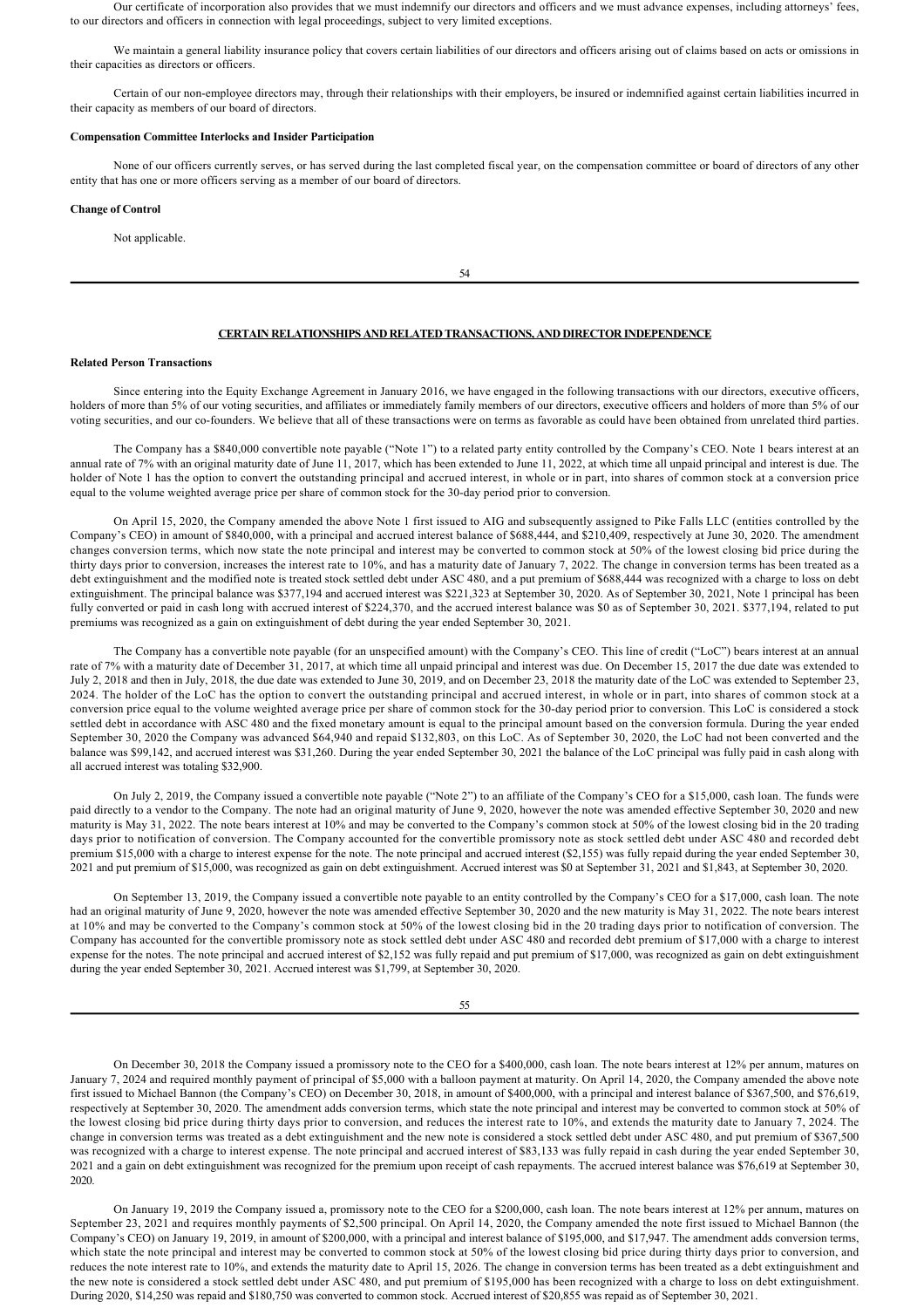On July 1, 2019, Howco entered into a purchase order financing agreement with an entity controlled by the Company's CEO ("Pike Falls") for cash advances to Howco. The advances are to be for 100% of the face value of the purchase orders to be repaid with accounts receivable related to the sales of the products underlying the purchase orders. Pike Falls receives 4% of the purchase price for the first 45 days and .00086% per day thereafter on the unpaid balance.

On April 15, 2020, the Company issued a convertible note payable to Michael Bannon (the Company's CEO) in the principal amount of \$69,391, in replacement for the amounts owed to an entity controlled by Mr. Bannon (above) The new note interest rate is 10%, and it matures on January 31, 2022. The new note principal and interest may be converted into the Company's common stock at 50% of the lowest closing bid price in the thirty days preceding the conversion notice. This issuance was treated as a debt extinguishment of the old note and the new note conversion terms have been treated as stock settled debt under ASC 480, and put premium of \$69,391 was recognized with a charge to interest expense. The principal and accrued interest was \$69,391 and \$5,332 respectively as of September 30, 2020. During the year ended September 30, 2021 the principal and accrued interest of \$6,206 was fully paid in cash and \$69,391 was recognized as gain on extinguishment of debt.

#### *Other Notes Payable*

On December 22, 2020 a non-convertible promissory note was issued to the CEO by Howco for \$50,000 having weekly payments of \$2,580 for twenty-five weeks, which include a total of \$14,500 of interest. The principal and interest due were fully paid at September 30, 2021.

On May 21, 2021 a non-convertible promissory note was issued to the CEO by Howco for \$40,000 having weekly payments of \$2,080 for twenty-five weeks, which include a total of \$12,000 of interest. During the year ended September 30, 2021, repayments of principal were \$40,000 and interest of \$8,308 were changed to Interest Expense and were made reducing the principal balance to \$0. Interest charged was reduced due to early repayment.

On June 27, 2021 a non-convertible promissory note was issued to the CEO by Howco for \$50,000 having weekly payments of \$2,580 for twenty-five weeks, which include a total of \$14,500 of interest. During the year ended September 30, 2021, repayments of principal were \$50,000 and interest of \$6,692 were changed to Interest Expense and were made reducing the principal balance to \$0. Interest charged was reduced due to early repayment.

56

On July 12, 2021 a non-convertible promissory note was issued to the CEO by Howco for \$50,000 having weekly payments of \$2,580 for twenty-five weeks, which include a total of \$14,500 of interest. During the year ended September 30, 2021, repayments of principal were \$50,000 and interest of \$6,135, were changed to interest expense and were made reducing the principal balance to \$0.

During the year ended September 30, 2021, the CEO extended short-term advances totaling \$60,400, which were fully repaid as of September 30, 2021.

#### *Executive Compensation and Employment Agreements*

On October 1, 2016, the Company entered into employment agreements with two of its officers. The employment agreement with the company's President and CEO provides for annual base compensation of \$370,000 for a period of three years, which can, at the Company's election, be paid in cash or Common Stock or deferred if insufficient cash is available, and provides for other benefits, including a discretionary bonus and equity provision for the equivalent of 12 months' base salary, and an additional one-time severance payment of \$2,500,000 upon termination under certain circumstances, as defined in the agreement. On September 16, 2019, the employment agreement with the President/CEO was modified to provide salary of \$624,000, and an annual bonus of 3% of net income. At the Company's discretion, salary and bonus may be paid in cash or stock and payment may be deferred.

On March 28, 2017, Bantec entered into an atwill employment agreement with Matthew Wiles as General Manager of Howco. Under the terms of the employment agreement, Mr. Wiles' compensation is \$140,000 per annum and he also will be eligible for a bonus of 10% of Howco's gross profits over \$1.25 million to be paid in cash after the annual financial statements have been completed and, if applicable, audited for filing with the SEC. Mr. Wiles will also receive options to acquire 250 shares of Bantec's common stock, vesting over five years in equal amounts on the anniversary date of his Employment Agreement. On September 16, 2019, Mr. Wiles' employment agreement was modified to provide salary of \$275,000, and an annual bonus of 2% of net income. At the Company's discretion, salary and bonus may be paid in cash or stock and payment may be deferred. Mr. Wiles resigned with effective date of June 2, 2021. Under the terms of the employment agreement there is no continuing obligation from either party.

## *Shares of Common Stock Issued to CEO*

On April 14, 2020, the Company's CEO was issued 15,000,000 shares of restricted common stock in conversion of \$23,250 in principal on the note issued January 19, 2019 as amended on April 14, 2020 at the contractual price of \$0.0016.

On July 24, 2020, the CEO, was issued 150,000,000, restricted shares of common stock in conversion of \$157,500 of principal and \$5,460 of accrued interest on his January 19, 2019, note having an original principal amount of \$200,000. The shares were priced at \$.00105, in accordance with the conversion terms within the amendment on April 14, 2020. Following the conversion, the principal was fully liquidated.

## **Director Independence**

We are not subject to any independence standards of a national securities exchange or national securities association dealer quotation system. Our Board of Directors has determined that to be considered independent, an outside director may not have a direct or indirect material relationship with the company. A material relationship is one which impairs or inhibits/ or has the potential to impair or inhibit a director's exercise of critical and disinterested judgment on behalf of the company and its stockholders. To determine whether a material relationship exists, the Board consults with the company's counsel. This ensures that the Board's determinations are consistent with:

- 1. All relevant securities and other laws; and
- 2. Recent relevant cases and regulations regarding the definition of (independent director/business judgment) including those set forth in the listing standards of the New York Stock Exchange as in effect from time to time.

Based on the foregoing criteria, the Board of Directors has determined that there are no current members of the Board of Directors that are independent.

57

## **PLAN OF DISTRIBUTION**

#### **Plan of Distribution for Bantec, Inc.'s Public Offering of 3,000,000,000 Shares of Common Stock**

This is a self-underwritten ("best-efforts") offering. This prospectus is part of a registration statement that permits our officers and directors to sell the shares being offered by the Company directly to the public, with no commission or other remuneration payable to them for any shares they may sell. Presently, we expect that our officers and directors will personally contact existing shareholders, friends, family members and business acquaintances and inform them about the offering. In addition, we may market the offering to institutional investors through our officers and directors. We may also offer our shares of common stock through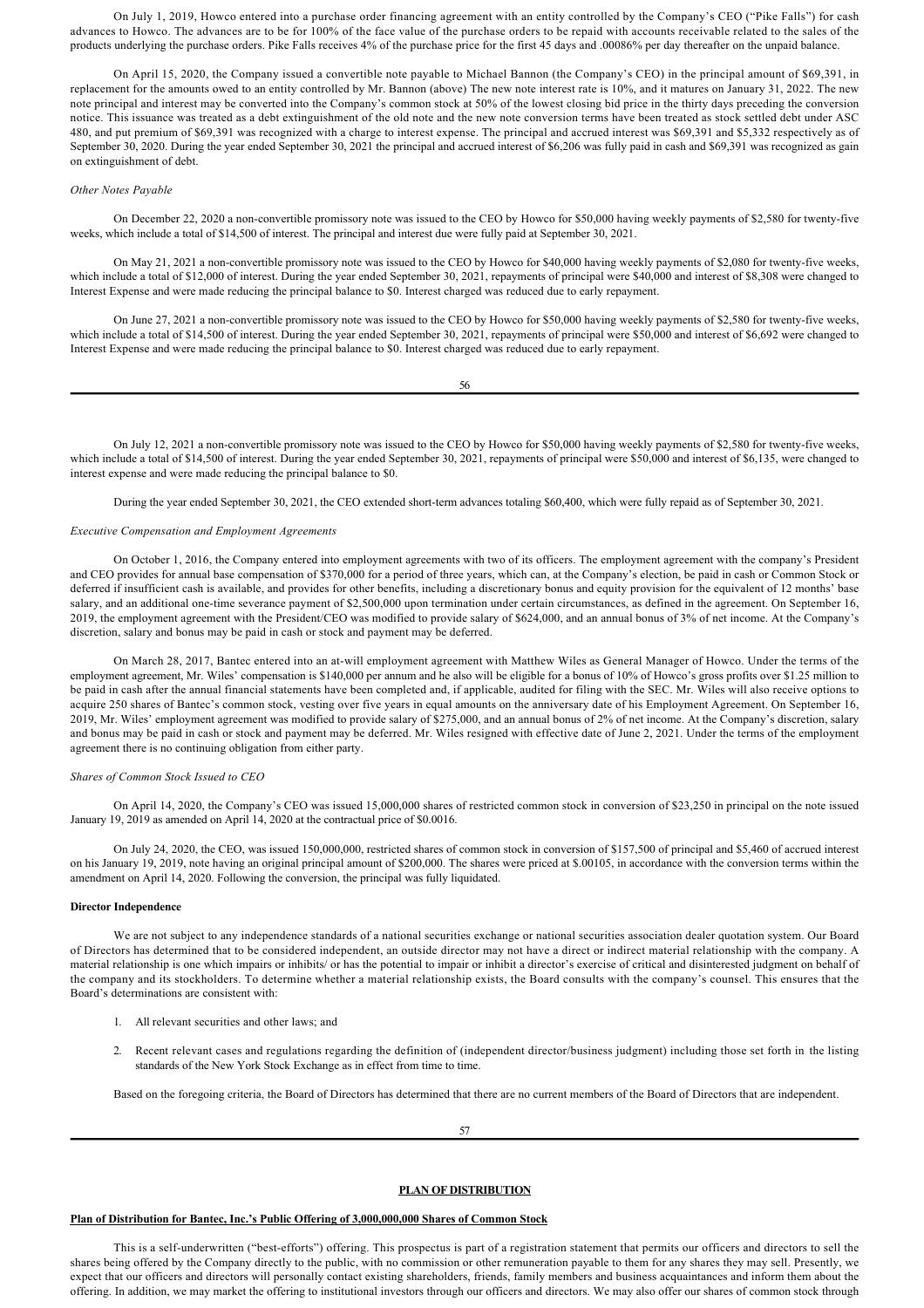brokers, dealers or agents, although we have no current plans or arrangements to do so. The company has been contacted by multiple financial institutions, as well as fielded interest from existing shareholders that give the Company assurance as to the marketability of its shares to these identified parties. This offering will terminate on the date which is 270 days from the effective date of this prospectus, although we may close the offering on any date prior if the offering is fully subscribed or upon the vote of our board of directors.

In offering the securities on our behalf, our officers and directors will rely on the safe harbor from broker dealer registration set forth in Rule 3a4-1 under the Exchange Act. The officers and directors will not register as broker-dealers pursuant to Section 15 of the Exchange Act, in reliance upon Rule 3a4-1, which sets forth those conditions under which a person associated with an issuer may participate in the offering of the Issuer's securities and not be deemed to be a broker-dealer. In that regard, we confirm that:

- a. None of our officers or directors are subject to a statutory disqualification, as that term is defined in Section  $3(a)(39)$  of the Exchange Act;
- b. None of our officers or directors will be compensated in connection with their participation by the payment of commissions or other remuneration based either directly or indirectly on transactions in the common stock;
- c. None of our officers or directors is or will be, at the time of his participation in the offering, an associated person of a brokerdealer; and
- d. Our officers and directors meet the conditions of paragraph (a)(4)(ii) of Rule 3a41 of the Exchange Act, in that each (A) primarily perform substantial duties for or on our behalf, other than in connection with transactions in securities, and (B) is not a broker or dealer, or has been an associated person of a broker or dealer, within the preceding 12 months, and (C) has not participated in selling and offering securities for any issuer more than once every 12 months other than in reliance on Paragraphs (a)(4)(i) or (a)(4)(iii) of Rule 3a4-1.

None of our officers or directors, control persons or affiliates intend to purchase any shares in this offering.

58

## **DESCRIPTION OF CAPITAL STOCK**

The following description of our capital stock is a summary of the material terms of our capital stock. This summary is subject to and qualified in its entirety by our Articles of Incorporation and Bylaws, and by the applicable provisions of Delaware law.

Our authorized capital stock consists of 6,000,000,000 shares of common stock, \$0.0001 par value per share, of which 2,693,360,585 shares are issued and outstanding as of December 20, 2021.

## **Common Stock**

The Board of Directors is authorized to issue, without stockholder approval, any authorized but unissued shares of our common stock. Each share of our common stock is entitled to share pro rata in dividends and distributions with respect to our common stock when, as and if declared by the Board of Directors from funds legally available therefore. No holder of any shares of common stock has any preemptive right to subscribe for any of our securities. Upon our dissolution, liquidation or winding up, the assets will be divided pro rata on a share-for-share basis among holders of the shares of common stock. All shares of common stock outstanding are fully paid and nonassessable. Action Stock Transfer currently serves as transfer agent for the Common Stock.

#### *Voting Rights*

Holders of common stock are entitled to one vote per share on all matters voted on generally by the stockholders, including the election of directors, and, except as otherwise required by law. The holders of shares of our common stock do not have cumulative voting rights in connection with the election of the Board of Directors, which means that the holders of more than 50% of such outstanding shares, voting for the election of directors, can elect all of the directors to be elected, if they so choose, and, in such event, the holders of the remaining shares will not be able to elect any of our directors.

## *Liquidation Rights*

Subject to any preferential rights of any series of preferred stock, holders of shares of common stock are entitled to share ratably in our assets legally available for distribution to our stockholders in the event of our liquidation, dissolution or winding up.

#### *Absence of Other Rights*

Holders of common stock have no preferential, preemptive, conversion or exchange rights.

## **Preferred Stock**

The Company currently has 5,000,000 shares of Preferred Stock authorized, of which 250 shares of Series A Preferred Stock are issued to Michael Bannon, the Company's CEO.

59

#### **EXPERTS**

The audited consolidated financial statements of, Bantec, Inc. for the years ended September 30, 2021 and 2020 included in this registration statement have been so included in reliance upon the report of Salberg & Company, PA, an independent registered public accounting firm, appearing elsewhere herein and in the registration statement, given on the authority of said firm as experts in auditing and accounting.

#### **LEGAL MATTERS**

Stout Law Group, P.A., of Baltimore, Maryland, will issue to Bantec, Inc. its opinion regarding the legality of the common stock being offered hereby. Stout Law Group, P.A. has consented to the references in this prospectus to its opinion.

## **WHERE YOU CAN FIND MORE INFORMATION**

We have filed with the SEC the registration statement filed on January 21, 2022 this Form S-1 under the Securities Act with respect to the shares of our common stock being offered by this prospectus. This prospectus, which constitutes part of that registration statement, does not contain all of the information set forth in the registration statement or the exhibits and schedules which are part of the registration statement. Some items included in the registration statement are omitted from the prospectus in accordance with the rules and regulations of the SEC. For further information with respect to us and the common stock offered in this prospectus, we refer you to the registration statement and the accompanying exhibits and schedules filed therewith. Statements contained in this prospectus regarding the contents of any contract or any other document that is filed as an exhibit to the registration statement are not necessarily complete, and each such statement is qualified in all respects by reference to the full text of such contract or other document filed as an exhibit to the registration statement.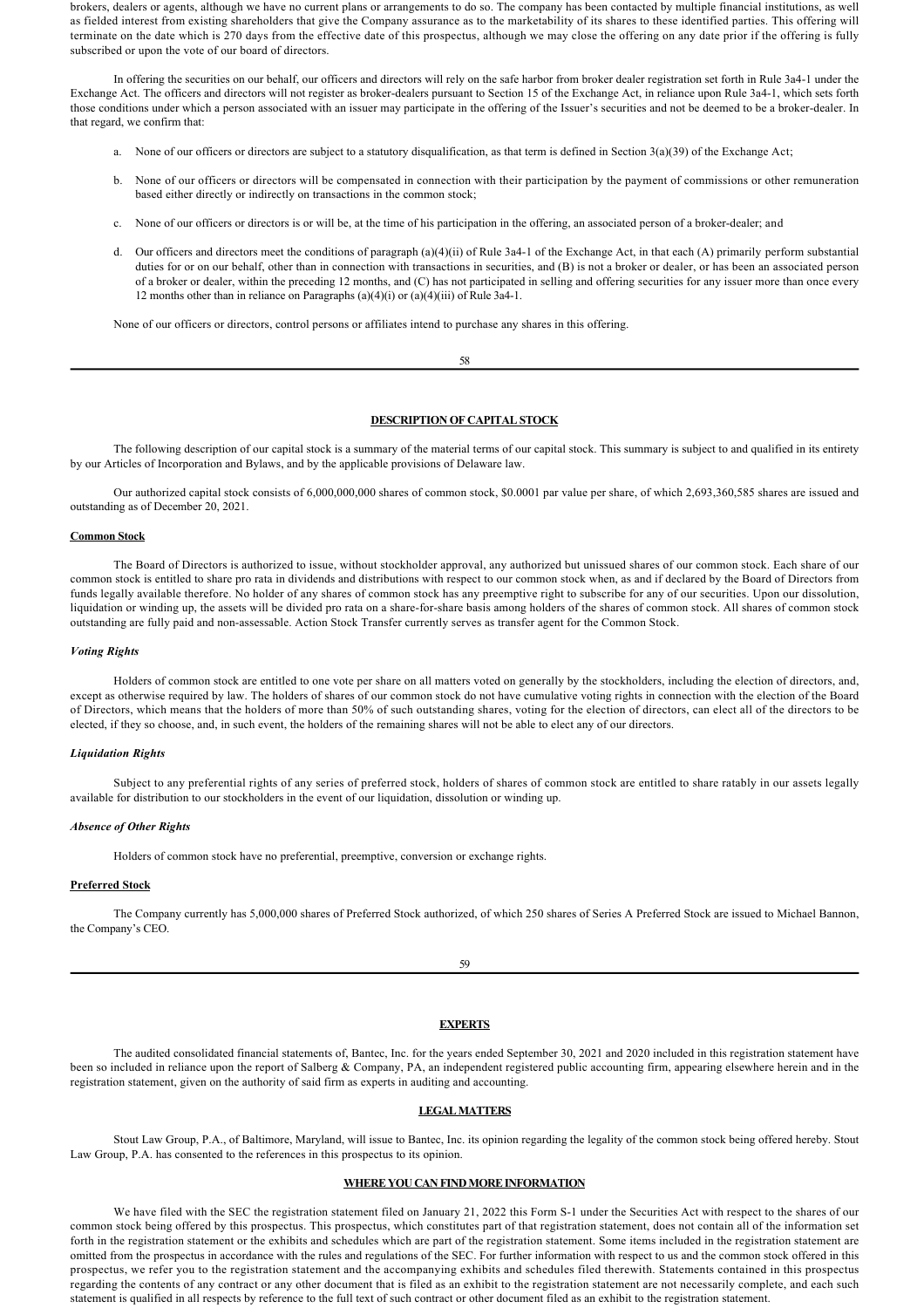A copy of the registration statement and the accompanying exhibits and any other document we file may be inspected without charge at the public reference facilities maintained by the SEC at 100 F Street, N.E., Washington, D.C. 20549 and copies of all or any part of the registration statement may be obtained from this office upon the payment of the fees prescribed by the SEC. The public may obtain information on the operation of the public reference facilities in Washington, D.C. by calling the SEC at 1-800-SEC-0330. Our filings with the SEC are available to the public from the SEC's website at www.sec.gov.

Upon effectiveness of the registration statement of which this prospectus is a part, we will be subject to the information and periodic reporting requirements of the Exchange Act and, in accordance therewith, we will file periodic information and other information with the SEC. All documents filed with the SEC are available for inspection and copying at the public reference room and website of the SEC referred to above. We maintain a website at www.thedispensingsolution.com. You may access our reports and other information free of charge at this website as soon as reasonably practicable after such material is electronically filed with, or furnished to, the SEC. The information contained in, or that can be accessed through, our website is not incorporated by reference and is not a part of this prospectus.

|                                                                                                             | Page  |
|-------------------------------------------------------------------------------------------------------------|-------|
| FINANCIAL STATEMENTS                                                                                        |       |
|                                                                                                             |       |
| <b>Report of Independent Registered Public Accounting Firm</b>                                              | $F-2$ |
| Consolidated Balance Sheets - As of September 30, 2021 and 2020                                             | $F-3$ |
| Consolidated Statements of Operations for the Years Ended September 30, 2021 and 2020                       | $F-4$ |
| Consolidated Statements of Changes in Stockholders' Deficit for the Years Ended September 30, 2021 and 2020 | $F-5$ |
| Consolidated Statements of Cash Flows for the Years Ended September 30, 2021 and 2020                       | $F-6$ |
| Notes to Consolidated Financial Statements                                                                  | $F-7$ |
|                                                                                                             |       |

 $F-1$ 



# SALBERG & COMPANY, P.A.

**Certified Public Accountants and Consultants** 

## **Report of Independent Registered Public Accounting Firm**

To the Stockholders and the Board of Directors of: Bantec, Inc.

#### Opinion on the Financial Statements

We have audited the accompanying consolidated balance sheets of Bantec, Inc. and Subsidiaries (the "Company") as of September 30, 2021 and 2020, the related statements of operations, changes in stockholders' deficit, and cash flows, for each of the two years in the period ended September 30, 2021, and the related notes (collectively referred to as the "consolidated financial statements"). In our opinion, the consolidated financial statements present fairly, in all material respects, the consolidated financial position of the Company as of September 30, 2021 and 2020, and the results of its operations and its cash flows for each of the two years in the period ended September 30, 2021, in conformity with accounting principles generally accepted in the United States of America.

#### Going Concern

The accompanying consolidated financial statements have been prepared assuming that the Company will continue as a going concern. As discussed in Note 2 to the consolidated financial statements, the Company has a net loss and cash used in operations of \$1,882,071 and \$1,576,648 respectively, in fiscal 2021, and has a working capital deficit, stockholders' deficit and accumulated deficit of \$14,709,592, \$14,796,078 and \$32,956,840 at September 30, 2021. These matters raise substantial doubt about the Company's ability to continue as a going concern. Management's Plan in regard to these matters is also described in Note 2. The consolidated financial statements do not include any adjustments that might result from the outcome of this uncertainty.

#### Basis for Opinion

These consolidated financial statements are the responsibility of the Company's management. Our responsibility is to express an opinion on the Company's consolidated financial statements based on our audits. We are a public accounting firm registered with the Public Company Accounting Oversight Board (United States) ("PCAOB") and are required to be independent with respect to the Company in accordance with the U.S. federal securities laws and the applicable rules and regulations of the Securities and Exchange Commission and the PCAOB.

We conducted our audits in accordance with the standards of the PCAOB. Those standards require that we plan and perform the audits to obtain reasonable assurance about whether the consolidated financial statements are free of material misstatement, whether due to error or fraud. The Company is not required to have, nor were we engaged to perform, an audit of internal control over financial reporting. As part of our audits we are required to obtain an understanding of internal control over financial reporting but not for the purpose of expressing an opinion on the effectiveness of the Company's internal control over financial reporting. Accordingly, we express no such opinion.

Our audits included performing procedures to assess the risks of material misstatement of the consolidated financial statements, whether due to error or fraud and performing procedures that respond to those risks. Such procedures included examining, on a test basis, evidence regarding the amounts and disclosures in the consolidated financial statements. Our audits also included evaluating the accounting principles used and significant estimates made by management, as well as evaluating the overall presentation of the consolidated financial statements. We believe that our audits provide a reasonable basis for our opinion.

#### Critical Audit Matters

The critical audit matters communicated below are matters arising from the current period audit of the consolidated financial statements that were communicated or required to be communicated to the audit committee and that: (1) relate to accounts or disclosures that are material to the consolidated financial statements and (2) involved our especially challenging, subjective, or complex judgments. We determined that there are no critical audit matters.

*/s/ Salberg & Company, P.A.*

SALBERG & COMPANY, P.A. We have served as the Company's auditor since 2017. Boca Raton, Florida January 7, 2022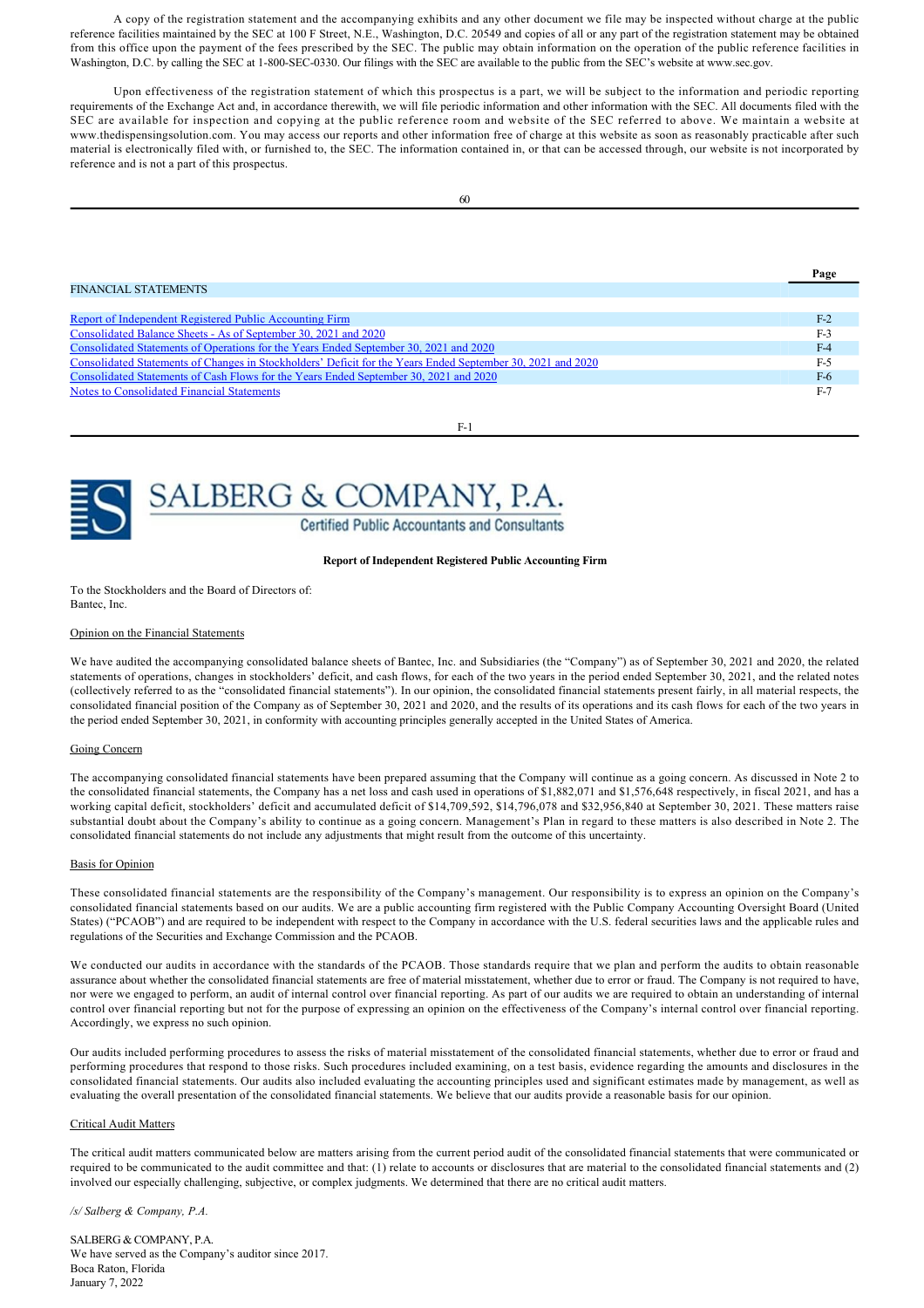## $F-2$

## **BANTEC, INC. AND SUBSIDIARIES CONSOLIDATED BALANCE SHEETS**

|                                                                                                                        |              | September 30,<br>2021 | September 30,<br>2020 |
|------------------------------------------------------------------------------------------------------------------------|--------------|-----------------------|-----------------------|
| <b>ASSETS</b>                                                                                                          |              |                       |                       |
| <b>Current Assets</b>                                                                                                  |              |                       |                       |
| Cash                                                                                                                   | $\mathbb{S}$ | 985,953               | \$<br>164,014         |
| Accounts receivable                                                                                                    |              | 128,386               | 349,389               |
| Inventory                                                                                                              |              | 61,837                | 44,599                |
| Prepaid expenses and other current assets                                                                              |              | 28,882                | 35,403                |
|                                                                                                                        |              |                       |                       |
| <b>Total Current Assets</b>                                                                                            |              | 1,205,058             | 593,405               |
| Property and equipment, net                                                                                            |              | 1,461                 | 8,835                 |
| Patents and other intangibles                                                                                          |              | 44,650                |                       |
| Right of use lease asset                                                                                               |              | 85,747                | 138,776               |
| Other assets                                                                                                           |              | 119,670               |                       |
|                                                                                                                        |              |                       |                       |
| Total non-current assets                                                                                               |              | 251,528               | 147,611               |
|                                                                                                                        |              |                       |                       |
| <b>Total Assets</b>                                                                                                    | \$           | 1,456,586             | \$<br>741,016         |
| <b>LIABILITIES AND STOCKHOLDERS' DEFICIT</b>                                                                           |              |                       |                       |
| <b>Current Liabilities:</b>                                                                                            |              |                       |                       |
| Accounts payable                                                                                                       | $\mathbb{S}$ | 2,667,110             | \$<br>2,832,790       |
| Accrued expenses and interest                                                                                          |              | 4,316,258             | 3,595,428             |
| Convertible notes payable - net of discounts and premiums                                                              |              | 7,662,640             | 8,310,950             |
| Note payable - seller                                                                                                  |              | 873,000               | 900,000               |
| Line of credit - bank                                                                                                  |              | 4,885                 | 41,609                |
| Current portion notes and loans payable – net of discounts                                                             |              | 170,036               | 903,251               |
| Settlement payable                                                                                                     |              | 42,850                | 42,850                |
| Lease liability - current portion                                                                                      |              | 52,178                | 52,180                |
| Derivative liabilities                                                                                                 |              | 125,693               | 128,628               |
|                                                                                                                        |              |                       |                       |
| <b>Total Current Liabilities</b>                                                                                       |              | 15,914,650            | 16,807,686            |
|                                                                                                                        |              |                       |                       |
| Long-term Liabilities:                                                                                                 |              |                       |                       |
| Convertible note payable, net of premiums - related party                                                              |              |                       | 1,791,312             |
| Notes and loans payable - net of current portion                                                                       |              | 303,202               |                       |
| Lease liability, less current portion                                                                                  |              | 34,812                | 86,991                |
|                                                                                                                        |              |                       |                       |
| Total Long-term Liabilities                                                                                            |              | 338,014               | 1,878,303             |
| <b>Total Liabilities</b>                                                                                               |              | 16,252,664            | 18,685,989            |
|                                                                                                                        |              |                       |                       |
| Commitments and Contingencies (Note 16)                                                                                |              |                       |                       |
| Stockholders' Deficit:                                                                                                 |              |                       |                       |
| Preferred stock - \$0.0001 par value, 5,000,000 shares authorized, Series A preferred stock - no par value, 250 shares |              |                       |                       |
| designated, issued and outstanding at September 30, 2021 and September 30, 2020, respectively                          |              |                       |                       |
| Common stock - \$0,0001 par value, 6,000,000,000 shares authorized, 2,470,510,585 and 491,032,439 shares issued and    |              |                       |                       |
| outstanding at September 30, 2021 and September 30, 2020, respectively                                                 |              | 247,052               | 49,104                |
| Additional paid-in capital                                                                                             |              | 17,913,710            | 13,080,692            |
| Accumulated deficit                                                                                                    |              | (32,956,840)          | (31,074,769)          |
|                                                                                                                        |              |                       |                       |
| Total Stockholders' Deficit                                                                                            |              | (14,796,078)          | (17, 944, 973)        |
|                                                                                                                        |              |                       |                       |
| Total Liabilities and Stockholders' Deficit                                                                            |              | 1,456,586             | \$<br>741,016         |
|                                                                                                                        |              |                       |                       |

See accompanying notes to consolidated financial statements

 $F-3$ 

## **BANTEC, INC. AND SUBSIDIARIES CONSOLIDATED STATEMENTS OF OPERATIONS**

|                    | <b>For the Years Ended</b><br>September 30, |  |           |
|--------------------|---------------------------------------------|--|-----------|
|                    | 2021                                        |  | 2020      |
| <b>Sales</b>       | 2,422,996                                   |  | 4,455,186 |
|                    |                                             |  |           |
| Cost of Goods Sold | 1,553,516                                   |  | 3,351,438 |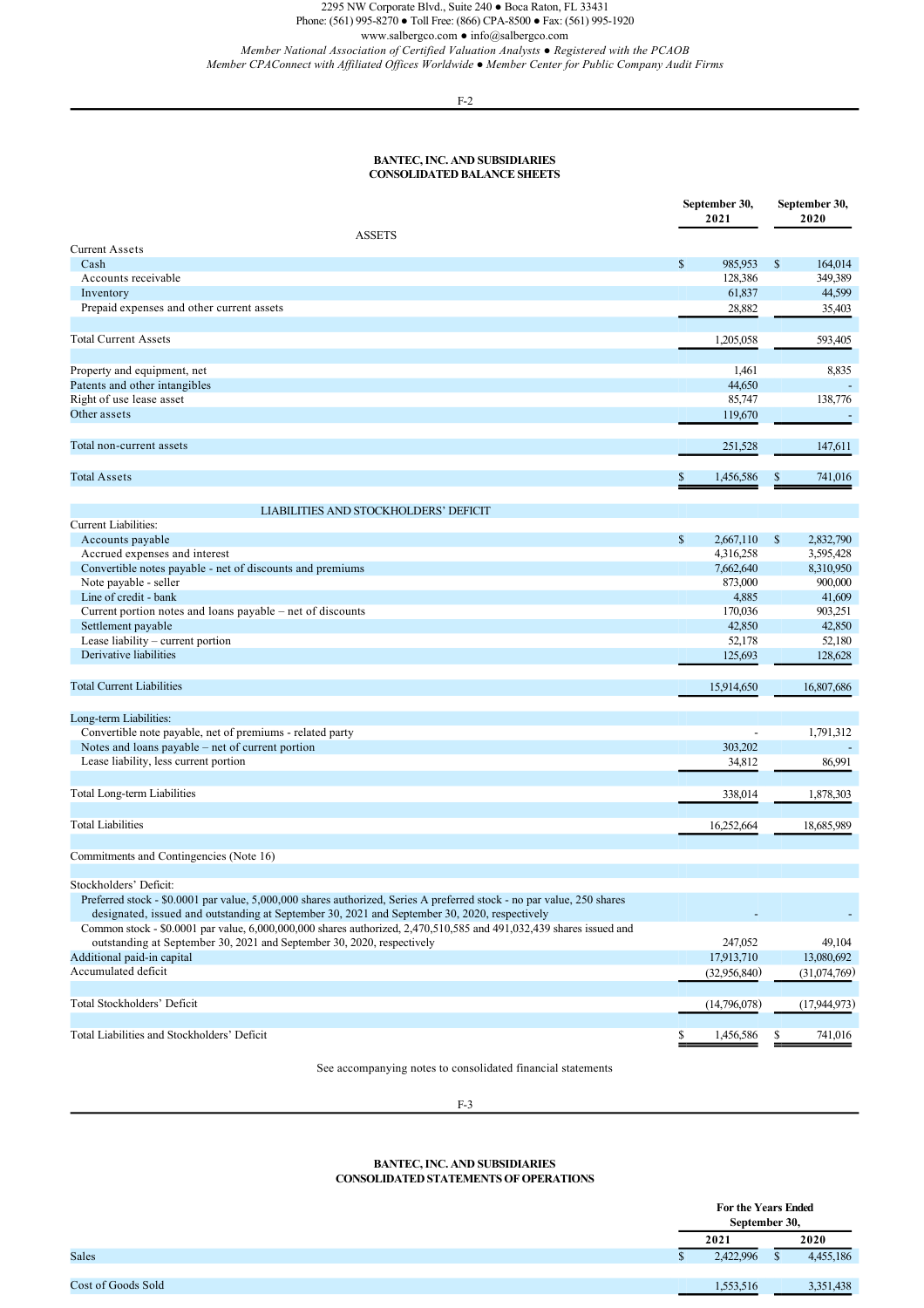| <b>Gross Profit</b>                                     | 869,480       | 1,103,748       |
|---------------------------------------------------------|---------------|-----------------|
|                                                         |               |                 |
| <b>Operating Expenses:</b>                              |               |                 |
| Selling, general, and administrative expenses           | 2,834,856     | 2,830,140       |
| Depreciation                                            | 7,374         | 11,088          |
| <b>Total Operating Expenses</b>                         | 2,842,430     | 2,841,228       |
| Loss Before Other (Income) Expense                      | (1,972,750)   | (1,737,480)     |
| Other (Income) Expense:                                 |               |                 |
| Interest and financing costs                            | 1,440,220     | 1,598,246       |
| (Gain) loss on debt extinguishment and settlements, net | (1, 536, 815) | 992,592         |
| Loss on change in fair market value of derivative       | 5,916         |                 |
| Total Other (Income) Expense                            | (90,679)      | 2,590,838       |
| Net Loss before Provision for Income Tax                | (1,882,071)   | (4,328,318)     |
| Provision for Income Tax                                |               |                 |
| Net Loss                                                | (1,882,071)   | (4.328.318<br>Ъ |
| Basic and Diluted Loss Per Share                        | (0.00)        | (0.05)<br>S     |
|                                                         |               |                 |
| Weighted Average Number of Common Shares Outstanding:   |               |                 |
| Basic and diluted                                       | 1,425,249,598 | 93,011,260      |

See accompanying notes to consolidated financial statements

F-4

## **BANTEC, INC. AND SUBSIDIARIES CONSOLIDATED STATEMENTS OF CHANGES IN STOCKHOLDERS' DEFICIT For the Years Ended September 30, 2021 and 2020**

|                                                                           |                | <b>Series A</b><br><b>Preferred Stock</b> | <b>Common Stock</b> |                     | <b>Additional</b><br>Paid-in | Accumulated              | <b>Total</b><br>Stockholders' |
|---------------------------------------------------------------------------|----------------|-------------------------------------------|---------------------|---------------------|------------------------------|--------------------------|-------------------------------|
|                                                                           | <b>Shares</b>  | Amount                                    | <b>Shares</b>       | Amount              | Capital                      | Deficit                  | Deficit                       |
| Balance - September 30, 2019                                              | 250            | $\mathcal{S}$                             | 3,255,346           | $\mathbb{S}$<br>326 | 11,850,771<br>$\mathbf{s}$   | \$(26,746,451)           | (14,895,354)<br>$\mathbf{s}$  |
| Roundup for reverse split of stock                                        |                |                                           | 319                 |                     |                              |                          |                               |
| Stock option expense                                                      |                |                                           |                     |                     | 103,793                      | $\blacksquare$           | 103,793                       |
| Shares issued for cash                                                    |                | $\overline{\phantom{a}}$                  | 151,221,142         | 15,122              | 249,515                      | $\overline{a}$           | 264,637                       |
| Shares issued for conversion of notes including<br>premiums reclassified  |                |                                           | 336,461,204         | 33,646              | 853,139                      |                          | 886,785                       |
| Cancellation of shares for $3(a)(10)$ debt<br>settlement                  |                |                                           | (194, 520)          | (19)                | 19                           |                          |                               |
| Shares issued to non-employees for services                               |                | $\blacksquare$                            | 288,948             | 29                  | 23,455                       |                          | 23,484                        |
| Net loss                                                                  |                |                                           |                     |                     |                              | (4,328,318)              | (4,328,318)                   |
| Balance - September 30, 2020                                              | 250            | $\blacksquare$                            | 491,032,439         | 49,104              | 13,080,692                   | (31,074,769)             | (17, 944, 973)                |
| Share option expense                                                      |                |                                           |                     | $\overline{a}$      | 82,308                       | $\overline{a}$           | 82,308                        |
| Shares issued to employees                                                |                | $\blacksquare$                            | 11,000,000          | 1,100               | 76,300                       | $\blacksquare$           | 77,400                        |
| Shares issued to non-employees for services                               |                | $\overline{\phantom{a}}$                  | 20,000,000          | 2,000               | 146,000                      | $\overline{\phantom{a}}$ | 148,000                       |
| Shares issued for legal settlement                                        | $\blacksquare$ | $\blacksquare$                            | 36,821,330          | 3,682               | 115.988                      | $\sim$                   | 119,670                       |
| Shares issued for cash                                                    |                | $\overline{\phantom{a}}$                  | 1,393,006,910       | 139,299             | 2,944,631                    | $\overline{\phantom{a}}$ | 3,083,930                     |
| Shares issued for conversions of notes including<br>premiums reclassified |                | $\overline{\phantom{a}}$                  | 518,649,906         | 51,867              | 1,467,791                    |                          | 1,519,658                     |
| Net loss                                                                  |                |                                           |                     |                     |                              | (1,882,071)              | (1,882,071)                   |
| Balance September 30, 2021                                                | 250            | S                                         | 2,470,510,585       | 247,052<br>\$       | \$17,913,710                 | $$$ (32,956,840)         | (14,796,078)                  |

See accompanying notes to consolidated financial statements.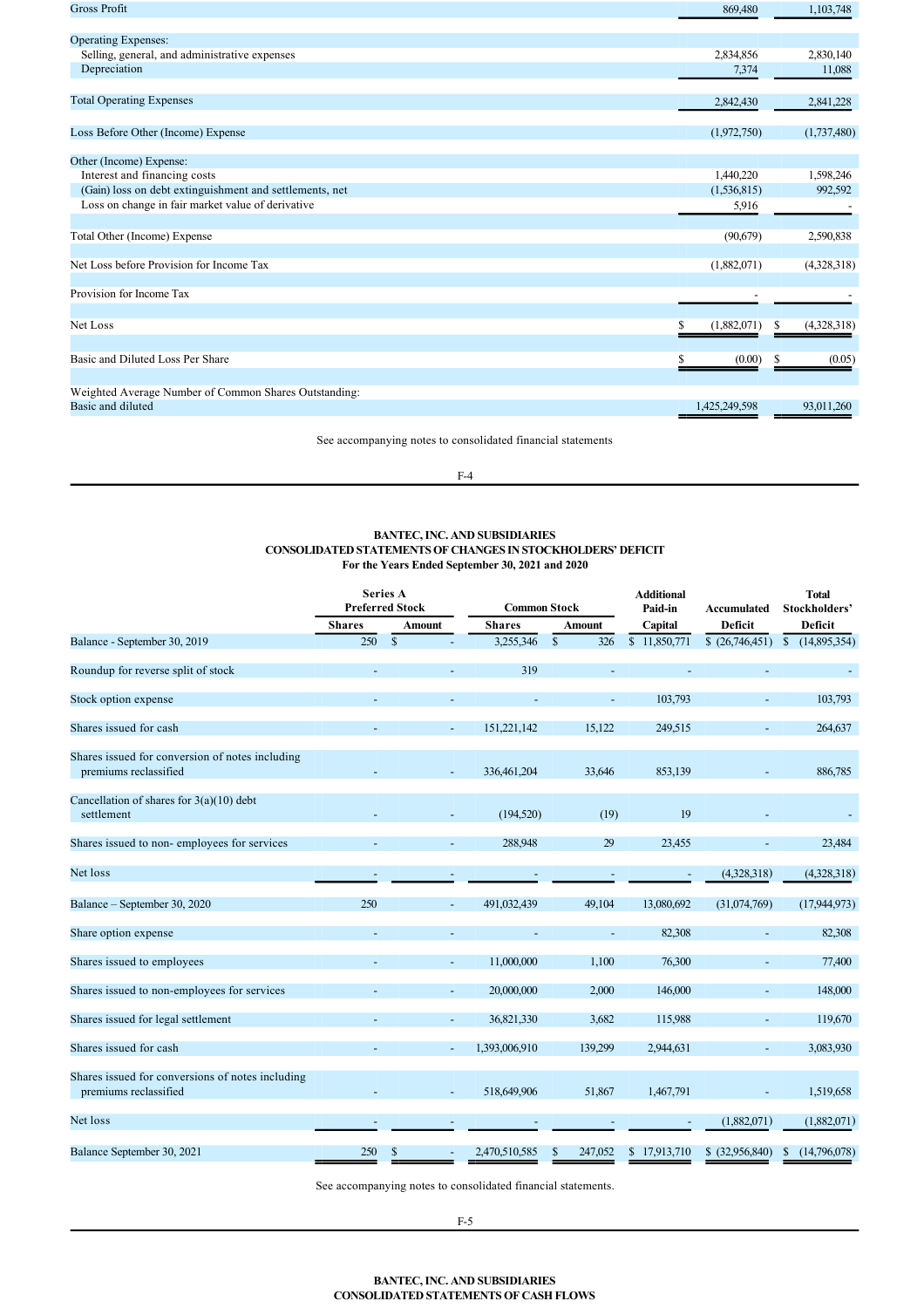|                                                                                                   | <b>For the Years Ended</b><br>September 30, |                          |
|---------------------------------------------------------------------------------------------------|---------------------------------------------|--------------------------|
|                                                                                                   | 2021                                        | 2020                     |
| Cash Flows from Operating Activities:                                                             |                                             |                          |
| Net loss<br>Adjustments to reconcile net loss to net cash used in operating activities:           | \$<br>(1,882,071)                           | (4,328,318)              |
| Share-based compensation and other expenses                                                       | 250,709                                     | 127,277                  |
| Stock based fee, upon conversion of notes                                                         | 6,830                                       | 22,222                   |
| Depreciation                                                                                      | 7,374                                       | 11,088                   |
| Amortization of debt discounts                                                                    | 183,992                                     | 196,961                  |
| Accretion of premium on convertible note                                                          | 407,186                                     | 435,909                  |
| Default penalties charged                                                                         |                                             | 49,000                   |
| Net gain on settlement of accounts payable and accrued expenses                                   | (31, 479)                                   | (11, 113)                |
| Net gain (loss) on debt extinguishments<br>Non-cash rent expense                                  | (1,505,336)<br>848                          | 1,003,705<br>395         |
| Fee notes issued                                                                                  | 62,500                                      | 253,000                  |
| Loss on change in fair market value of derivative                                                 | 5,916                                       |                          |
| Loan fee expense                                                                                  | 2,670                                       | $\overline{\phantom{a}}$ |
| Changes in Operating Assets and Liabilities:                                                      |                                             |                          |
| Accounts receivable                                                                               | 221,003                                     | 442,339                  |
| Inventory                                                                                         | (17,238)                                    | 73,959                   |
| Prepaid expenses and other current assets                                                         | 6,521                                       | (30, 856)                |
| Accounts payable and accrued expenses and interest                                                | 703,927                                     | 1,395,156                |
| Settlements payable                                                                               |                                             | (131, 724)               |
|                                                                                                   |                                             |                          |
| Cash Used in Operating Activities                                                                 | (1,576,648)                                 | (491,000)                |
| Cash Flows from Investing Activities:                                                             |                                             |                          |
| Purchase of Patent (Intangible)                                                                   | (44,650)                                    |                          |
|                                                                                                   |                                             |                          |
| Cash Used in Investing Activities                                                                 | (44,650)                                    |                          |
|                                                                                                   |                                             |                          |
| Cash Flows from Financing Activities:                                                             |                                             |                          |
| Proceeds from stock sales                                                                         | 3,083,930                                   | 264,637                  |
| Proceeds from convertible notes payable                                                           | 487,500                                     | 292,500                  |
| Repayments of convertible notes payable                                                           | (18,000)                                    |                          |
| Proceeds from loans and notes payable                                                             | 752,382                                     | 1,020,115                |
| Repayments on loans and notes payable                                                             | (880, 624)                                  | (675,770)                |
| Repayment of line of credit                                                                       | (36, 724)                                   | (2,947)                  |
| Proceeds notes payable - related party                                                            | 190,000                                     |                          |
| Repayment of notes payable - related party                                                        | (190,000)                                   |                          |
| Proceeds from short-term advances - related party<br>Repayments short-term advances related party | 60,400<br>(60, 400)                         |                          |
| Proceeds from line of credit - related parties                                                    |                                             | 64,940                   |
| Repayment of loans and line of credit - related parties                                           | (945, 227)                                  | (458, 303)               |
|                                                                                                   |                                             |                          |
| Cash Provided by Financing Activities                                                             | 2,443,237                                   | 505,182                  |
|                                                                                                   |                                             |                          |
| Net Increase (Decrease) in Cash                                                                   | 821.939                                     | 14,182                   |
| Cash - beginning of year                                                                          | 164,014                                     | 149,832                  |
| Cash - end of year                                                                                | 985,953                                     | 164,014<br>\$            |
|                                                                                                   |                                             |                          |
| Supplemental Disclosures of Cash Flow Information:                                                |                                             |                          |
| Cash paid for:                                                                                    |                                             |                          |
| Interest                                                                                          | \$<br>501,690                               | \$                       |
| Taxes                                                                                             | S                                           |                          |
|                                                                                                   |                                             |                          |
| Noncash financing and investing activities:                                                       |                                             |                          |
| Right of use asset                                                                                | \$                                          | 156,554<br>\$            |
|                                                                                                   | S                                           | \$                       |
| Capitalization of convertible note accrued interest to principal                                  |                                             | 8,870                    |
|                                                                                                   |                                             |                          |
| Original issue discounts notes                                                                    | \$<br>180,533                               | 201,201<br>S             |
| Issuance of common stock for note conversions                                                     | 822,545<br>\$                               | 445,184                  |
| Issuance of common stock for accrued interest of note                                             | 60,298<br>S                                 | 16,876<br>\$             |
| Reclassification of debt premium upon note conversions                                            | 629,984<br>S                                | 402,503                  |
| Issuance of common stock for accrued salary                                                       | 57,000<br>\$                                | \$                       |
|                                                                                                   |                                             |                          |
| Issuance of common stock for potential legal settlement                                           | \$<br>119,670                               | \$                       |

See accompanying notes to consolidated financial statements

F-6

## **BANTEC, INC. AND SUBSIDIARIES NOTES TO CONSOLIDATED FINANCIAL STATEMENTS SEPTEMBER 30, 2021 AND 2020**

## **NOTE 1 NATURE OF OPERATIONS**

Bantec, Inc. is product and service company targeting the U.S. Government, state governments, municipalities, hospitals, universities, manufacturers and other building owners. Bantec also provides product procurement, distribution, and logistics services through its wholly-owned subsidiary, Howco Distributing Co., ("Howco") (collectively, the "Company") to the United States Department of Defense and Defense Logistics Agency. The Company established Bantec Sanitizing in fiscal 2021, which offers sanitizing products and equipment through its new store bantec.store. Bantec Sanitizing is currently offering Bantec Sanitizing franchises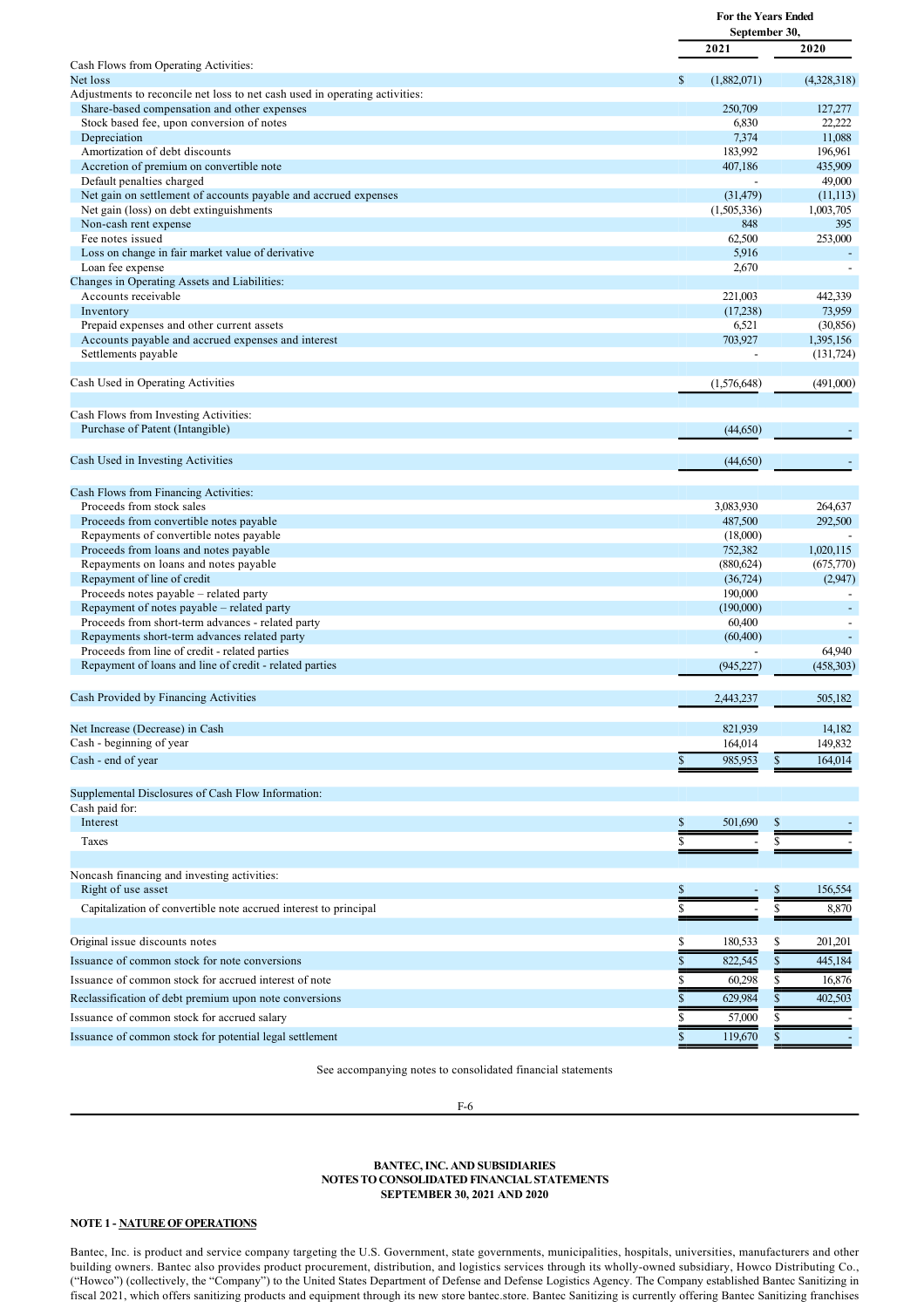for sale. Bantec Construction, LLC was established to perform general contracting, currently the plan for the company is to provide general contracting for projects emanating from Bantec Sanitizing for floor, wall and ceiling installation of materials that are easily sanitized. The Company has operations based in Little Falls, New Jersey and Vancouver, Washington. The Company continues to seek strategic acquisitions and partnerships that offer us an opportunity to grow sales and profit.

On April 24, 2018 the Company amended its articles of incorporation, filed with the Delaware Secretary of State, changing the Company name from Drone USA, Inc. to Bantek, Inc., which was accepted by FINRA on February 19, 2019. Bantek, Inc. filed a change of name to Bantec, Inc. and to effect a reverse stock split (of the common stock) of 1 for 1,000 on August 6, 2019, which became effective on February 10, 2020. All share and per share related amounts in the accompanying consolidated financial statements and footnotes have been retroactively adjusted for all periods presented for the effect of the reverse split.

## **NOTE 2 SUMMARY OF SIGNIFICANT ACCOUNTING POLICIES AND GOING CONCERN**

#### *Principles of Consolidation*

The accompanying consolidated financial statements include the accounts of Bantec, Inc. and its wholly-owned subsidiaries, Drone USA, LLC, Bantec Construction, LLC, Bantec Sanitizing, LLC, and Howco. Bantec Construction, LLC and Bantec Sanitizing, LLC are both in start-up stages with minor cash expenditures. All significant intercompany accounts and transactions have been eliminated in consolidation.

#### *Going Concern*

The accompanying consolidated financial statements have been prepared assuming the Company will continue as a going concern, which contemplates the recoverability of assets and the satisfaction of liabilities in the normal course of business. For the year ended September 30, 2021, the Company has incurred a net loss of \$1,882,071 and used cash in operations of \$1,576,648. The working capital deficit, stockholders' deficit and accumulated deficit was \$14,709,592, \$14,796,078 and \$32,956,840, respectively, at September 30, 2021. Furthermore, on September 6, 2019 the Company received a default notice on its payment obligations under the senior secured credit facility agreement (see Note 10), defaulted on its Note Payable – Seller in September 2017 and has since defaulted on other promissory notes. As of September 30, 2021 the Company has received demands for payment of past due amounts from several consultants and service providers. It is management's opinion that these matters raise substantial doubt about the Company's ability to continue as a going concern for a period of twelve months from the issuance date of this report. The ability of the Company to continue as a going concern is dependent upon management's ability to further implement its business plan and raise additional capital as needed from the sales of stock or debt. The Company has continued to implement cost-cutting measures and restructuring or setting up payment plans with vendors and service providers and plans to raise equity through a private placement, and restructure or repay its secured obligations. The accompanying consolidated financial statements do not include any adjustments that might be required should the Company be unable to continue as a going concern.

#### *Use of Estimates*

The preparation of consolidated financial statements in conformity with GAAP requires management to make estimates and assumptions that affect the reported amounts of assets and liabilities and disclosures of contingent liabilities at the date of the consolidated financial statements and the reported amounts of revenues and expenses during the reporting period. Actual results could differ from those estimates. Significant estimates include the allowance for bad debt on accounts receivable, reserves on inventory, valuation of intangible assets for impairment analysis, valuation of the lease liability and related right-of-use asset, valuation of stock-based compensation, the valuation of derivative liabilities and the valuation allowance on deferred tax assets.

#### $F-7$

## **BANTEC, INC. AND SUBSIDIARIES NOTES TO CONSOLIDATED FINANCIAL STATEMENTS SEPTEMBER 30, 2021 AND 2020**

#### *Fair Value Measurements*

The Company follows the FASB *Fair Value Measurements* standard, as they apply to its financial instruments. This standard defines fair value, outlines a framework for measuring fair value, and details the required disclosures about fair value measurements.

Fair value is defined as the price that would be received to sell an asset, or paid to transfer a liability, in an orderly transaction between market participants at the measurement date. The standard establishes a hierarchy in determining the fair value of an asset or liability. The fair value hierarchy has three levels of inputs, both observable and unobservable. Level 1 inputs include quoted market prices for identical assets or liabilities in an active market that the Company has the ability to access at the measurement date. Level 2 inputs are market data, other than Level 1, that are observable either directly or indirectly. Level 2 inputs include quoted market prices for similar assets or liabilities, quoted market prices in an inactive market, and other observable information that can be corroborated by market data. Level 3 inputs are unobservable and corroborated by little or no market data. The standard requires the utilization of the lowest possible level of input to determine fair value and carrying amounts of current liabilities approximate fair value due to their short-term nature. The Company accounts for certain instruments at fair value using level 3 valuation.

|                      |         | t September 30, 2021 |         |       | <b>September 30, 2020</b> |                |
|----------------------|---------|----------------------|---------|-------|---------------------------|----------------|
| <b>Description</b>   | ⊥evel ' | evel 2               | ⊥evel 3 | Level | Level 2                   | <b>Level 3</b> |
| Derivative Liability |         |                      | 125.693 |       | $\overline{\phantom{a}}$  | 128,628        |

A roll-forward of the level 3 valuation financial instruments is as follows:

|                                                                     | <b>Derivative</b>  |
|---------------------------------------------------------------------|--------------------|
|                                                                     | <b>Liabilities</b> |
| Balance at September 30, 2020                                       | 128,628            |
| Gain on debt extinguishment upon conversion of related note payable | (8,851)            |
| Derivative expense                                                  | 5.916              |
| Balance at September 30, 2021                                       | 125.693            |

The warrants were issued to a convertible note holder in November and December 2017 and initially determined to be equity instruments and recorded as note discount and as additional paid in capital. On June 4, 2018 the anti-dilutive provision of the warrants took effect and based on the new conversion formula management determined the warrant became a derivative liability and reclassified the Fair Value on June 4, 2018 from additional paid-in capital to derivative liability with fair market value changes recognized in operations for each reporting date. The derivative liability associated with the warrants is \$125,693 at September 30, 2021. The derivative liability for convertible notes was \$8,851 at September 30, 2020 and was recognized as a gain on debt extinguishment upon note conversion during the year ended September 30, 2021. (See Notes 10 and 12).

#### *Cash and Cash Equivalents*

Cash equivalents consist of liquid investments with maturities of three months or less at the time of purchase. There are no cash equivalents at the balance sheet dates

## *Accounts Receivable*

Trade receivables are recorded at net realizable value consisting of the carrying amount less the allowance for doubtful accounts, as needed. Factors used to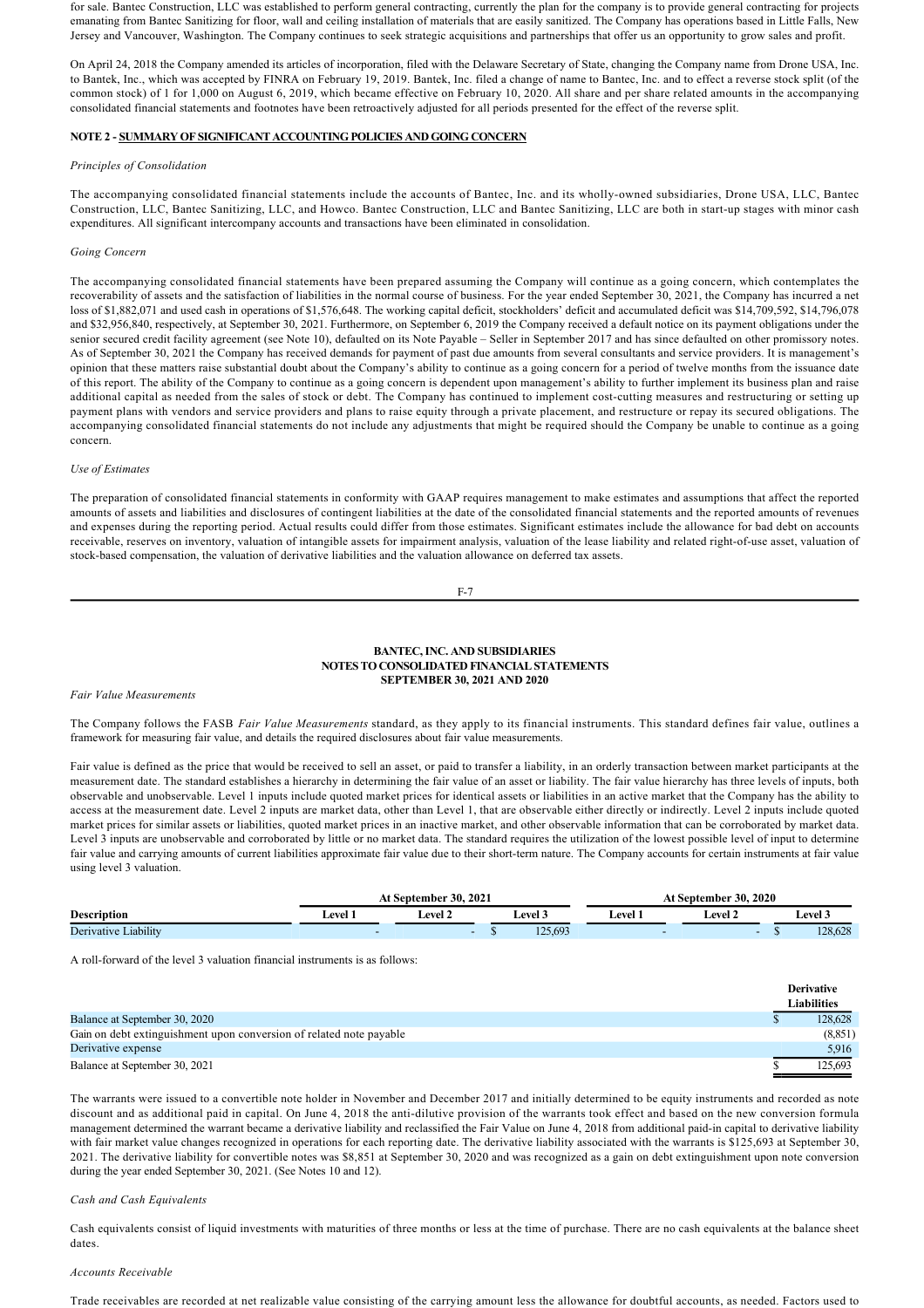establish an allowance include the credit quality of the customer and whether the balance is significant. The Company may also use the direct write-off method to account for uncollectible accounts that are not received. Using the direct write-off method, trade receivable balances are written off to bad debt expense when an account balance is deemed to be uncollectible.

## **BANTEC, INC. AND SUBSIDIARIES NOTES TO CONSOLIDATED FINANCIAL STATEMENTS SEPTEMBER 30, 2021 AND 2020**

#### *Inventory*

Inventory consists of finished goods, which are purchased directly from manufacturers. The Company utilizes a just in time type of inventory system where products are ordered from the vendor only when the Company has received sales order from its customers. Inventory is stated at the lower of cost and net realizable value on a first-in, first-out basis.

#### *Property & Equipment*

Property and equipment are stated at cost and depreciated over their estimated useful lives. Maintenance and repairs are charged to expense as incurred. When assets are retired or disposed of, the cost and accumulated depreciation are removed from the accounts, and any resulting gains or losses are included in income in the year of disposition. The Company examines the possibility of decreases in the value of these assets when events or changes in circumstances reflect the fact that their recorded value may not be recoverable. The assets are fully operational drones used as demonstration units and each unit exceeds management's threshold for capitalization of \$2,000. The Company depreciates these demonstration units over a period of 3 years. Depreciation expense was \$7,374 and \$11,088 in 2021 and 2020, respectively.

#### *Goodwill and Intangible Assets*

The Company acquired a patent for a new product during the year ended September 30, 2021. The Company capitalized acquisition and related legal fees related to the patent totaling \$44,650. The capitalized amount will be amortized over the next three years. Impairment will be tested annually or as indicators of impairment are available.

#### *LongLived Assets*

Long-lived assets are reviewed for impairment whenever events or changes in circumstances indicate that the carrying value may not be recoverable. Impairment is determined by comparing the carrying value of the long-lived assets to the estimated undiscounted future cash flows expected to result from use of the assets and their ultimate disposition. In instances where impairment is determined to exist, the Company writes down the asset to its fair value based on the present value of estimated future cash flows.

#### *Deferred Financing Costs*

All unamortized deferred financing costs related to the Company's borrowings are presented in the consolidated balance sheets as a direct deduction from the related debt. Amortization of these costs is reported as *interest and financing costs* included in the consolidated statement of operations.

#### *Revenue Recognition*

Effective October 1, 2018, the Company adopted Accounting Standards Codification ("ASC") 606, Revenue From Contracts With Customers, which is effective for public business entities with annual reporting periods beginning after December 15, 2017. This new revenue recognition standard (new guidance) has a five-step process: a) Determine whether a contract exists; b) Identify the performance obligations; c) Determine the transaction price; d) Allocate the transaction price; and e) Recognize revenue when (or as) performance obligations are satisfied. The Company's initial application of ASC 606 did not have a material impact on its financial statements and disclosures and there was no cumulative effect of the adoption of ASC 606.

The Company sells a variety of products to government entities. The purchase orders received specifies each item and its manufacturer; the Company only needs to fulfill the performance obligation by shipping the specified items. No other performance obligations exist under the terms of the contracts. The Company recognizes revenue for the agreed upon sales price when the product is shipped to the customer, which satisfies the performance obligation.

#### $F-9$

## **BANTEC, INC. AND SUBSIDIARIES NOTES TO CONSOLIDATED FINANCIAL STATEMENTS SEPTEMBER 30, 2021 AND 2020**

During the year-ended September 30, 2021, the Company through its subsidiary Howco entered into contracts to package products for a third-party company servicing the same government customer base. The contracts were on job lot basis as shipped to Howco for packaging. The customer was billed upon completion each job lot at which time revenue was recognized.

The Company sells drones and related products manufactured by third parties to various parties. The Company also offers technical services related to drone utilization and performs other services. The Company began offering insulation jackets for commercial and government facilities to insulate and monitor heating and cooling equipment. Contracts for drone related products and services and insulating jacket related sales will be evaluated using the fivestep process outline above. There have been no material sales for drone products or other services for which full compliance with performance obligations has not been met. Sales of insulation jackets have not yet commenced. Upon significant sales for drone products and services and insulation jackets, the Company will disaggregate sales by these lines of business and within the lines of business to the extent that the product or service has different revenue recognition characteristics.

#### **Stock-based compensation**

Stock-based compensation is accounted for based on the requirements of ASC 718 – "Compensation –Stock Compensation", which requires recognition in the financial statements of the cost of employee and director services received in exchange for an award of equity instruments over the period the employee or director is required to perform the services in exchange for the award (presumptively, the vesting period). The ASC also requires measurement of the cost of employee and director services received in exchange for an award based on the grant-date fair value of the award. The Company utilizes the Black-Sholes option pricing model and uses the simplified method to determine expected term because of lack of sufficient exercise history. Additionally, effective October 1, 2016, the Company adopted the Accounting Standards Update No. 2016-09 ("ASU 2016-09"), Improvements to Employee Share-Based Payment Accounting. Among other changes, ASU 2016-09 permits the election of an accounting policy for forfeitures of share-based payment awards, either to recognize forfeitures as they occur or estimate forfeitures over the vesting period of the award. The Company has elected to recognize forfeitures as they occur and the cumulative impact of this change did not have any effect on the Company's consolidated financial statements and related disclosures.

As of October 1, 2018, the Company has early adopted ASU 2018-7 Compensation-Stock Compensation which conforms the accounting for non-employees to the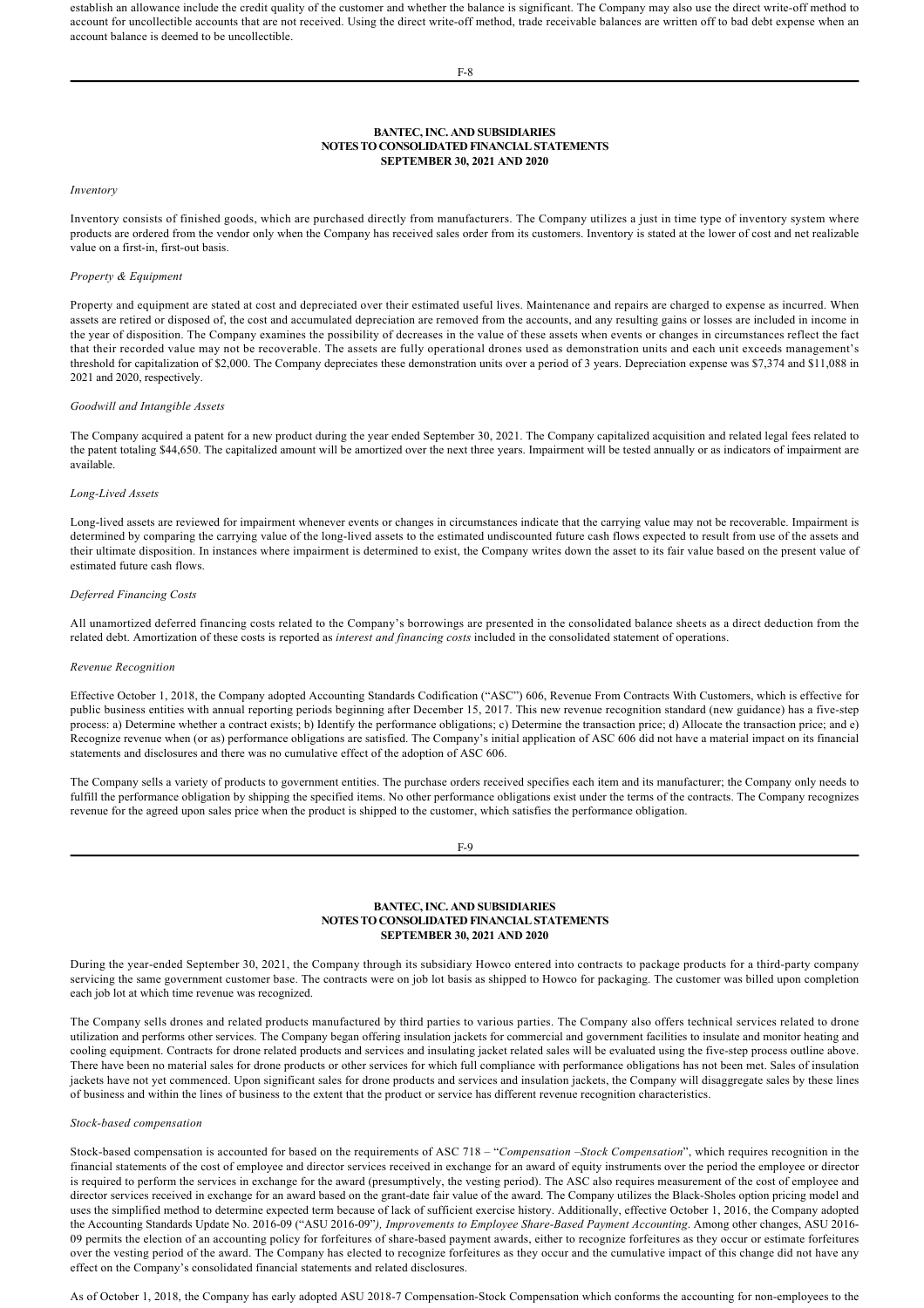accounting treatment for employees. The new standard replaces using a fair value as of each reporting date with use of the calculated fair value as of the grant date. The implementation of the standard provides for the use of the fair market value as of the adoption date, rather than using the value as of the original grant date. Therefore, the values calculated and reported at September 30, 2018 become a proxy for the grant date value. The Company utilizes the Black-Sholes option pricing model and uses the simplified method to determine expected term because of lack of sufficient exercise history. There was no cumulative effect on the adoption date.

## *Shipping and Handling Costs*

The Company has included freight-out as a component of cost of sales, which amounted to \$47,716 and \$95,634 for the years ended September 30, 2021 and 2020, respectively.

#### *Convertible Notes with Fixed Rate Conversion Options*

The Company may enter into convertible notes, some of which contain, predominantly, fixed rate conversion features, whereby the outstanding principal and accrued interest may be converted by the holder, into common shares at a fixed discount to the market price of the common stock at the time of conversion. This results in a fair value of the convertible note being equal to a fixed monetary amount. The Company records the convertible note liability at its fixed monetary amount by measuring and recording a premium, as applicable, on the Note date with a charge to interest expense in accordance with ASC 480 - "Distinguishing Liabilities from Equity".

 $F-10$ 

## **BANTEC, INC. AND SUBSIDIARIES NOTES TO CONSOLIDATED FINANCIAL STATEMENTS SEPTEMBER 30, 2021 AND 2020**

#### *Derivative Liabilities*

The Company has certain financial instruments that are derivatives or contain embedded derivatives. The Company evaluates all its financial instruments to determine if those contracts or any potential embedded components of those contracts qualify as derivatives to be separately accounted for in accordance with ASC 810-10-05-4 and 815-40. This accounting treatment requires that the carrying amount of any derivatives be recorded at fair value at issuance and marked-tomarket at each balance sheet date. In the event that the fair value is recorded as a liability, as is the case with the Company, the change in the fair value during the period is recorded as either other income or expense. Upon conversion, exercise or repayment, the respective derivative liability is marked to fair value at the conversion, repayment or exercise date and then the related fair value amount is reclassified to other income or expense as part of gain or loss on extinguishment.

#### *Lease Accounting*

In February 2016, the FASB issued a new accounting standard on leases. The new standard, among other changes, will require lessees to recognize a right-of-use asset and a lease liability on the balance sheet for all leases. The lease liability will be measured at the present value of the lease payments over the lease term. The right-of-use asset will be measured at the lease liability amount, adjusted for lease prepayments, lease incentives received and the lessee's initial direct costs (e.g. commissions). The new standard is effective for annual reporting periods beginning after December 15, 2018, including interim reporting periods within those annual reporting periods. The adoption will require a modified retrospective approach for leases that exist or are entered into after the beginning of the earliest period presented.

The Company's subsidiary has renewed the lease for the warehouse and office facility in Vancouver, Washington in May 2020 effective June 1, 2020, which extends through May 30, 2023, and is accounted for under ASC 842. The corporate office is an annual arrangement which provides for a single office in a shared office environment and is exempt from ASC 842 treatment. During the year ended September 30, 2020 the Company recognized a lease liability of \$156,554 and the related right-of-use asset for the same amount and will amortize both over the life of the lease.

#### *Income Taxes*

The Company's current provision for income taxes is based upon its estimated taxable income in each of the jurisdictions in which it operates, after considering the impact on taxable income of temporary differences resulting from different treatment of items for tax and financial reporting purposes. Deferred tax assets and liabilities are recognized for the future tax consequences attributable to differences between the financial statement carrying amounts of existing assets and liabilities and their respective tax bases and any operating loss or tax credit carryforwards. Deferred tax assets and liabilities are measured using enacted tax rates expected to apply to taxable income in the year in which those temporary differences are expected to be recovered or settled. The ultimate realization of deferred tax assets is dependent upon the generation of future taxable income in those periods in which temporary differences become deductible. Should management determine that it is more likely than not that some portion of the deferred tax assets will not be realized, a valuation allowance against the deferred tax assets would be established in the period such determination was made. The Company follows the accounting for uncertainty in income taxes guidance, which clarifies the accounting and disclosures for uncertainty in income taxes recognized in the Company's financial statements and prescribes a recognition threshold and measurement attribute for the financial statement recognition and measurement of a tax position taken or expected to be taken in a tax return. It also provides guidance on derecognition and measurement of a tax position taken or expected to be taken in a tax return.

The Company currently has no federal or state tax examinations in progress. As of September 30, 2021, the Company's tax returns for the tax years 2020, 2019 and 2018 remain subject to audit, primarily by the Internal Revenue Service.

The Company did not have material unrecognized tax benefits as of September 30, 2021 and 2020 and does not expect this to change significantly over the next 12 months. The Company will recognize interest and penalties accrued on any unrecognized tax benefits as a component of provision for income taxes.

F11

## **BANTEC, INC. AND SUBSIDIARIES NOTES TO CONSOLIDATED FINANCIAL STATEMENTS SEPTEMBER 30, 2021 AND 2020**

#### *Net Loss Per Share*

Basic loss per share is calculated by dividing the loss attributable to stockholders by the weighted-average number of shares outstanding for the period. Diluted loss per share reflects the potential dilution that could occur if securities or other contracts to issue common stock were exercised or converted into common stock or resulted in the issuance of common stock that shared in the earnings (loss) of the Company. Diluted loss per share is computed by dividing the loss available to stockholders by the weighted average number of shares outstanding for the period and dilutive potential shares outstanding unless such dilutive potential shares would result in anti-dilution. As of September 30, 2021, 17,223 options were outstanding of which 15,854 were exercisable, and 42,777,527 warrants were outstanding and exercisable. Additionally, as of September 30, 2021, the outstanding principal balance, including accrued interest of the third-party convertible debt, totaled \$7,950,959 and was convertible into 2,549,848,072 shares of common stock. The total potentially dilutive shares calculated is 2,592,642,822. It should be noted that contractually the limitations on the third-party notes (and the related warrant) limit the number of shares converted to either 4.99% or 9.99% of the then outstanding shares. As of September 30, 2021, and 2020, potentially dilutive securities consisted of the following: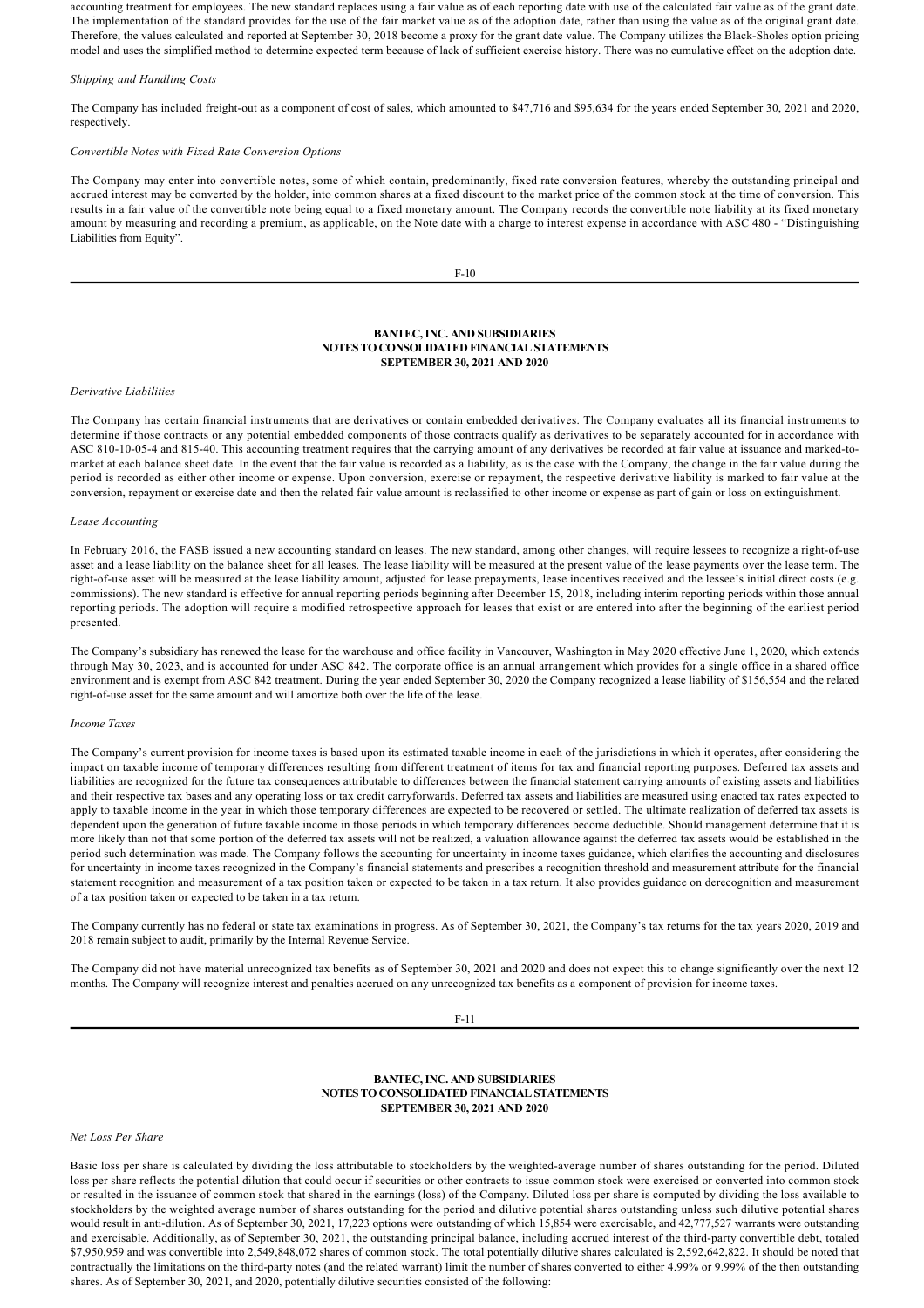|                                                      | September 30,<br>2021 | September 30,<br>2020 |
|------------------------------------------------------|-----------------------|-----------------------|
| Stock options                                        | 17.223                | 17.775                |
| Warrants                                             | 42,777,527            | 25.484.484            |
| Related party convertible debt and accrued interest  |                       | 526,400,307           |
| Third party convertible debt (including senior debt) | 2,549,848,072         | 2,068,874,206         |
| Total                                                | 2,592,642,822         | 2,620,776,752         |

#### *Segment Reporting*

The Company uses "the management approach" in determining reportable operating segments. The management approach considers the internal organization and reporting used by the Company's chief operating decision maker for making operating decisions and assessing performance as the source for determining the Company's reportable segments. The Company's chief operating decision maker is the chief executive officer of the Company, who reviews operating results to make decisions about allocating resources and assessing performance for the entire Company. As of September 30, 2021, the Company did not report any segment information since the Company primarily generates sales from its subsidiary, Howco.

## *Reclassifications*

Certain prior year amounts have been reclassified to conform to the current year presentation. In the consolidated statement of cash flows, the change in the ROU lease asset and change in the related ROU lease liability was presented on a gross basis in 2020. These amounts have been reclassified to conform with the current year presentation on a net basis where \$395 is now shown as noncash rent expense.

#### *Recent Accounting Pronouncements*

On August 5, 2020, the Financial Accounting Standards Board (FASB) issued accounting standards update (ASU) No. 202006, *Debt—Debt with Conversion and Other Options (Subtopic 47020) and Derivatives and Hedging—Contracts in Entity's Own Equity (Subtopic 81540)*.

The amendments in the ASU remove certain separation models for convertible debt instruments and convertible preferred stock that require the separation of a convertible debt instrument into a debt component and an equity or derivative component. The ASU also amends the derivative scope exception guidance for contracts in an entity's own equity. The amendments remove three settlement conditions that are required for equity contracts to qualify for the derivative scope exception.

 $F-12$ 

## **BANTEC, INC. AND SUBSIDIARIES NOTES TO CONSOLIDATED FINANCIAL STATEMENTS SEPTEMBER 30, 2021 AND 2020**

In addition to the above, the ASU expands disclosure requirements for convertible instruments and simplifies areas of the guidance for diluted earnings-per-share calculations that are impacted by the amendments.

The ASU is effective for public business entities that meet the definition of a Securities and Exchange Commission (SEC) filer, excluding smaller reporting companies as defined by the SEC, for fiscal years beginning after December 15, 2021. Early adoption is permitted. The FASB noted that an entity should adopt the guidance as of the beginning of its annual fiscal year. The standard is effective for the Company begining in fiscal year September 30, 2024.

Entities may elect to adopt the amendments through either a modified retrospective method of transition or a fully retrospective method of transition. If an entity has convertible instruments that include a down round feature, early adoption of the ASU is permitted for fiscal years beginning after December 15, 2020.

ASU 2016-13 Measurement of Credit Losses on Financial Instrument is effective for fiscal years beginning after December 15, 2022. This is not expected to apply to the Company as financial instruments giving rise to credit risk are not utilized by the Company.

In May 2021, the FASB issued ASU 2021-04, Earnings Per Share (Topic 260), Debt-Modifications and Extinguishments (Subtopic 470-50), Compensation-Stock Compensation (Topic 718), and Derivatives and Hedging-Contracts in Entity's Own Equity (Subtopic 815-40). The new ASU addresses issuer's accounting for certain modifications or exchanges of freestanding equity-classified written call options. This amendment is effective for all entities, for fiscal years beginning after December 15, 2021, including interim periods within those fiscal years. Early adoption is permitted. The Company is currently evaluating the impact this new guidance will have on its financial statements

The Company does not believe that any other recently issued but not yet effective accounting pronouncements, if adopted, would have a material effect on the accompanying consolidated financial statements.

#### **NOTE 3 ACCOUNTS RECEIVABLE**

The Company's accounts receivable at September 30, 2021 and 2020 is as follow:

|                               | September 30,<br>2021 | September 30,<br>2020 |         |
|-------------------------------|-----------------------|-----------------------|---------|
| Accounts receivable           | 128.386               |                       | 349,389 |
| Reserve for doubtful accounts |                       |                       | -       |
|                               | 128.386               |                       | 349,389 |

Bad debt expense was \$0 for the years ended September 30, 2021 and 2020.

## **NOTE 4 INVENTORY**

At September 30, 2021 and 2020, inventory consists of finished goods and was valued at \$61,837 and \$44,599, respectively. No inventory reserve was deemed necessary at September 30, 2021 or 2020.

## **NOTE 5 INTANGIBLE ASSETS**

The Company acquired a patent for a new product during the year ended September 30, 2021. The Company capitalized acquisition and related legal fees related to the patent totaling \$44,650. The capitalized amount will be amortized over the next three fiscal years.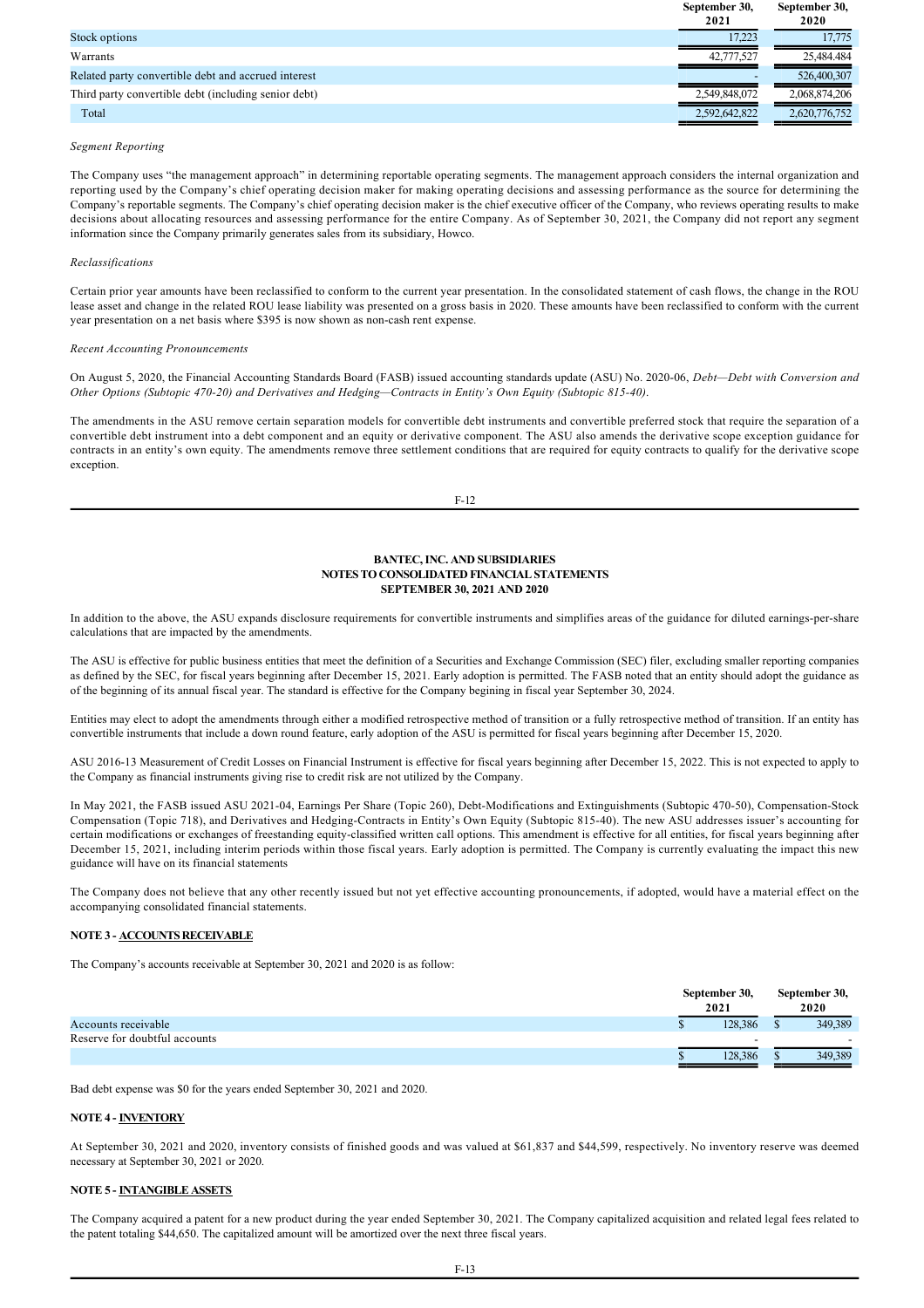#### **BANTEC, INC. AND SUBSIDIARIES NOTES TO CONSOLIDATED FINANCIAL STATEMENTS SEPTEMBER 30, 2021 AND 2020**

## **NOTE 6 - LINE OF CREDIT - BANK**

The Company has a revolving line of credit with a financial institution, which balance is due on demand and principal payments are due monthly at 1/60<sup>th</sup> of the outstanding principal balance. This revolving line of credit is in the amount of \$50,000, and is personally guaranteed by the Company's Chief Executive Officer ("CEO"). The line bears interest at a fluctuating rate equal to the prime rate plus 4.25%, which at September 30, 2021 and September 30, 2020 was 7.5% and 7.5%, respectively. As of September 30, 2021 and 2020, respectively, the balance of the line of credit was \$4,885 and \$41,609, with \$45,115, available at September 30, 2021.

## **NOTE 7 - SETTLEMENTS PAYABLE**

On July 20, 2018, the Company entered into a settlement agreement with a collection agent for American Express relating to \$127,056 of past due charges. The agreement provides for initial payment of \$12,706, monthly payments of \$6,500 and final payment on January 27, 2020 of \$3,850. The amount due at September 30, 2021, and 2020, was \$42,850, and \$42,850, respectively. Under the terms of the stipulation and settlement agreement, this debt is in default.

## **NOTE 8 - NOTE PAYABLE – SELLER**

In connection with the acquisition of Howco in September 2016, the Company issued a note payable in the amount of \$900,000 to the sellers of Howco. The note matured on September 9, 2017 and bears interest at 5.50% per annum. The note requires payment of unpaid principal and interest upon maturity. The note is secured by all assets of Howco Distribution Co. and subordinated to the Senior Secured Credit Facility discussed below. The note is currently in default and the default interest rate is 8% per annum. At September 30, 2021 and September 30, 2020, the principal and accrued interest on this note amounted to \$873,000, \$340,663 and \$900,000, and \$269,682, respectively.

## **NOTE 9 CONVERTIBLE AND PROMISSORY NOTES PAYABLE – RELATED PARTY OFFICER AND HIS AFFILIATES**

#### *Convertible Notes*

The related party officer and his affiliates convertible notes balance consisted of the following at September 30, 2021 and 2020:

|                                     | 2021 |                          | 2020      |
|-------------------------------------|------|--------------------------|-----------|
| Principal                           |      | $\overline{\phantom{0}}$ | 945,227   |
| Premiums                            |      | $\overline{\phantom{0}}$ | 846,085   |
| Total                               |      |                          | 1,791,312 |
| Current portion, including premiums |      |                          | -         |
| Long term                           |      | $\overline{\phantom{0}}$ | 1,791,312 |

Most of the related party convertible notes included a cross-default clause which in event of a default on another note holder's note causes a default on the related party notes. The Company and the respective note holders have amended those notes effective September 30, 2020 to remove the clauses.

The Company has a \$840,000 convertible note payable ("Note 1") to a related party entity controlled by the Company's CEO. Note 1 bear interest at an annual rate of 7% with an original maturity date of June 11, 2017, which has been extended to June 11, 2022, at which time all unpaid principal and interest is due. The holder of Note 1 has the option to convert the outstanding principal and accrued interest, in whole or in part, into shares of common stock at a conversion price equal to the volume weighted average price per share of common stock for the 30-day period prior to conversion.

 $F-14$ 

## **BANTEC, INC. AND SUBSIDIARIES NOTES TO CONSOLIDATED FINANCIAL STATEMENTS SEPTEMBER 30, 2021 AND 2020**

On April 15, 2020, the Company amended the above Note 1 first issued to AIG and subsequently assigned to Pike Falls LLC (entities controlled by the Company's CEO) in amount of \$840,000, with a principal and accrued interest balance of \$688,444, and \$210,409, respectively at June 30, 2020. The amendment changes conversion terms, which now state the note principal and interest may be converted to common stock at 50% of the lowest closing bid price during the thirty days prior to conversion, increases the interest rate to 10%, and has a maturity date of January 7, 2022. The change in conversion terms has been treated as a debt extinguishment and the modified note is treated as stock settled debt under ASC 480, and a put premium of \$688,444 was recognized with a charge to loss on debt extinguishment. The principal balance was \$377,194 and accrued interest was \$221,323 at September 30, 2020. As of September 30, 2021, Note 1 principal has been fully converted or paid in cash along with accrued interest of \$224,370, and the accrued interest balance was \$0 as of September 30, 2021. \$377,194, related to put premiums was recognized as a gain on extinguishment of debt during the year ended September 30, 2021.

The Company has a convertible note payable (for an unspecified amount) with the Company's CEO. This line of credit ("LoC") bears interest at an annual rate of 7% with a maturity date of December 31, 2017, at which time all unpaid principal and interest was due. On December 15, 2017 the due date was extended to July 2, 2018 and then in July, 2018, the due date was extended to June 30, 2019, and on December 23, 2018 the maturity date of the LoC was extended to September 23, 2024. The holder of the LoC has the option to convert the outstanding principal and accrued interest, in whole or in part, into shares of common stock at a conversion price equal to the volume weighted average price per share of common stock for the 30-day period prior to conversion. This LoC is considered a stock settled debt in accordance with ASC 480 and the fixed monetary amount is equal to the principal amount based on the conversion formula. During the year ended September 30, 2020 the Company was advanced \$64,940 and repaid \$132,803, on this LoC. As of September 30, 2020, the LoC had not been converted and the balance was \$99,142, and accrued interest was \$31,260. During the year ended September 30, 2021 the balance of the LoC principal was fully paid in cash along with all accrued interest, totaling \$32,900.

On July 2, 2019, the Company issued a convertible note payable ("Note 2") to an affiliate of the Company's CEO for \$15,000 cash. The funds were paid directly to a vendor to the Company. The note had an original maturity of June 9, 2020; however, the note was amended effective September 30, 2020 and the new maturity is May 31, 2022. The note bears interest at 10% and may be converted into the Company's common stock at 50% of the lowest closing bid in the 20 trading days prior to notification of conversion. The Company accounted for the convertible promissory note as stock settled debt under ASC 480 and recorded a debt premium of \$15,000 with a charge to interest expense for the note. The note principal and accrued interest (\$2,155) was fully repaid during the year ended September 30, 2021 and put premium of \$15,000, was recognized as gain on debt extinguishment. Accrued interest was \$0 at September 31, 2021 and \$1,843, at September 30, 2020.

On September 13, 2019, the Company issued a convertible note payable to an entity controlled by the Company's CEO for \$17,000 in cash. The note had an original maturity of June 9, 2020., The note was amended, effective September 30, 2020, and the new maturity is May 31, 2022. The note bears interest at 10% and may be converted to the Company's common stock at 50% of the lowest closing bid in the 20 trading days prior to notification of conversion. The Company has accounted for the convertible promissory note as stock settled debt under ASC 480 and recorded a debt premium of \$17,000 with a charge to interest expense for the notes. The note principal and accrued interest of \$2,152 was fully repaid and a put premium of \$17,000, was recognized as gain on debt extinguishment during the year ended September 30, 2021. Accrued interest was \$1,799, at September 30, 2020.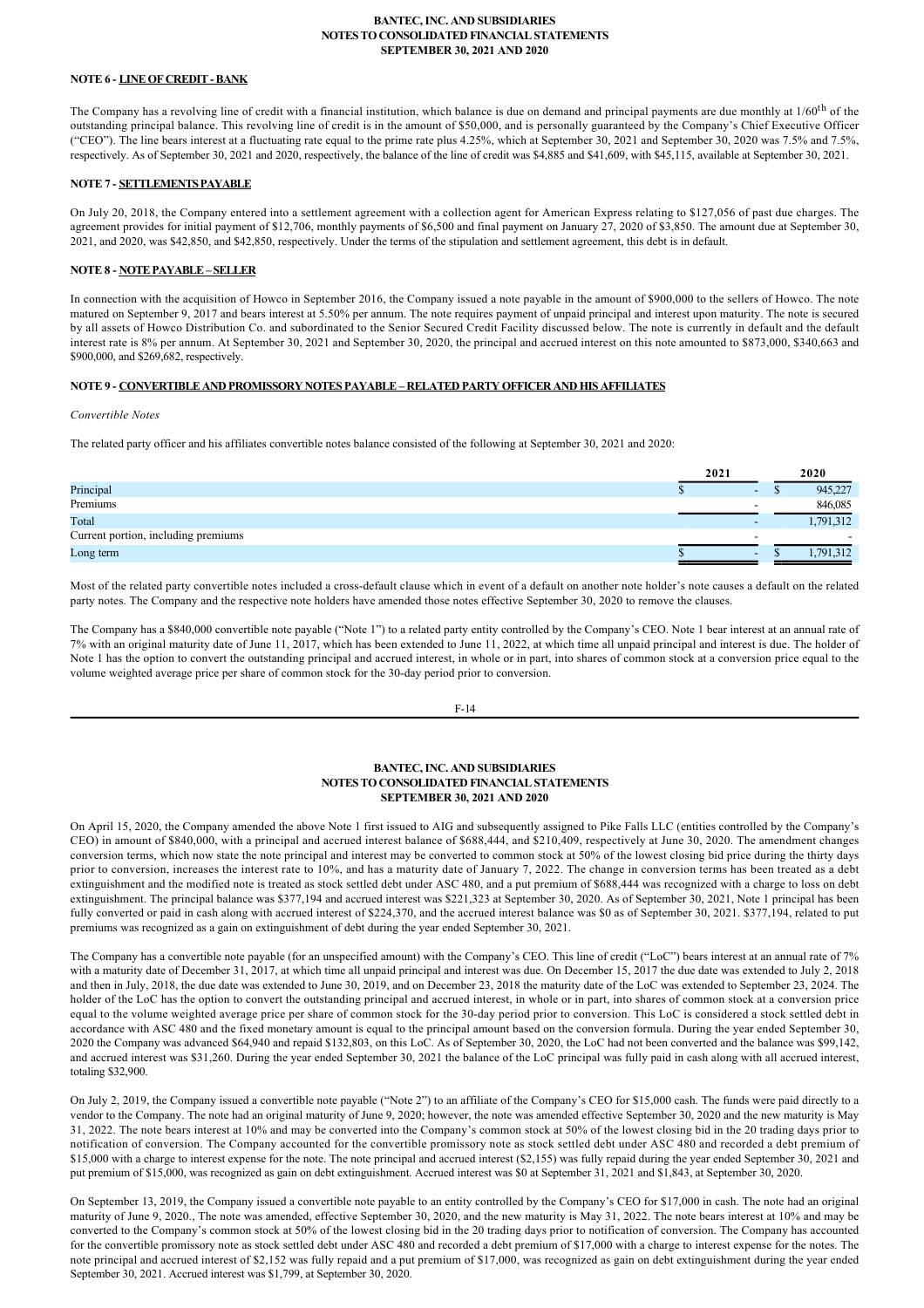On December 30, 2018 the Company issued a promissory note to the CEO for a \$400,000 in cash. The note bears interest at 12% per annum, matures on January 7, 2024 and required monthly payment of principal of \$5,000 with a balloon payment at maturity. On April 14, 2020, the Company amended the above note first issued to Michael Bannon (the Company's CEO) with a principal and interest balance of \$367,500, and \$76,619, respectively at September 30, 2020. The amendment adds conversion terms, which state the note principal and interest may be converted to common stock at 50% of the lowest closing bid price during thirty days prior to conversion, and reduces the interest rate to 10%, and extends the maturity date to January 7, 2024. The change in conversion terms was treated as a debt extinguishment and the new note is considered a stock settled debt under ASC 480, and a put premium of \$367,500 was recognized with a charge to interest expense. The note principal and accrued interest of \$83,133 was fully repaid in cash during the year ended September 30, 2021 and a gain on debt extinguishment was recognized for the premium upon cash repayment. The accrued interest balance was \$76,619 at September 30, 2020.

## **BANTEC, INC. AND SUBSIDIARIES NOTES TO CONSOLIDATED FINANCIAL STATEMENTS SEPTEMBER 30, 2021 AND 2020**

On January 19, 2019 the Company issued a, promissory note to the CEO for a \$200,000, cash loan. The note bears interest at 12% per annum, matures on September 23, 2021 and requires monthly payments of \$2,500 principal. On April 14, 2020, the Company amended the note with a principal and interest balance of \$195,000, and \$17,947. The amendment adds conversion terms, which state the note principal and interest may be converted to common stock at 50% of the lowest closing bid price during thirty days prior to conversion, and reduces the note interest rate to 10%, and extends the maturity date to April 15, 2026. The change in conversion terms has been treated as a debt extinguishment and the new note is considered a stock settled debt under ASC 480, and put premium of \$195,000 has been recognized with a charge to loss on debt extinguishment. During 2020, \$14,250 was repaid and \$180,750 was converted to common stock. Accrued interest of \$20,855 was repaid as of September 30, 2021.

On July 1, 2019, Howco entered into a purchase order financing agreement with an entity controlled by the Company's CEO ("Pike Falls") for cash advances to Howco. The advances are to be for 100% of the face value of the purchase orders to be repaid with accounts receivable related to the sales of the products underlying the purchase orders. Pike Falls receives 4% of the purchase price for the first 45 days and .00086% per day thereafter on the unpaid balance.

On April 15, 2020, the Company issued a convertible note payable to Michael Bannon (the Company's CEO) in the principal amount of \$69,391, in replacement for the amounts owed to an entity controlled by Mr. Bannon (above) The new note interest rate is 10%, and it matures on January 31, 2022. The new note principal and interest may be converted into the Company's common stock at 50% of the lowest closing bid price in the thirty days preceding the conversion notice. This issuance was treated as a debt extinguishment of the old note and the new note conversion terms have been treated as stock settled debt under ASC 480, and put premium of \$69,391 was recognized with a charge to interest expense. The principal and accrued interest was \$69,391 and \$5,332 respectively as of September 30, 2020. During the year ended September 30, 2021 the principal and accrued interest of \$6,206 was fully paid in cash and \$69,391 was recognized as gain on extinguishment of debt.

## *Other Notes Payable*

On December 22, 2020 a promissory note was issued to the CEO by Howco for \$50,000 having weekly payments of \$2,580 for twenty-five weeks, which include a total of \$14,500 of interest. The principal and interest due were fully paid at September 30, 2021.

On May 21, 2021 a promissory note was issued to the CEO by Howco for \$40,000 having weekly payments of \$2,080 for twenty-five weeks, which include a total of \$12,000 of interest. During the year ended September 30, 2021, repayments of principal were \$40,000 and interest of \$8,308 were changed to Interest Expense and were made reducing the principal balance to \$0. Interest charged was reduced due to early repayment.

On June 27, 2021 a promissory note was issued to the CEO by Howco for \$50,000 having weekly payments of \$2,580 for twenty-five weeks, which include a total of \$14,500 of interest. During the year ended September 30, 2021, repayments of principal were \$50,000 and interest of \$6,692 were changed to Interest Expense and were made reducing the principal balance to \$0. Interest charged was reduced due to early repayment.

On July 12, 2021 a promissory note was issued to the CEO by Howco for \$50,000 having weekly payments of \$2,580 for twenty-five weeks, which include a total of \$14,500 of interest. During the year ended September 30, 2021, repayments of principal were \$50,000 and interest of \$6,135, were changed to interest expense and were made reducing the principal balance to \$0.

During the year ended September 30, 2021, the CEO extended short-term advances totaling \$60,400, which were fully repaid as of September 30, 2021.

 $F-16$ 

## **BANTEC, INC. AND SUBSIDIARIES NOTES TO CONSOLIDATED FINANCIAL STATEMENTS SEPTEMBER 30, 2021 AND 2020**

## **NOTE 10 CONVERTIBLE NOTES PAYABLE AND ADVISORY FEE LIABILITIES**

The senior secured credit facility note balance and convertible debt balances consisted of the following at September 30, 2021 and 2020:

|                       |  | September 30,<br>2021 |  |           |  |  |  | September 30,<br>2020 |  |
|-----------------------|--|-----------------------|--|-----------|--|--|--|-----------------------|--|
| Principal             |  | 6,167,407             |  | 6,473,702 |  |  |  |                       |  |
| Premiums              |  | 1,509,673             |  | 1,846,471 |  |  |  |                       |  |
| Unamortized discounts |  | (14, 440)             |  | (9,223)   |  |  |  |                       |  |
|                       |  | 7,662,640             |  | 8,310,950 |  |  |  |                       |  |

For the years ended September 30, 2021 and 2020, amortization of debt discount on the above convertible notes amounted to \$30,533 and \$6,242, respectively.

## *Senior Secured Credit Facility Note Default*

On September 13, 2016, the Company entered into a senior secured credit facility note with an investment fund for the acquisition of Howco. The Company can borrow up to \$6,500,000, subject to lender approval, with an initial convertible promissory note at closing of \$3,500,000 (the "Note"). The Note bears interest at a rate of 18% per annum, required monthly payments of \$52,500, which is interest only, starting on October 13, 2016 through February 13, 2017, and monthly payments, including interest and principal, of \$298,341 starting on March 13, 2017 through maturity on March 13, 2018. In the event of default, the Note balance will bear interest at 25% per annum. In connection with this Agreement, the Company was obligated to pay additional advisory fees of \$850,000 payable in the form of cash or common stock in accordance with the terms of the Agreement. The Company was also required to reserve 7,000 shares of common stock related to this transaction. The reserved shares will be released upon the satisfaction of the loan.

As of September 30, 2021, and September 30, 2020, the Company had issued 539, shares of common stock in satisfaction of the \$850,000 advisory fee in accordance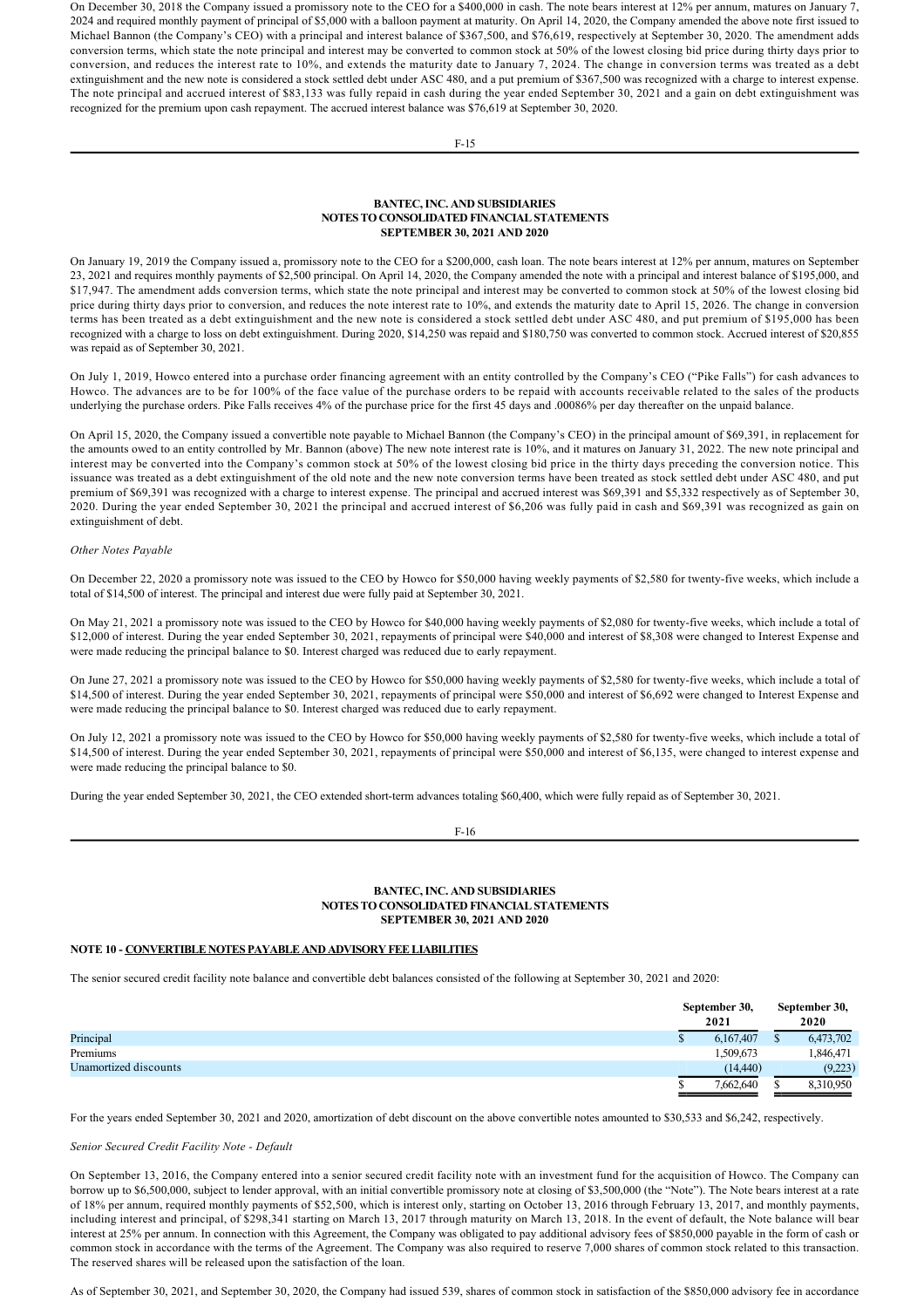with the terms of the agreement, such shares being issued in September 2016. The proceeds from the sale of the 539, shares were to be applied to the \$850,000 advisory fee due. Based upon the value of the shares, at the time the lender sells the shares, the Company may be required to redeem unsold shares for the difference between the \$850,000 and the lender's sales proceeds. Accordingly, the \$850,000 was reflected as a current liability through December 31, 2017. In January 2018, in connection with a settlement agreement (see below), the accrued advisory fee was reclassified to the principal balance of the replacement Convertible Note. Through the date of the settlement agreement and through September 30, 2021 and September 30, 2020, the lender had not reported any proceeds from the sale of these shares (see below). Prior to the settlement agreement in January 2018, notwithstanding anything contained in the Agreement to the contrary, in the event the Lender has not realized net proceeds from the sale of Advisory Fee Shares equal to at least the Advisory Fee by the earlier to occur of: (A) September 13, 2017; (B) the occurrence of an Event of Default; or (C) the Maturity Date, then at any time thereafter, the Lender shall have the right, upon written notice to the Borrower, to require that the Borrower redeem all Advisory Fee Shares then in Lender's possession for cash equal to the Advisory Fee, less any cash proceeds received by the Lender from any previous sales of Advisory Fee Shares, if any within five (5) Business Days from the date the Lender delivers such redemption notice to the Borrower.

The Note is only convertible upon default or mutual agreement by both parties at a conversion rate of 85% of the lowest of the daily volume weighted average price of the Company's common stock during the 5 business days immediately prior to the conversion date. At any time and from time to time while this Note is outstanding, but only upon: (i) the occurrence of an Event of Default under any of the Loan Documents; or (ii) mutual agreement between the Company and the Holder, this Note may be, at the sole option of the Holder, convertible into shares of the Company's common stock, in accordance with the terms and conditions of the Note. Upon liquidation by the Holder of Conversion Shares issued pursuant to a conversion notice, provided that the Holder realizes a net amount from such liquidation equal to less than the conversion amount specified in the relevant conversion notice, the Company shall issue to the Holder additional shares of the Company's common stock equal to: (i) the Conversion Amount specified in the relevant conversion notice; *minus* (ii) the realized amount, as evidenced by a reconciliation statement from the Holder (a "Sale Reconciliation") showing the realized amount from the sale of the Conversion Shares; *divided by* (iii) the average volume weighted average price of the Company's common stock during the five business days immediately prior to the date upon which the Holder delivers notice (the "Make-Whole Notice") to the Company that such additional shares are requested by the Holder.

## F-17

## **BANTEC, INC. AND SUBSIDIARIES NOTES TO CONSOLIDATED FINANCIAL STATEMENTS SEPTEMBER 30, 2021 AND 2020**

Once a default occurs, the Note and the \$850,000 advisory fee payable will be accounted for as stock settled debt at its fixed monetary value. On March 13, 2017 the Company defaulted on the monthly principal and interest payment of \$298,341. Due to this default, as of June 30, 2017, the Company has accounted for the embedded conversion option as stock settled debt and recorded a debt premium of \$617,647 with a charge to interest expense, and the interest rate increased to 25% (default rate).

On March 28, 2017, the Company entered into an additional agreement with the above senior secured credit facility lender to receive a range of advisory services for a total of \$1,200,000 with no definitive terms or length of service which was expensed in fiscal 2017 and had been recorded as an accrued liability – advisory fees through December 31, 2017. In connection with the settlement agreement discussed below, in January 2018, the advisory services fees payable were reclassified to the principal balance of the replacement Convertible Note.

On January 3, 2018, the Company entered into a settlement agreement (the "Settlement Agreement") and replacement note agreements with the investment fund related to a senior secured credit facility note dated September 13, 2016. On the effective date of the Settlement Agreement, all amounts owed to the investment fund aggregated \$5,788,642 and consisted of a convertible promissory note of \$3,500,000, accrued interest payable of \$238,642, and accrued advisory fees payable of \$2,050,000. On the effective date of the Settlement Agreement, the amount due of \$5,788,642 was split and apportioned into two separate replacement notes ("Replacement Note A" and Note B"). Replacement Note A had a principal amount of \$1,000,000 and Replacement Note B had a principal balance of \$4,788,642, both of which remained secured by the original security, pledge and guarantee agreements; and other applicable loan documents, and bear interest at 18% per annum. The default was not waived by this settlement agreement. The Company originally recorded a premium on stock settled debt of \$617,647 on the \$3,500,000, and subsequent to the settlement agreement recorded an additional premium on stock settled debt of \$403,878 on the additional \$2,288,642 for accrued interest and advisory fees payable that were capitalized as note principal. The interest rate was amended to 12% effective June 12, 2018.

The Credit Agreement was amended such that the maturity date was extended to January 13, 2019 (the "Extended Maturity Date") for replacement Note B, while the Note A maturity date remained at March 13, 2018 but was due as of March 2017 due to the principal and interest payment default discussed above. Notwithstanding anything contained in this Agreement to the contrary, all obligations owing by the Company and all other Credit Parties under the Credit Agreement, First Replacement Note B, and all other Loan Documents shall be paid in full by the Extended Maturity Date as follows: \$52,500 per month from January 13, 2018 to December 13, 2018 and the remaining principal and accrued interest on January 13, 2019. Interest payments made since the amendment have totaled \$323,440 and are therefore not in accord with that amendment. However, TCA has received payments under the 3(a) (10) settlement (below) totaling \$308,100 during the year ended September 30, 2018, and another \$270,320, during the year ended September 30, 2019. The principal balance was \$4,788,642 at September 30, 2018.

On October 30, 2018, TCA the Company's senior lender amended its credit facility which had been restructured in January 2018 when fees for advisory and other matters along with accrued but unpaid interest were capitalized and separated into two notes, Note A having \$1,000,000 principal and Note B having \$4,788,642 both having the same maturity terms, interest rates and conversion rights. Under the current amendment total amounts outstanding under the notes along with accrued interest of \$537,643 has been capitalized with the principal amount due of \$6,018,192, \$5,326,285 for Note B and \$691,907 for Note A. The restated note has the same conversion price discount and therefore continues to be stock settled debt under ASC 480, an additional \$94,878 was charged to interest with a credit to debt premium. The restated note accrues interest on the principal balance at 12% per annum, includes amortization to the new maturity date of December 15, 2020. The amortization payments credited toward the principal amount and accrued interest vary and include payments made under the  $3(a)(10)$  settlement agreement with a third party related to Note A. Economically the total principal and accrued interest outstanding remain unchanged as reported in the consolidated balance sheet. All other terms including conversion rights and a makewhole provision in the case of a conversion shortfall remain the same as stated in the footnotes above.

On September 6, 2019, the Company received a default notice on its payment obligations under the senior secured credit facility agreement from TCA. The Company has proposed a number of solutions including refinancing the debt with other parties. The default was declared due to non-payment of monthly scheduled amortization (principal and interest). TCA holds security interests in all assets of the Company including its subsidiary Howco. The Company is in negotiation with the receiver appointed by the court related to the senior secured creditor's claim and has proposed a preliminary settlement.

## **BANTEC, INC. AND SUBSIDIARIES NOTES TO CONSOLIDATED FINANCIAL STATEMENTS SEPTEMBER 30, 2021 AND 2020**

At September 30, 2021 and September 30, 2020, the principal of the Note B portion was \$5,326,285 and accrued interest was \$1,738,403 and \$1,099,250 respectively and the Note A principal subject to the 3(a) (10) court order was \$421,587. During the year ended September 30, 2021, the Company has not paid interest or principal and Livingston Asset Management (under the 3(a) (10) settlement) has not made any payments to TCA.

On January 30, 2018 pursuant to the Liability Purchase Term Sheet, the TCA Replacement Note A in the principal amount of \$1,000,000 was acquired by Livingston Asset Management LLC ("Livingston") from the original lender. Principal of Replacement Note A is due to Livingston with all then accrued but unpaid interest due to the original lender. In accordance with the terms of the Settlement Agreement, the Court was advised of the Company's intention to rely upon the exception to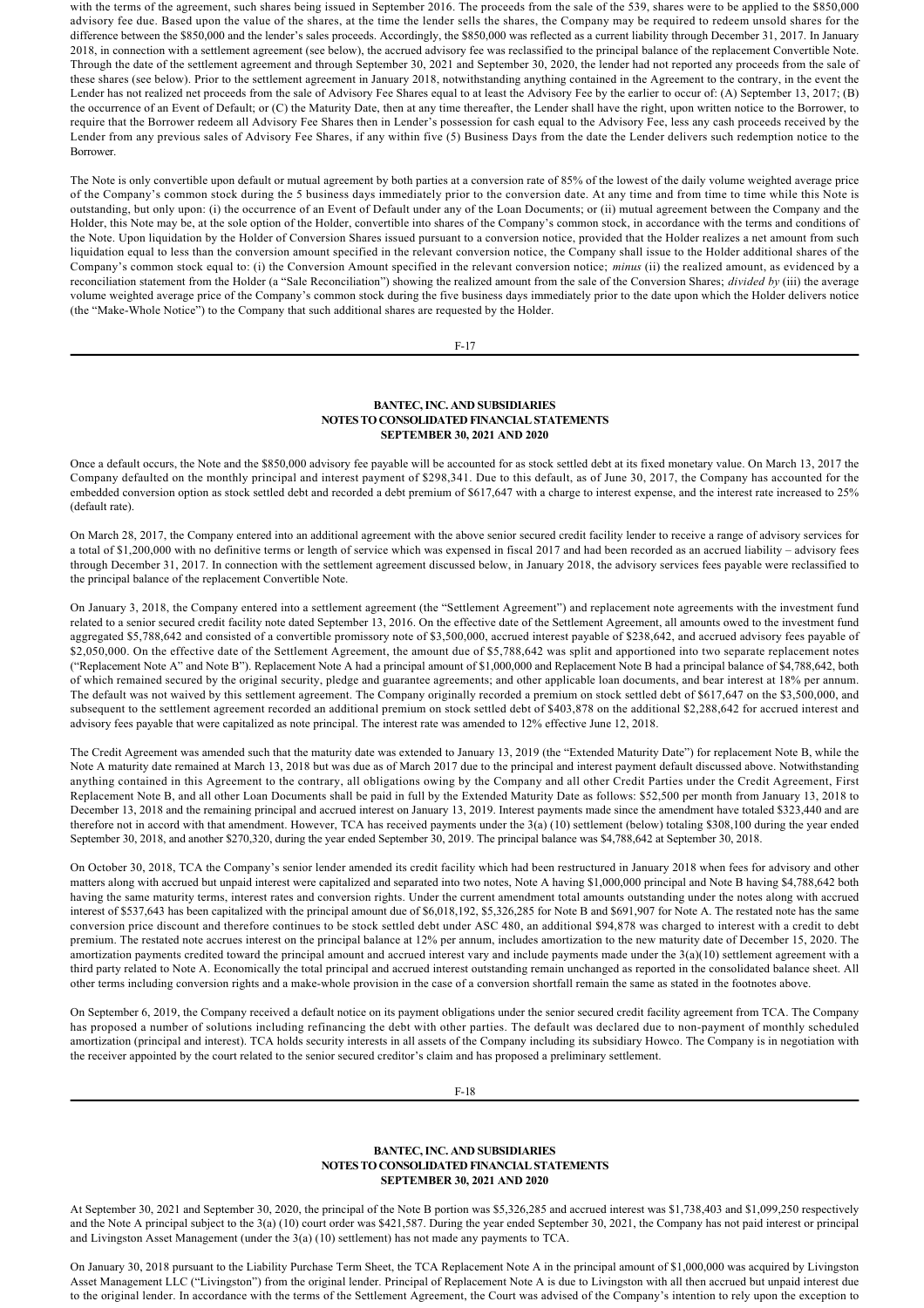registration set forth in Section 3(a) (l0) of the Securities Act to support the issuance of its common shares and the Court held a fairness hearing regarding the issuance on March 12, 2018. Following entry of an Order by the Court which occurred on March 12, 2018, in settlement of the claims, the Company shall issue and deliver to Livingston shares of its common stock (the "Settlement Shares") in one or more tranches as necessary, and subject to adjustment and ownership limitations as set forth in the Settlement Agreement, sufficient to generate proceeds such that the aggregate Remittance Amount equals the Claim Amount. The Company will issue free trading shares of its common stock under section 3(a) (10) of the Securities Act to Livingston in the amount of such judgment in a series of tranches so that Livingston will not own more than 9.99% of the Company's outstanding shares per tranche. The parties reasonably estimate that the fair market value of the Settlement Shares to be received by Livingston is equal to approximately \$1,666,667 which is based on a discount of 40%.

In the year ended September 30, 2021, there were no 3(a) (10) issuances. As of September 30, 2021, there have been seventeen issuances under section 3(a) (10) of the Securities Act totaling 1,374,885 shares; 1,273,261, in 2019, and 101,624, in 2018, which have been recorded at par value with an equal charge to additional paid-in capital. On November 17, 2019, 194,520 of the shares issued under the  $3(a)$  (10) were cancelled at the request of Livingston. The value originally recorded as a liability remains in the convertible note balance, until these shares have been sold and reported to the Company by the lender as part of the Make-Whole provision at which time the proceeds value of such shares are reclassified to additional paid-in capital. During the years ended September 30, 2018 and September 30, 2019, proceeds of \$308,100 and \$270,320, respectively were remitted to TCA by Livingston and applied to reduce the liability with corresponding credits to additional paid in capital. \$180,618 of debt premium was credited to additional paid in capital in conjunction with the payments to TCA. At September 30, 2020 and September 30, 2021 the balance, of \$421,587 along with related debt premium of \$281,054 are included in convertible notes payable on the balance sheet.

On March 7, 2018 the Company entered into a placement agent and advisory agreement with Scottsdale Capital Advisors in connection with the Livingston liability purchase term sheet executed on November 15, 2017. The placement agent services fee amounted to \$15,000 payable to Scottsdale Capital Advisors in the form of a convertible note. The note matures six months from the date of issuance and shall accrue interest at the rate of 10% per annum. The \$15,000 note is convertible into shares of the Company's common stock at a discount of 30% of the low closing bid price for the twenty trading days prior to the conversion and is not subject to any registration rights. The Company has accounted for the convertible promissory note as stock settled debt under ASC 480 and recorded a debt premium of \$6,429 with a charge to interest expense. The note has not been converted and the principal balance is \$15,000, at September 30, 2021 and September 30, 2020 with \$6,273, and \$4,293, of accrued interest, respectively. As the note has matured it is technically in default. Under the terms of the note no default interest or penalties accrue.

#### *Other Convertible Debt*

On June 1, 2018, the Company entered into a consulting and services arrangement with Livingston Asset Management which has no stipulated term. The arrangement provides for financial management services including accounting and related periodic reporting among other advisory services. Under the agreement the Company will issue to Livingston Asset Management Convertible Fee Notes having principal of \$12,500, interest of 10% per annum, maturity of six or seven months. The notes are convertible into common shares at a discount of 50% to the lowest bid price in the 30 trading days immediately preceding the notice of conversion. The notes were charged to professional fees for each corresponding service month. The Company has accounted for the convertible promissory note as stock settled debt under ASC 480 and recorded a debt premium of \$12,500 with a charge to interest expense for each note. As of September 30, 2021, the following notes had been issued, assigned and converted as indicated:

| I<br>I<br>۰. |
|--------------|
|              |

#### **BANTEC, INC. AND SUBSIDIARIES NOTES TO CONSOLIDATED FINANCIAL STATEMENTS SEPTEMBER 30, 2021 AND 2020**

December 1, 2018, \$12,500 principal, maturing May 31, 2019 – partially converted, principal balance \$10,375 at September, 30, 2019 – assigned to Alpha Capital Anstalt and fully converted;

January 1, 2019, \$12,500 principal, maturing June 30, 2019 – assigned to Alpha Capital Anstalt and fully converted;

February 1, 2019, \$12,500 principal, maturing July 31, 2019 – assigned to Alpha Capital Anstalt and fully converted;

March 1, 2019, \$12,500 principal, maturing August 31, 2019 – assigned to Alpha Capital Anstalt and fully converted;

April 1, 2019, \$12,500 principal, maturing September 30, 2019 – assigned to Alpha Capital Anstalt and fully converted;

May 1, 2019, \$12,500 principal, maturing October 31, 2019 – assigned to Alpha Capital Anstalt and fully converted; and

June 1, 2019, \$12,500 principal, maturing November 30, 2019 – assigned to Alpha Capital Anstalt and fully converted.

The notes were charged to professional fees for each corresponding service month. The Company has accounted for each of the Convertible Fee Notes as stock settled debt under ASC 480 and recorded a debt premium of \$12,500 each with a charge to interest expense.

On September 30, 2019, the Company issued a convertible note to Livingston Asset Management for \$51,000 (\$17,000, for each of the months from July to September, 2019), under the same interest rate and conversion discount terms. The note matures on March 31, 2020.

On November 1, 2019, Livingston Asset Management LLC amended the terms of the monthly fee notes issued between December 1, 2018 through September 30, 2019, totaling \$136,375, in principal such that the notes are no longer convertible into common stock. The principal balance of \$136,375 was reclassified to notes and loans payable and the related put premiums totaling \$136,375 were recognized as gains on debt extinguishment on the date of the amendment.

The \$85,375 of principal from the Livingston Asset Management LLC notes issued December 1, 2018 through June 1, 2019, along with \$8,475 of accrued interest were sold and assigned to Alpha Capital Anstalt, on February 20, 2020. The assigned notes became convertible as of the date of the assignment by virtue of an agreement between the Company and the new note holder. The terms of the notes provide for conversion of principal and accrued interest at a 50% discount to the lowest closing bid price over the 20 days prior to conversion. The notes have been accounted for as stock settled debt under ASC 480, and put premium of \$93,850 has been recognized with a charge to interest expense. During the year ended September 30, 2020, \$2,200 of the principal was converted into common stock. The total accrued unpaid interest (also not converted) is \$5,277 at September 30, 2020. The assigned notes are in default and there are cross-default terms in the original notes or the assignment documentation. Following conversions during the year ended September 30, 2021 the principal balance was \$0 at September 30, 2021 and \$91,300 as of September 30, 2020. Accrued interest was \$0 and \$5,277 at September 30, 2021 and September 30, 2020, respectively. Put premiums of \$91,300 were reclassified to additional paid in capital during the year ended September 30, 2021.

In April 2020, Livingston Asset Management LLC, sold and assigned its September 30, 2019, promissory notes to Tri-Bridge Ventures, LLC. The principal balance of \$51,000 and accrued interest of \$2,571 acquired at the date of the assignment. Tri-Bridge fully converted all principal and accrued interest by June 16, 2020.

Under the terms of the June 1, 2018 consulting and services agreement with Livingston Asset Management, LLC, as amended on July 1, 2019, Livingston is to receive \$20,000, per month including \$3,000 cash and \$17,000 in promissory notes. The notes bear interest of 10% per annum and mature in six month. The promissory notes are convertible into shares of common stock at a discount of 50% of the lowest closing bid price during the 30 trading days prior to conversion. The notes having a conversion feature are treated as stock settled debt under ASC 480 and a debt premium of \$17,000 is recognized as interest expense on note issuance date. During the year ended September 30, 2021, the October 1, 2020, November 1, 2020, December 1, 2020 and January 1, 2020 notes were fully converted and Livingston agreed to forgive seven months ("February 1, 2020 through August 1, 2020") of service including the cash payments due which were recorded as accounts payable. A gain on debt extinguishment was recognized of \$263,938 related to the principal, premiums and accrued interest during the year ended September 30, 2021. The specific notes forgiven are indicated below.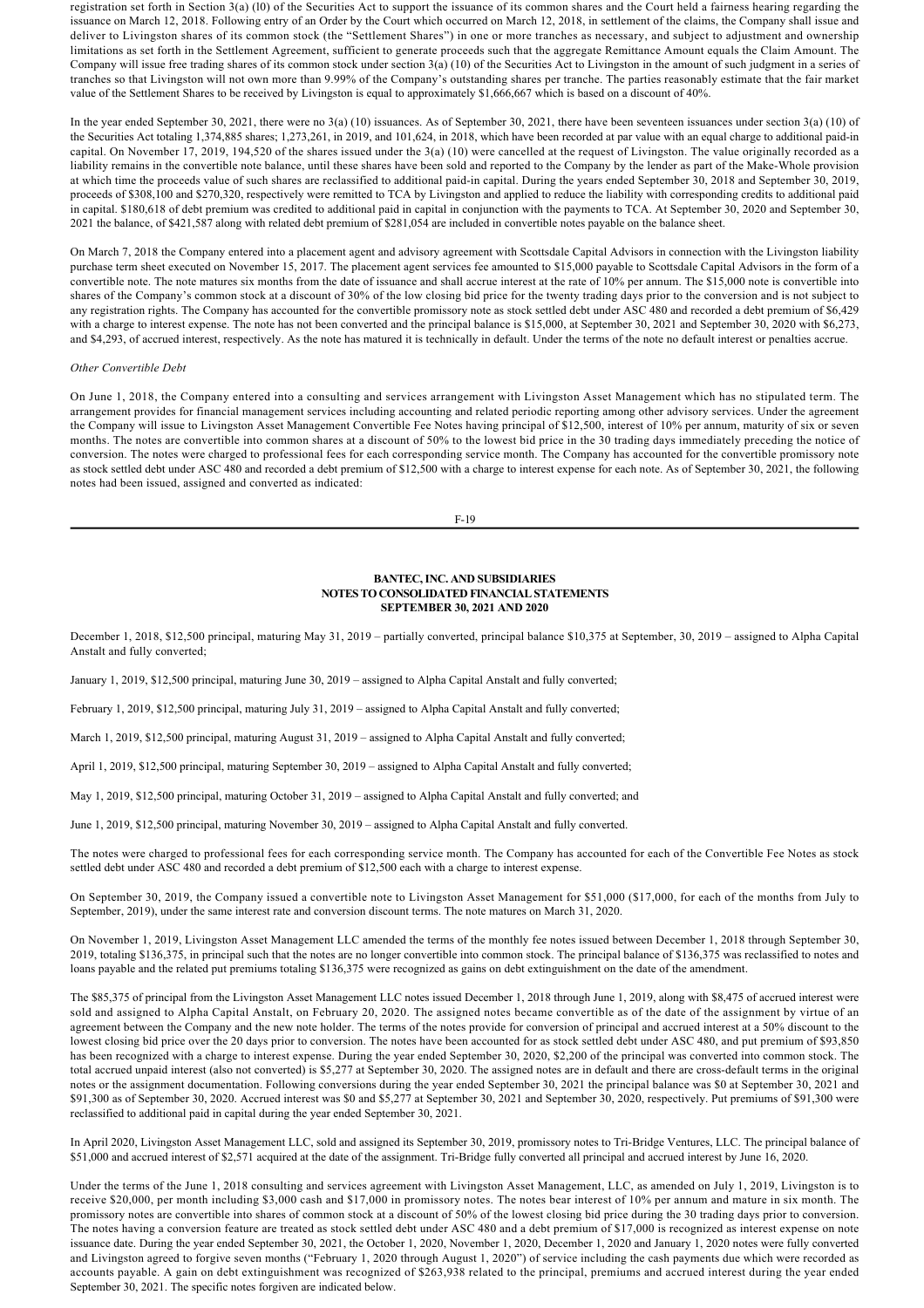## **BANTEC, INC. AND SUBSIDIARIES NOTES TO CONSOLIDATED FINANCIAL STATEMENTS SEPTEMBER 30, 2021 AND 2020**

Convertible notes were issued to Livingston as follows:

January 1, 2020 - \$17,000 non-convertible note amended to original conversion terms, fully converted;

February 1, 2020 - \$17,000 note and accrued interest forgiven;

March 1, 2020 - \$17,000 note and accrued interest forgiven:

April 1, 2020 - \$17,000 note and accrued interest forgiven;

May 1, 2020, \$17,000 note and accrued interest forgiven;

June 1, 2020 - \$17,000 note and accrued interest forgiven;

July 1, 2020 - \$17,000 note and accrued interest forgiven; and

August 1, 2020 - \$17,000, note and accrued interest forgiven.

Livingston has given the Company forbearance on fees beginning September 1, 2020 through June 1, 2021. Effective July 1, 2021 the agreement was amended changing the advisory fees to \$15,000 due on the first day of each month. Fees are to be paid in the form of a convertible note having a nine month maturity and conversion discount of 50% of the lowest closing bid price during the 30 trading days prior to conversion. The principal balance was \$45,000 and \$193,300 at September 30, 2021 and 2020, respectively. Accrued interest totaled \$752 and \$10,239 at September 30, 2021 and 2020, respectively.

On August 29, 2018 the Company entered into an agreement with a legal firm to provide securities related and other legal services which has no stipulated term. Under the agreement the Company will issue convertible notes with varying principal amounts for services. The first note was issued on August 29, 2018, for \$6,000, interest of 12%, and a maturity date of February 28, 2019. The conversion feature allows for conversion into common shares at the lesser of: a) 70% of the share price on the date of the note; or b) 50% of the lowest bid price during the 30 trading days preceding the date of the notice of conversion. In connection with the issuance of this Note, the Company determined that the terms of the Note contain a conversion formula that caused variations in the conversion price resulting in the treatment of the conversion option as a bifurcated derivative to be accounted for at fair value. Accordingly, under the provisions of FASB ASC Topic No. 81540, "Derivatives and Hedging – Contracts in an Entity's Own Stock", the embedded conversion option contained in the convertible instruments were accounted for as derivative liabilities at the date of issuance and shall be adjusted to fair value through earnings at each reporting date. The fair values of the embedded conversion option derivatives were determined using the Binomial valuation model. \$10,435 was recognized as derivative liability with \$6,000 charged to debt discount and \$4,035 charged to derivative expense on issuance. The debt discount of \$6,000 was amortized to interest expense to the maturity date of the note. At March 31, 2019 the derivative fair value was determined to have decreased to \$8,881. As the note reached its maturity date no further fair value adjustments will be recorded. For the year ended September 30, 2019, the \$5,000, balance of the debt discount was charged to interest expense and debt discount balances was \$0. During the year ended September 30, 2021 the note principal was fully repaid in cash and the derivative liability was recognized as gain on extinguishment of debt. The following notes have been issued to the law firm, each having six month term to maturity and 12% annual interest but a change in the conversion terms such that a fixed discount of 50% of the lowest bid price in the 30 trading days immediately preceding the notice of conversion. The notes have cross default provisions. The Company has accounted for the convertible promissory notes as stock settled debt under ASC 480 and recorded debt premiums equal to the face value of the notes with a charge to interest expense. The note principal amount was charged to professional fees during the month the note was issued.

April 18, 2019, \$6,000 – in default, sold and assigned to Trillium Partners LP on May 28, 2020 and fully converted as of September 30, 2021;

 $F-21$ 

## **BANTEC, INC. AND SUBSIDIARIES NOTES TO CONSOLIDATED FINANCIAL STATEMENTS SEPTEMBER 30, 2021 AND 2020**

May 18, 2019, \$6,000 – in default, sold and assigned to Trillium Partners LP on May 28, 2020 and fully converted as of September 30, 2021;

June 18, 2019, \$6,000 – in default, sold and assigned to Trillium Partners LP on May 28, 2020 and fully converted as of September 30, 2021;

July 18, 2019, \$6,000 – assigned to Trillium Partners LP on February 12, 2021 and fully converted as of September 30, 2021;

August 18, 2019, \$6,000 – assigned to Trillium Partners LP on February 12, 2021 and fully converted as of September 30, 2021;

September 18, 2019, \$6,000 – assigned to Trillium Partners LP on February 12, 2021 and fully converted as of September 30, 2021;

October 18, 2019, \$6,000 – assigned to Trillium Partners LP on February 12, 2021 and fully converted as of September 30, 2021;

November 18, 2019, \$6,000 – assigned to Trillium Partners LP on February 12, 2021 and fully converted as of September 30, 2021;

December 18, 2019, \$6,000 – assigned to Trillium Partners LP on February 12, 2021 and fully converted as of September 30, 2021;

January 18, 2020, \$6,000 – assigned to Trillium Partners LP on February 12, 2021 and fully converted as of September 30, 2021;

March 18, 2020, \$6,000 – assigned to Trillium Partners LP on February 12, 2021 and fully converted as of September 30, 2021;

April 18, 2020, \$6,000 – assigned to Trillium Partners LP on February 12, 2021 and fully converted as of September 30, 2021;

May 18, 2020, \$6,000 – assigned to Trillium Partners LP on February 12, 2021 and fully converted as of September 30, 2021;

June 18, 2020, \$6,000 – assigned to Trillium Partners LP on February 12, 2021 and fully converted as of September 30, 2021;

July 18, 2020, \$6,000 – assigned to Trillium Partners LP on February 12, 2021 and fully converted as of September 30, 2021;

## August 18, 2020, \$6,000 – principal fully repaid in cash; and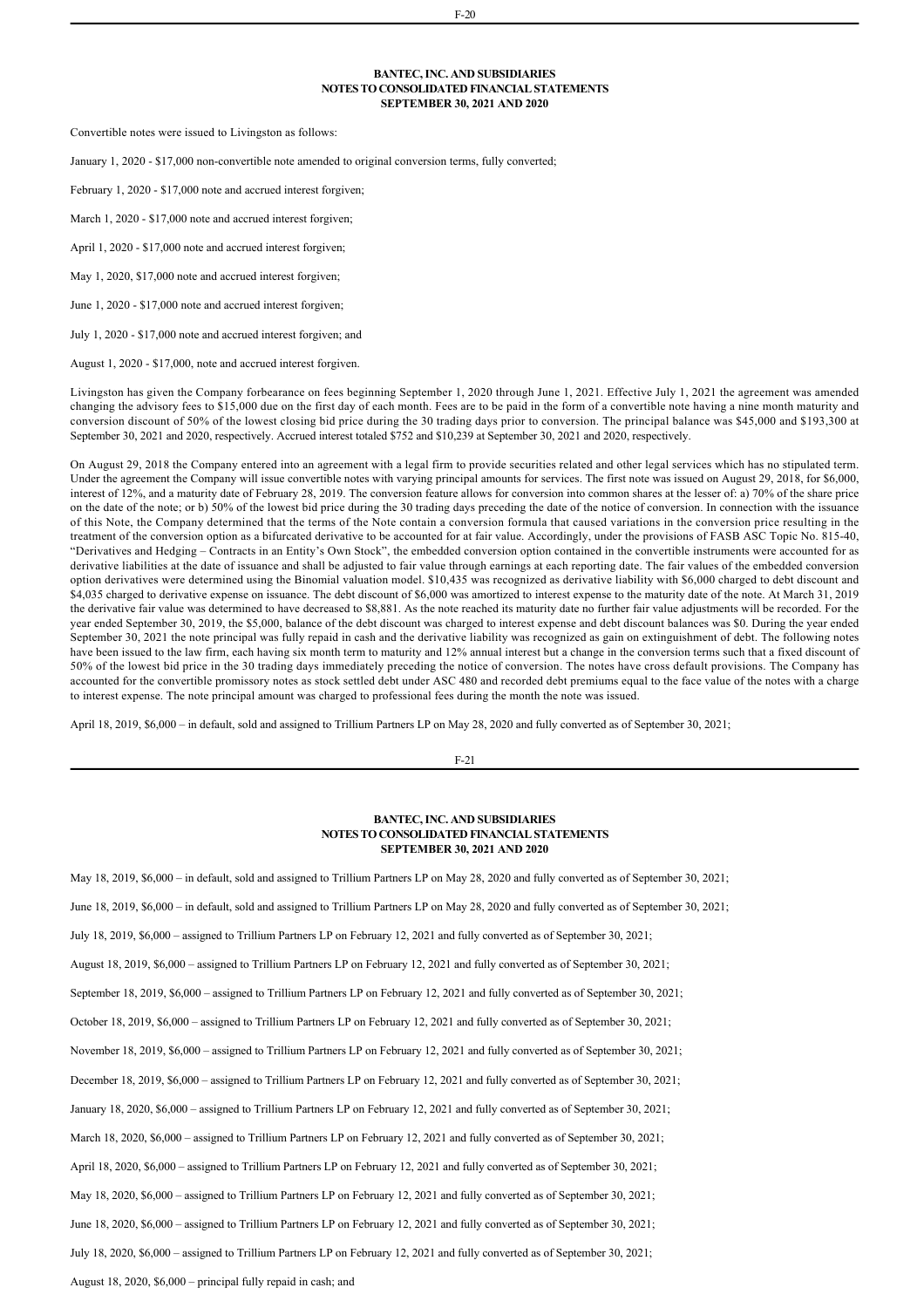September 18, 2020, \$6,000 – principal fully repaid in cash.

The principal balances owed under the agreement as if September 30, 2021 and 2020 were \$0, and \$108,000 respectively.

It is the Company's intention to pay the monthly fee in cash, therefore it expected that no new notes will be issued in conjunction with the monthly attorney service fees.

On November 13, 2018, the Company issued a convertible promissory note for \$90,000 to a vendor in settlement of approximately \$161,700 of past due amounts due for services. The note bears interest at 5%, matures on June 30, 2019 and is convertible into the Company's common stock at 50% of the lowest closing bid price during the 20 trading days immediately preceding the notice of conversion. The note matured on June 30, 2019, there is no default penalty associated with the note, nor are there any cross-default provisions in the note. The Company has accounted for the convertible promissory note as stock settled debt under ASC 480 and recorded debt premium \$90,000 with a charge to interest expense for the notes. The unconverted principal, premium and accrued interest were \$90,000, \$90,000, and \$14,993 as of September 30, 2020. At September 30, 2021 the principal, premium and accrued interest were \$90,000, \$90,000, and \$25,725.

F-22

## **BANTEC, INC. AND SUBSIDIARIES NOTES TO CONSOLIDATED FINANCIAL STATEMENTS SEPTEMBER 30, 2021 AND 2020**

On November 9, 2017, the Company received a first tranche payment of \$75,500 under the terms of a Securities Purchase Agreement dated October 25, 2017, with Crown Bridge Partners, LLC ("Crown Bridge") under which the Company issued to Crown Bridge a convertible note in the principal amount of \$105,000 and a fiveyear warrant to purchase 100, shares of the Company's common stock at an exercise price of \$350, as a commitment fee which is equal to the product of one-third of the face value of each tranche divided by \$350. Under the terms of the note Crown Bridge was to receive "right of first refusal" for any subsequent loans or notes to fund the Company. The Company violated this covenant when funding was received from other sources without offering Crown Bridge the opportunity to participate. On December 20, 2017 the Company cured this covenant violation by issuing 200 additional warrants which have the same exercise price and terms of the original warrants. The warrants have full ratchet price protection and cashless exercise rights.

The convertible note (the "Note") issued to Crown Bridge in the principal amount of \$105,000, has an original issue discount of \$10,500 and issue costs of \$19,000 both of which are recorded as debt discount along with the warrant relative fair value of \$12,507 for the original 100, warrants and \$31,529 for the penalty warrants to be amortized over the twelve month term of this tranche, bears interest of 10% (12% default rate) per annum, and has a maturity date of 12 months from the date of each tranche of payments under the Note with future tranches being at the discretion of Crown Bridge. The conversion rate for any conversion of unpaid principal and interest under the Notes is at a 35% discount to the lowest market price of the shares of the Company's common stock within a 20 day trading period prior to the date of conversion to which an additional 10% discount will be added if the conversion price of the Company's common stock is less than \$50, per share and no shares of the Company's common stock can be issued to the extent Crown Bridge would own more than 4.99% of the outstanding shares of the Company's common stock and the conversion shares contain piggy-back registration rights. The Note is subject to customary default provisions including an event of default if the bid price of the Company's common stock is less than its par value of \$.0001 per share. The Company is entitled to prepay the Note between 30 days after its issuance until 180 days from its issuance at amounts that increase from 112% of the prepayment amount to 137% of the prepayment amount depending on the length of time when prepayments are made. The Company has accounted for the convertible promissory note as stock settled debt under ASC 480 and recorded a debt premium of \$56,538 with a charge to interest expense. As of September 30, 2018 the note holder fully converted principal and accrued interest into common shares. The debt premium on stock settled debt was fully recognized as additional paid in capital.

On March 1, 2019, the Company received a second tranche advance under the Crown Bridge Partners, LLC, master note dated October 25, 2017, for principal amount of \$35,000, including covered fees and original issue discount totaling \$5,000. Under the conversion terms of the above note, the holder is entitled to a 35% discount plus an additional 10% discount based on the conversion rights of certain other note holders. Therefore, a discount of 45% is assumed for any conversions of this note tranche. The Company has accounted for the convertible promissory note as stock settled debt under ASC 480 and recorded a debt premium of \$28,636 with a charge to interest expense. The original issue discount and fees charged were treated as debt discount and will be amortized to financing expenses over the term of the note. Following conversions during the year ended September 30, 2020 the principal balance and debt premium balances were reduced and the unamortized debt discount was \$0, at September 30, 2020. The principal was increased by charges of \$17,500 for technical default effective during the year ended September 30, 2020 and an additional put premium was calculated to be \$26,250. The cross-default provisions of the note include defaults on any notes issued to third parties including any issued subsequent to the issuance of this note. The default charge and the put premium were charged to interest expense at June 30, 2020. The conversion discount increased to 60% as a result of the default. The principal and accrued interest were \$2,766 and \$6,464, respectively at September 30, 2021 and \$2,766 and \$6,187 at September 30, 2020.

On March 4, 2019, the Company issued a convertible promissory note to Redstart Holdings Corporation in the amount of \$78,000. The note bears interest at 10%, matures on December 31, 2019, includes legal fees of \$3,000 and is convertible at 35% discount to the average of the lowest two prices observed in the 15 days prior to the issuance of a conversion notice. The Company has accounted for the convertible promissory note as stock settled debt under ASC 480 and recorded debt premium \$42,000 with a charge to interest expense for the notes. The fees charged were treated as debt discount and will be amortized to financing expenses over the term of the note. During the three months ended December 31, 2019, Redstart converted principal totaling \$15,000, into 214,286, shares of common stock. On December 31, 2019, the Company received a default notice and demand for payment of the amounts due under this convertible note. The Company recognized the default penalty of \$31,500, as additional principal along with the calculated put premium of \$22,810, with charges to interest expense. During the year ended September 30, 2020, Redstart converted all principal and accrued interest into shares of common stock. The principal, premium and accrued interest balances were \$0, \$0, and \$0, and debt discount was fully amortized, at September 30, 2020. Principal was \$78,000, accrued interest was \$4,851, and unamortized debt discount was \$912, at September 30, 2019.

F23

## **BANTEC, INC. AND SUBSIDIARIES NOTES TO CONSOLIDATED FINANCIAL STATEMENTS SEPTEMBER 30, 2021 AND 2020**

On July 12, 2019, the Company issued a convertible promissory note to Trillium Partners LP for cash in the amount of \$10,000. The note bears interest at 10%, matures on January 11, 2020, and was convertible into the Company's common stock at 50% of the lowest closing bid price on the 20 trading days immediately preceding the notice of conversion. The Company accounted for the convertible promissory note as stock settled debt under ASC 480 and recorded debt premium \$10,000 with a charge to interest expense for the notes.

On November 1, 2019, Trillium Partners LP amended the terms of the notes issued July 12, 2019, such that the note is no longer convertible into common stock. The principal balance of \$10,000 was reclassified to notes and loans payable and the related put premium totaling \$10,000 was recognized as a gain on debt extinguishment on the date of the amendment.

The note issued to Trillium Partners LP, on July 12, 2019 was sold and assigned to Alpha Capital Anstalt on February 20, 2020. The assigned note became convertible as of the date of the assignment by virtue of an agreement between the Company and the new note holder. The terms of the note provide for conversion of principal and accrued interest at a 50% discount to the lowest closing bid price over the 20 days prior to conversion. The note matured on January 11, 2020 and therefore the default interest rate is 24%. There are no crossdefault provisions in the note. The note has been accounted for as stock settled debt under ASC 480, and put premium of \$10,395 was recognized with a charge to interest expense. The note balance and premium were \$10,745 and \$10,395, at September 30, 2020.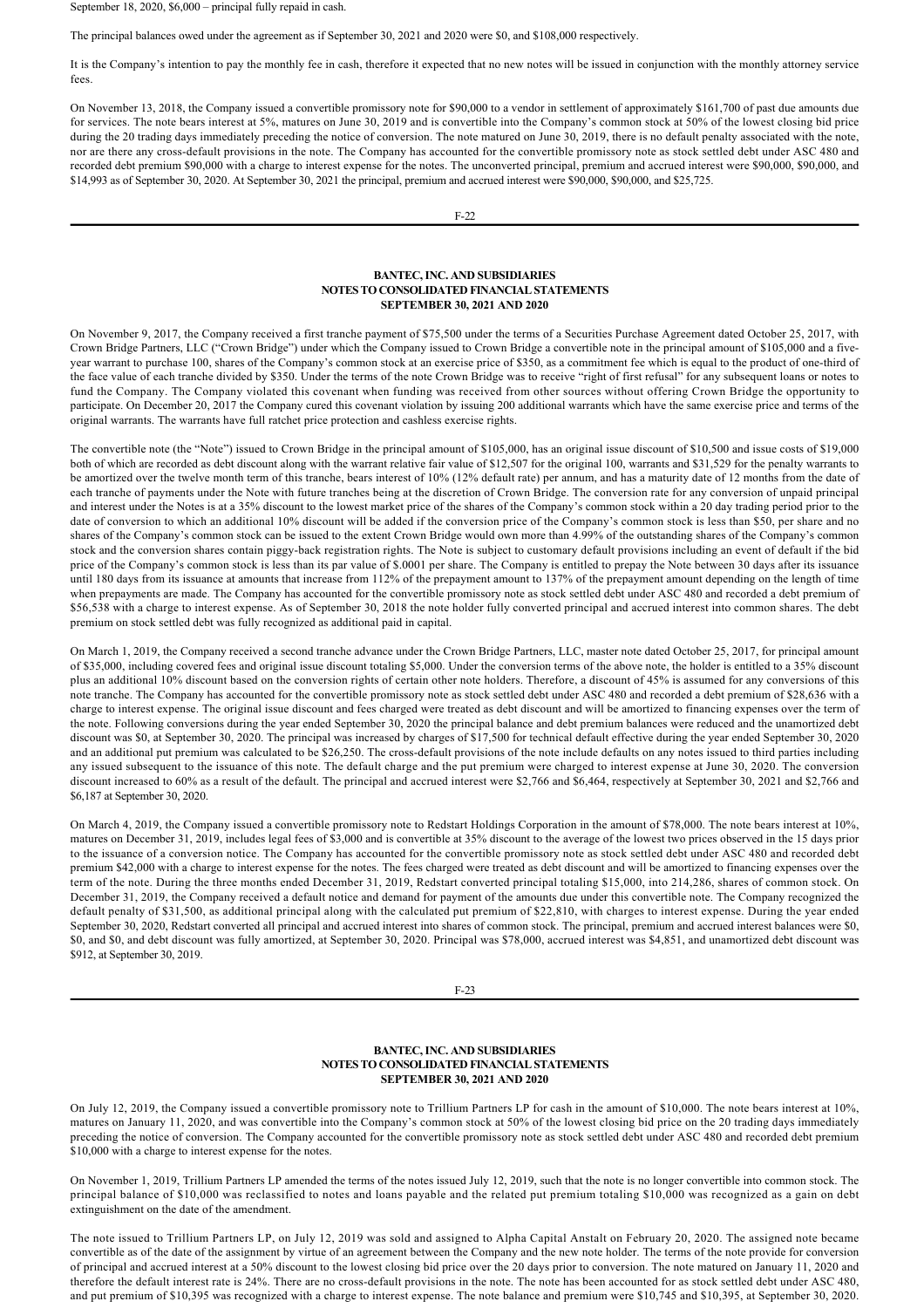Accrued interest was \$1,854 at September 30, 2020. The note and accrued interest were fully converted during the year ended September 30, 2021. The balance of put premium was reclassified to additional paid in capital upon conversion.

On April 20, 2020, the Company issued a convertible promissory note to Geneva Roth Remark Holdings for \$60,000, for \$57,000, cash and fees of \$3,000 (treated as OID to be amortized over the life of the note) having a 10% annual interest rate, maturity of April 20, 2021, and conversion right to a 42% discount to the lowest traded price in the 20 days prior to delivery of a conversion notice. The cross-default terms in the note only include defaults on notes issued to related parties of the note holder. The Company treated the convertible note in accordance with ASC 480 Stock Settled Debt, and recognized the put premium for the stock price discount as a liability with a charge to interest expense at the date of the issuance of the convertible promissory note. Principal, put premium and accrued interest were \$60,000, \$43,448 and \$2,630, respectively at September 30, 2020. The note and accrued interest were fully converted during the year ended September 30, 2021. \$43,448 of put premium was reclassified to additional paid in capital upon conversion.

On May 14, 2020, the Company issued a convertible promissory note for \$35,000 issued to Tri-Bridge Ventures LLC for a cash loan of \$35,000. The note has a one year maturity, 8% annual interest and can be converted to common stock at the contracted price of 60% of the lowest daily traded price during the 10 days prior to delivery of a conversion notice. There are no cross-default provisions in the note. The Company has treated the convertible note in accordance with ASC 480 Stock Settled Debt, and recognized the put premium for the stock price discount as a liability with a charge to interest expense at the date of the issuance of the convertible promissory note. The principal, put premium and accrued interest were \$35,000, \$23,333 and \$836, respectively at September 30, 2020. The principal and accrued interest was fully converted and balances were \$0, and \$0 respectively at September 30, 2021. \$23,333 of put premium was reclassified to additional paid in capital upon conversion.

On June 9, 2020, the Company issued a convertible promissory note in the amount of \$53,000 to Geneva Roth Remark Holdings Inc. The Company received \$50,000, in cash on June 10, 2020 with \$3,000, being retained for legal and underwriting fees which will be treated as OID and be amortized to interest expense over the term of the note. The note matures on June 10, 2021, bears interest at 10%, with a 22% default interest rate and may be converted at 58% of the lowest closing bid price in the 20 days preceding a conversion. The cross-default terms in the note only include defaults on notes issued to related parties of the note holder. The Company treated the convertible note in accordance with ASC 480 Stock Settled Debt, recognizing \$38,379 of put premium for the stock price discount as a liability with a charge to interest expense at the date of the issuance of the convertible promissory note. The principal and accrued interest balances were, \$53,000 and \$1,597 at September 30, 2020, respectively. The principal and accrued interest was fully converted and balances were \$0, and \$0 respectively at September 30, 2021. \$38,379 of put premium was reclassified to additional paid in capital upon conversion.

F24

## **BANTEC, INC. AND SUBSIDIARIES NOTES TO CONSOLIDATED FINANCIAL STATEMENTS SEPTEMBER 30, 2021 AND 2020**

On July 10, 2020, the Company issued a convertible promissory note to Geneva Roth Remark Holdings Inc. in the amount of \$53,000. The Company received \$50,000, in cash on July 15, 2020 with \$3,000, being retained for legal and underwriting fees which will be treated as debt discount and be amortized to interest expense over the term of the note. The note matures on July 10, 2021, bears interest at 10%, with a 22% default interest rate and may be converted at 58% of the lowest closing bid price in the 20 days preceding a conversion. The cross-default terms in the note only include defaults on notes issued to related parties of the note holder. The Company treated the convertible note in accordance with ASC 480 Stock Settled Debt, recognizing \$38,379 as put premium for the stock price discount as a liability with a charge to interest expense at the date of the issuance of the convertible promissory note. The principal and accrued interest balances were \$53,000 and \$1,118 respectively at September 30, 2020. The principal and accrued interest was fully converted and balances were \$0, and \$0 respectively at September 30, 2021. \$38,379 of put premium was reclassified to additional paid in capital upon conversion.

On August 28, 2020, the Company issued a convertible promissory note in the amount of \$104,000 to Geneva Roth Remark Holdings Inc. The Company received \$100,500, in cash on August 28, 2020 with \$3,500, being retained for legal and underwriting fees which will be treated as OID and be amortized to interest expense over the term of the note. The note matures on August 28, 2021, bears interest at 10%, with a 22% default interest rate and may be converted at 58% of the lowest closing bid price in the 20 days preceding a conversion. The cross-default terms in the note only include defaults on notes issued to related parties of the note holder. The Company treated the convertible note in accordance with ASC 480 Stock Settled Debt, recognizing \$75,310 of put premium for the stock price discount as a liability with a charge to interest expense at the date of the issuance of the convertible promissory note. The principal and accrued interest balances were \$104,000 and \$826 respectively at September 30, 2020.The principal and accrued interest was fully converted and balances were \$0, and \$0 respectively at September 30, 2021. \$75,310 of put premium was reclassified to additional paid in capital upon conversion.

On November 2, 2020, the Company executed a convertible promissory note issued to Geneva Roth Remark Holdings for \$53,500, having a 10% annual interest rate, with a 22% default interest rate, maturity of November 2, 2021, and conversion right to a 40% discount to the lowest traded price in the 20 days prior to delivery of a conversion notice. The note was funded for \$50,000, with \$3,500, disbursed for legal and execution fees. The cross-default terms in the note only include defaults on notes issued to related parties of the note holder. The Company treated the convertible note in accordance with ASC 480 Stock Settled Debt, recognizing \$35,666 of put premium for the stock price discount as a liability with a charge to interest expense at the date of the issuance of the convertible promissory note. The principal and accrued interest was fully converted and balances were \$0, and \$0 respectively at September 30, 2021. \$35,666 of put premium was reclassified to additional paid in capital upon conversion.

On December 15, 2020, the Company executed a convertible promissory note issued to Geneva Roth Remark Holdings for \$43,500, having a 10% annual interest rate, with a 22% default interest rate, maturity of December 15, 2021, and conversion right to a 40% discount to the lowest traded price in the 20 days prior to delivery of a conversion notice. The note was funded for \$40,000, with \$3,500, disbursed for legal and execution fees. The cross-default terms in the note only include defaults on notes issued to related parties of the note holder. The Company treated the convertible note in accordance with ASC 480 Stock Settled Debt, recognizing \$29,000 of put premium for the stock price discount as a liability with a charge to interest expense at the date of the issuance of the convertible promissory note. The principal and accrued interest was fully converted and balances were \$0, and \$0 respectively at September 30, 2021. \$29,000 of put premium was reclassified to additional paid in capital upon conversion.

On January 12, 2021, the Company executed a convertible promissory note issued to Geneva Roth Remark Holdings for \$53,500, having a 10% annual interest rate, with a 22% default interest rate, maturity of January 12, 2022, and conversion right to a 35% discount to the lowest traded price in the 20 days prior to delivery of a conversion notice. The note was funded for \$50,000, with \$3,500, disbursed for legal and execution fees. The Company will treat the convertible note in accordance with ASC 480 Stock Settled Debt, recognizing \$28,807 of put premium for the stock price discount as a liability with a charge to interest expense at the date of the issuance of the convertible promissory note. The principal and accrued interest of \$53,500 and \$2,675 were fully converted into common stock during the year ended September 30, 2021 and put premium of \$28,807 was reclassified to additional paid in capital.

## **BANTEC, INC. AND SUBSIDIARIES NOTES TO CONSOLIDATED FINANCIAL STATEMENTS SEPTEMBER 30, 2021 AND 2020**

On February 15, 2021, the Company executed a convertible promissory note issued to Geneva Roth Remark Holdings for \$53,500, having a 10% annual interest rate, with a 22% default interest rate, maturity of February 15, 2022, and conversion right to a 35% discount to the lowest traded price in the 20 days prior to delivery of a conversion notice. The note was funded for \$50,000, with \$3,500, disbursed for legal and execution fees. The cross-default terms in the note only include defaults on notes issued to related parties of the note holder. The Company will treat the convertible note in accordance with ASC 480 Stock Settled Debt, recognizing \$28,807 of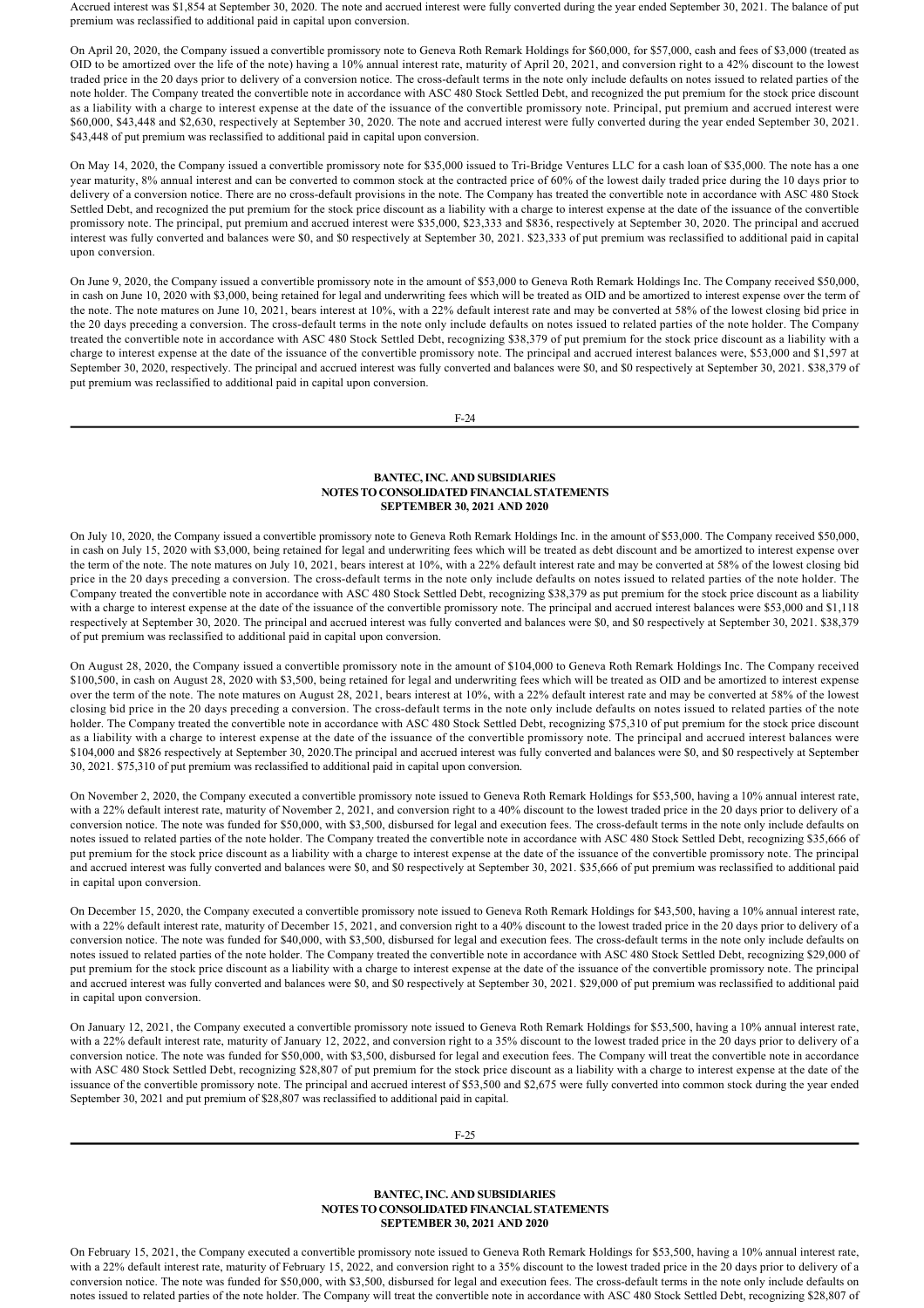put premium for the stock price discount as a liability with a charge to interest expense at the date of the issuance of the convertible promissory note. The principal and accrued interest of \$53,500 and \$2,675 were fully converted into common stock during the year ended September 30, 2021 and put premium of \$28,807 was reclassified to additional paid in capital.

On March 15, 2021, the Company executed a convertible promissory note issued to Geneva Roth Remark Holdings for \$53,500, having a 10% annual interest rate, with a 22% default interest rate, maturity of March 15, 2022, and conversion right to a 35% discount to the lowest traded price in the 20 days prior to delivery of a conversion notice. The note was funded for \$50,000, with \$3,500, disbursed for legal and execution fees. The cross-default terms in the note only include defaults on notes issued to related parties of the note holder. The Company will treat the convertible note in accordance with ASC 480 Stock Settled Debt, recognizing \$28,807 of put premium for the stock price discount as a liability with a charge to interest expense at the date of the issuance of the convertible promissory note. The principal and accrued interest of \$53,500 and \$2,675 were fully converted into common stock during the year ended September 30, 2021 and put premium of \$28,807 was reclassified to additional paid in capital.

On May 3, 2021, the Company entered into a convertible promissory note with Geneva Roth Remark Holdings, Inc. ("Lender") in the principal amount of \$58,500, (the "May 3, 2021 Note"). The May 3, 2021 Note carries interest at the rate of 10%, matures on May 3, 2022, and is convertible into shares of the Company's common stock, par value \$0.0001, at the Lender's election, after 180 days, at a 35% discount, provided that the Lender may not own greater than 4.99% of the Company's common stock at any time. The note was funded for \$55,000, with \$3,500, disbursed for legal and execution fees. The Company will treat the convertible note in accordance with ASC 480 Stock Settled Debt, recognizing \$31,500 of put premium for the stock price discount as a liability with a charge to interest expense at the date of the issuance of the convertible promissory note. The principal, premium and accrued interest were \$58,500, \$31,500 and \$2,204 respectively at September 30, 2021

On June 14, 2021, the Company entered into a convertible promissory note with Geneva Roth Remark Holdings, Inc. ("Lender") in the principal amount of \$58,500, (the "June 14, 2021 Note"). The June 14, 2021 Note carries interest at the rate of 10%, matures on June 14, 2022, and is convertible into shares of the Company's common stock, par value \$0.0001, at the Lender's election, after 180 days, at a 35% discount, provided that the Lender may not own greater than 4.99% of the Company's common stock at any time. The note was funded for \$55,000, with \$3,500, disbursed for legal and execution fees. The Company will treat the convertible note in accordance with ASC 480 Stock Settled Debt, recognizing \$31,500 of put premium for the stock price discount as a liability with a charge to interest expense at the date of the issuance of the convertible promissory note. The principal, premium and accrued interest were \$53,500, \$31,500 and \$1,715 respectively at September 30, 2021.

Under the terms of the July 1, 2021 amendment to the consulting and services agreement with Livingston Asset Management, LLC, Livingston is to receive \$15,000, per month in convertible promissory notes. The Company issued a \$15,000 convertible note bearing interest of 10% per annum which matures in nine months. The notes issued are convertible into shares of common stock at a discount of 50% of the lowest closing bid price during the twenty trading days prior to conversion. The notes having a conversion feature are treated as stock settled debt under ASC 480 and a debt premium of \$15,000 is recognized as interest expense on note issuance date. At September 30, 2021, the accrued interest was \$378.

On July 19, 2021, the Company entered into a convertible promissory note with Geneva Roth Remark Holdings, Inc. ("Lender") in the principal amount of \$53,750, (the "July 19, 2021 Note"). Note carries interest at the rate of 10%, matures on July 19, 2022, and is convertible into shares of the Company's common stock, par value \$0.0001, at the Lender's election, after 180 days, at a 35% discount, provided that the Lender may not own greater than 4.99% of the Company's common stock at any time. The note was funded for \$50,000, with \$3,750, disbursed for legal and execution fees. The Company treated the convertible note in accordance with ASC 480 Stock Settled Debt, recognizing \$28,942 of put premium for the stock price discount as a liability with a charge to interest expense at the date of the issuance of the convertible promissory note. At September 30, 2021, the accrued interest was \$1,127.

F-26

## **BANTEC, INC. AND SUBSIDIARIES NOTES TO CONSOLIDATED FINANCIAL STATEMENTS SEPTEMBER 30, 2021 AND 2020**

August 1, 2021, the Company issued a \$15,000 convertible promissory note to Livingston. The convertible note bears interest of 10% per annum which matures in nine months. The notes issued are convertible into shares of common stock at a discount of 50% of the lowest closing bid price during the twenty trading days prior to conversion. The notes having a conversion feature are treated as stock settled debt under ASC 480 and a debt premium of \$15,000 is recognized as interest expense on note issuance date. At September 30, 2021, the accrued interest was \$251.

On August 17, 2021, the Company entered into a convertible promissory note with Geneva Roth Remark Holdings, Inc. ("Lender") in the principal amount of \$45,000, (the "August 17, 2021 Note"). The August 17, 2021 Note carries interest at the rate of 10%, matures on August 17, 2022, and is convertible into shares of the Company's common stock, par value \$0.0001, at the Lender's election, after 180 days, at a 35% discount, provided that the Lender may not own greater than 4.99% of the Company's common stock at any time. The note was funded for \$41,250, with \$3,750, disbursed for legal and execution fees. The Company will treat the convertible note in accordance with ASC 480 Stock Settled Debt, recognizing \$24,231 of put premium for the stock price discount as a liability with a charge to interest expense at the date of the issuance of the convertible promissory note. At September 30, 2021, the accrued interest was \$561.

September 1, 2021, the Company issued a \$15,000 convertible promissory note to Livingston. The convertible note bears interest of 10% per annum and matures in nine months. The notes issued are convertible into shares of common stock at a discount of 50% of the lowest closing bid price during the twenty trading days prior to conversion. The notes having a conversion feature are treated as stock settled debt under ASC 480 and a debt premium of \$15,000 is recognized as interest expense on note issuance date. At September 30, 2021, the accrued interest was \$123.

On September 17, 2021, the Company entered into a convertible promissory note with Geneva Roth Remark Holdings, Inc. ("Lender") in the principal amount of \$50,000, (the "September 17, 2021 Note"). The September 17, 2021 Note carries interest at the rate of 10%, matures on September 17, 2022, and is convertible into shares of the Company's common stock, par value \$0.0001, at the Lender's election, after 180 days, at a 35% discount, provided that the Lender may not own greater than 4.99% of the Company's common stock at any time. The note was funded for \$46,250, with \$3,750, disbursed for legal and execution fees. The Company treated the convertible note in accordance with ASC 480 Stock Settled Debt, recognizing \$26,923 of put premium for the stock price discount as a liability with a charge to interest expense at the date of the issuance of the convertible promissory note. At September 30, 2021, the accrued interest was \$205.

F-27

## **BANTEC, INC. AND SUBSIDIARIES NOTES TO CONSOLIDATED FINANCIAL STATEMENTS SEPTEMBER 30, 2021 AND 2020**

## **NOTE 11 - NOTES AND LOANS PAYABLE**

The notes balance consisted of the following at September 30, 2021 and 2020:

|                           | September 30,<br>2021 |  | September 30,<br>2020 |          |
|---------------------------|-----------------------|--|-----------------------|----------|
| Principal loans and notes | 519,054               |  |                       | 990,305  |
| Discounts                 | (45, 816)             |  |                       | (87,054) |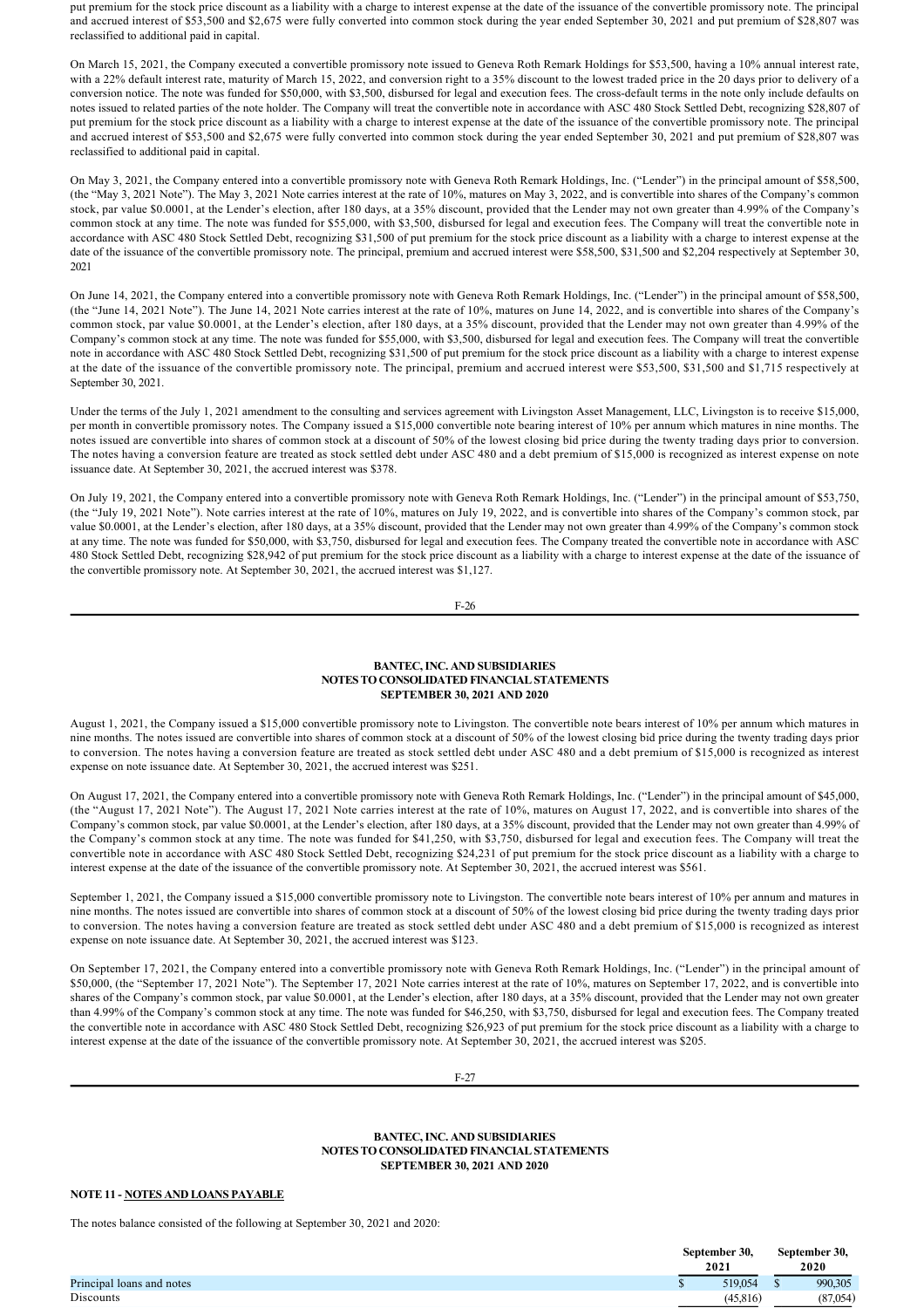| Total                      | 172.220<br>13.230 | 903.251 |
|----------------------------|-------------------|---------|
| ∟ess C`<br>Current portion | (170,036)         | 903.251 |
| Non-current                | 303.202           |         |

On June 1, 2018 the Company entered into a consulting and services arrangement with Livingston Asset Management. The arrangement provides for financial management services including accounting and related periodic reporting among other advisory services. The agreement was amended on July 1, 2019 regard payment terms. Under the amended agreement the Company will issue to Livingston Asset Management Fee Notes having principal of \$17,000, interest of 10% per annum, maturity of six or seven months. The Company will also pay \$3,000 in cash due on the first of each month. Following the assignments during fiscal year 2020, to Alpha Capital Anstalt and TBV LLC, the principal and accrued interest of the promissory notes described below, held by Livingston totaled, \$85,000 and \$6,760, respectively at September 30, 2020.

During the year ended September 30, 2021, the conversion terms associated with the original October, November, December and January notes below were reinstated and the notes and accrued interest of \$7,168, were converted into shares of common stock. The February note was forgiven by Livingston as of September 30, 2021. Following conversions, forgiveness and reclassification, the principal balance was \$0, as of September 30, 2021.

On October 1, 2019, the Company issued a promissory note to Livingston Asset Management LLC, for \$17,000, under the terms of the agreement above. The note is now in default and there are no cross-default provisions in the note. The principal amount was charged to professional fees on the issuance date. The note bears interest at 10% and matures in nine months. At September 30, 2020, accrued interest was \$1,637. Conversion terms of the original note were reinstated and the note and accrued interest of \$1,924 were fully converted into common stock during the year ended September 30, 2021. \$17,000 was charged to loss on debt extinguishment due to reinstatement of conversion feature treated as stock settled debt in accordance with ASC 480.

On November 1, 2019, the Company issued a promissory note to Livingston Asset Management LLC, for \$17,000, under the terms of the agreement above. The note is now in default and there are no cross-default provisions in the note. The principal amount was charged to professional fees on the issuance date. The note bears interest at 10% and matures in nine months. At September 30, 2020, accrued interest was \$1,495. Conversion terms were reinstated and the note and accrued interest of \$1,779 were fully converted into common stock during the year ended September 30, 2021. \$17,000 was charged to loss on debt extinguishment due to reinstatement of conversion feature treated as stock settled debt in accordance with ASC 480.

On December 1, 2019, the Company issued a promissory note to Livingston Asset Management LLC, for \$17,000, under the terms of the agreement above. The note is now in default and there are no cross-default provisions in the note. The principal amount was charged to professional fees on the issuance date. The note bears interest at 10% and matures in six months. At September 30, 2020, accrued interest was \$1,353. Conversion terms were reinstated and the note and accrued interest of \$1,770 were fully converted into common stock during the year ended September 30, 2021. \$17,000 was charged to loss on debt extinguishment due to reinstatement of conversion feature treated as stock settled debt in accordance with ASC 480.

On January 1, 2020, the Company issued a promissory note to Livingston Asset Management LLC, for \$17,000, under the terms of the agreement above. The note is now in default and there are no cross-default provisions in the note. The principal amount was charged to professional fees on the issuance date. The note bears interest at 10% and matures in six months. The note principal balance was \$17,000 at September 30, 2020 and accrued interest was \$1,209. During the year ended September 30, 2021, the principal and accrued interest were fully converted following an amendment to reinstate the original conversion terms.

F-28

#### **BANTEC, INC. AND SUBSIDIARIES NOTES TO CONSOLIDATED FINANCIAL STATEMENTS SEPTEMBER 30, 2021 AND 2020**

On February 1, 2020, the Company issued a promissory note to Livingston Asset Management LLC, for \$17,000, under the terms of the agreement above. The note is now in default and there are no cross-default provisions in the note. The principal amount was charged to professional fees on the issuance date. The note bears interest at 10% and matures in nine months The note principal of \$17,000 and accrued interest of \$1,491 were forgiven at September 30, 2021 and a gain on debt extinguishment was recognized for \$18,491.

On January 28, 2020, the Company's subsidiary Howco entered into a Payment Rights Purchase and Sale Agreement financing with EBF Partners, LLC, (merchant cash advance or "MCA") with a principal amount of \$208,500. Howco received \$147,355, in cash, net of original issue discount of \$58,500, and legal and other fees totaling \$2,645, which was amortized to interest expense over the term of the financing. The CEO is a personal guarantor for the MCA. Howco will make payments each business day by way of an ACH withdrawal of \$1,489, for 140 payments. The loan is secured by receipts from future revenue transactions. The principal balance was fully repaid as of September 30, 2020.

On April 7, 2020, the Company through Howco, entered into a bank loan which is guaranteed by the Small Business Administration under the Paycheck Protection Plan for \$220,710. The loan has a maturity of 24 months and an interest rate of .98%, which starts accruing on April 7, 2020. The loan will be forgiven provided the terms of forgiveness upon submission of a valid application for loan forgiveness when approved by the agent bank. The terms call for Howco to use 75% of the funded amount for payroll costs. Howco has put in place controls designed to ensure compliance with the terms of forgiveness. On January 20, 2021 the Company was notified by its bank that the Small Business Administration authorized full forgiveness of its Paycheck Protection Program Loan in the amount of \$220,710. The forgiveness of debt was recognized as a gain on debt extinguishment for the amount forgiven.

On June 2, 2020, the Company entered into a financing arrangement through its subsidiary Howco with Fora Financial Business Loans, LLC. Howco received \$150,000, net of discounts totaling \$60,000, less legal and underwriting fees of \$3,750 and prior loan payoff amount of \$40,975. A total of \$210,000 was to be paid by direct debit of Howco's bank account of \$854, for 245 daily installments payments. The Company will recognize a principal amount of \$210,000 with debt discounts of \$63,750, and liquidate the principal balance and related discounts from the 2019 financing. The Company's CEO is a personal guarantor on financing facility. At September 30, 2020, the principal balance was \$140,854, with unamortized debt discount of \$28,944, having a net balance of \$111,910. As of December 31, 2020, the principal balance was \$87,927, with unamortized debt discount of \$11,473, having a net balance of \$76,454. The balance of \$75,975 on January 26, 2021 was fully liquidated upon funding of the IOU note discussed below.

On June 17, 2020, the Company through Howco, entered into a loan directly with the Small Business Administration for \$150,000. The loan term is thirty years and begins amortization one year from the date of promissory note to be issued upon funding. Amortization payments are \$731 per month and include interest and principal of 3.75% from the date of funding. The loan is secured by the assets of Howco. As of September 30, 2021 and September 30, 2020, the principal balance is \$150,000. As of September 30, 2021, \$1,588 is classified as current.

On August 25, 2020, the Company entered into a financing arrangement through its subsidiary Howco with IOU Central Inc. Howco received \$199,405 less fees of \$595 and Original Issue Discount of \$22,000 and deferred finance charges of \$47,606, for a total of \$70,201 to be amortized over the term of the note. A total of \$269,606 was to be paid by direct debit of Howco's bank account of \$5,173, for 52 weekly payments and 1 payment of \$620. The Company recognized a principal amount of \$269,606 with debt discounts of \$70,201. The Company's CEO is a personal guarantor on financing facility. At September 30, 2020, the principal balance was \$243,742, with unamortized debt discount of \$58,110 having a net balance of \$185,632. As of December 31, 2020 the principal balance was \$176,495, with unamortized debt discount of \$26,544 having a net balance of \$149,951. The principal balance of \$152,318 on January 26, 2021 was fully liquidated upon funding of the IOU note discussed below.

On September 11, 2020, the Company issued a promissory note in the amount of \$150,000 to Trillium Partners LP and received the full amount of the note in cash. The note includes cross-default provisions. The note matured on June 30, 2021 and bears interest of 2%. The principal balance was \$150,000 at September 30, 2020. During the year ended September 30, 2021 the Company repaid \$70,000 of note principal, and Trillium forgave \$50,000 bringing the balance to \$30,000 with accrued interest of \$2,260. Default was given forbearance on the maturity date. On September 30, 2021, the Company repaid the principal balance and accrued interest.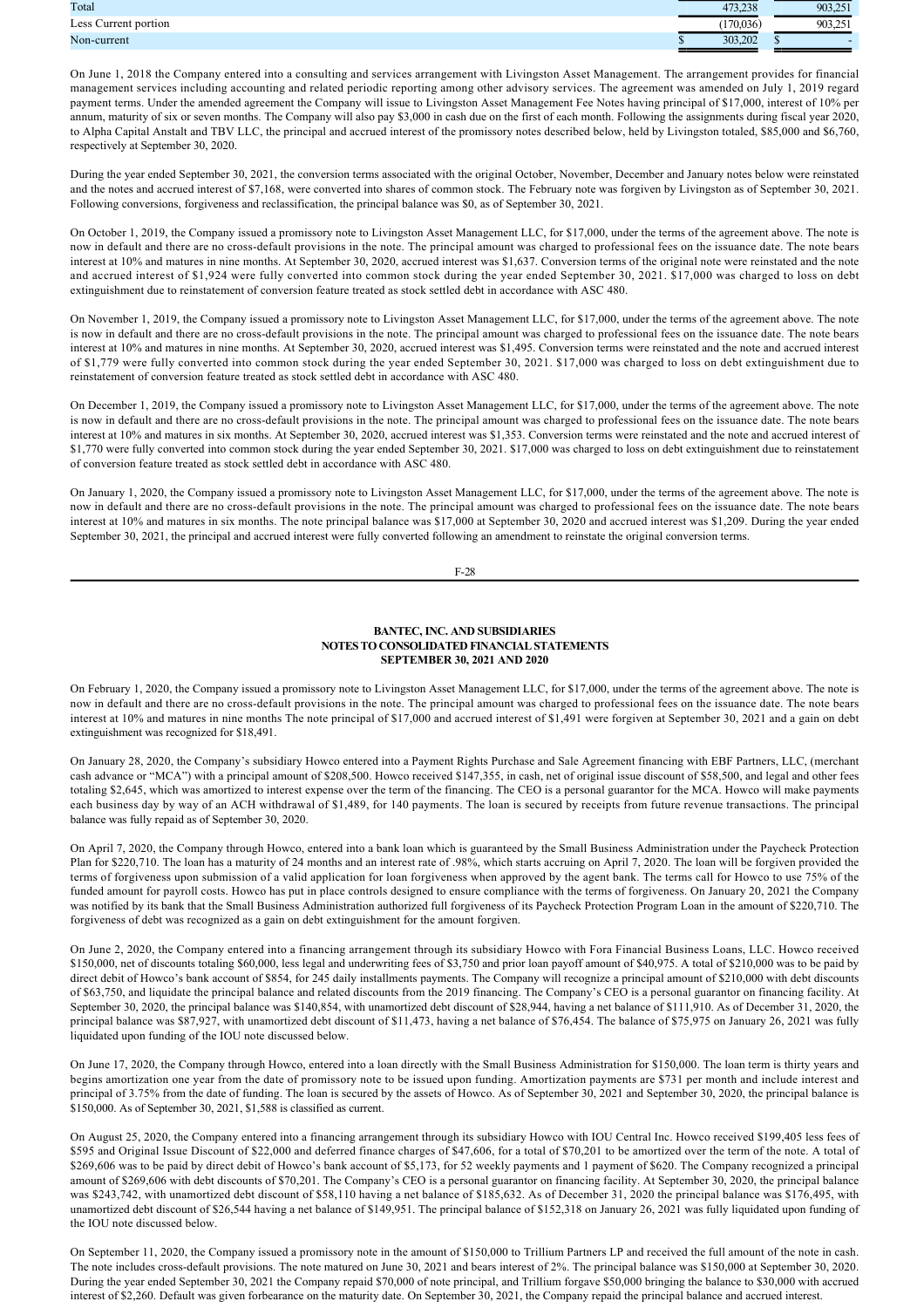## **BANTEC, INC. AND SUBSIDIARIES NOTES TO CONSOLIDATED FINANCIAL STATEMENTS SEPTEMBER 30, 2021 AND 2020**

On January 26, 2021, the Company entered into a financing arrangement through its subsidiary Howco with IOU Central Inc. Howco received \$121,707, net of discounts totaling \$119,929 fees of \$595 and prior loan payoff amounts of \$75,975 (FORA) and \$152,318 (IOU prior note). A total of \$462,524 will be paid by direct debit of Howco's bank account of \$8,895, for 51 weekly payments and a final payment of \$8,894. The Company recognized a principal amount of \$462,524 with debt discounts of \$119,929, and liquidated the principal balance and related discounts from the FORA and IOU prior notes. The Company's CEO is a personal guarantor on financing facility. As of September 30, 2021, the principal balance is \$140,449, with unamortized debt discount of \$36,142, having a net balance of \$104,307.

On January 29, 2021, the Company issued a promissory note in the amount of \$95,000 to Trillium Partners LP and received cash amounting to \$93,692, and OID of \$1,308. The note includes cross-default provisions. The note matured on July 31, 2021 and bears interest of 2%. The principal balance of \$95,000 and accrued interest of \$790 were forgiven during the year ended September 30, 2021. The Company recognized a gain on debt extinguishment equal to the principal and interest forgiven.

On February 3, 2021, the Company issued a promissory note in the amount of \$75,000 to Trillium Partners LP and received cash amounting to \$73,085, and OID of \$1,915. The note includes cross-default provisions. The note matured on July 31, 2021 and bears interest of 2%. The principal balance of \$75,000 and accrued interest of \$604 were forgiven during the year ended September 30, 2021. The Company recognized a gain on debt extinguishment equal to the principal and interest forgiven.

On March 30, 2021, the Company entered into a financing arrangement through its subsidiary Howco with ODK Capital, LLC. Howco received \$83,000 less fees of \$2,075 and Original Issue Discount of \$29,631 to be amortized over the term of the note. A total of \$112,631 will be paid by direct debit of Howco's bank account of \$2,166, for 52 weekly payments. The Company recognized a principal amount of \$112,631, \$2,075 charged to expense and debt discounts of \$29,631. The Company's CEO is a personal guarantor of the financing facility. As of September 30, 2021 the principal balance is \$56,315, with unamortized debt discount of \$9,674 having a net balance of \$46,641.

In March 2021, the Company through Howco, entered into a bank loan which is guaranteed by the Small Business Administration under the Paycheck Protection Plan for \$154,790. The loan has a maturity of sixty months and an interest rate of .98%. The loan will be forgiven provided the terms of forgiveness upon submission of a valid application for loan forgiveness when approved by the agent bank. The terms call for Howco to use the funds for specified purposes. Howco has put in place controls designed to ensure compliance with the terms of forgiveness. The amount forgiven will be recognized as gain on debt extinguishment when approved. Any amount that is not forgiven is to be paid over the eighteen months following the twelve month deferral period.

During the year ended September 30, 2021, the Company issued seven notes payable totaling \$17,500. The notes were issued for monthly fees (\$2,500) for a service vendor and are issued the first day of the month and each has one year maturity and does not bear interest. The service arrangement was terminated in April 2021.

## **NOTE 12 STOCKHOLDERS' DEFICIT**

## Preferred Stock

As of September 30, 2021, the Company is authorized to issue 5,000,000 shares of \$0.0001 par value preferred stock, with designations, voting, and other rights and preferences to be determined by the Board of Directors of which 4,999,750 remain available for designation and issuance.

As of September 30, 2021 and September 30, 2020, the Company has designated 250 shares of \$0.0001 par value Series A preferred stock, of which 250 shares are issued and outstanding. These preferred shares have voting rights per shareholder equal to the total number of issued and outstanding shares of common stock divided by 0.99.

## **BANTEC, INC. AND SUBSIDIARIES NOTES TO CONSOLIDATED FINANCIAL STATEMENTS SEPTEMBER 30, 2021 AND 2020**

## Common Stock

On January 30, 2019 the Company's shareholders approved an increase in authorized common stock to 6,000,000,000 from 1,500,000,000, which became effective February 24, 2019. On August 6, 2019, the Company filed amendments with the Secretary of the State of Delaware, amending its articles of incorporation to execute a reverse stock split of 1 share for every 1,000 shares outstanding, and changing its name to Bantec, Inc. The name change and the stock split became effective in February 2020, and the transfer agent adjusted the outstanding shares for the reverse split on February 10, 2020. All share and per share related amounts in the accompanying consolidated financial statements and footnotes have been retroactively adjusted for all periods presented to recognize the reverse split. As of September 30, 2021 and September 30, 2020 there were 2,470,510,585, and 491,032,439, shares outstanding, respectively.

## *Stock Incentive Plan*

The Company established its 2016 Stock Incentive Plan (the "Plan") that permits the granting of incentive stock options and other common stock awards. The maximum number of shares available under the Plan is 100,000 shares. The Plan is open to all employees, officers, directors, and nonemployees of the Company. Options granted under the Plan will terminate and may no longer be exercised (i) immediately upon termination of an employee or consultant for cause or (ii) one year after termination of employment, but not later than the remaining term of the option. As of September 30, 2021, 82,777 awards remain available for grant under the Plan.

## *S1 Offering and Issuances Under Subscription 2020*

On July 20, 2020, the Company submitted an amendment to its registration statement filed on Form S1 in response to comments on its original filing on June 8, 2020. The Company requested accelerated status and the registration statement became effective on July 23, 2020. The offering provided for the issuance of up to 1,500,000,000 shares of common stock at a price of \$.00175, under subscriptions. The Company used the proceeds for working capital.

On March 5, 2021, the Company submitted a second registration statement filed on Form S1. The Company requested accelerated status and the registration statement became effective on March 16, 2021. The offering provides for the issuance of up to 1,250,000,000 shares of common stock at a price of \$.0175, under subscriptions. The Company will use the proceeds for working capital and may seek to expand the business through investment. On June 8, 2021, the offering was withdrawn.

On June 9, 2021, the Company submitted a third registration statement filed on Form S-1. The Company requested accelerated status and the registration statement became effective on June 22, 2021. The offering provides for the issuance of up to 1,500,000,000 shares of common stock at a price of \$.0025, under subscriptions.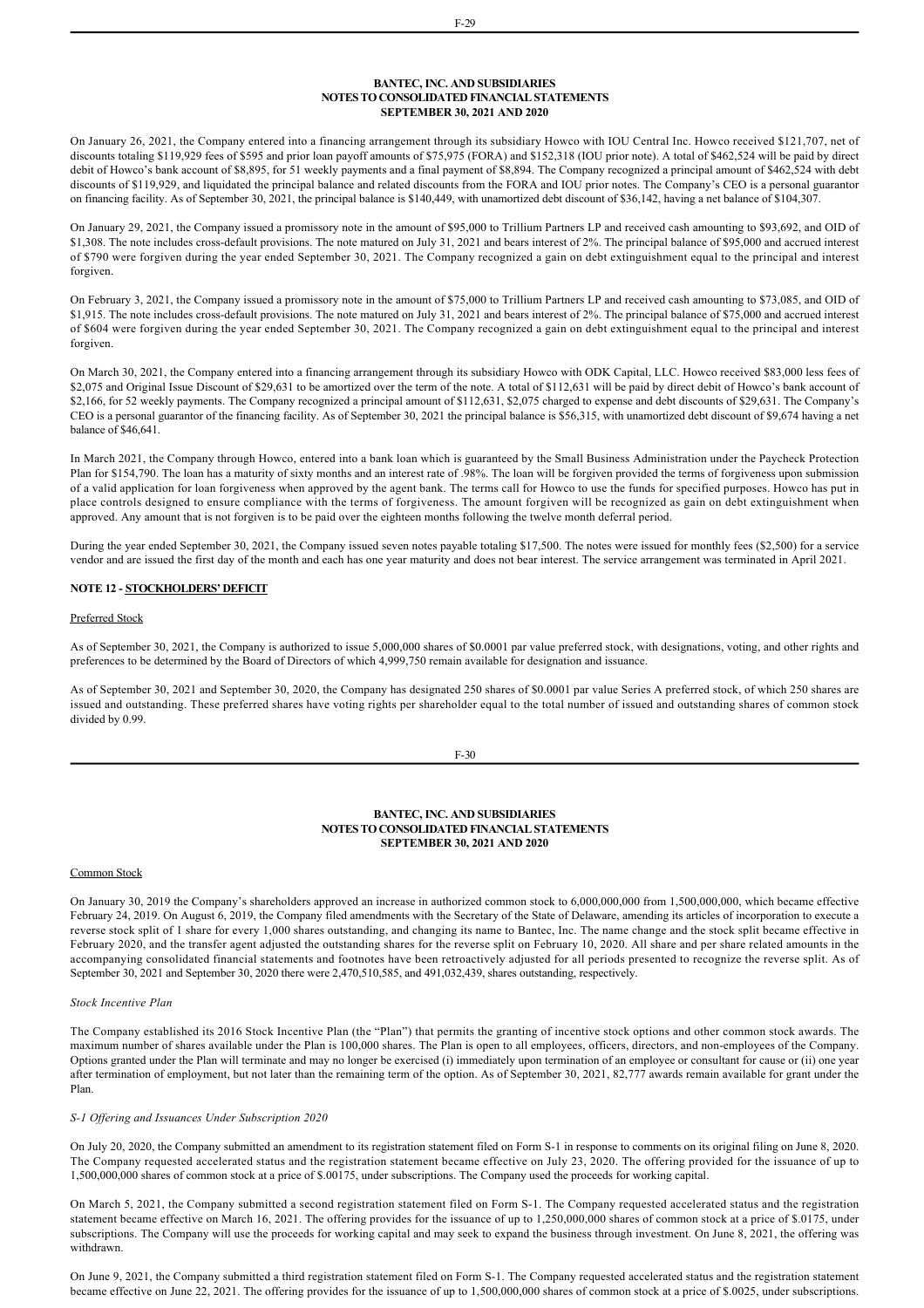The Company will use the proceeds for working capital and may seek to expand the business through investment.

#### *Subscription Under S1 2020 Offering*

Between August 5, 2020 and September 30, 2020, Trillium Partners LP was issued 151,221,142 shares of common stock at the offering price for a total of \$264,637, in proceeds to the Company under the S-1 offering by subscription.

Between October 7, 2020 and February 3, 2021, the Company issued 617,162,196 shares of common stock to Trillium Partners LP for \$1,080,032 of cash under the terms of the S-1A offering statement.

#### *Subscriptions Under March 16, 2021 S1 Offering*

On June 30, 2021, the Company issued 4,285,714 shares of common stock to Trillium Partners LP for \$75,000 of cash under the terms of the March 16, 2021 S-1 offering statement.

F31

#### **BANTEC, INC. AND SUBSIDIARIES NOTES TO CONSOLIDATED FINANCIAL STATEMENTS SEPTEMBER 30, 2021 AND 2020**

*Subscriptions Under June 9, 2021 S1 Offering*

During the year ended September 30, 2021 a total of 771,559,000 shares of common stock were issued under the June 9, 2021 offering for \$1,928,898 in cash as detailed below.

Between June 22, and July 8, 2021 Oscaleta Partners LLC was issued 24,000,000 common shares of stock for \$60,000 of cash under the terms of the June 9, 2021 S-1 offering statement.

Between June 28, and September 30, 2021 Trillium Partners LP was issued 577,559,000 common shares of stock for \$1,443,898 of cash under the terms of the June 9, 2021 S-1 offering statement.

Between July 6, and August 17, 2021 JP Carey was issued 120,000,000 common shares of stock for \$300,000 of cash under the terms of the June 9, 2021 S1 offering statement.

On September 7, 2021, the Company issued 50,000,000 shares of common stock to Anvil Financial Management for \$125,000 of cash under the terms of the June 9, 2021 S-1 offering statement.

#### *Common Stock Issued for Employee Compensation*

On October 22, 2020, the Company granted 1,000,000 shares of common stock to an employee, which were valued at \$0.0034, based on the stock price on the date of the grant. The cost of \$3,400 was charged to compensation expense.

On October 22, 2020, the Company granted 5,000,000 shares of common stock to an employee, which were valued at \$0.0034, based on the stock price on the date of the grant. The cost of \$17,000 was charged to compensation expense.

On April 13, 2021, the Company issued 5,000,000 shares of common stock to its then COO, which were valued at \$0.0114, based on the stock price on the date of the grant. The cost of \$57,000 was charged to accrued salary.

#### *Shares Issued for nonemployee Services*

On October 7, 2019, the Company entered into a one-year agreement for professional services for a one-time fee to be paid with 50,000 common shares of restricted stock. The services relate mostly to technology and related internet media and website improvement. The shares were valued at \$.05 per share based on the value of the services to be received for total expense of \$2,500, charged to professional fees.

On October 7, 2019, the Company entered into a one-year agreement for professional services for a one-time fee to be paid with 25,000 common shares of restricted stock the services relate mostly to investor relations through internet media. The shares were valued at \$.10 per share based on the value of the services to be received for total expense of \$2,500, charged to professional fees. An additional 25,000 shares were authorized and issued to the service provider during the three months ended June 30, 2020. The shares were valued at \$108.

On December 31, 2019, the Company approved the issuance of 120,000 restricted common shares to Tysadco Partners for the prior three months investor relation services. The shares were valued at \$12,000, and charged to professional fees.

On December 31, 2019, the Company approved the issuance of 45,000 restricted common shares to an individual for the prior four months of technology support services. The shares were valued at \$4,500, and charged to professional fees.

On February 21, 2020, the Company issued 23,948 shares of common stock to an attorney in settlement of amounts owed of \$456.

F-32

## **BANTEC, INC. AND SUBSIDIARIES NOTES TO CONSOLIDATED FINANCIAL STATEMENTS SEPTEMBER 30, 2021 AND 2020**

On October 22, 2020, the Company issued 10,000,000 shares of common stock to a consultant for services rendered, which were valued at \$0.0034, based on the stock price on the date of the grant. The cost of \$34,000 was charged to consulting expense.

On April 13, 2021, the Company issued 10,000,000 shares of common stock to a consultant for services, which were valued at \$0.0114, based on the stock price on the date of the grant. The cost of \$114,000 was charged to consulting expense.

## *Shares Issued in Potential Settlement of Legal Matter*

On September 30, 2021, the Company issued 36,821,330 common shares to a former officer in potential settlement of a claim for compensation due plus accrued interest. The shares were valued \$119,670, with \$92,723 related to salary due and \$26,947 was charged to interest expense. At September 30, 2021 \$119,670 is recognized as a deferred charge presented as other assets on the balance sheet.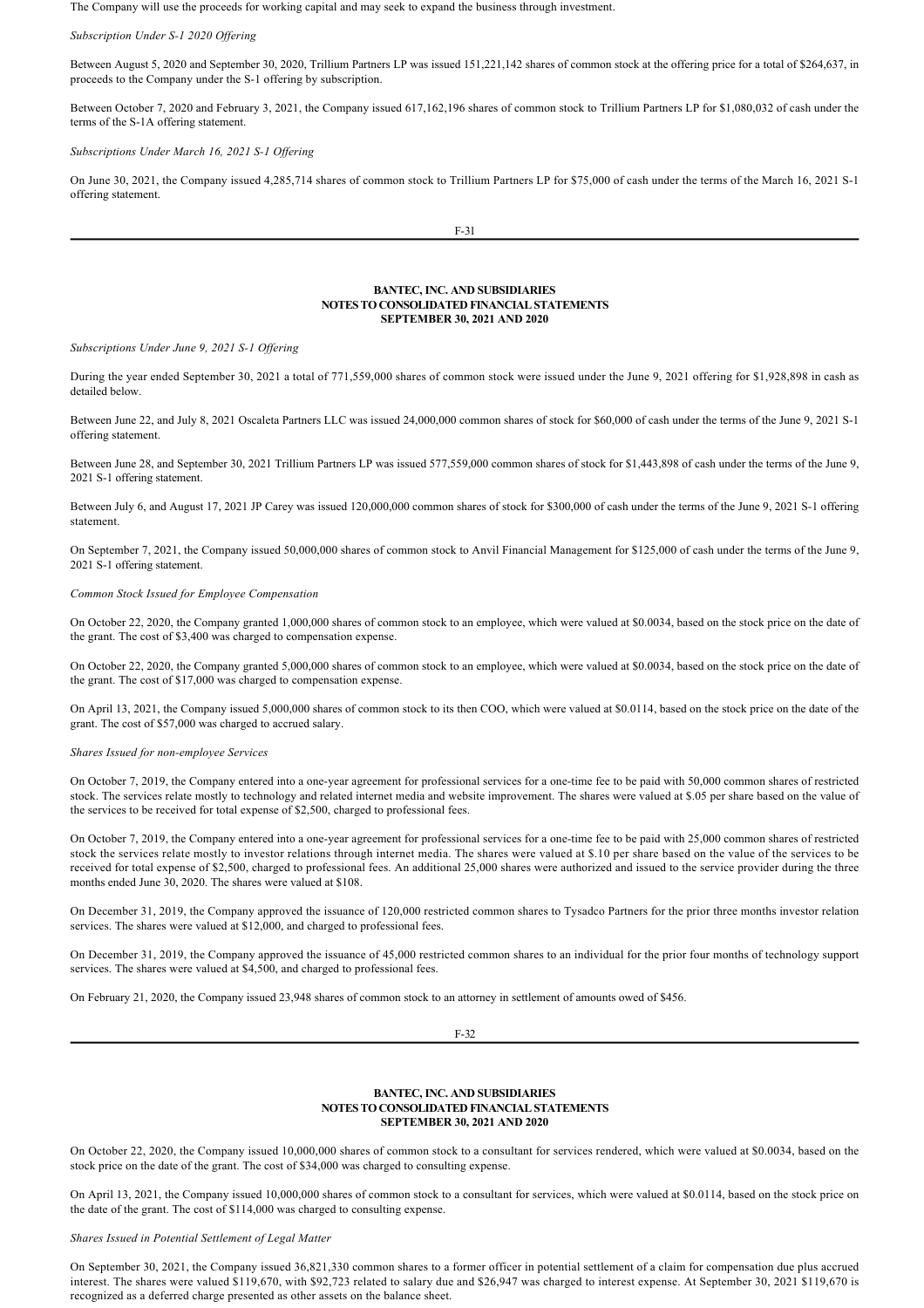All shares issued to employees and non-employees are valued at the quoted trading prices on the respective grant dates.

*Return and Cancellation of Unsold Shares of Common Stock from 3(a)(10) Arrangement*

Livingston Asset Management returned 194,520 unsold shares of common stock to the Company on November 7, 2019. The transfer agent cancelled the shares.

#### *Shares Issued for Conversion of Convertible Notes*

In total 336,461,204 shares of common stock were issued upon conversion of convertible notes and accrued interest during the year ended September 30, 2020 as follows:

#### *Related Party Conversions*

During the year ended September 30, 2020, the Company's CEO was issued a total of 165,000,000 shares of common stock in conversion of \$180,750 of principal on his January 19, 2019, note having an original principal amount of \$200,000 and the note was fully converted;

#### *Third Party Conversions*

During the year ended September 30, 2020, Alpha Capital Anstalt was issued a total of 400,000 shares of common stock in conversion of assigned notes. The principal and interest converted was \$2,200;

During the year ended September 30, 2020, Crown Bridge Partners was issued a total of 49,505,000 shares of common stock in conversion of their March 1, 2019 note. The principal/default charges and conversion fees totaled \$49,734, and \$4,500, respectively;

During the year ended September 30, 2020, Redstart Holdings Corp. was issued a total of 36,351,653 shares of common stock in conversion of their March 2, 2019 note. The principal/default charges and accrued interest totaled \$109,500, and \$3,900, respectively;

During the year ended September 30, 2020, Tri-Bridge Ventures LLC, was issued a total of 29,001,650 shares of common stock in conversion of their note acquired through assignment. The principal/accrued interest converted totaled \$53,684; and

During the year ended September 30, 2020, Trillium Partners LP was issued a total of 56,202,901 shares of common stock in conversion of their note acquired through assignment. The principal, accrued interest and conversion fees totaled \$52,000, \$13,000 and \$16,105, respectively.

In total 518,649,906 shares of common stock were issued upon conversion of convertible notes and accrued interest during the year ended September 30, 2021 as follows:

#### F33

#### **BANTEC, INC. AND SUBSIDIARIES NOTES TO CONSOLIDATED FINANCIAL STATEMENTS SEPTEMBER 30, 2021 AND 2020**

Alpha Capital Anstalt was issued a total of 88,302,923 shares of common stock in conversion of assigned notes. The principal and interest converted was \$111,050 and the assigned notes were fully converted;

Geneva Roth Remark Holdings, Inc. was issued a total of 233,395,889 shares of common stock in conversion of nine notes. The principal and accrued interest converted amounted to \$553,875;

Livingston Asset Management was issued a total of 72,642,483 shares of common stock in conversion of four notes. The principal, accrued interest and conversion fees totaled \$68,000, \$7,168 and \$4,100 respectively;

Tri-Bridge Ventures LLC was issued a total of 29,007,611 shares of common stock in conversion of a note. The principal and accrued interest converted was \$35,000 and \$1,550 respectively; and

Trillium Partners LP was issued a total of 95,301,000 shares of common stock in conversion of assigned notes. The principal/accrued interest and conversion fees totaled \$90,000, and \$16,201, respectively.

Approximately \$630,000 of put premiums (related to the Stock Settled Debt treatment of the conversions listed above) was reclassified to additional paid in capital in fiscal 2021.

## Stock Ontions

The Company recognizes compensation cost for unvested stock-based incentive awards on a straight-line basis over the requisite service period.

There were no options granted under the 2016 Stock Incentive Plan for the years ended September 30, 2021 and 2020.

For the year ended September 30, 2021 and 2020, the Company recorded \$82,308 and \$103,793 of compensation and consulting expense related to stock options, respectively. Total unrecognized compensation and consulting expense related to unvested stock options at September 30, 2021 amounted to \$77,303. The weighted average period over which share-based compensation expense related to these options will be recognized is approximately 1 year.

For the years ended September, 2021 and 2020, a summary of the Company's stock options activity is as follows:

|                                   | Number of<br><b>Options</b> | Weighted-<br>Average<br><b>Exercise Price</b> | Weighted-<br>Average<br>Remaining<br>Contractual<br>Term (Years) | Weighted-<br>Average<br><b>Grant-Date</b><br><b>Fair Value</b> | Aggregate<br><b>Intrinsic</b><br>Value |
|-----------------------------------|-----------------------------|-----------------------------------------------|------------------------------------------------------------------|----------------------------------------------------------------|----------------------------------------|
| Outstanding at September 30, 2019 | 17,755                      | 220.00                                        | 7.18                                                             |                                                                |                                        |
| Forfeited                         |                             |                                               |                                                                  |                                                                |                                        |
| Outstanding at September 30, 2020 | 17,755                      | 220.00                                        | 5.29                                                             |                                                                |                                        |
| Forfeited                         | (532)                       |                                               |                                                                  |                                                                |                                        |
| Outstanding at September 30, 2021 | 17,223                      | 230.00                                        | 3.71                                                             |                                                                |                                        |
| Exercisable at September 30, 2021 | 15,854                      | 220.00                                        | .57                                                              |                                                                |                                        |

All options were issued at an options price equal to the market price of the shares on the date of the grant.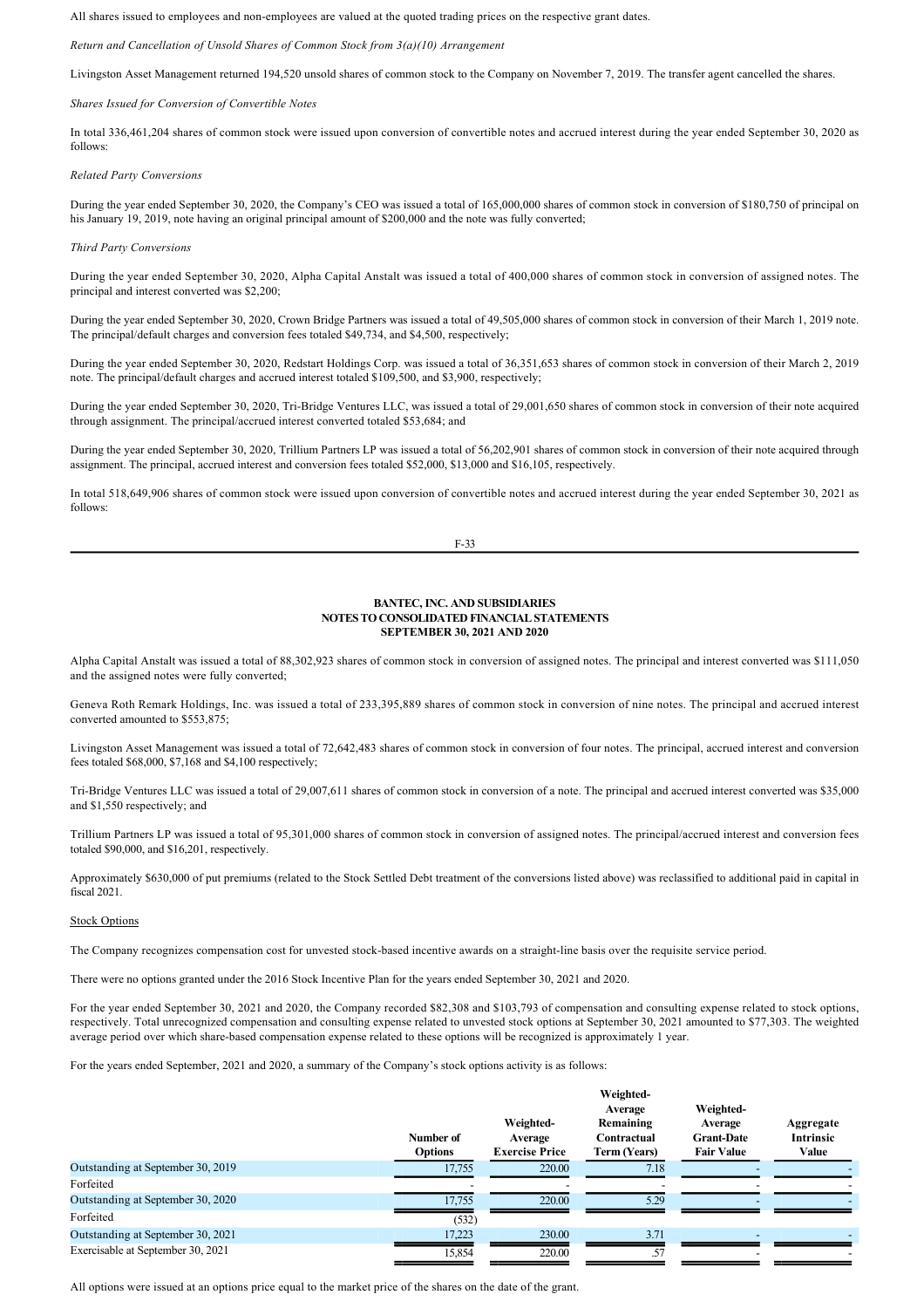## **BANTEC, INC. AND SUBSIDIARIES NOTES TO CONSOLIDATED FINANCIAL STATEMENTS SEPTEMBER 30, 2021 AND 2020**

#### Warrants

On September 9, 2016, 500 5year warrants exercisable at \$10, per share were issued as part of the consideration for the Howco acquisition. These warrants were valued at aggregate of \$180,000, and have no intrinsic value. The warrants expired unexercised on September 9, 2021.

On November 9, 2017, the Company received a first tranche payment of \$75,500 under the terms of a Securities Purchase Agreement dated October 25, 2017, with Crown Bridge under which the Company issued to Crown Bridge a convertible note in the principal amount of \$105,000 and a five-year warrant to purchase 100 shares of the Company's common stock at an exercise price of \$350 as a commitment fee which is equal to the product of one-third of the face value of each tranche divided by \$0.35. On December 20, 2017 an additional 200,000 warrants were issued as a penalty and in order to entice Crown Bridge to waive its right of first refusal to provide additional financing under the terms of their convertible note. A debt discount of \$44,036 was recorded for the relative fair market value of the total 300,000 warrants and amortized to interest expense as of September 30, 2018. The warrants have full ratchet price protection and cashless exercise rights (See Note10). The warrant includes an anti-dilution clause that was triggered on June 4, 2018. On June 4, 2018 an unrelated convertible note holder became entitled to convert their note into common shares at a 60% discount to the stock's market price. The anti-dilution provision trigger in the warrant agreement entitled Crown Bridge to exercise its warrants under a formula that increased the number of common shares to 31,250 at a price of \$3.60 per share. Due to the fact that the number of shares and exercise price can change due to market changes in the price of the common stock the Company has concluded to treat the warrants as derivatives and to revalue that derivative at each reporting date. Therefore a derivative liability of \$261,484 with a charge to additional paid in capital was recorded on June 4, 2018. As of September 30, 2021, the warrant was revalued and the warrant holder is entitled to exercise its warrants for 42,777,527 common shares and the related derivative liability is \$125,693.

For the years ended September 30, 2021 and 2020, a summary of the Company's warrant activity is as follows:

|                                                   | Number of<br>Warrants | Weighted-<br>Average<br><b>Exercise</b><br>Price | Weighted-<br>Average<br>Remaining<br>Contractual<br>Term (Years) | Weighted-<br>Average<br><b>Grant-Date</b><br><b>Fair Value</b> | Aggregate<br><b>Intrinsic</b><br>Value |
|---------------------------------------------------|-----------------------|--------------------------------------------------|------------------------------------------------------------------|----------------------------------------------------------------|----------------------------------------|
| Outstanding and exercisable at September 30, 2019 | 1.198.270             | 0.40                                             | 4.1                                                              |                                                                | 71,867                                 |
| Anti-dilution adjustment                          | 24,286,214            |                                                  |                                                                  |                                                                |                                        |
| Outstanding and exercisable at September 30, 2020 | 25.484.484            | .0019                                            | 2.11                                                             | $\overline{\phantom{0}}$                                       | 71,866                                 |
| Anti-dilution adjustment                          | 17,293,043            |                                                  |                                                                  |                                                                |                                        |
| Outstanding and exercisable at September 30, 2021 | 42,777,527            | .00112                                           | 1.11                                                             | -                                                              | 93,255                                 |

## **NOTE 13 - DEFINED CONTRIBUTION PLANS**

In August 2016, Bantec established a qualified 401(k) plan with a discretionary employer matching provision. All employees who are at least twenty-one years of age and no minimum service requirement are eligible to participate in the plan. The plan allows participants to defer up to 90% of their annual compensation, up to statutory limits. Employer contributions charged to operations for the years ended September 30, 2021 and 2020, was \$0 and \$0, respectively.

The Company's subsidiary, Howco, is the sponsor of a qualified 401(k) plan with a safe harbor provision. All employees are eligible to enter the plan within one year of the commencement of employment. Employer contributions charged to expense for the years ended September 30, 2021 and 2020, was \$9,704 and \$10,258, respectively.

| I<br>$\sim$<br>× |  |
|------------------|--|

## **BANTEC, INC. AND SUBSIDIARIES NOTES TO CONSOLIDATED FINANCIAL STATEMENTS SEPTEMBER 30, 2021 AND 2020**

## **NOTE 14 RELATED PARTY TRANSACTIONS**

On October 1, 2016, the Company entered into employment agreements with two of its officers. The employment agreement with the Company's President and CEO provides for annual base compensation of \$370,000 for a period of three years, which can, at the Company's election, be paid in cash or Common Stock or deferred if insufficient cash is available, and provides for other benefits, including a discretionary bonus and equity provision for the equivalent of 12 months' base salary, and an additional onetime severance payment of \$2,500,000 upon termination under certain circumstances, as defined in the agreement. On September 16, 2019, this employment agreement was modified to provide an annual salary of \$624,000. The Company recognized expenses of \$624,000 for the years ended September 30, 2021 and 2020 for the CEO's base compensation.

On March 28, 2017, Bantec entered into an atwill employment agreement with Matthew Wiles as General Manager of Howco. Under the terms of the employment agreement, Mr. Wiles' compensation is \$140,000 per annum and he also will be eligible for a bonus of 10% of Howco's gross profits over \$1.25 million to be paid in cash after the annual financial statements have been completed and, if applicable, audited for filing with the SEC. Mr. Wiles will also receive options to acquire 250 shares of Bantec's common stock, vesting over five years in equal amounts on the anniversary date of his Employment Agreement. On September 16, 2019, Mr. Wiles' employment agreement was modified to provide salary of \$275,000, and an annual bonus of 2% of net income. At the Company's discretion, salary and bonus may be paid in cash or stock and payment may be deferred. The difference between the amended agreement and salary paid by Howco is recorded in the accounts of the parent company. \$90,866 and \$135,000 were recognized as expense in the parent company's accounts for years ended September 30, 2021 and 2020, respectively. Mr. Wiles resigned with effective date of June 2, 2021. Under the terms of the employment agreement there is no continuing obligation from either party.

#### *Shares of Common Stock Issued to CEO*

On April 14, 2020, the Company's CEO was issued 15,000,000 shares of restricted common stock in conversion of \$23,250 in principal on the note issued January 19, 2019 as amended on April 14, 2020 at the contractual price of \$0.0016.

On July 24, 2020, the CEO, was issued 150,000,000, restricted shares of common stock in conversion of \$157,500 of principal and \$5,460 of accrued interest on his January 19, 2019, note having an original principal amount of \$200,000. The shares were priced at \$.00105, in accordance with the conversion terms within the amendment on April 14, 2020. Following the conversion the principal was fully liquidated.

#### *Shares of Common Stock Issued to Former COO*

On October 22, 2020, the Company granted 5,000,000 shares of common stock to its then COO, which were valued at \$0.0034, based on the stock price on the date of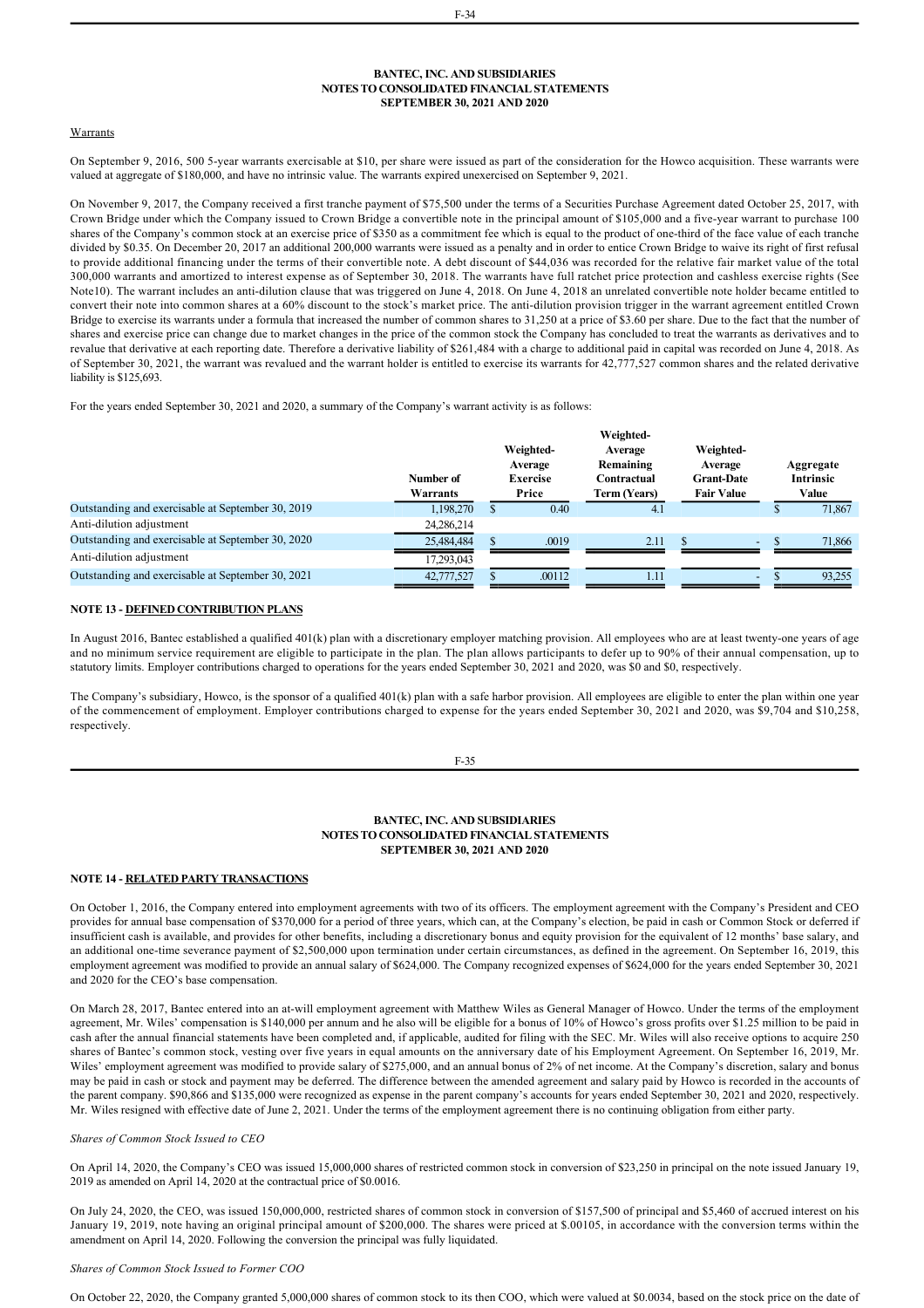the grant. The cost of \$17,000 was charged to compensation expense.

On April 13, 2021, the Company issued 5,000,000 shares of common stock to its then COO, which were valued at \$0.0114, based on the stock price on the date of the grant. The cost of \$57,000 was charged to accrued salary.

The Company has certain other promissory notes payable to related parties (see Note 9).

F-36

## **BANTEC, INC. AND SUBSIDIARIES NOTES TO CONSOLIDATED FINANCIAL STATEMENTS SEPTEMBER 30, 2021 AND 2020**

## **NOTE 15 INCOME TAXES**

The Company recognizes deferred tax assets and liabilities for the tax effects of differences between the financial statement and tax basis of assets and liabilities. A valuation allowance is established to reduce the deferred tax assets if it is more likely than not that a deferred tax asset will not be realized.

As of September 30, 2021, the Company has net operating loss carryforwards of approximately \$14,940,000 to reduce future taxable income. Of the \$14,940,000, approximately \$12,066,000 can be used through 2039, and \$2,874,438 may be carried forward indefinitely. A valuation allowance for the entire amount of deferred tax assets has been established as of September 30, 2021 and 2020.

The provision for (benefit from) income taxes consists of the following:

| Current                              | <b>Year Ended</b><br>September 30,<br>2021 |                          | <b>Year Ended</b><br>September 30,<br>2020 |    |
|--------------------------------------|--------------------------------------------|--------------------------|--------------------------------------------|----|
|                                      |                                            |                          |                                            |    |
| Federal                              | \$                                         | $\sim$                   | <sup>\$</sup>                              | ۰. |
| State                                |                                            |                          |                                            |    |
|                                      |                                            |                          |                                            |    |
| Deferred                             |                                            |                          |                                            |    |
| Federal                              |                                            | $\overline{\phantom{0}}$ |                                            |    |
| State                                |                                            |                          |                                            |    |
|                                      |                                            |                          |                                            |    |
| Total income tax provision (benefit) |                                            | $\overline{\phantom{a}}$ |                                            |    |

A reconciliation of the provision for income taxes at the federal statutory rates of 21% to the Company's provision for income tax is as follows:

| 2021                     |                                    | Year Ended<br>September 30,<br>2020 |
|--------------------------|------------------------------------|-------------------------------------|
| (395, 235)               |                                    | (908, 947)                          |
| (159, 035)               |                                    | (365,743)                           |
| (1,040,685)              |                                    | 719.942                             |
| 638,984                  |                                    | 2,323,938                           |
|                          |                                    |                                     |
| 955,971                  |                                    | (1,769,189)                         |
| $\overline{\phantom{a}}$ |                                    |                                     |
|                          | <b>Year Ended</b><br>September 30, |                                     |

F-37

## **BANTEC, INC. AND SUBSIDIARIES NOTES TO CONSOLIDATED FINANCIAL STATEMENTS SEPTEMBER 30, 2021 AND 2020**

Deferred income taxes reflect the net tax effects of temporary differences between the carrying amounts of assets and liabilities for financial reporting purposes and the amounts used for income tax purposes. The following table presents the significant components of the Company's deferred tax assets and liabilities for the periods presented:

|                                           | September 30,<br>2021 |    | September 30,<br>2020 |
|-------------------------------------------|-----------------------|----|-----------------------|
| Deferred Tax Assets                       |                       |    |                       |
| Stock-based compensation                  | \$<br>872,055         | S. | 811,285               |
| Accrued salary - unpaid                   | 826,390               |    | 768,803               |
| Net operating losses                      | 4,400,030             |    | 3,562,416             |
| Other                                     |                       |    |                       |
| Total deferred tax assets                 | 6,098,475             |    | 5,142,504             |
| Valuation allowance                       | (6,098,475)           |    | (5,142,504)           |
| Net deferred tax assets                   |                       |    |                       |
|                                           |                       |    |                       |
| Deferred Tax Liabilities                  |                       |    |                       |
| Identifiable intangibles - Howco Purchase |                       |    |                       |
| Total deferred tax liabilities            |                       |    |                       |
| Net deferred tax                          |                       |    |                       |

The Company determines its valuation allowance on deferred tax assets by considering both positive and negative evidence in order to ascertain whether it is more likely than not that deferred tax assets will be realized. Realization of deferred tax assets is dependent upon the generation of future taxable income, if any, the timing and amount of which are uncertain. Due to the history of losses the Company has generated in the past, the Company believes that it is not more likely than not that all of the deferred tax assets in the U.S. can be realized as of September 30, 2021 and 2020, accordingly, the Company has recorded a full valuation allowance on its U.S. deferred tax assets.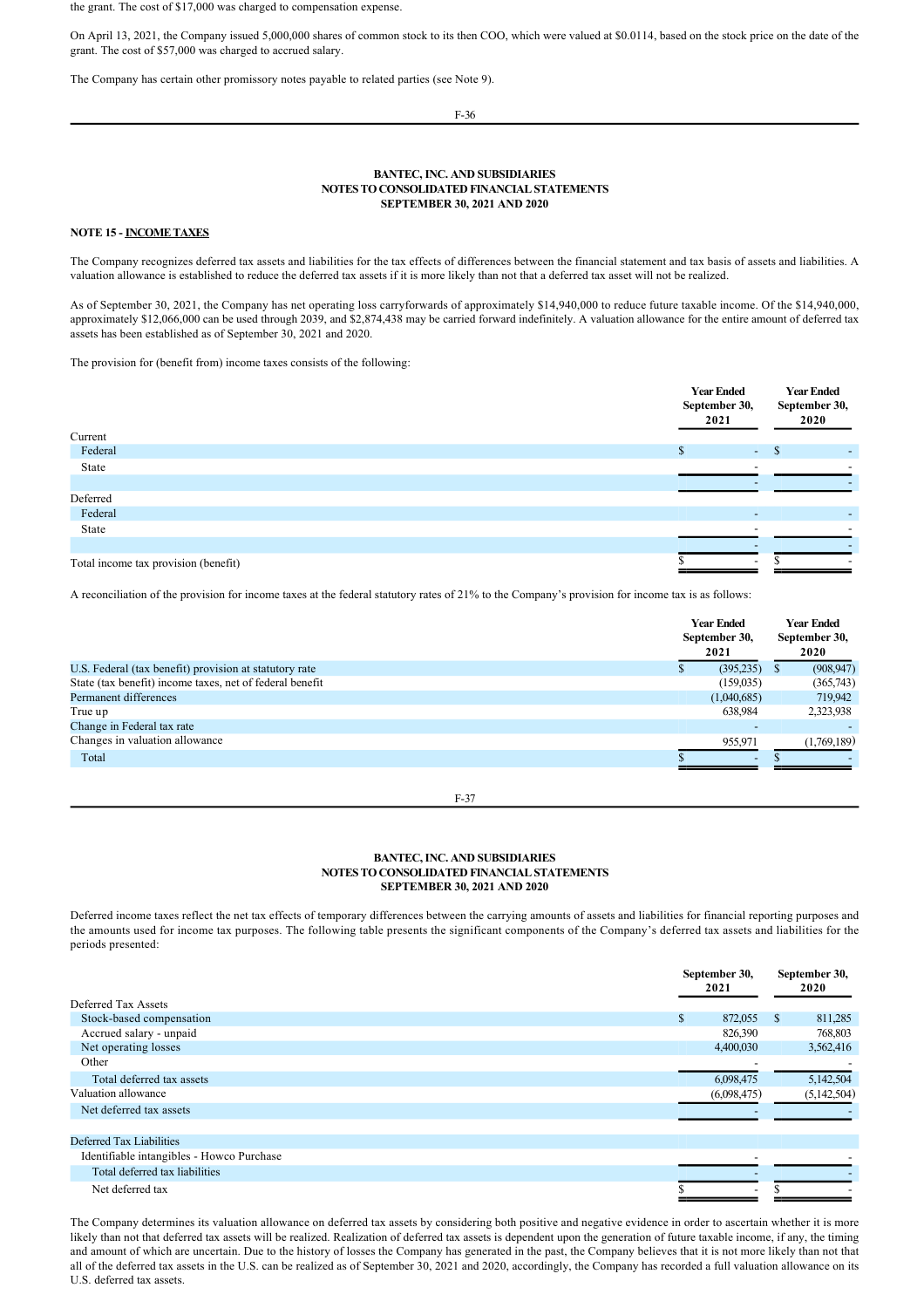The Company files income tax returns in the United States on federal basis and various states. The Company is not currently under any international or any United States federal, state and local income tax examinations for any taxable years. All of the Company's net operating losses are subject to tax authority adjustment upon examination.

## **BANTEC, INC. AND SUBSIDIARIES NOTES TO CONSOLIDATED FINANCIAL STATEMENTS SEPTEMBER 30, 2021 AND 2020**

## **NOTE 16 COMMITMENTS AND CONTINGENCIES**

#### Contingencies

#### *Legal Matters*

On February 6, 2018 the Company sent a letter to the previous owners of Howco Distributing Co. ("Howco") alleging that they made certain financial misrepresentations under the terms of the Stock Purchase Agreement by which the Company acquired control of Howco during 2016. The Company claimed that the previous owners took excessive amounts of cash from the business prior to the close of the merger. On March 13, 2018 the Company filed a lawsuit against the previous owners by issuing a summons. On April 12, 2018, the Company received the Defendants' answer. On July 22, 2019, the Company sought and was granted a dismissal without prejudice of the lawsuit filed against the previous owners of Howco. The Company and the previous owners are in discussion to settle the matter as of September 30, 2021. An informal oral agreement with the Seller has been made whereby the Company has been paying the previous owners \$3,000 per month since January 2021 in satisfaction of Seller's note payable.

In connection with the merger in fiscal 2016, with Texas Wyoming Drilling, Inc., a vendor has a claim for unpaid bills of approximately \$75,000 against the Company. The Company and its legal counsel believe the Company is not liable for the claim pursuant to its indemnification clause in the merger agreement.

In the suit Drone USA, Inc and Michael Bannon (plaintiffs) vs Dennis Antonelos (former Chief Financial Officer or CFO), currently pending in New York State court, the plaintiffs seek to compel the former CFO to meet his obligations under an agreement guaranteeing payments to another former executive. The former CFO filed a cross-claim against the plaintiffs for past due salary. The employment agreement with the former CFO allowed salary payments to be paid in cash or stock. During the year ended September 30, 2021, the Company issued 36,821,330 shares of its common stock for the past due salary and claims that this payment moots the former CFO's claim for past due salary. The former CFO filed a motion for summary judgement which was denied, then filed an appeal to that order which is now pending. No trial date has been set.

On April 10, 2019, a former service provider filed a complaint with three charges with the Superior Court Judicial District of New Haven, CT seeking payment for professional services. The Company has previously recognized expenses of \$218,637, which remain unpaid in accounts payable. The Company has retained an attorney who is currently working to address the complaint. On August 9, 2019 the Company filed a motion to dismiss the charge of unjust enrichment. The judge granted the Company's motion to dismiss. The Company, through its attorney, is working to negotiate a settlement.

During the year ended September 30, 2019, two vendors (The Equity Group and Toppan Vintage) have asserted claims for past due amounts of approximately \$59,000, arising from services provided. The Company has fully recognized in accounts payable the amounts associated with these claims and expects to resolve the matters to satisfaction of all parties.

On December 30, 2020, a Howco vendor filed a lawsuit seeking payment of past due invoices totaling \$276,430 and finance charges of \$40,212. The Company has recorded the liability for the invoices in the normal course of business. Management at Howco as well as a consultant are in negotiation with the vendor and their legal counsel and expect to settle the matter.

#### F39

## **BANTEC, INC. AND SUBSIDIARIES NOTES TO CONSOLIDATED FINANCIAL STATEMENTS SEPTEMBER 30, 2021 AND 2020**

#### **The Impact of COVID-19**

The Company is a wholesale vendor to the Department of Defense through its wholly owned subsidiary Howco's business has been affected due to the COVID19 social distancing requirements mandated by the federal, state and local governments where the Company's operations occur. For some businesses, like the Company's, core business cannot always be done through "virtual" means, and even when this is possible, it requires significant capital and time to achieve. During the year ended September 30, 2021 sales and shipments at Howco have continued at a lower rate than during the year ended September 30, 2020. It is anticipated that COVID19 restrictions had an impact on the Company's operations during the year ended September 30, 2021, however the Company cannot assess the financial impact of the related COVID-19 restrictions as compared to other economic and business factors.

#### *Settlements*

On January 29, 2018, the Company entered into a settlement agreement and mutual release with a vendor who had provided public relations and other consulting services whereby the Company shall pay to this vendor an aggregate amount of \$60,000 of which \$30,000 was paid on February 2, 2018. The Company was to have paid ten monthly payments of \$3,000 per month beginning on February 29, 2018. The vendor is to return 400 common shares of the Company's common stock which will be cancelled upon satisfaction of the liability. The liability is recorded at \$21,000 as of September 30, 2021 and 2020. The Company is in discussion with the vendor to address the past due amounts.

On November 13, 2018 the Company and a vendor agreed to settle \$161,700 in past due professional fees for a convertible note in the amount of \$90,000. The note bears interest at 5% and matures in July 2019, and has a fixed discount conversion feature. The note is now past due and remains unconverted at September 30, 2021; however there is no default interest or penalty associated with the default. The difference between the settlement amount and the recorded amount in accounts payable of \$71,700 was recognized as a gain on debt extinguishment upon receipt of the waiver and release from the vendor.

During 2016, Company entered into an employment agreement with the Company's former Chief Strategy Officer which provided for annual base compensation of \$400,000 for a period of three years and provided for other additional benefits as defined in the agreement including a signing bonus of \$100,000 payable during the first year of employment. During November 2018 the Company reached an agreement and executed a related stipulation and payment terms agreement stemming from the legal action by the former Chief Strategy Officer for improper termination. The plaintiff agreed to accept \$600,000 in payments. The first scheduled payment of \$200,000 was made on December 20, 2018 in accordance with the settlement terms. Twelve monthly payments of approximately \$33,333 were due starting on January 15, through December 15, 2019. At December 31, 2019, unpaid balance related to the settlement was \$54,000, which was paid on February 27, 2020, to the US Department of Treasury for withheld taxes along with employer payroll taxes.

As of September 30, 2021, the Company has received demand for payment of past due amounts for services by several consultants and service providers.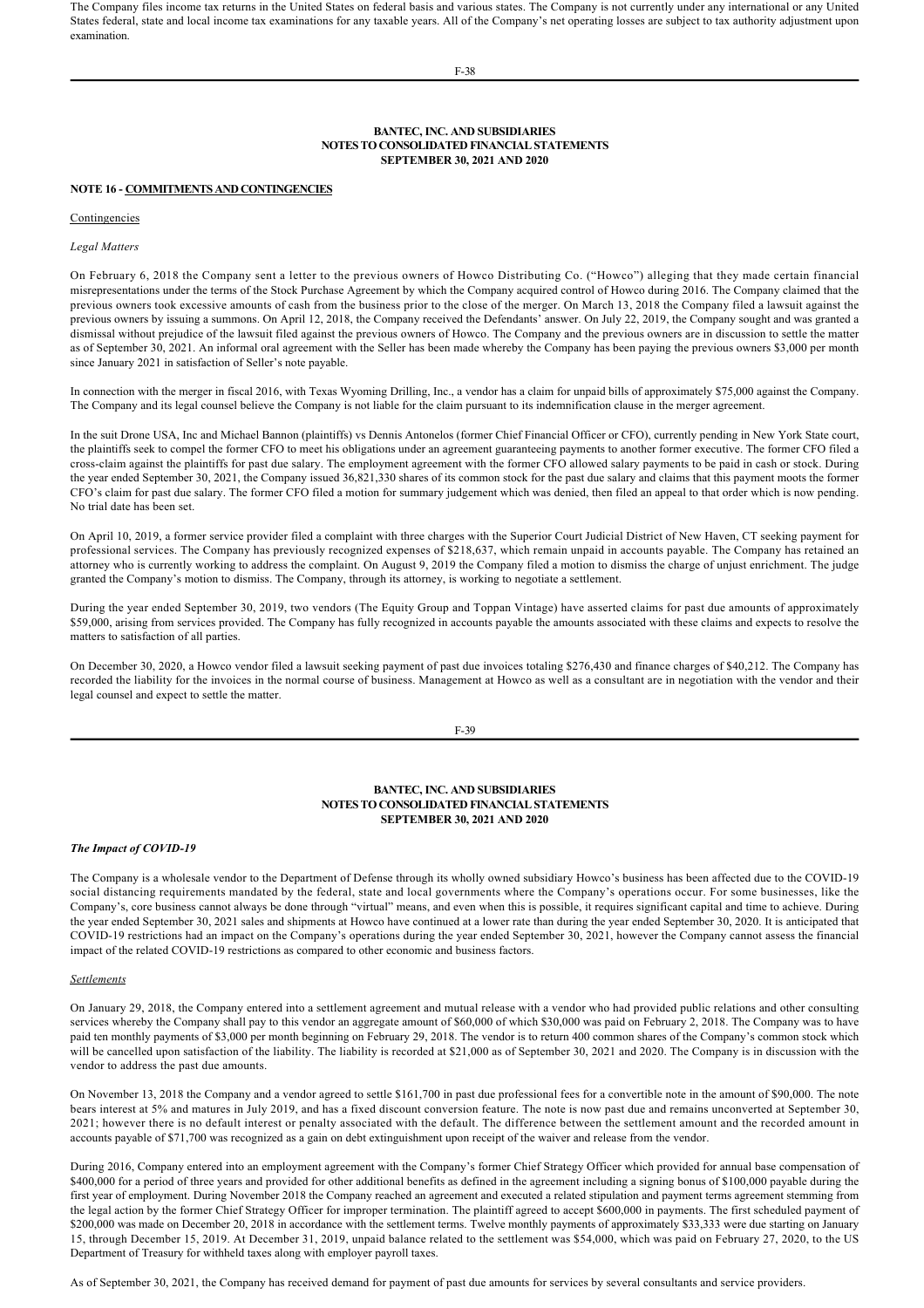## **BANTEC, INC. AND SUBSIDIARIES NOTES TO CONSOLIDATED FINANCIAL STATEMENTS SEPTEMBER 30, 2021 AND 2020**

## **Commitments**

#### *Lease Obligations*

The Company entered into an agreement with a manufacturer in Pismo Beach, California. The agreement provides for certain services to be provided by the manufacturer as needed by the Company. The agreement has an initial term of three years with one year renewals. In connection with this agreement, the Company has agreed to sublease space based in San Luis Obispo, California from the manufacturer for the purposes of the development and manufacturing of unmanned aerial vehicles. The lease provides for base monthly rent of approximately \$15,000 for the initial term to be increased to \$16,500 per month upon extension. The lease term begins February 1, 2017 and expires January 31, 2019 with the option to extend the term an additional 24 months. However, the Company never took possession of the premises and in July 2017, the Company made a decision to not take possession of the premises. The Company is in default of the rent payments and had received oral demand for payments. As of September 30, 2021, the Company has not made any of the required monthly rent payments in connection with this agreement. During fiscal 2017, the Company had expensed and accrued into accounts payable the remaining amounts due under the term of the lease for a total accrual of \$360,000 pursuant to ASC 420-10-30. This balance remains accrued as of September 30, 2021 and September 30, 2020.

On April 16, 2020 the Company's subsidiary Howco renewed its office and warehouse lease in Vancouver, WA for a term commencing on June 1, 2020 extending through June 1, 2023 at an initial monthly rent of approximately \$5,154. The lease requires monthly payments including base rent plus CAM with annual increases.

The Company recognized a right-of-use asset of and a lease liability of \$156,554, which represents the fair value of the lease payments calculated as present value of the minimum lease payments using a discount rate of 10% on date of the lease renewal in accordance with ASC 842. The asset and liability will be amortized as monthly payments are made and lease expense will be recognized on a straight-line basis over the term of the lease.

Right of use asset (ROU) is summarized below:

|                                             | September 30,<br>2021 | September 30,<br>2020 |
|---------------------------------------------|-----------------------|-----------------------|
| Operating lease at inception - June 2, 2020 | 156.554               | 156.554               |
| Less accumulated reduction                  | (70, 807)             | (17,778)              |
| Balance ROU asset                           | 85,747                | 138.776               |

Operating lease liability related to the ROU asset is summarized below:

| Operating lease liabilities at inception - June 2, 2020 | 156.554  | 156.554   |
|---------------------------------------------------------|----------|-----------|
| Reduction of lease liabilities                          | (69.564) | (17, 383) |
| Total lease liabilities                                 | 86.990   | 139.171   |
| Less: current portion                                   | (52.178) | (52,180)  |
| Lease liabilities, non-current                          | 34.812   | 86.991    |
|                                                         |          |           |

Non-cancellable operating lease total future payments are summarized below:

| Total minimum operating lease payments | 106.298  | 168.483  |
|----------------------------------------|----------|----------|
| Less discount to fair value            | (19.308) | (29,312) |
| Total lease liability                  | 86.990   | 139.171  |
|                                        |          |          |

F-41

## **BANTEC, INC. AND SUBSIDIARIES NOTES TO CONSOLIDATED FINANCIAL STATEMENTS SEPTEMBER 30, 2021 AND 2020**

Future minimum lease payments under non-cancellable operating leases at September 30, 2021 are as follows:

| Years ending September 30,                            | Amount  |
|-------------------------------------------------------|---------|
| 2022                                                  | 63.369  |
| 2023                                                  | 42.929  |
| Total minimum non-cancelable operating lease payments | 106.298 |

For the years ended September 30, 2021 and 2020, rent expense for all leases amounted to \$68,246 and \$67,356, respectively.

In December 2019, the Company relocated its primary office to 195 Paterson Avenue, Little Falls, New Jersey, under a one-year lease with a renewal option having monthly payments of \$500.

*Profit Sharing Plan (for Howco)*

On April 13, 2018, Howco announced to its employees a Companywide profit sharing program. The employee profit share is equal to their annual salary divided by the Company's total annual payroll and multiplied by 10% of net income for the fiscal year. During the years ended September 30, 2021 and 2020 the employees earned \$0 and \$0, under this plan.

#### *Notice of Default*

On September 6, 2019, the Company received a notice of default under its senior secured credit facility with TCA, for non-payment of amounts due among other matters. Left uncured the default remedies include seizure of operating assets such as the Company's subsidiary. Additionally, the default may trigger cross default provisions under other agreements with other creditors.

On December 30, 2019, the Company failed to pay the principal and accrued interest on its February 27, 2019, convertible note payable to Redstart Holdings Corp upon its maturity. Legal counsel for the note holder submitted a demand notice for payment for 150% of the remaining principal balance of \$63,000, amounting to \$94,500, plus accrued interest. The Company recorded the default penalty with a charge to interest expense and increased the principal of the note as of December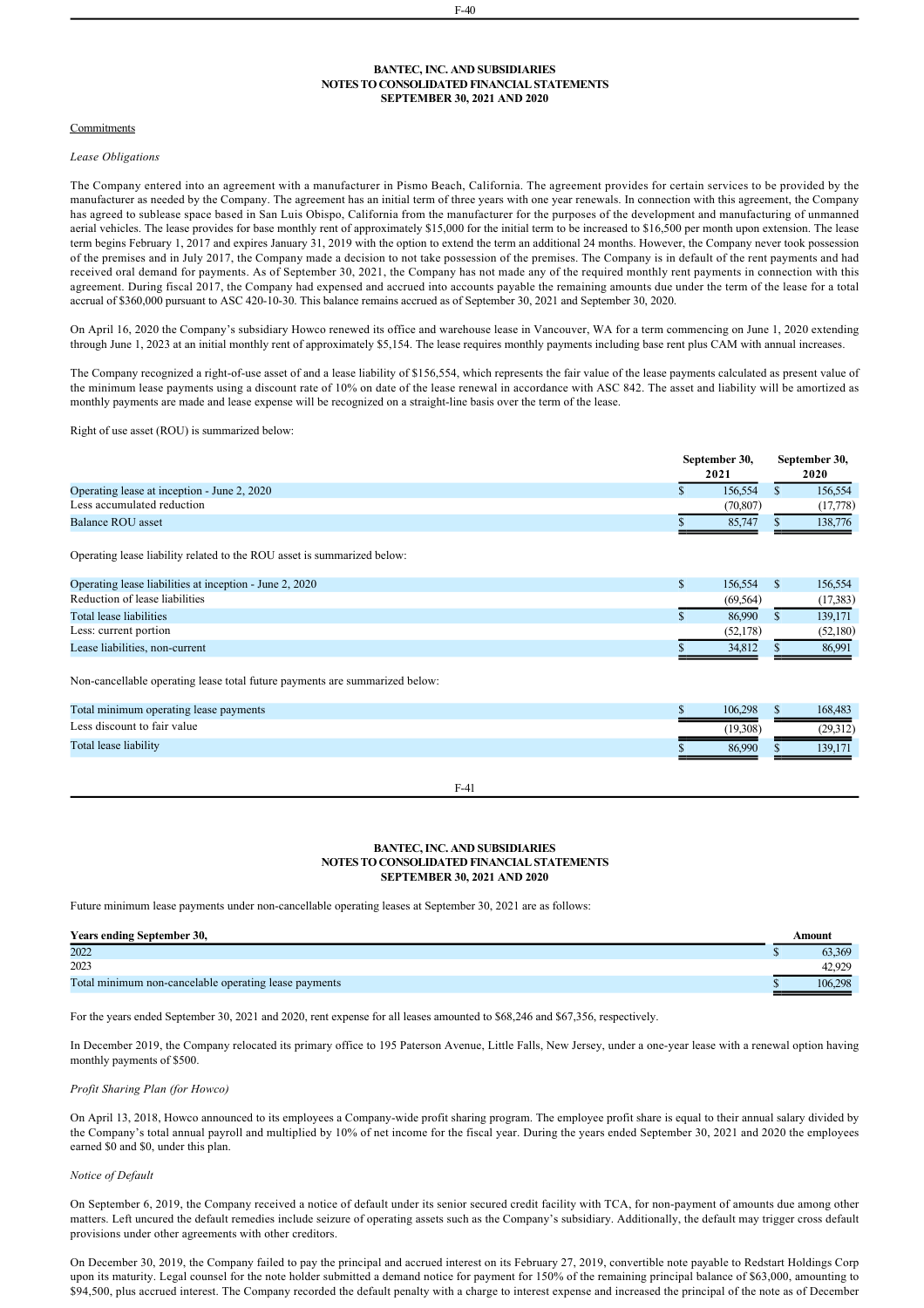30, 2019. The Company also recognized the additional put premium of \$22,810, related to the increased principal as interest expense for stock settled debt.

During the year ended September 30, 2020, Crown Bridge Partners notified the Company of a default on their convertible note dated March 1, 2019. The principal was increased by charges of \$17,500 for technical default effective June 30, 2020 and an additional put premium was calculated to be \$26,250.

## *Directors' & Officers' Insurance Policy Expiration*

On October 11, 2019, the Company's insurance policy covering directors and officers expired and the carrier declined to renew the policy. The Company is working with its broker and other carriers to obtain coverage. This lapse of insurance coverage exposes the Company to the risk associated with its indemnification of its officers against legal actions by third parties as outlined in the officers' employment agreements as amended on September 16, 2019.

F-42

## **BANTEC, INC. AND SUBSIDIARIES NOTES TO CONSOLIDATED FINANCIAL STATEMENTS SEPTEMBER 30, 2021 AND 2020**

#### **NOTE 17 - CONCENTRATIONS**

*Concentration of Credit Risk*

The Company maintains its cash in bank and financial institution deposits that at times may exceed federally insured limits of \$250,000. At September 30, 2021, cash in a bank exceeded the federally insured limits by approximately \$55,000. The Company has not experienced any losses in such accounts through September 30, 2021.

#### *Economic Concentrations*

With respect to customer concentration, two customers accounted for approximately 57%, and 23%, of total sales for the year ended September 30, 2021. Two customers accounted for approximately 72% and 11%, of total sales for the period ended September 30, 2020.

With respect to accounts receivable concentration, three customers accounted for approximately 53%, 24%, and 20%, of total accounts receivable at September 30, 2021. Two customers accounted for approximately 75% and 21% of total accounts receivable at September 30, 2020.

With respect to supplier concentration, one supplier accounted for approximately 22% of total purchases for the year ended September 30, 2021. One supplier accounted for approximately 22% each of total purchases for the year ended September 30, 2020.

With respect to accounts payable concentration, three suppliers accounted for approximately 21%, 19%, and 14% of total accounts payable at September 30, 2021. Three suppliers accounted for approximately 14%, 13%, and 10% of total accounts payable at September 30, 2020.

With respect to foreign sales, it totaled approximately \$0 and \$7,180 for the years ended September 30, 2021 and 2020 respectively.

 $F-43$ 

#### **BANTEC, INC. AND SUBSIDIARIES NOTES TO CONSOLIDATED FINANCIAL STATEMENTS SEPTEMBER 30, 2021 AND 2020**

#### **NOTE 18 - SUBSEQUENT EVENTS**

*Legal Matters*

*New Subsidiary*

On October 28, 2021, the Wyoming Secretary of State approved the application to create Bantec Logistics, LLC which will include a new line of business focused on drone package delivery logistics and other delivery methods.

#### *Shares Issued for Subscription*

Since September 30, 2021, the Company issued 100,000,000 shares of common stock under the June 9, 2021 S-1 offering and received \$250,000.

#### *Shares Issued for Conversions of Convertible Notes*

On November 4, 2021, Geneva Roth Remark Holdings Inc. converted principal of \$58,500 and accrued interest of \$2,925 from its convertible note dated May 3, 2021 into 40,950,000 shares of common stock at contracted prices. Following the conversions, the balance of principal and accrued interest was \$0.

On December 17, 2021, Geneva Roth Remark Holdings Inc. converted principal of \$58,500 and accrued interest of \$2,925 from its convertible note dated June 14, 2021 into 81,900,000 shares of common stock at contracted prices. Following the conversions, the balance of principal and accrued interest was \$0.

#### *Convertible Notes Issued*

On October 1, 2021, the Company issued a convertible promissory note to Livingston Asset Management LLC for \$15,000 in principal for services. The convertible note bears interest of 10% per annum and matures in nine months. The note issued is convertible into shares of common stock at a discount of 50% of the lowest closing bid price during the twenty trading days prior to conversion. The note has a conversion feature and is treated as stock settled debt under ASC 480 and a debt premium of \$15,000 is recognized as interest expense on note issuance date.

On November 1, 2021, the Company issued a convertible promissory note to Livingston Asset Management LLC for \$15,000 in principal for services. The convertible note bears interest of 10% per annum and matures in nine months. The note issued is convertible into shares of common stock at a discount of 50% of the lowest closing bid price during the twenty trading days prior to conversion. The note has a conversion feature and is treated as stock settled debt under ASC 480 and a debt premium of \$15,000 is recognized as interest expense on note issuance date.

On November 12, 2021, the Company executed a convertible promissory note issued to Sixth Street Lending LLC for \$55,000, having a 10% annual interest rate, maturity of November 12, 2022, and conversion right to a 35% discount to the average of the two lowest traded price in the 15 days prior to delivery of a conversion notice. The note was funded for \$51,250, with \$3,750, disbursed for legal and execution fees.

On December 1, 2021, the Company issued a convertible promissory note to Frondeur PartnersLLC for \$15,000 in principal for services (service agreement replacing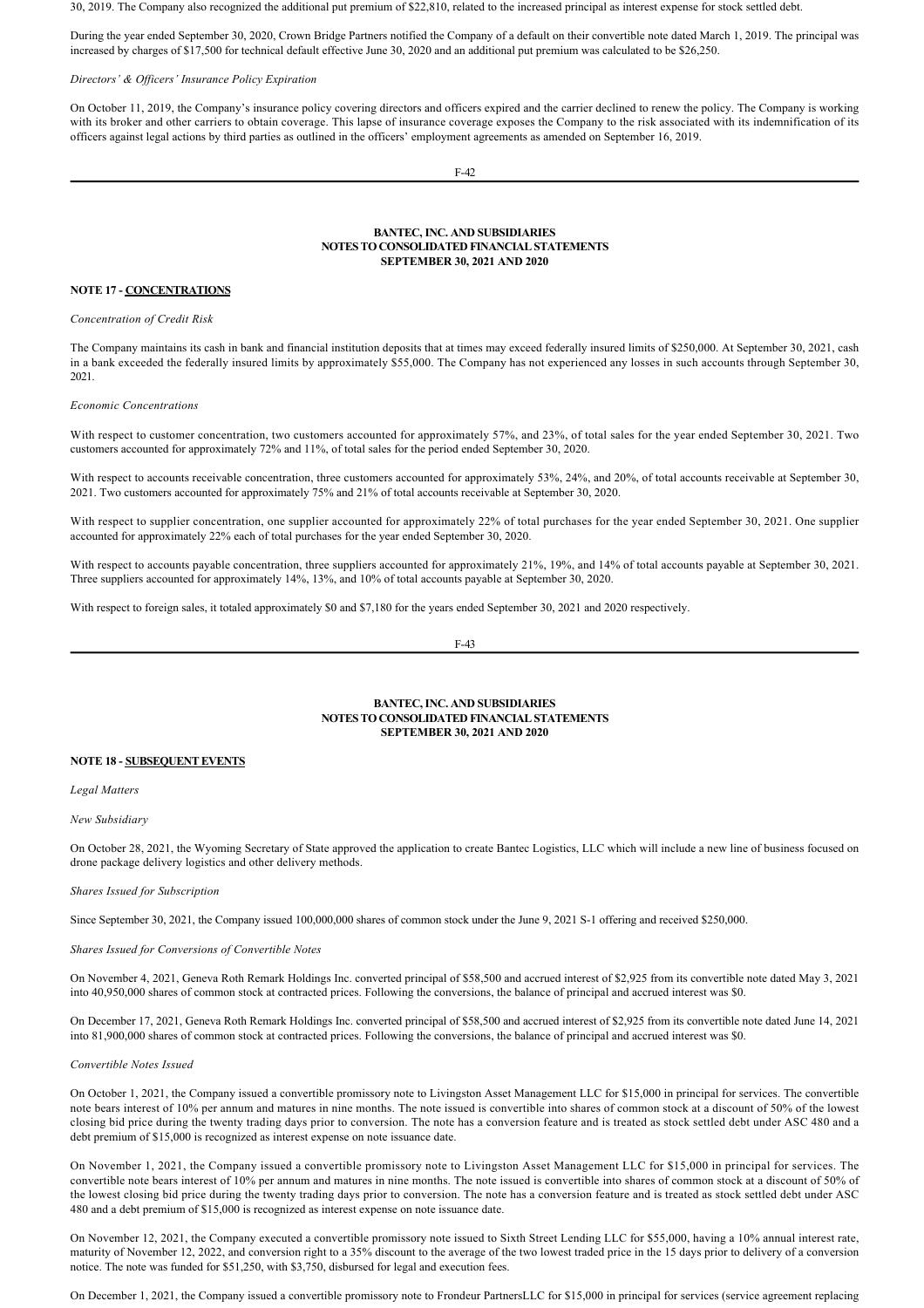agreement with Livingston Asset Management LLC). The convertible note bears interest of 10% per annum and matures in nine months. The note issued is convertible into shares of common stock at a discount of 50% of the lowest closing bid price during the twenty trading days prior to conversion. The note has a conversion feature and is treated as stock settled debt under ASC 480 and a debt premium of \$15,000 is recognized as interest expense on note issuance date.

F-44

#### **PART II INFORMATION NOT REQUIRED IN PROSPECTUS**

## **Item 13. Other Expenses of Issuance and Distribution**

The Registrant estimates that expenses in connection with the distribution described in this Registration Statement will be as shown below. All expenses incurred with respect to the distribution will be paid by the Company.

| <b>Expense</b>                |        |
|-------------------------------|--------|
| Legal fees and expenses:      | 20,000 |
| Accounting fees and expenses: | 15.000 |
| Total:                        | 35,000 |

## **Item 14. Indemnification of Directors and Officers**

#### **See the Bylaws of the Company as shown on Exhibit 3.2 herein.**

#### **Agreements**

We intend to modify the compensation agreements with selected officers and directors, pursuant to which we will agree, to the maximum extent permitted by law, to defend, indemnify and hold harmless the officers and directors against any costs, losses, claims, suits, proceedings, damages or liabilities to which our officers and directors become subject to which arise out of or are based upon or relate to our officers and directors engagement by the Company.

#### **Item 15. Recent Sales of Unregistered Securities**

Since September 30, 2021, the Company issued the following unregistered securities:

#### *Shares Issued for Conversion of Convertible Notes*

On November 4, 2021, Geneva Roth Remark Holdings Inc. converted principal of \$58,500 and accrued interest of \$2,925 from its convertible note dated May 3, 2021 into 40,950,000 shares of common stock at contracted prices. Following the conversions, the balance of principal and accrued interest was \$0.

On December 17, 2021, Geneva Roth Remark Holdings Inc. converted principal of \$58,500 and accrued interest of \$2,925 from its convertible note dated June 14, 2021 into 81,900,000 shares of common stock at contracted prices. Following the conversions, the balance of principal and accrued interest was \$0.

On January 20, 2022, Geneva Roth Remark Holdings Inc. converted principal of \$53,750 and accrued interest of \$2,688 from its convertible note dated July 19, 2021 into 78,385,417 shares of common stock at contracted prices. Following the conversions, the balance of principal and accrued interest was \$0.

#### *Convertible Notes Issued*

On October 1, 2021, the Company issued a convertible promissory note to Livingston Asset Management LLC for \$15,000 in principal for services. The convertible note bears interest of 10% per annum and matures in nine months. The note issued is convertible into shares of common stock at a discount of 50% of the lowest closing bid price during the twenty trading days prior to conversion. The note has a conversion feature and is treated as stock settled debt under ASC 480 and a debt premium of \$15,000 is recognized as interest expense on note issuance date

On November 1, 2021, the Company issued a convertible promissory note to Livingston Asset Management LLC for \$15,000 in principal for services. The convertible note bears interest of 10% per annum and matures in nine months. The note issued is convertible into shares of common stock at a discount of 50% of the lowest closing bid price during the twenty trading days prior to conversion. The note has a conversion feature and is treated as stock settled debt under ASC 480 and a debt premium of \$15,000 is recognized as interest expense on note issuance date

 $II-1$ 

On November 12, 2021, the Company executed a convertible promissory note issued to Sixth Street Lending LLC for \$55,000, having a 10% annual interest rate, maturity of November 12, 2022, and conversion right to a 35% discount to the average of the lowest traded price in the 15 days prior to delivery of a conversion notice. The note was funded for \$51,250, with \$3,750, disbursed for legal and execution fees.

On December 1, 2021, the Company issued a convertible promissory note to Frondeur Partners LLC for \$15,000 in principal for services (service agreement replacing agreement with Livingston Asset Management LLC). The convertible note bears interest of 10% per annum and matures in nine months. The note issued is convertible into shares of common stock at a discount of 50% of the lowest closing bid price during the twenty trading days prior to conversion. The note has a conversion feature and is treated as stock settled debt under ASC 480 and a debt premium of \$15,000 is recognized as interest expense on note issuance date.

On January 11, 2022, the Company executed a convertible promissory note issued to Sixth Street Lending LLC for \$53,750, having a 10% annual interest rate, maturity of November 12, 2022, and conversion right to a 35% discount to the average of the lowest traded price in the 15 days prior to delivery of a conversion notice. The note was funded for \$50,000, with \$3,750, disbursed for legal and execution fees.

The issuances of the above securities were made in reliance upon exemptions from registration available under Section  $3(a)(10)$  of the Securities Act, among others, as transactions not involving a public offering. This exemption was claimed on the basis that these transactions did not involve any public offering and the purchasers in each offering were accredited or sophisticated and had sufficient access to the kind of information registration would provide. In each case, appropriate investment representations were obtained and certificates representing the securities were issued with restrictive legends.

#### **Item 16. Exhibits**

The exhibits and financial statement schedules filed as part of this registration statement are as follows:

**Exhibit Description**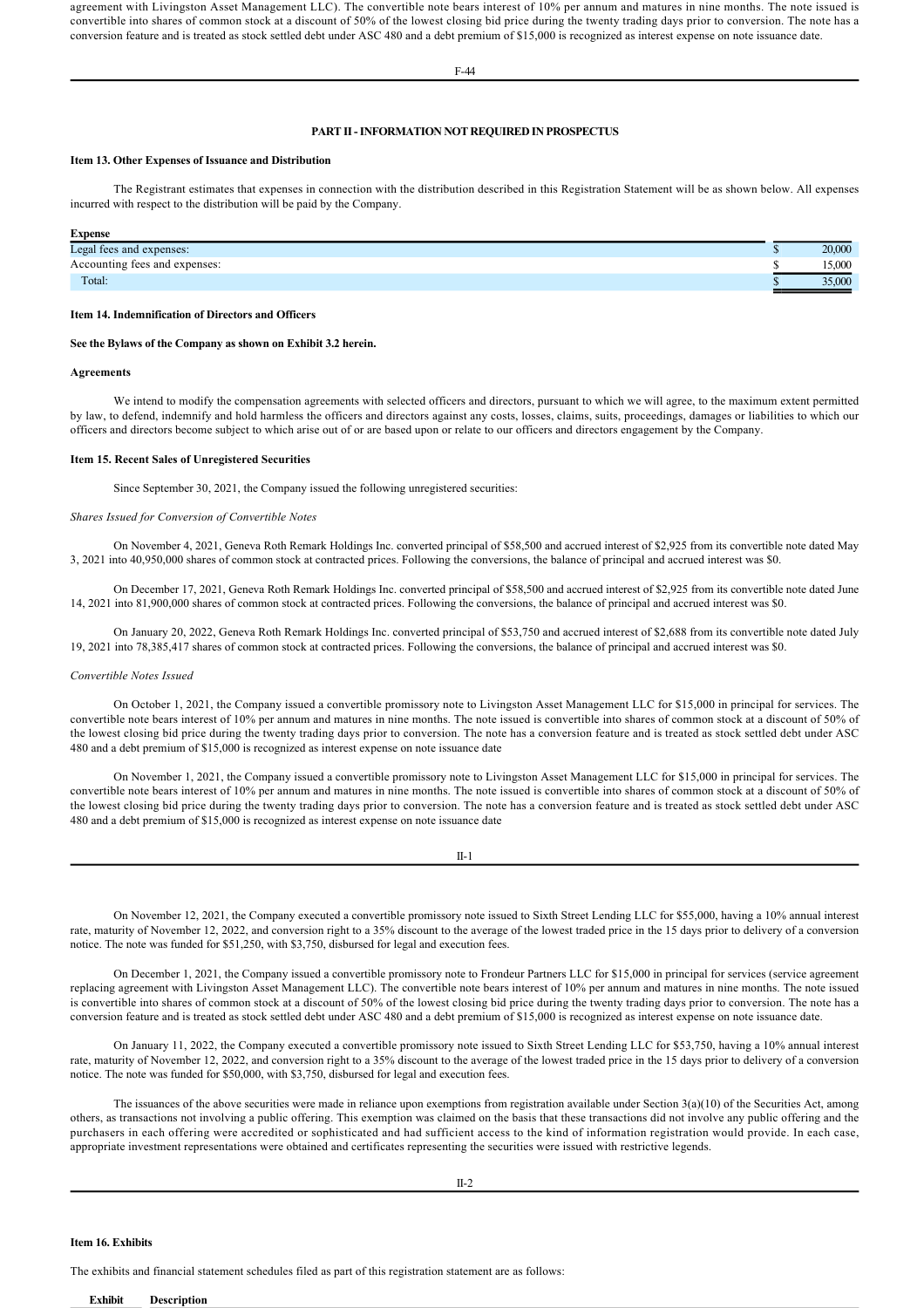| 3.1  | Certificate of Incorporation of Bantec. Inc. (f/k/a Bantek. Inc. and Drone USA, Inc.) (incorporated by reference herein to Exhibit 3.1 to the                                                      |
|------|----------------------------------------------------------------------------------------------------------------------------------------------------------------------------------------------------|
|      | Company's Form 10 filed with the SEC on May 8, 2017).                                                                                                                                              |
|      |                                                                                                                                                                                                    |
| 3.2  | Amended and Restated Bylaws Bantec, Inc. (f/k/a Bantek, Inc. and Drone USA, Inc.) (incorporated by reference herein to Exhibit 3.2 to the<br>Company's Form 10 filed with the SEC on May 8, 2017). |
|      |                                                                                                                                                                                                    |
| 3.3  | Certificate of Amendment to the Certificate of Incorporation filed April 27, 2016 (incorporated by reference herein to Exhibit 3.3 to the Company's                                                |
|      | Form 10 filed with the SEC on May 8, 2017).                                                                                                                                                        |
|      |                                                                                                                                                                                                    |
| 4.1  | Specimen Stock Certificate evidencing the shares of Common Stock (incorporated by reference herein to Exhibit 4.1 to the Company's Form 10 filed                                                   |
|      | with the SEC on May 8, 2017).                                                                                                                                                                      |
|      |                                                                                                                                                                                                    |
| 5.1  | Opinion of Stout Law Group Regarding Legality of the Securities Being Registered.                                                                                                                  |
|      |                                                                                                                                                                                                    |
| 10.1 | Bantec, Inc. (f/k/a Bantek, Inc. and Drone USA, Inc.) 2016 Stock Incentive Plan (incorporated by reference herein to Exhibit 10.1 to the Company's                                                 |
|      | Form 10 filed with the SEC on May 8, 2017).                                                                                                                                                        |
| 10.2 | Senior Secured Revolving Credit Facility Agreement (the "Credit Facility") with TCA Global Credit Master Fund, L.P., dated September 13, 2016                                                      |
|      | (incorporated by reference herein to Exhibit 10.2 to the Company's Form 10 filed with the SEC on May 8, 2017).                                                                                     |
|      |                                                                                                                                                                                                    |
| 10.3 | Stock Purchase Agreement among Paul Charles Joy II, Trustee of the Paul C. Joy and Kathryn B. Joy Trust-Fund B, Kathryn Blake Joy, Trustee of                                                      |
|      | the Paul C. Joy and Kathryn B. Joy Trust-Fund C. Howco Distributing Co. and Drone USA, LLC, dated August 4, 2016 (incorporated by reference                                                        |
|      | herein to Exhibit 10.3 to the Company's Form 10 filed with the SEC on May 8, 2017).                                                                                                                |
| 10.4 | Joint Venture Agreement dated June 1, 2016 between Bantec, Inc. (f/k/a Bantek, Inc. and Drone USA, Inc.) and BRVANT (incorporated by reference                                                     |
|      | herein to Exhibit 10.4 to the Company's Form 10 filed with the SEC on May 8, 2017).                                                                                                                |
|      |                                                                                                                                                                                                    |
| 10.5 | Howco Lease Agreement dated April 28, 2009, as amended (incorporated by reference herein to Exhibit 10.8 to the Company's Form 10 filed with the                                                   |
|      | SEC on May 8, 2017).                                                                                                                                                                               |
|      |                                                                                                                                                                                                    |
| 10.6 | TCA Engagement Agreement dated March 28, 2017 (incorporated by reference herein to Exhibit 10.9 to the Company's Form 10 filed with the SEC on                                                     |
|      | May 8, 2017).                                                                                                                                                                                      |
|      |                                                                                                                                                                                                    |
| 10.7 | Sublease Agreement dated November 17, 2016 Between Empirical Systems Aerospace, Inc. and Bantec, Inc. (f/k/a Bantek, Inc. and Drone USA, Inc.)                                                     |
|      | (incorporated by reference herein to Exhibit 10.12 to the Company's Form 10 filed with the SEC on May 8, 2017).                                                                                    |

| ٦<br>×<br>۰, |
|--------------|

| <b>Exhibit</b> | <b>Description</b>                                                                                                                                                                              |
|----------------|-------------------------------------------------------------------------------------------------------------------------------------------------------------------------------------------------|
| 10.8           | Manufacturing Agreement dated November 2016 between Empirical Systems Aerospace. Inc. and Bantec. Inc. (f/k/a Bantek. Inc. and Drone USA.                                                       |
|                | Inc.) (incorporated by reference herein to Exhibit 10.13 to the Company's Form 10 filed with the SEC on May 8, 2017).                                                                           |
|                |                                                                                                                                                                                                 |
| 10.9           | Employment Agreement dated July 1, 2016 between Michael Bannon and Bantec. Inc. (f/k/a Bantek. Inc. and Drone USA, Inc.) (incorporated by                                                       |
|                | reference herein to Exhibit 10.14 to the Company's Form 10 filed with the SEC on May 8, 2017).                                                                                                  |
|                |                                                                                                                                                                                                 |
| 10.10          | Employment Agreement dated March 29, 2017 between Matthew Wiles and Howco Distributing Co. (incorporated by reference herein to Exhibit                                                         |
|                | 10.17 to the Company's Form 10 filed with the SEC on May 8, 2017).                                                                                                                              |
| 10.11          | Settlement Agreement dated August 18, 2016 between Rockwell Capital Partners. Inc. and Bantec. Inc. (f/k/a Bantek. Inc. and Drone USA. Inc.)                                                    |
|                | (incorporated by reference herein to Exhibit 10.20 to the Company's Amendment Form 10 filed with the SEC on June 27, 2017).                                                                     |
|                |                                                                                                                                                                                                 |
| 10.12          | Equity Exchange Agreement dated January 26, 2016 between Texas Wyoming Drilling, Inc., Drone USA, LLC, the members of Drone USA, LLC and                                                        |
|                | Margaret Cadena (incorporated by reference herein to Exhibit 10.21 to the Company's Amendment to the Form 10 filed with the SEC on June 27,                                                     |
|                | $2017$ ).                                                                                                                                                                                       |
|                |                                                                                                                                                                                                 |
| 10.13          | Agreement dated September 2016 between the Portuguese Government, the National Aviation Authority of Portugal and Aeroportos de Portugal                                                        |
|                | and Bantec, Inc. (f/k/a Bantek, Inc. and Drone USA, Inc.) (incorporated by reference herein to Exhibit 10.22 to the Company's Amendment to the<br>Form 10 filed with the SEC on June 27, 2017). |
|                |                                                                                                                                                                                                 |
| 10.14          | Securities Purchase Agreement dated October 25, 2017 between Bantec. Inc. (f/k/a Bantek. Inc. and Drone USA, Inc.) and Crown Bridge Partners.                                                   |
|                | LLC ((incorporated by reference herein to Exhibit 10.1 to the Company's Current Report on Form 8-K filed with the SEC on November 15, 2017).                                                    |
|                |                                                                                                                                                                                                 |
| 10.15          | Convertible Promissory Note dated October 25, 2017 Issued by Bantec. Inc. (f/k/a Bantek. Inc. and Drone USA, Inc.) to Crown Bridge Partners, LLC                                                |
|                | (incorporated by reference herein to Exhibit 10.2 to the Company's Current Report on Form 8-K filed with the SEC on November 15, 2017).                                                         |
|                |                                                                                                                                                                                                 |
| 21.1           | Subsidiaries (incorporated by reference herein to Exhibit 21 to the Company's Form 10 filed with the SEC on May 8, 2017).                                                                       |
| 23.1           | Consent of Stout Law Group, P.A. (included in Exhibit 5.1)                                                                                                                                      |
|                |                                                                                                                                                                                                 |
| 23.2           | Consent of Salberg & Company, PA                                                                                                                                                                |
|                |                                                                                                                                                                                                 |
|                |                                                                                                                                                                                                 |

## **Item 17. Undertakings**

The undersigned Registrant hereby undertakes:

(1) To file, during any period in which offers or sales are being made, a posteffective amendment to this registration statement:

- i. To include any prospectus required by Section 10(a) (3) of the Securities Act;
- ii. To reflect in the prospectus any facts or events arising after the effective date of the registration statement (or the most recent posteffective amendment thereof) which, individually or in the aggregate, represent a fundamental change in the information set forth in the registration statement. Notwithstanding the foregoing, any increase or decrease in volume of securities offered (if the total dollar value of securities offered would not exceed that which was registered) and any deviation from the low or high end of the estimated maximum offering range may be reflected in the form of prospectus filed with the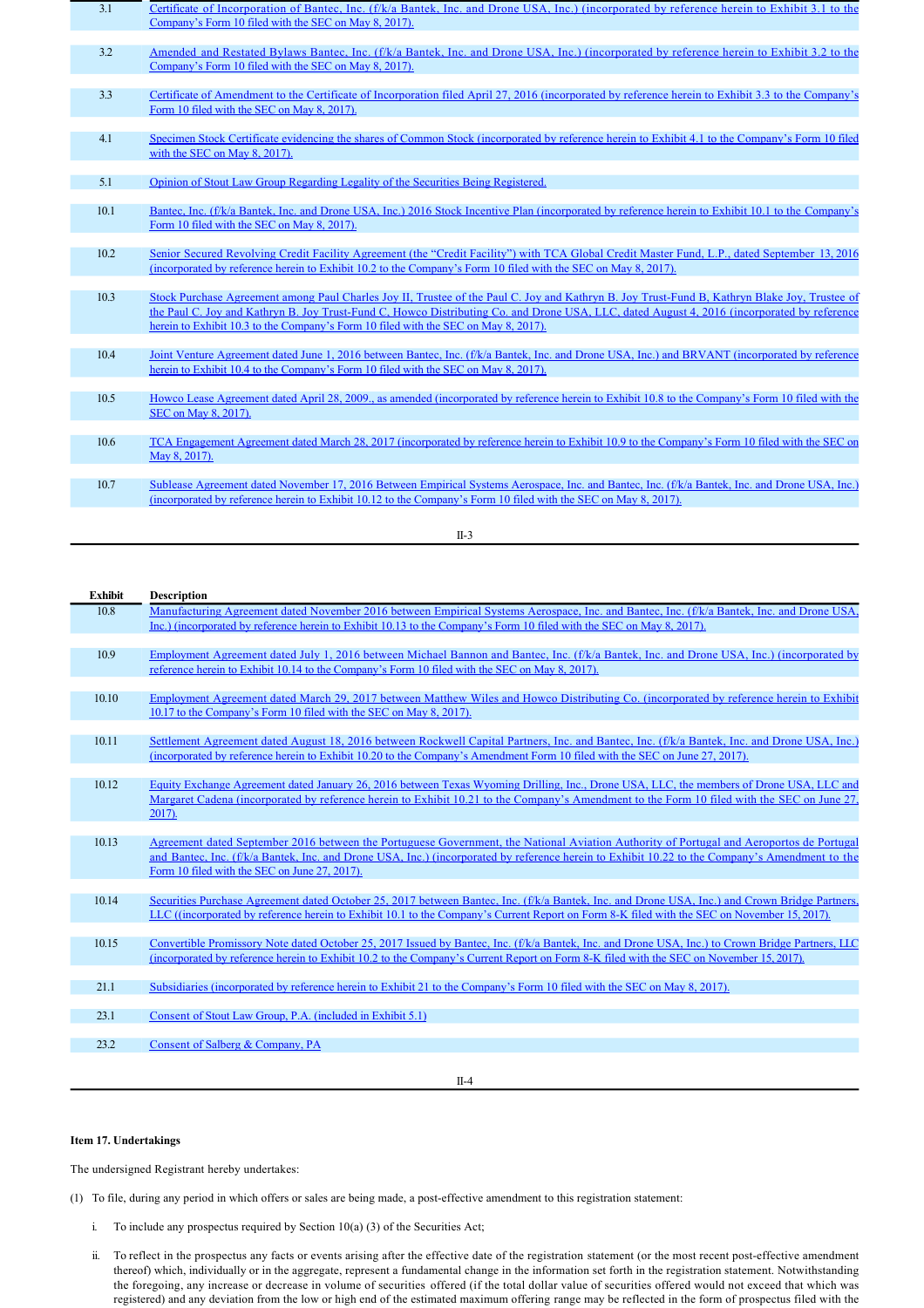- Commission pursuant to Rule 424(b) if, in the aggregate, the changes in volume and price represent no more than a 20% change in the maximum aggregate offering price set forth in the "Calculation of Registration Fee" table in the effective Registration Statement;
- iii. To include any material information with respect to the plan of distribution not previously disclosed in the registration statement or any material change to such information in the registration statement.
- (2) That, for the purpose of determining any liability under the Securities Act, each such posteffective amendment shall be deemed to be a new registration statement relating to the securities offered therein, and the offering of such securities at that time shall be deemed to be the initial bona fide offering thereof;
- (3) To remove from registration by means of a posteffective amendment any of the securities being registered which remain unsold at the termination of the offering.
- (4) That, for the purpose of determining liability under the Securities Act of 1933 to any purchaser, each prospectus filed pursuant to Rule 424(b) as part of a registration statement relating to an offering, other than registration statements relying on Rule 430B or other than prospectuses filed in reliance on Rule 430A (§230.430A of this chapter), shall be deemed to be part of and included in the registration statement as of the date it is first used after effectiveness. Provided, however, that no statement made in a registration statement or prospectus that is part of the registration statement or made in a document incorporated or deemed incorporated by reference into the registration statement or prospectus that is part of the registration statement will, as to a purchaser with a time of contract of sale prior to such first use, supersede or modify any statement that was made in the registration statement or prospectus that was part of the registration statement or made in any such document immediately prior to such date of first use.
- (5) For determining liability of the undersigned registrant under the Securities Act to any purchaser in the initial distribution of the securities, the undersigned registrant undertakes that in a primary offering of securities of the undersigned registrant pursuant to this Registration Statement, regardless of the underwriting method used to sell the securities to the purchaser, if the securities are offered or sold to such purchaser by means of any of the following communications, the undersigned registrant will be a seller to the purchaser and will be considered to offer or sell such securities to such purchaser:
	- i. Any preliminary prospectus or prospectus of the undersigned registrant relating to the offering required to be filed pursuant to Rule 424 (Sec. 230424);
	- ii. Any free writing prospectus relating to the offering prepared by or on behalf of the undersigned registrant or used or referred to by the registrant;
	- iii. The portion of any other free writing prospectus relating to the offering containing material information about the undersigned registrant or its securities provided by or on behalf of the undersigned registrant; and iv. Any other communication that is an offer in the offering made by the undersigned registrant to the purchaser.

 $II-5$ 

- (6) That, for purposes of determining any liability under the Securities Act of 1933, the information omitted from the form of prospectus filed as part of this registration statement in reliance upon Rule 430A and contained in a form of prospectus filed by the registrant pursuant to Rule 424(b) (1) or (4) or 497(h) under the Securities Act shall be deemed to be part of this registration statement as of the time it was declared effective.
- (7) That for the purpose of determining any liability under the Securities Act of 1933, each posteffective amendment that contains a form of prospectus shall be deemed to be a new registration statement relating to the securities offered therein, and the offering of such securities at that time shall be deemed to be the initial bona fide offering thereof
- (8) Insofar as indemnification for liabilities arising under the Securities Act may be permitted to directors, officers and controlling persons of the Registrant pursuant to the provisions above, or otherwise, the Registrant has been advised that in the opinion of the Securities and Exchange Commission such indemnification is against public policy as expressed in the Act and is, therefore, unenforceable. In the event that a claim for indemnification against such liabilities (other than the payment by the Registrant of expenses incurred or paid by a director, officer or controlling person of the Registrant in the successful defense of any action, suit or proceeding) is asserted by such director, officer or controlling person in connection with the securities being registered, the Registrant will, unless in the opinion of its counsel the matter has been settled by controlling precedent, submit to a court of appropriate jurisdiction the question of whether such indemnification by it is against public policy as expressed in the Act and will be governed by the final adjudication of such issue.

## $II-6$

## **SIGNATURES**

Pursuant to the requirements of the Securities Act of 1933, the registrant has duly caused this registration statement to be signed on its behalf by the undersigned, thereunto duly authorized in the City of Little Falls, State of New Jersey on January 21, 2022.

**BANTEC, INC.**

Date: January 21, 2022 /s/ Michael Bannon

By: Michael Bannon

Its: Chief Executive Officer; Director

In accordance with the requirements of the Securities Act of 1933, this registration statement was signed by the following persons in the capacities and on the dates stated.

| Signature                            | <b>Capacity in Which Signed</b>                                                                       | Date             |
|--------------------------------------|-------------------------------------------------------------------------------------------------------|------------------|
| /s/ Michael Bannon<br>Michael Bannon | Chief Executive Officer<br>(Principal Executive Officer Principal Accounting Officer and<br>Director) | January 21, 2022 |
| /s/ Michael Bannon<br>Michael Bannon | Chief Financial Officer<br>(Principal Accounting Officer and Director)                                | January 21, 2022 |

 $II-7$ 

EX-5.1 2 ea154291ex5-1 bantec.htm OPINION OF STOUT LAW GROUP REGARDING LEGALITY OF THE SECURITIES BEING REGISTERED